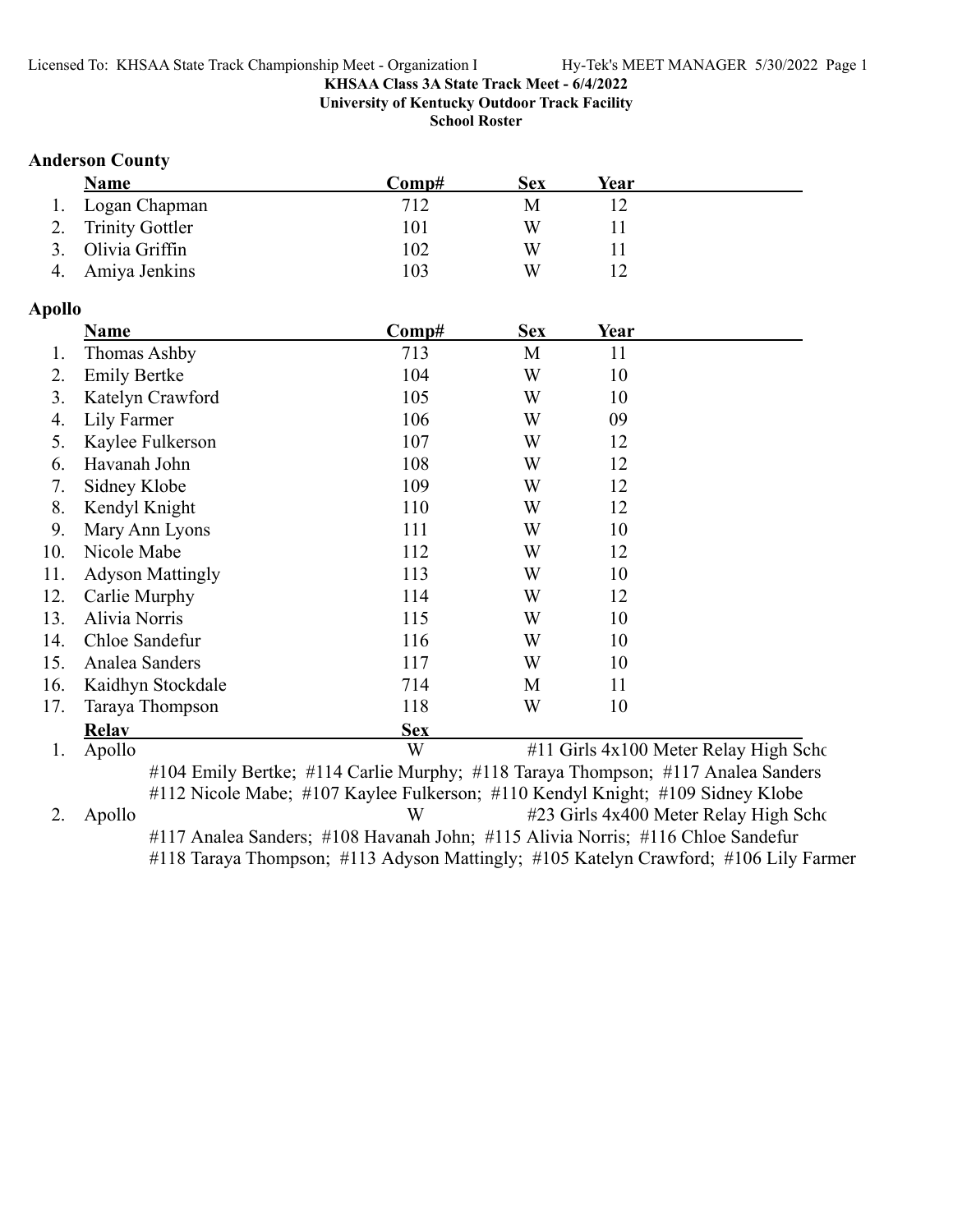**University of Kentucky Outdoor Track Facility**

**School Roster**

# **Assumption**

|                 | <b>Name</b>                                                                               | Comp#      | <b>Sex</b> | Year |                                        |
|-----------------|-------------------------------------------------------------------------------------------|------------|------------|------|----------------------------------------|
| 1.              | Lila Bensenhaver                                                                          | 119        | W          | 10   |                                        |
| 2.              | Sophie Bouldin                                                                            | 120        | W          | 12   |                                        |
| 3.              | Lauren Brockman                                                                           | 121        | W          | 10   |                                        |
| 4.              | Lillian Broniak                                                                           | 122        | W          | 09   |                                        |
| 5.              | Anna Dierken                                                                              | 123        | W          | 12   |                                        |
| 6.              | Reagan Gilmore                                                                            | 124        | W          | 10   |                                        |
| 7.              | Kayla Jacinto                                                                             | 125        | W          | 10   |                                        |
| 8.              | Hannah Jemley                                                                             | 126        | W          | 12   |                                        |
| 9.              | Sophie Jerome                                                                             | 127        | W          | 12   |                                        |
| 10.             | Kate Kolokowsky                                                                           | 128        | W          | 11   |                                        |
| 11.             | Kendall Norrenbrock                                                                       | 129        | W          | 12   |                                        |
| 12.             | Leah Penick                                                                               | 130        | W          | 09   |                                        |
| 13.             | Rachel Porter                                                                             | 131        | W          | 12   |                                        |
| 14.             | Julia Schmitt                                                                             | 132        | W          | 10   |                                        |
| 15.             | Lauren Schweitzer                                                                         | 133        | W          | 11   |                                        |
| 16.             | Kate Sherman                                                                              | 134        | W          | 11   |                                        |
| 17.             | <b>Bella Siegel</b>                                                                       | 135        | W          | 11   |                                        |
| 18.             | Cailey Welch                                                                              | 136        | W          | 10   |                                        |
| 19.             | Mattie Whitworth                                                                          | 137        | W          | 10   |                                        |
| 20.             | Raelyn Willman                                                                            | 138        | W          | 12   |                                        |
|                 | <b>Relay</b>                                                                              | <b>Sex</b> |            |      |                                        |
| 1.              | Assumption                                                                                | W          |            |      | #11 Girls 4x100 Meter Relay High Scho  |
|                 | #125 Kayla Jacinto; #122 Lillian Broniak; #135 Bella Siegel; #131 Rachel Porter           |            |            |      |                                        |
|                 | #128 Kate Kolokowsky; #129 Kendall Norrenbrock; #121 Lauren Brockman; #136 Cailey We      |            |            |      |                                        |
| 2.              | Assumption                                                                                | W          |            |      | #7 Girls 4x200 Meter Relay High School |
|                 | #125 Kayla Jacinto; #128 Kate Kolokowsky; #129 Kendall Norrenbrock; #135 Bella Siegel     |            |            |      |                                        |
|                 | #122 Lillian Broniak; #131 Rachel Porter; #138 Raelyn Willman; #133 Lauren Schweitzer     |            |            |      |                                        |
| 3.              | Assumption                                                                                | W          |            |      | #23 Girls 4x400 Meter Relay High Scho  |
|                 | #120 Sophie Bouldin; #132 Julia Schmitt; #137 Mattie Whitworth; #127 Sophie Jerome        |            |            |      |                                        |
|                 | #135 Bella Siegel; #129 Kendall Norrenbrock; #133 Lauren Schweitzer; #122 Lillian Broniak |            |            |      |                                        |
| 4.              | Assumption                                                                                | W          |            |      | #1 Girls 4x800 Meter Relay High School |
|                 | #119 Lila Bensenhaver; #130 Leah Penick; #120 Sophie Bouldin; #124 Reagan Gilmore         |            |            |      |                                        |
|                 | #132 Julia Schmitt; #134 Kate Sherman; #126 Hannah Jemley; #123 Anna Dierken              |            |            |      |                                        |
| <b>Atherton</b> |                                                                                           |            |            |      |                                        |
|                 |                                                                                           |            |            |      |                                        |

|     | Name           | `omn# | Sex          | rear |
|-----|----------------|-------|--------------|------|
| . . | Jack Muncaster | ن 1   | IVI<br>- - - | . .  |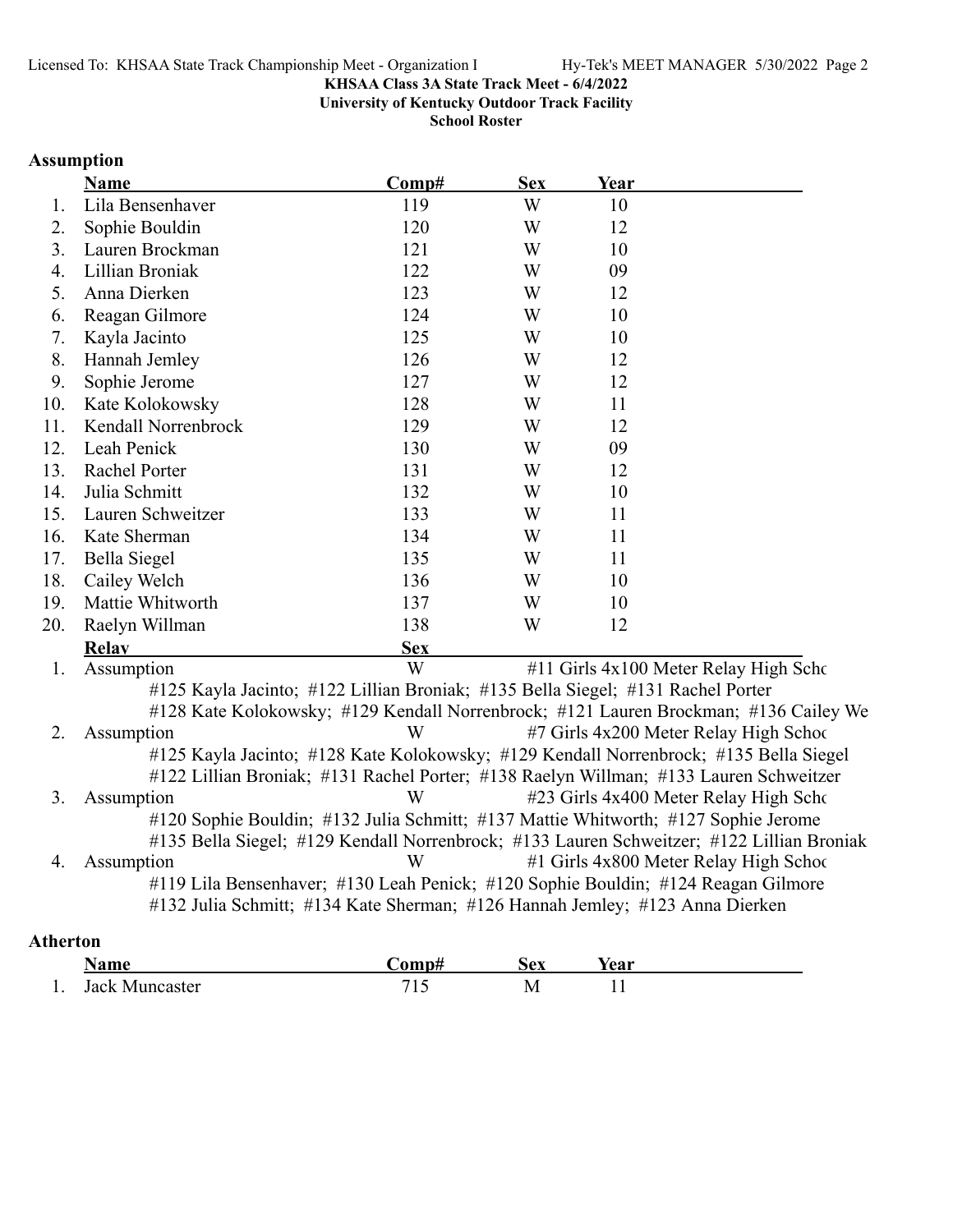**University of Kentucky Outdoor Track Facility**

**School Roster**

### **Ballard**

|     | <b>Name</b>                                                               | Comp#      | <b>Sex</b> | Year |                                                                                                               |
|-----|---------------------------------------------------------------------------|------------|------------|------|---------------------------------------------------------------------------------------------------------------|
| Ι.  | Caleb Benton                                                              | 716        | M          | 12   |                                                                                                               |
| 2.  | Jazmin Bunch                                                              | 139        | W          | 11   |                                                                                                               |
| 3.  | Kyron Fletcher                                                            | 717        | M          | 11   |                                                                                                               |
| 4.  | Ally Foster                                                               | 140        | W          | 12   |                                                                                                               |
| 5.  | Kate Harrison                                                             | 141        | W          | 10   |                                                                                                               |
| 6.  | Terrelle Hearn                                                            | 718        | M          | 12   |                                                                                                               |
| 7.  | Kameron Horton                                                            | 719        | M          | 11   |                                                                                                               |
| 8.  | Audrey Iglehart                                                           | 142        | W          | 09   |                                                                                                               |
| 9.  | Lennox Jackson                                                            | 720        | M          | 11   |                                                                                                               |
| 10. | <b>Brooks Jones</b>                                                       | 721        | M          | 11   |                                                                                                               |
| 11. | Jaden Minkins                                                             | 722        | M          | 11   |                                                                                                               |
| 12. | <b>Bailey Moreland</b>                                                    | 143        | W          | 09   |                                                                                                               |
| 13. | Omni Olmsted                                                              | 144        | W          | 12   |                                                                                                               |
| 14. | Xavier Patterson                                                          | 723        | M          | 09   |                                                                                                               |
| 15. | McKinley Richardson                                                       | 145        | W          | 10   |                                                                                                               |
| 16. | Davon Rudolph                                                             | 724        | M          | 10   |                                                                                                               |
| 17. | Kate Shuler                                                               | 146        | W          | 10   |                                                                                                               |
| 18. | Hayden Staebler                                                           | 147        | W          | 10   |                                                                                                               |
| 19. | Maurice Stephens                                                          | 725        | M          | 09   |                                                                                                               |
| 20. | Kannon Wyche                                                              | 726        | M          | 11   |                                                                                                               |
|     | <b>Relay</b>                                                              | <b>Sex</b> |            |      |                                                                                                               |
| 1.  | <b>Ballard</b>                                                            | W          |            |      | #23 Girls 4x400 Meter Relay High Scho                                                                         |
|     | #146 Kate Shuler; #141 Kate Harrison; #144 Omni Olmsted; #140 Ally Foster |            |            |      |                                                                                                               |
|     |                                                                           |            |            |      | #142 Audrey Iglehart; #143 Bailey Moreland; #139 Jazmin Bunch; #145 McKinley Richardso                        |
| ◠   | D <sub>0</sub> 11 <sub>0</sub> 44                                         |            |            |      | $M = #12 \text{ D}_{\text{OVE}} / 4 \pi 100 M_{\text{atom}} \text{ D}_{\text{olov}}$ II. al. $S_{\text{obs}}$ |

2. Ballard M #12 Boys 4x100 Meter Relay High Scho #719 Kameron Horton; #722 Jaden Minkins; #720 Lennox Jackson; #716 Caleb Benton #718 Terrelle Hearn; #725 Maurice Stephens; #724 Davon Rudolph; #723 Xavier Patterson

# **Barren County**

|    | Name                  | Comp# | <b>Sex</b> | Year |  |
|----|-----------------------|-------|------------|------|--|
| 1. | Makayla Brooks        | 148   | W          | 12   |  |
|    | Joseph Hutchison      | 727   | М          | 11   |  |
|    | 3. Chesney McPherson  | 149   | W          | 10   |  |
|    | 4. Taylor Ogles       | 728   | М          | 11   |  |
|    | <b>Gracie Reed</b>    | 150   | W          | 08   |  |
| 6. | <b>Addison Roemer</b> | 151   | W          | 09   |  |
|    | Ellie Smith           | 152   | W          |      |  |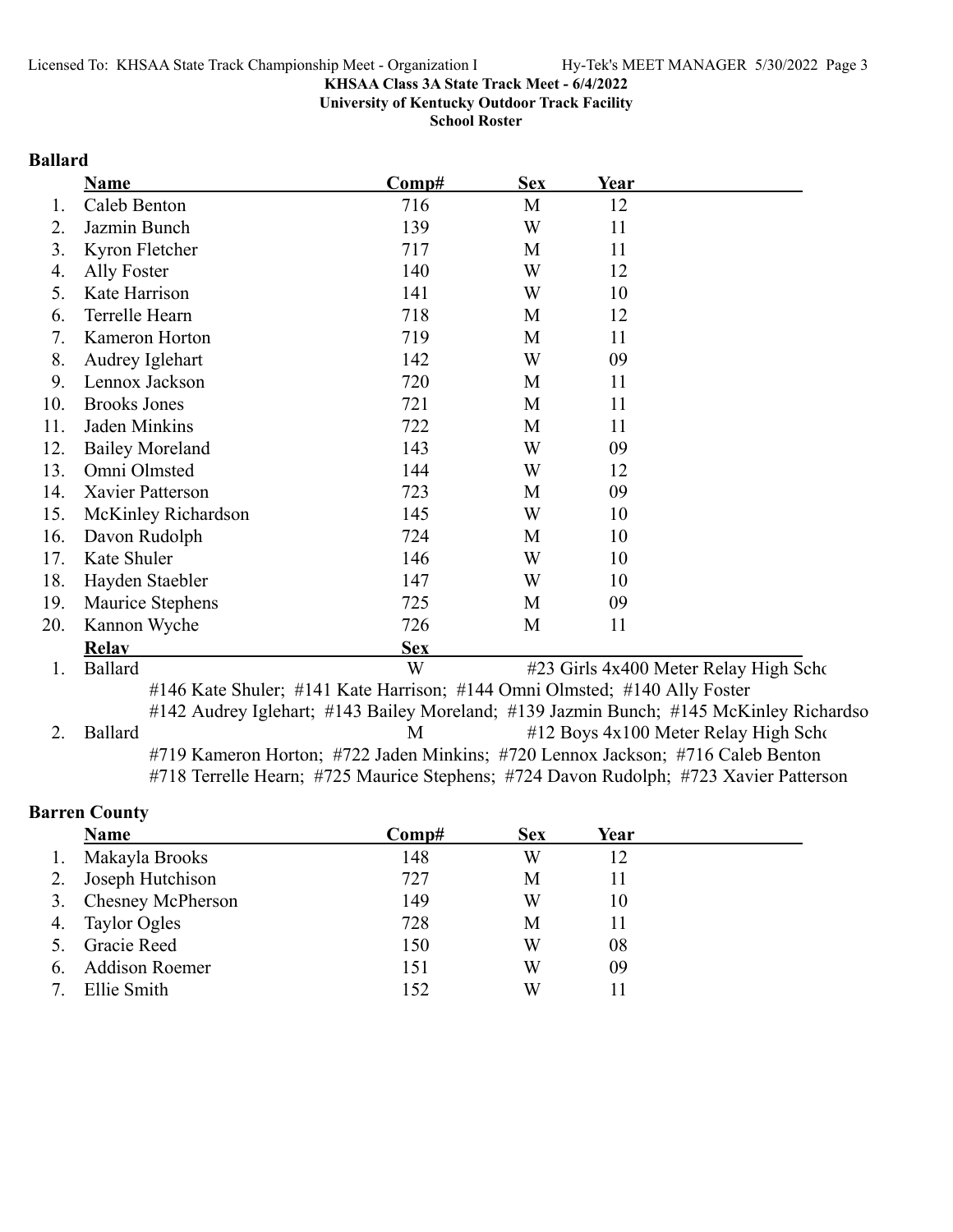**University of Kentucky Outdoor Track Facility**

**School Roster**

### **Boone County**

|    | <b>Name</b>                                                                | Comp#      | <b>Sex</b> | Year |                                      |
|----|----------------------------------------------------------------------------|------------|------------|------|--------------------------------------|
| 1. | Gadeon Aenenanu                                                            | 729        | M          | 12   |                                      |
| 2. | Kaleb Byndon                                                               | 730        | M          | 11   |                                      |
| 3. | <b>Dvion Davis</b>                                                         | 731        | M          | 12   |                                      |
| 4. | Mike Givner                                                                | 732        | M          | 12   |                                      |
| 5. | Ryan Kyle                                                                  | 733        | M          | 12   |                                      |
| 6. | Kenny Maury                                                                | 734        | M          | 12   |                                      |
| 7. | <b>Braden McCarty</b>                                                      | 735        | M          | 11   |                                      |
| 8. | <b>Conner Murphy</b>                                                       | 736        | M          | 12   |                                      |
| 9. | <b>Skyler Sears</b>                                                        | 737        | M          | 12   |                                      |
|    | <b>Relav</b>                                                               | <b>Sex</b> |            |      |                                      |
| 1. | <b>Boone County</b>                                                        | M          |            |      | #12 Boys 4x100 Meter Relay High Scho |
|    | #731 Dvion Davis; #737 Skyler Sears; #734 Kenny Maury; #735 Braden McCarty |            |            |      |                                      |
|    | #729 Gadeon Aenenanu; #736 Conner Murphy; #730 Kaleb Byndon;               |            |            |      |                                      |
| 2. | <b>Boone County</b>                                                        | X          |            |      | #43 Mixed 2x50 Meter Relay Unified   |
|    | #734 Kenny Maury; #733 Ryan Kyle;<br>#732 Mike Givner;                     |            |            |      |                                      |
| 3. | <b>Boone County</b>                                                        | X          |            |      | #45 Mixed 2x200 Meter Relay Unified  |
|    | #734 Kenny Maury; #733 Ryan Kyle;<br>#732 Mike Givner;                     |            |            |      |                                      |
|    | <b>Bowling Green</b>                                                       |            |            |      |                                      |
|    | <b>Name</b>                                                                | Comp#      | <b>Sex</b> | Year |                                      |
| 1. | <b>Easton Barlow</b>                                                       | 738        | M          | 10   |                                      |
| 2. | Jordan Green                                                               | 739        | M          | 10   |                                      |
| 3. | Jon Hunter                                                                 | 740        | M          | 10   |                                      |
| 4. | Dontae Rucker                                                              | 741        | M          | 11   |                                      |
| 5. | Jaden Shannon                                                              | 742        | M          | 12   |                                      |
| 6. | Turner Siddens                                                             | 743        | M          | 11   |                                      |
| 7. | <b>Bailee Woods</b>                                                        | 153        | W          | 12   |                                      |

**Relay**<br>
1. Bowling Green Sex<br>
M  $M$  #12 Boys 4x100 Meter Relay High Scho #740 Jon Hunter; #738 Easton Barlow; #742 Jaden Shannon; #741 Dontae Rucker #743 Turner Siddens; #739 Jordan Green;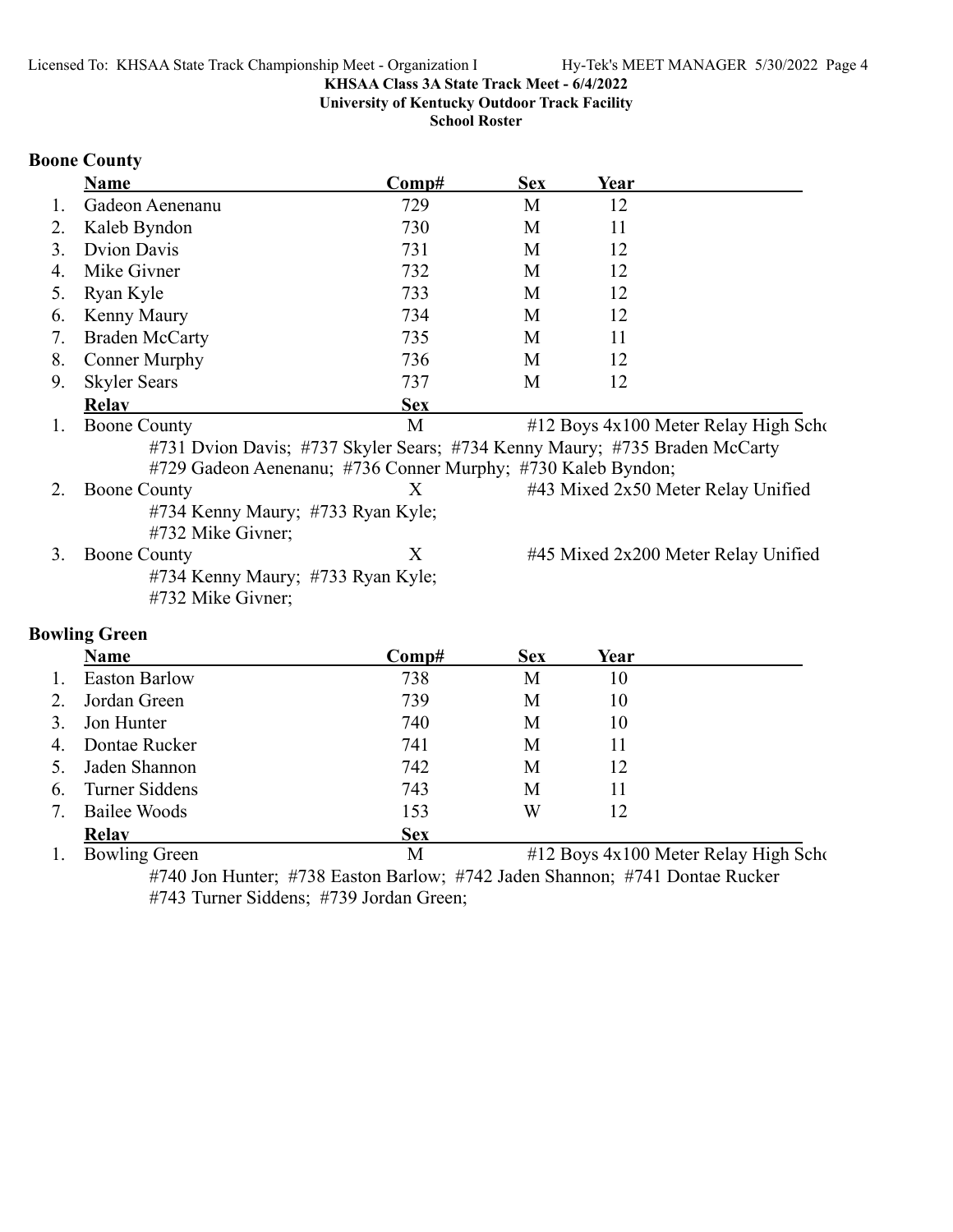**University of Kentucky Outdoor Track Facility**

**School Roster**

# **Bryan Station**

|     | <b>Name</b>                                                                           | Comp#      | <b>Sex</b> | Year |                                                                                       |
|-----|---------------------------------------------------------------------------------------|------------|------------|------|---------------------------------------------------------------------------------------|
| 1.  | Zuri Acton                                                                            | 154        | W          | 09   |                                                                                       |
| 2.  | Javari Burnett                                                                        | 744        | M          | 10   |                                                                                       |
| 3.  | <b>Bryson Carpenter</b>                                                               | 745        | M          | 11   |                                                                                       |
| 4.  | Ta'Shya Cramer                                                                        | 155        | W          | 11   |                                                                                       |
| 5.  | <b>Raymond Daniels</b>                                                                | 746        | M          | 11   |                                                                                       |
| 6.  | Antonio Davis                                                                         | 747        | M          | 12   |                                                                                       |
| 7.  | Malonda Gabriel                                                                       | 748        | M          | 11   |                                                                                       |
| 8.  | Mikayla Garrard                                                                       | 156        | W          | 09   |                                                                                       |
| 9.  | Damin Green                                                                           | 749        | M          | 11   |                                                                                       |
| 10. | Taniyah Hines                                                                         | 157        | W          | 11   |                                                                                       |
| 11. | Deaun Pinkney                                                                         | 158        | W          | 09   |                                                                                       |
| 12. | Jatajza Pinkney                                                                       | 159        | W          | 09   |                                                                                       |
| 13. | Jaiden Shegog                                                                         | 750        | M          | 10   |                                                                                       |
| 14. | Annie Somwe                                                                           | 160        | W          | 11   |                                                                                       |
| 15. | Neveah Taylor                                                                         | 161        | W          | 11   |                                                                                       |
| 16. | Sanaa Washington                                                                      | 162        | W          | 10   |                                                                                       |
| 17. | Zay White                                                                             | 751        | M          | 10   |                                                                                       |
|     | <b>Relav</b>                                                                          | <b>Sex</b> |            |      |                                                                                       |
| 1.  | <b>Bryan Station</b>                                                                  | W          |            |      | #11 Girls 4x100 Meter Relay High Scho                                                 |
|     | #157 Taniyah Hines; #162 Sanaa Washington; #156 Mikayla Garrard; #159 Jatajza Pinkney |            |            |      |                                                                                       |
|     | #158 Deaun Pinkney; #154 Zuri Acton; #160 Annie Somwe; #155 Ta'Shya Cramer            |            |            |      |                                                                                       |
| 2.  | <b>Bryan Station</b>                                                                  | W          |            |      | #7 Girls 4x200 Meter Relay High Schoo                                                 |
|     | #157 Taniyah Hines; #159 Jatajza Pinkney; #161 Neveah Taylor; #155 Ta'Shya Cramer     |            |            |      |                                                                                       |
|     | #156 Mikayla Garrard; #162 Sanaa Washington; #160 Annie Somwe; #158 Deaun Pinkney     |            |            |      |                                                                                       |
| 3.  | <b>Bryan Station</b>                                                                  | M          |            |      | $#12$ Boys $4x100$ Meter Relay High Scho                                              |
|     | #751 Zay White; #747 Antonio Davis; #744 Javari Burnett; #749 Damin Green             |            |            |      | #745 Bryson Carpenter; #750 Jaiden Shegog; #746 Raymond Daniels; #748 Malonda Gabriel |
|     | <b>Bullitt Central</b>                                                                |            |            |      |                                                                                       |

|               | Name             | C <b>omp#</b> | Sex | Year |  |
|---------------|------------------|---------------|-----|------|--|
|               | 1. Shaye Foster  | 163           | W   |      |  |
|               | 2. Dalton Lesher | 752           | Μ   |      |  |
| $\mathcal{R}$ | Samuel Walls     | 753           | М   |      |  |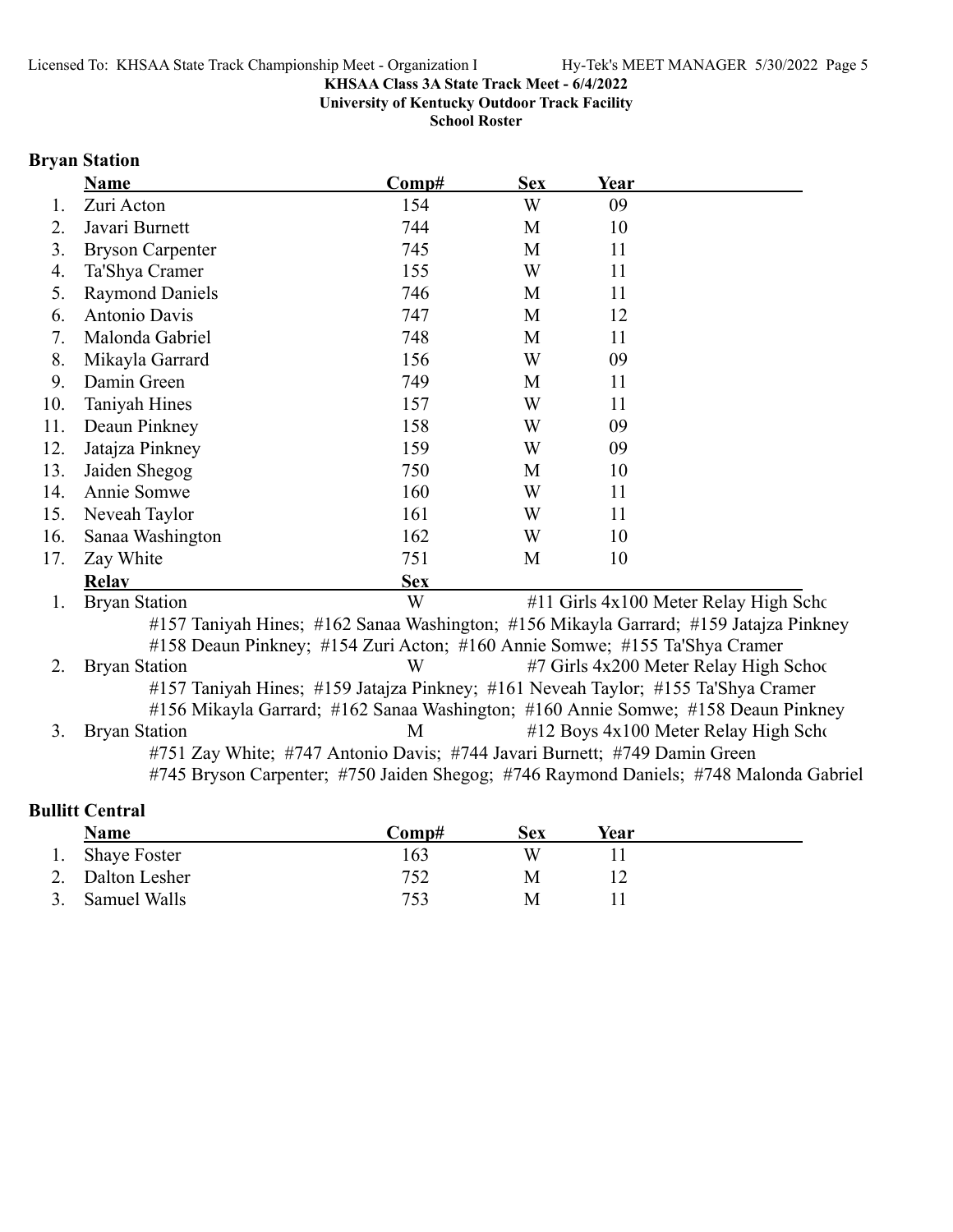**University of Kentucky Outdoor Track Facility**

**School Roster**

# **Bullitt East**

|     | <b>Name</b>                                                                      | Comp#      | <b>Sex</b> | Year |                                                                                      |
|-----|----------------------------------------------------------------------------------|------------|------------|------|--------------------------------------------------------------------------------------|
| 1.  | <b>Tyler Bass</b>                                                                | 754        | M          | 12   |                                                                                      |
| 2.  | <b>Brooklyn Clements</b>                                                         | 164        | W          | 10   |                                                                                      |
| 3.  | Mackenzie Cornell                                                                | 165        | W          | 10   |                                                                                      |
| 4.  | Alex Egan                                                                        | 166        | W          | 08   |                                                                                      |
| 5.  | Emma Egan                                                                        | 167        | W          | 12   |                                                                                      |
| 6.  | Travis Egan                                                                      | 755        | M          | 11   |                                                                                      |
| 7.  | Emma Ekbundit                                                                    | 168        | W          | 10   |                                                                                      |
| 8.  | Mariah Gardner                                                                   | 169        | W          | 11   |                                                                                      |
| 9.  | Jack Gentry                                                                      | 756        | M          | 11   |                                                                                      |
| 10. | <b>Holly Higgs</b>                                                               | 170        | W          | 11   |                                                                                      |
| 11. | John Hoover                                                                      | 757        | M          | 12   |                                                                                      |
| 12. | <b>Chase Hughes</b>                                                              | 758        | M          | 12   |                                                                                      |
| 13. | Isaiah Malone                                                                    | 759        | M          | 12   |                                                                                      |
| 14. | Savannah Mooney                                                                  | 171        | W          | 08   |                                                                                      |
| 15. | Owen Mueller                                                                     | 760        | M          | 07   |                                                                                      |
| 16. | Norah Poppell                                                                    | 172        | W          | 10   |                                                                                      |
| 17. | Jenna Sherrard                                                                   | 173        | W          | 10   |                                                                                      |
| 18. | Aiden Siegel                                                                     | 761        | M          | 09   |                                                                                      |
| 19. | Gage Thorpe                                                                      | 762        | M          | 11   |                                                                                      |
| 20. | Jenna Tipton                                                                     | 174        | W          | 12   |                                                                                      |
|     | Relav                                                                            | <b>Sex</b> |            |      |                                                                                      |
| 1.  | <b>Bullitt East</b>                                                              | W          |            |      | #11 Girls 4x100 Meter Relay High Scho                                                |
|     | #164 Brooklyn Clements; #168 Emma Ekbundit; #170 Holly Higgs; #172 Norah Poppell |            |            |      |                                                                                      |
|     | #174 Jenna Tipton; #167 Emma Egan; #165 Mackenzie Cornell;                       |            |            |      |                                                                                      |
| 2.  | <b>Bullitt East</b>                                                              | W          |            |      | #7 Girls 4x200 Meter Relay High School                                               |
|     |                                                                                  |            |            |      | #165 Mackenzie Cornell; #168 Emma Ekbundit; #170 Holly Higgs; #164 Brooklyn Clements |
|     | #174 Jenna Tipton; #167 Emma Egan; #173 Jenna Sherrard;                          |            |            |      |                                                                                      |
| 3.  | <b>Bullitt East</b>                                                              | M          |            |      | #24 Boys 4x400 Meter Relay High Scho                                                 |
|     | #756 Jack Gentry; #754 Tyler Bass; #759 Isaiah Malone; #755 Travis Egan          |            |            |      |                                                                                      |
|     | #758 Chase Hughes; #761 Aiden Siegel; #760 Owen Mueller; #762 Gage Thorpe        |            |            |      |                                                                                      |
| 4.  | <b>Bullitt East</b>                                                              | X          |            |      | #43 Mixed 2x50 Meter Relay Unified                                                   |

#754 Tyler Bass; #757 John Hoover;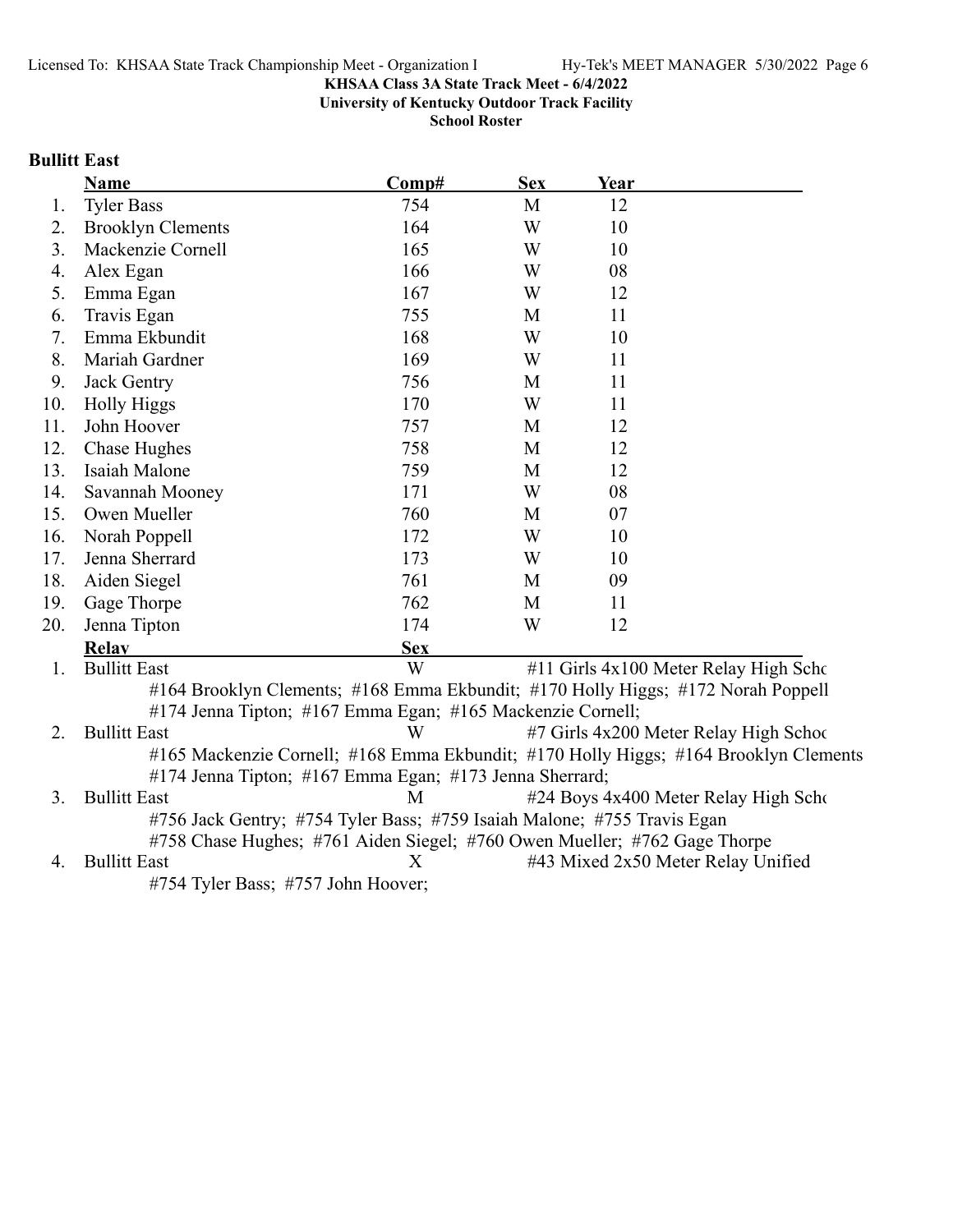**University of Kentucky Outdoor Track Facility**

**School Roster**

# **Butler**

|     | <b>Name</b>              | Comp#                                                                                                                               | <b>Sex</b> | Year |                                        |
|-----|--------------------------|-------------------------------------------------------------------------------------------------------------------------------------|------------|------|----------------------------------------|
| 1.  | <b>Bryce Clayton</b>     | 763                                                                                                                                 | M          | 12   |                                        |
| 2.  | Auryana Collins          | 175                                                                                                                                 | W          | 10   |                                        |
| 3.  | Didie Drogba             | 764                                                                                                                                 | M          | 09   |                                        |
| 4.  | <b>Christian Geary</b>   | 765                                                                                                                                 | M          | 10   |                                        |
| 5.  | Oubry Gibson             | 766                                                                                                                                 | M          | 11   |                                        |
| 6.  | Aniya Haskins            | 176                                                                                                                                 | W          | 10   |                                        |
| 7.  | Aniyah Howard            | 177                                                                                                                                 | W          | 10   |                                        |
| 8.  | Evan Jones               | 767                                                                                                                                 | M          | 10   |                                        |
| 9.  | Jacoby Lloyd             | 768                                                                                                                                 | M          | 10   |                                        |
| 10. | Eli Maraman              | 769                                                                                                                                 | M          | 11   |                                        |
| 11. | <b>Brooklyn Mitchell</b> | 178                                                                                                                                 | W          | 11   |                                        |
| 12. | Jayden Perkins           | 770                                                                                                                                 | M          | 10   |                                        |
| 13. | Zaria Pinkston           | 179                                                                                                                                 | W          | 10   |                                        |
| 14. | <b>Cambell Rawlings</b>  | 771                                                                                                                                 | M          | 12   |                                        |
| 15. | Nevaeh Richardson        | 180                                                                                                                                 | W          | 12   |                                        |
| 16. | Jessie Rodriguez-Bruno   | 772                                                                                                                                 | M          | 11   |                                        |
| 17. | Ronald Smith             | 773                                                                                                                                 | M          | 10   |                                        |
| 18. | Graydon Walker           | 774                                                                                                                                 | M          | 12   |                                        |
| 19. | Samar Whitt              | 775                                                                                                                                 | M          | 11   |                                        |
|     | <b>Relay</b>             | <b>Sex</b>                                                                                                                          |            |      |                                        |
| 1.  | <b>Butler</b>            | W                                                                                                                                   |            |      | #11 Girls 4x100 Meter Relay High Scho  |
|     |                          | #179 Zaria Pinkston; #178 Brooklyn Mitchell; #175 Auryana Collins; #180 Nevaeh Richardso<br>#176 Aniya Haskins; #177 Aniyah Howard; |            |      |                                        |
| 2.  | <b>Butler</b>            | W                                                                                                                                   |            |      | #7 Girls 4x200 Meter Relay High School |
|     |                          | #179 Zaria Pinkston; #178 Brooklyn Mitchell; #175 Auryana Collins; #180 Nevaeh Richardso<br>#176 Aniya Haskins; #177 Aniyah Howard; |            |      |                                        |
| 3.  | <b>Butler</b>            | M                                                                                                                                   |            |      | #2 Boys 4x800 Meter Relay High School  |
|     |                          | #763 Bryce Clayton; #766 Oubry Gibson; #769 Eli Maraman; #764 Didie Drogba                                                          |            |      |                                        |
|     |                          | #767 Evan Jones; #772 Jessie Rodriguez-Bruno; #770 Jayden Perkins; #774 Graydon Walker                                              |            |      |                                        |
| 4.  | <b>Butler</b>            | Х                                                                                                                                   |            |      | #43 Mixed 2x50 Meter Relay Unified     |
|     | #775 Samar Whitt;        | #765 Christian Geary; #773 Ronald Smith;                                                                                            |            |      |                                        |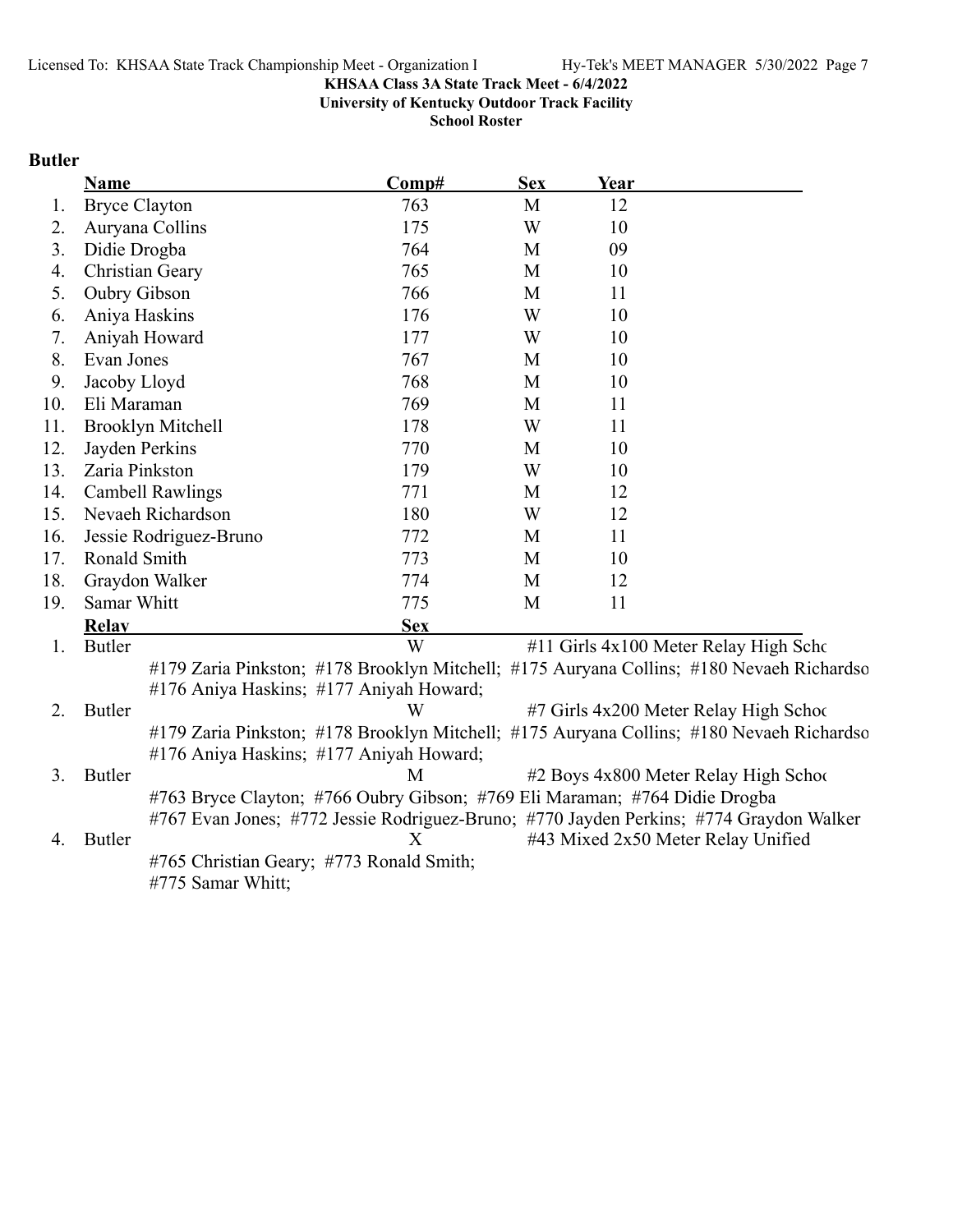**University of Kentucky Outdoor Track Facility**

**School Roster**

# **Campbell County**

|     | <b>Name</b>                                                                            | Comp#      | <b>Sex</b> | Year |                                           |
|-----|----------------------------------------------------------------------------------------|------------|------------|------|-------------------------------------------|
| 1.  | Beau Athur                                                                             | 776        | M          | 12   |                                           |
| 2.  | Abigale Bauer                                                                          | 181        | W          | 10   |                                           |
| 3.  | Xander Beaupre                                                                         | 777        | M          | 10   |                                           |
| 4.  | Aidan Christopher                                                                      | 182        | W          | 09   |                                           |
| 5.  | Jonathan Christopher                                                                   | 778        | M          | 09   |                                           |
| 6.  | <b>Allison Collins</b>                                                                 | 183        | W          | 10   |                                           |
| 7.  | Dawson Craddock                                                                        | 779        | M          | 10   |                                           |
| 8.  | Aaron Fromeyer                                                                         | 780        | M          | 12   |                                           |
| 9.  | Amanda Garlitz                                                                         | 184        | W          | 12   |                                           |
| 10. | Jenna Gies                                                                             | 185        | W          | 12   |                                           |
| 11. | Connor Gunn                                                                            | 781        | M          | 12   |                                           |
| 12. | Olivia Holbrook                                                                        | 186        | W          | 09   |                                           |
| 13. | Deion Keller                                                                           | 782        | M          | 11   |                                           |
| 14. | Andy Lin                                                                               | 783        | M          | 12   |                                           |
| 15. | Trenen Lowther                                                                         | 784        | M          | 12   |                                           |
| 16. | Nevaeh Marcum-Gillespie                                                                | 187        | W          | 11   |                                           |
| 17. | Allison McKee                                                                          | 188        | W          | 07   |                                           |
| 18. | <b>Ashley Perkins</b>                                                                  | 189        | W          | 12   |                                           |
| 19. | Ashlyn Rust                                                                            | 190        | W          | 11   |                                           |
| 20. | Christian Steffen                                                                      | 785        | M          | 12   |                                           |
| 21. | Kaitlyn Strange                                                                        | 191        | W          | 11   |                                           |
| 22. | Tricia Verst                                                                           | 192        | W          | 10   |                                           |
| 23. | <b>Kameron Vickers</b>                                                                 | 786        | M          | 10   |                                           |
| 24. | <b>Elliott Warner</b>                                                                  | 787        | M          | 12   |                                           |
| 25. | Hunter Wiseman                                                                         | 788        | M          | 10   |                                           |
| 26. | Emilie Zengel                                                                          | 193        | W          | 11   |                                           |
|     | <b>Relay</b>                                                                           | <b>Sex</b> |            |      |                                           |
| 1.  | Campbell County                                                                        | W          |            |      | #1 Girls 4x800 Meter Relay High Schoo     |
|     | #182 Aidan Christopher; #191 Kaitlyn Strange; #193 Emilie Zengel; #186 Olivia Holbrook |            |            |      |                                           |
|     | #189 Ashley Perkins; #184 Amanda Garlitz; #183 Allison Collins; #188 Allison McKee     |            |            |      |                                           |
| 2.  | Campbell County                                                                        | M          |            |      | $\#12$ Boys $4x100$ Meter Relay High Scho |
|     | #784 Trenen Lowther; #781 Connor Gunn; #786 Kameron Vickers; #787 Elliott Warner       |            |            |      |                                           |
|     | #783 Andy Lin; #777 Xander Beaupre;                                                    |            |            |      |                                           |
| 3.  | Campbell County                                                                        | M          |            |      | #8 Boys 4x200 Meter Relay High School     |
|     | #784 Trenen Lowther; #781 Connor Gunn; #786 Kameron Vickers; #787 Elliott Warner       |            |            |      |                                           |
|     | #776 Beau Athur; #779 Dawson Craddock;                                                 |            |            |      |                                           |
| 4.  | Campbell County                                                                        | X          |            |      | #43 Mixed 2x50 Meter Relay Unified        |
|     | #776 Beau Athur; #192 Tricia Verst;                                                    |            |            |      |                                           |
|     | #785 Christian Steffen;                                                                |            |            |      |                                           |
| 5.  | Campbell County                                                                        | X          |            |      | #45 Mixed 2x200 Meter Relay Unified       |
|     | #785 Christian Steffen; #192 Tricia Verst;                                             |            |            |      |                                           |
|     | #776 Beau Athur;                                                                       |            |            |      |                                           |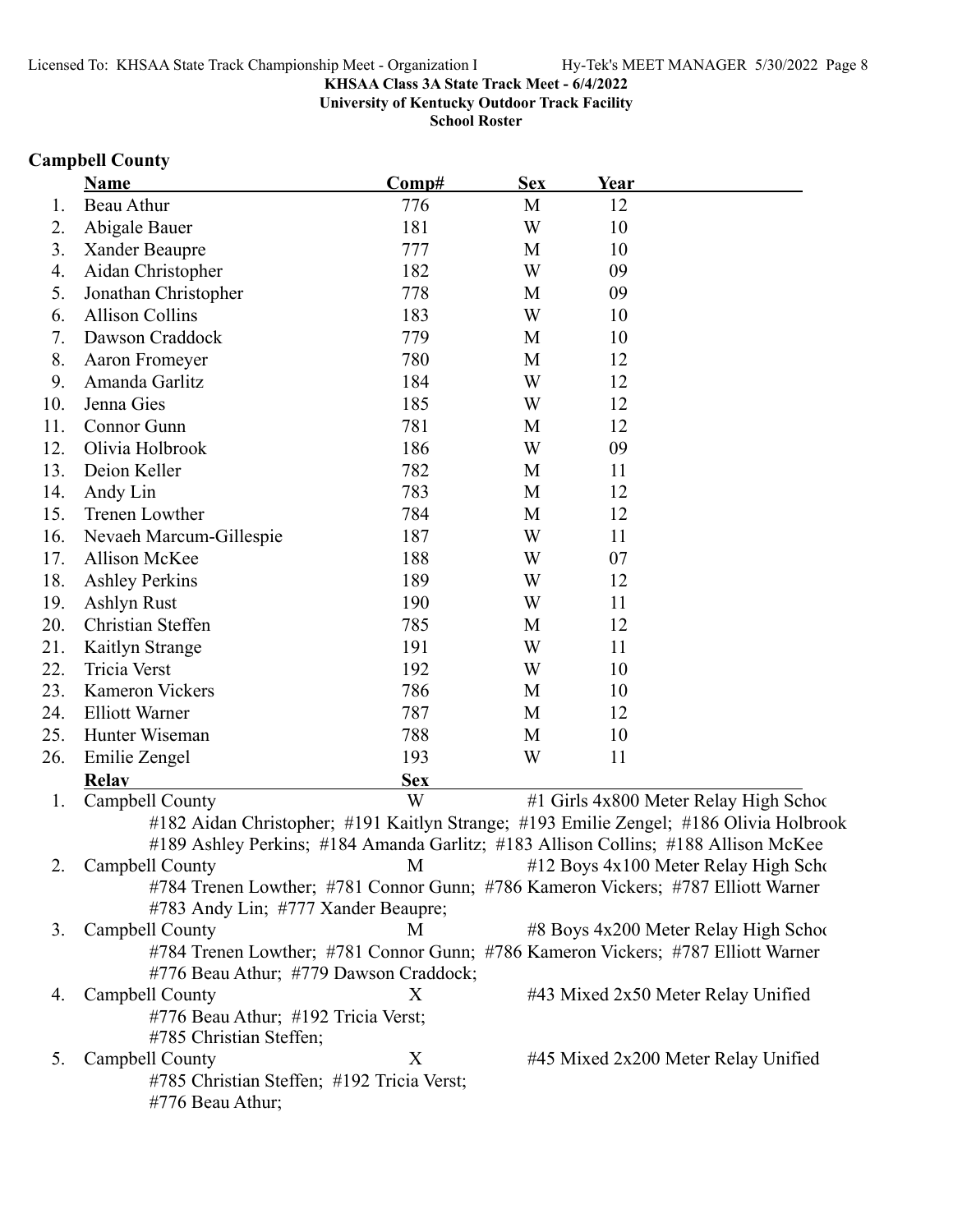**University of Kentucky Outdoor Track Facility**

**School Roster**

# **Central**

|     | <b>Name</b>                                                                                                                | Comp#      | <b>Sex</b> | Year |                                                                                         |
|-----|----------------------------------------------------------------------------------------------------------------------------|------------|------------|------|-----------------------------------------------------------------------------------------|
| 1.  | Nevaeh Bowling                                                                                                             | 194        | W          | 10   |                                                                                         |
| 2.  | Justin Brent                                                                                                               | 789        | M          | 09   |                                                                                         |
| 3.  | Abraham Brown                                                                                                              | 790        | M          | 09   |                                                                                         |
| 4.  | Ja'La Douglas                                                                                                              | 195        | W          | 11   |                                                                                         |
| 5.  | Kendall Duncan                                                                                                             | 196        | W          | 11   |                                                                                         |
| 6.  | Aniyah Edwards                                                                                                             | 197        | W          | 10   |                                                                                         |
| 7.  | Sylviana Garcia                                                                                                            | 198        | W          | 10   |                                                                                         |
| 8.  | Sanai Geer                                                                                                                 | 199        | W          | 10   |                                                                                         |
| 9.  | Jakoby Graves                                                                                                              | 791        | M          | 11   |                                                                                         |
| 10. | <b>Sidney Green</b>                                                                                                        | 200        | W          | 12   |                                                                                         |
| 11. | Iyana Jenkins                                                                                                              | 201        | W          | 10   |                                                                                         |
| 12. | Adrian Johnson                                                                                                             | 792        | M          | 10   |                                                                                         |
| 13. | Jaci Johnson                                                                                                               | 202        | W          | 12   |                                                                                         |
| 14. | <b>Destiny Jones</b>                                                                                                       | 203        | W          | 10   |                                                                                         |
| 15. | Kameron Jones                                                                                                              | 793        | M          | 12   |                                                                                         |
| 16. | Mi'khiya Jones                                                                                                             | 204        | W          | 11   |                                                                                         |
| 17. | Gerriah McElroy                                                                                                            | 205        | W          | 09   |                                                                                         |
| 18. | <b>Uriah Points</b>                                                                                                        | 794        | M          | 09   |                                                                                         |
| 19. | Cortez Stone                                                                                                               | 795        | M          | 09   |                                                                                         |
| 20. | Cyril Tchouta                                                                                                              | 796        | M          | 11   |                                                                                         |
| 21. | <b>Ashton Tunstull</b>                                                                                                     | 797        | M          | 10   |                                                                                         |
| 22. | Khrystain Washington                                                                                                       | 798        | M          | 11   |                                                                                         |
| 23. | Amontez Woolfolk                                                                                                           | 799        | M          | 09   |                                                                                         |
|     | <b>Relay</b>                                                                                                               | <b>Sex</b> |            |      |                                                                                         |
| 1.  | Central                                                                                                                    | W          |            |      | #11 Girls 4x100 Meter Relay High Scho                                                   |
|     | #202 Jaci Johnson; #198 Sylviana Garcia; #196 Kendall Duncan; #199 Sanai Geer                                              |            |            |      |                                                                                         |
|     | #195 Ja'La Douglas; #205 Gerriah McElroy;                                                                                  |            |            |      |                                                                                         |
| 2.  | Central                                                                                                                    | W          |            |      | #7 Girls 4x200 Meter Relay High School                                                  |
|     | #202 Jaci Johnson; #203 Destiny Jones; #198 Sylviana Garcia; #199 Sanai Geer                                               |            |            |      |                                                                                         |
|     | #197 Aniyah Edwards; #194 Nevaeh Bowling;                                                                                  |            |            |      |                                                                                         |
| 3.  | Central                                                                                                                    | W          |            |      | #23 Girls 4x400 Meter Relay High Scho                                                   |
|     | #199 Sanai Geer; #198 Sylviana Garcia; #203 Destiny Jones; #201 Iyana Jenkins<br>#197 Aniyah Edwards; #194 Nevaeh Bowling; |            |            |      |                                                                                         |
|     | Central                                                                                                                    | M          |            |      | #12 Boys 4x100 Meter Relay High Scho                                                    |
| 4.  | #789 Justin Brent; #795 Cortez Stone; #799 Amontez Woolfolk; #794 Uriah Points                                             |            |            |      |                                                                                         |
|     | #790 Abraham Brown; #798 Khrystain Washington;                                                                             |            |            |      |                                                                                         |
| 5.  | Central                                                                                                                    | M          |            |      | #8 Boys 4x200 Meter Relay High School                                                   |
|     | #789 Justin Brent; #795 Cortez Stone; #794 Uriah Points; #791 Jakoby Graves                                                |            |            |      |                                                                                         |
|     | #799 Amontez Woolfolk; #792 Adrian Johnson; #790 Abraham Brown;                                                            |            |            |      |                                                                                         |
| 6.  | Central                                                                                                                    | M          |            |      | #24 Boys 4x400 Meter Relay High Scho                                                    |
|     | #791 Jakoby Graves; #794 Uriah Points; #792 Adrian Johnson; #793 Kameron Jones                                             |            |            |      |                                                                                         |
|     |                                                                                                                            |            |            |      | #797 Ashton Tunstull; #796 Cyril Tchouta; #790 Abraham Brown; #798 Khrystain Washington |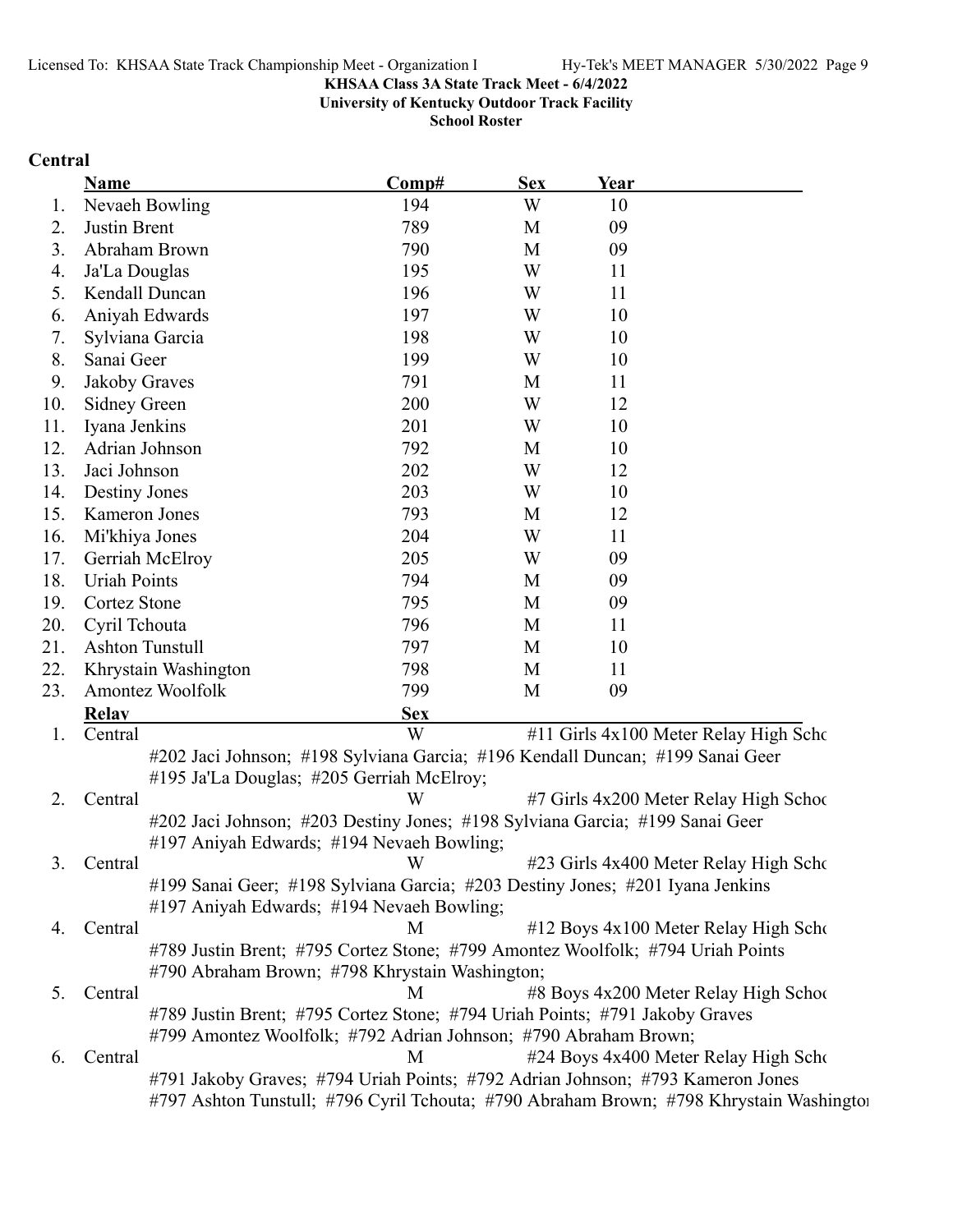**University of Kentucky Outdoor Track Facility**

**School Roster**

### **Central Hardin**

|     | <b>Name</b>         | Comp#      | <b>Sex</b> | Year |                                      |
|-----|---------------------|------------|------------|------|--------------------------------------|
|     | Alex Argueta        | 800        | M          | 11   |                                      |
|     | Caleb Baumgardner   | 801        | M          | 12   |                                      |
| 3.  | <b>Terry Brooks</b> | 802        | M          | 11   |                                      |
| 4.  | Lee Carter          | 803        | M          | 12   |                                      |
| 5.  | Chip Collins        | 804        | M          | 11   |                                      |
| 6.  | Abbie Harlow        | 206        | W          | 11   |                                      |
|     | Seth Holbrook       | 805        | M          | 12   |                                      |
| 8.  | Zain Lowery         | 806        | M          | 09   |                                      |
| 9.  | Serena McNeilly     | 207        | W          | 11   |                                      |
| 10. | Reece Rhinehart     | 807        | M          | 10   |                                      |
| 11. | Carter Robinson     | 808        | M          | 12   |                                      |
| 12. | Drake Sanders       | 809        | M          | 11   |                                      |
| 13. | Gavin Scanlon       | 810        | M          | 10   |                                      |
| 14. | Kase VanBlijenburgh | 811        | M          | 11   |                                      |
|     | <b>Relav</b>        | <b>Sex</b> |            |      |                                      |
|     | Central Hardin      | M          |            |      | #12 Boys 4x100 Meter Relay High Scho |

#802 Terry Brooks; #811 Kase VanBlijenburgh; #801 Caleb Baumgardner; #808 Carter Robins #809 Drake Sanders; #810 Gavin Scanlon;

2. Central Hardin M  $\mu$  #24 Boys 4x400 Meter Relay High Scho #802 Terry Brooks; #811 Kase VanBlijenburgh; #804 Chip Collins; #805 Seth Holbrook #809 Drake Sanders; #808 Carter Robinson; #810 Gavin Scanlon; #800 Alex Argueta

### **Christian County**

|    | Name                     | Comp#      | <b>Sex</b> | Year |  |
|----|--------------------------|------------|------------|------|--|
|    | Autumn Bell              | 208        | W          | 12   |  |
|    | <b>TreCoreus Blanton</b> | 812        | M          | 11   |  |
|    | Dahzmeon Brown           | 813        | М          | 09   |  |
| 4. | Cyrus Greenwade II       | 814        | M          | 11   |  |
|    | Demetrius Holloway       | 815        | M          | 08   |  |
| 6. | Jarae Leavell            | 816        | M          | 09   |  |
|    | Zamien Matlock           | 817        | M          | 09   |  |
| 8. | <b>Hector Munoz</b>      | 818        | М          | 09   |  |
| 9. | Jaiden Northington       | 819        | M          | 12   |  |
|    | <b>Relav</b>             | <b>Sex</b> |            |      |  |

1. Christian County M #12 Boys 4x100 Meter Relay High Scho #816 Jarae Leavell; #819 Jaiden Northington; #817 Zamien Matlock; #812 TreCoreus Blanton #813 Dahzmeon Brown; #815 Demetrius Holloway; #814 Cyrus Greenwade II; #818 Hector M 2. Christian County M #8 Boys 4x200 Meter Relay High School #816 Jarae Leavell; #817 Zamien Matlock; #819 Jaiden Northington; #814 Cyrus Greenwade #812 TreCoreus Blanton; #813 Dahzmeon Brown;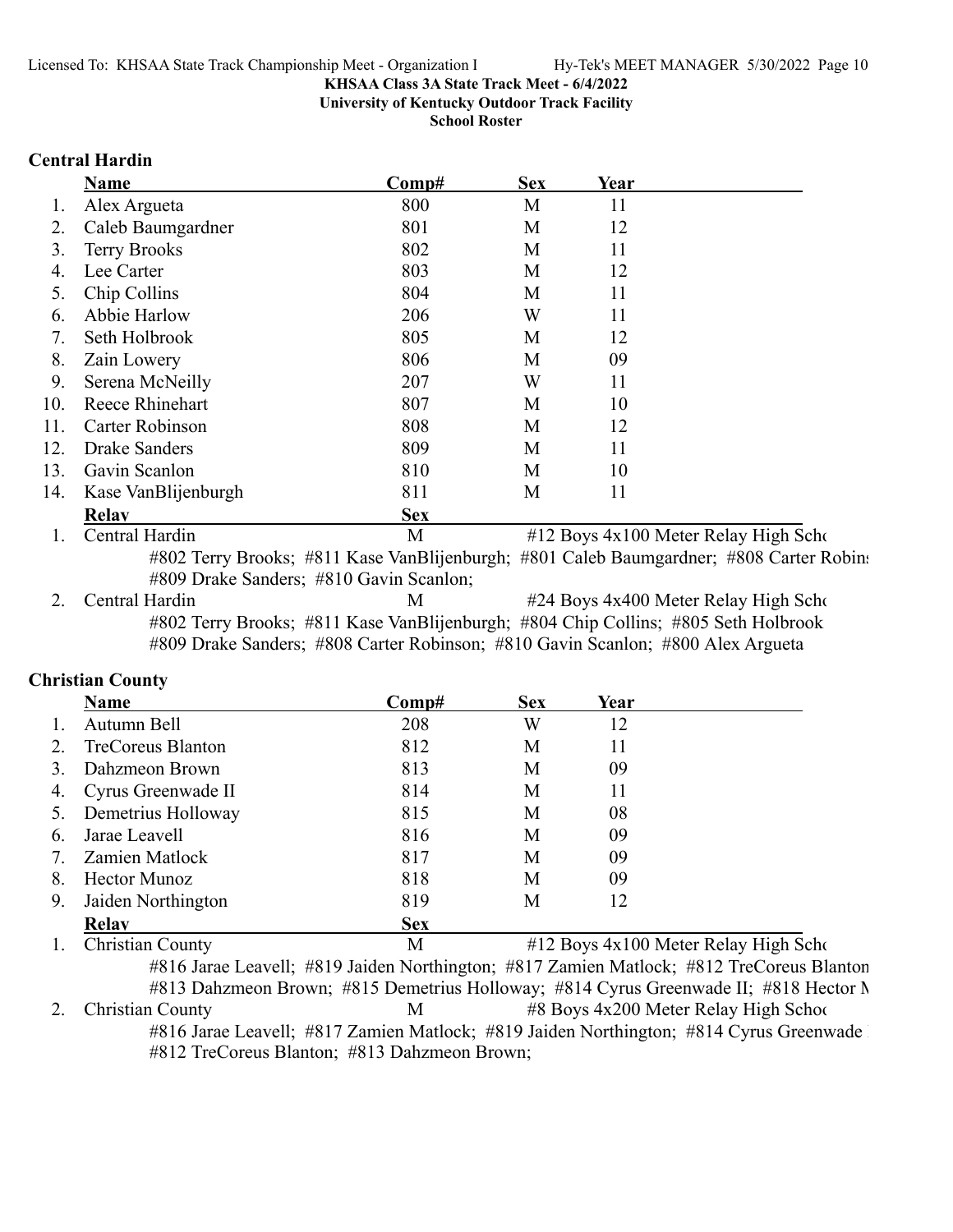**University of Kentucky Outdoor Track Facility**

**School Roster**

# **Collins**

|     | Name             | Comp#      | <b>Sex</b> | Year |                                      |
|-----|------------------|------------|------------|------|--------------------------------------|
|     | Grace Evans      | 209        | W          | 09   |                                      |
|     | Nathan Janes     | 820        | M          | 09   |                                      |
|     | Emma Kendall     | 210        | W          | 09   |                                      |
| 4.  | Kiya Ledford     | 821        | М          | 11   |                                      |
|     | Cole Martens     | 822        | M          | 12   |                                      |
| 6.  | Grace Nelson     | 211        | W          | 09   |                                      |
| 7.  | Elijah Patton    | 823        | М          | 12   |                                      |
| 8.  | Peter Sproul     | 824        | M          | 12   |                                      |
| 9.  | Melbyn Velasquez | 825        | М          | 10   |                                      |
| 10. | Gabriel Vergara  | 826        | М          | 12   |                                      |
| 11. | Greyson Wehrheim | 827        | М          | 10   |                                      |
|     | Relay            | <b>Sex</b> |            |      |                                      |
|     | Collins          | M          |            |      | #24 Boys 4x400 Meter Relay High Scho |

#824 Peter Sproul; #821 Kiya Ledford; #827 Greyson Wehrheim; #826 Gabriel Vergara #825 Melbyn Velasquez; #820 Nathan Janes; #822 Cole Martens; #823 Elijah Patton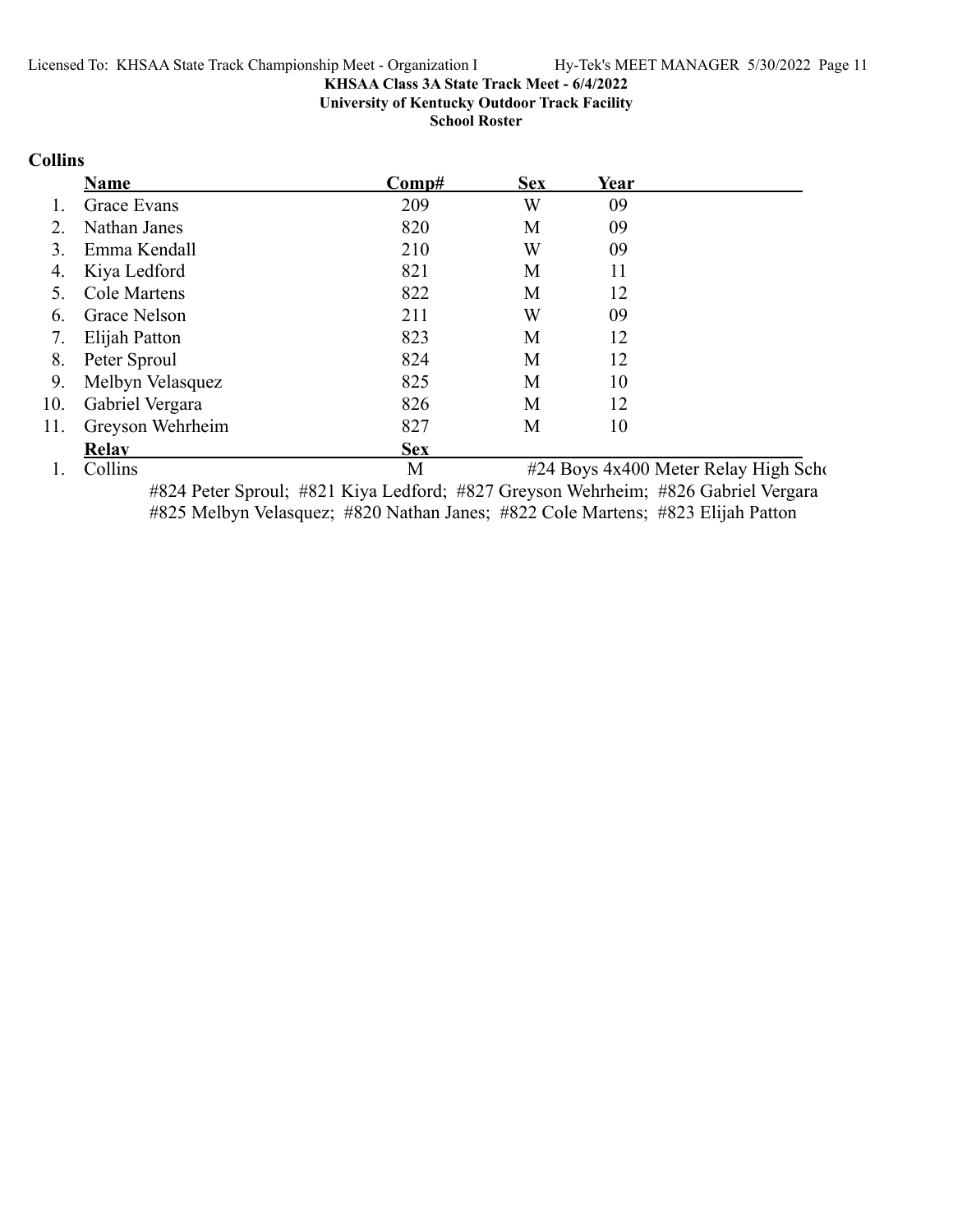**University of Kentucky Outdoor Track Facility**

**School Roster**

### **Conner**

|     | <b>Name</b>           | Comp#      | <b>Sex</b> | Year                                  |
|-----|-----------------------|------------|------------|---------------------------------------|
| 1.  | Paige Becknell        | 212        | W          | 12                                    |
| 2.  | Daphne Benjamin       | 213        | W          | 12                                    |
| 3.  | Chanler Bhoolai       | 214        | W          | 11                                    |
| 4.  | Katie Bowen           | 215        | W          | 12                                    |
| 5.  | Joey Carroll          | 828        | M          | 10                                    |
| 6.  | Ellie Frey            | 216        | W          | 08                                    |
| 7.  | Isabella Gay          | 217        | W          | 09                                    |
| 8.  | Charlie Hanak         | 829        | M          | 10                                    |
| 9.  | Ryan Hanak            | 830        | M          | 12                                    |
| 10. | Claire Higgins        | 218        | W          | 08                                    |
| 11. | Nathan Hopper         | 831        | M          | 09                                    |
| 12. | Joseph Impellitteri   | 832        | M          | 12                                    |
| 13. | George Johnson        | 833        | M          | 11                                    |
| 14. | Drew Moore            | 834        | M          | 11                                    |
| 15. | Lillian Mullins       | 219        | W          | 11                                    |
| 16. | <b>Grant Reece</b>    | 835        | M          | 11                                    |
| 17. | Amy Stewart           | 220        | W          | 12                                    |
| 18. | <b>Ashley Sweetay</b> | 221        | W          | 07                                    |
| 19. | Ashlyn Vanlandingham  | 222        | W          | 12                                    |
| 20. | Avery Vanlandingham   | 223        | W          | 08                                    |
| 21. | Isabella Vonlehman    | 224        | W          | 10                                    |
| 22. | Elizabeth Voorhees    | 225        | W          | 11                                    |
| 23. | Logan Warth           | 836        | M          | 12                                    |
|     | <b>Relay</b>          | <b>Sex</b> |            |                                       |
| 1.  | Conner                | W          |            | #23 Girls 4x400 Meter Relay High Scho |

2. Conner W #1 Girls 4x800 Meter Relay High School #212 Paige Becknell; #217 Isabella Gay; #213 Daphne Benjamin; #215 Katie Bowen #221 Ashley Sweetay; #216 Ellie Frey; #218 Claire Higgins; #223 Avery Vanlandingham 3. Conner M #2 Boys 4x800 Meter Relay High School #830 Ryan Hanak; #832 Joseph Impellitteri; #834 Drew Moore; #833 George Johnson

#829 Charlie Hanak; #831 Nathan Hopper; #828 Joey Carroll; #836 Logan Warth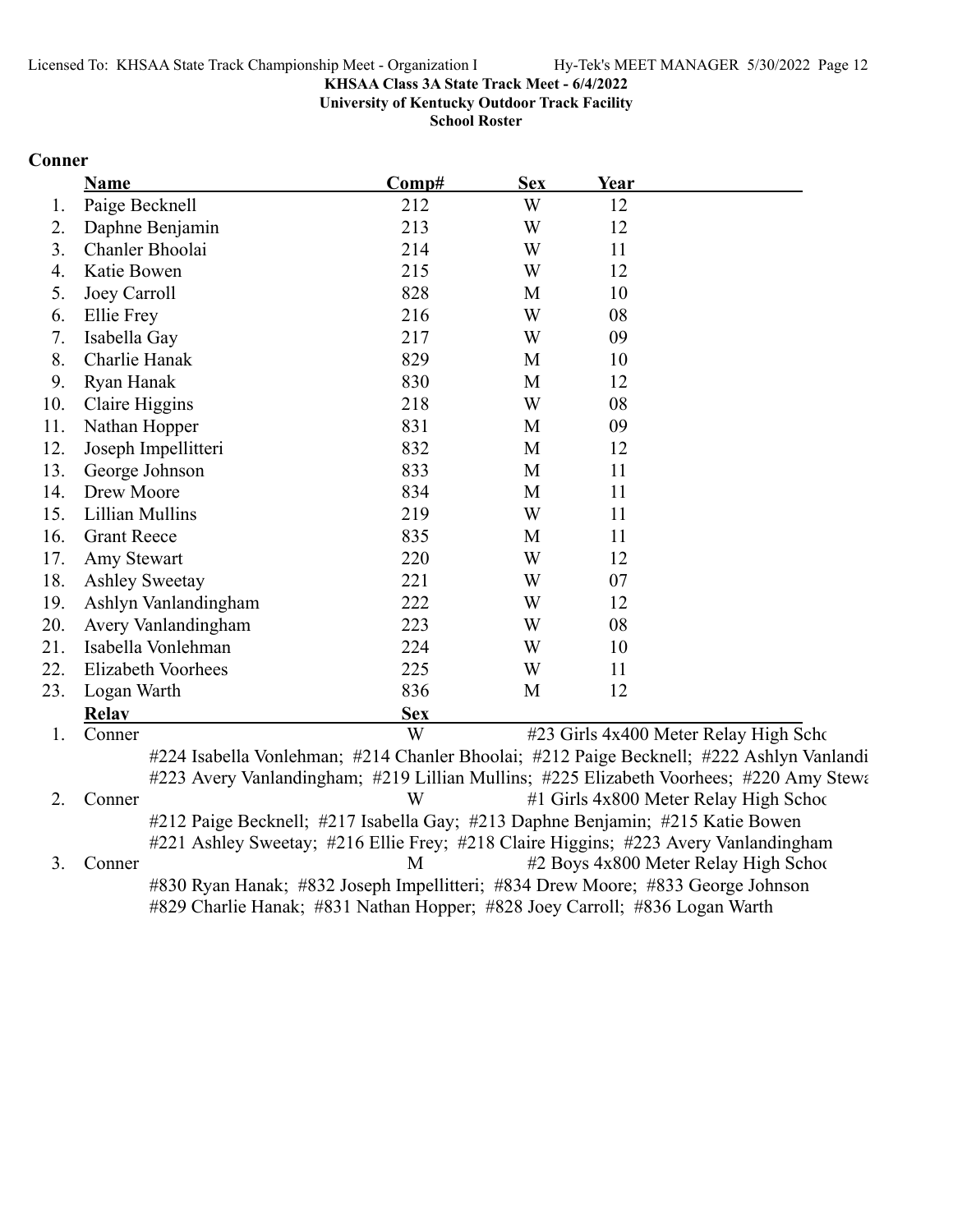**University of Kentucky Outdoor Track Facility**

**School Roster**

# **Cooper**

|     | <b>Name</b>            | Comp#                                                                               | <b>Sex</b> | Year |                                                                                          |
|-----|------------------------|-------------------------------------------------------------------------------------|------------|------|------------------------------------------------------------------------------------------|
| 1.  | Malakai Barnett        | 837                                                                                 | M          | 12   |                                                                                          |
| 2.  | Simone Bessong         | 226                                                                                 | W          | 09   |                                                                                          |
| 3.  | MaryKay Birtcil        | 227                                                                                 | W          | 12   |                                                                                          |
| 4.  | Trey Blackburn         | 838                                                                                 | M          | 12   |                                                                                          |
| 5.  | Grace Blundy           | 228                                                                                 | W          | 10   |                                                                                          |
| 6.  | <b>Addyson Brissey</b> | 229                                                                                 | W          | 08   |                                                                                          |
| 7.  | Jake Childress         | 839                                                                                 | M          | 12   |                                                                                          |
| 8.  | Carys Colgan           | 230                                                                                 | W          | 08   |                                                                                          |
| 9.  | <b>Chloe Defevers</b>  | 231                                                                                 | W          | 11   |                                                                                          |
| 10. | Ella Duell             | 232                                                                                 | W          | 10   |                                                                                          |
| 11. | Salah Farah            | 840                                                                                 | M          | 10   |                                                                                          |
| 12. | Elijah Harrison        | 841                                                                                 | M          | 10   |                                                                                          |
| 13. | Gracie Iles            | 233                                                                                 | W          | 08   |                                                                                          |
| 14. | Landon LaCroix         | 842                                                                                 | M          | 10   |                                                                                          |
| 15. | Ivan Lau               | 843                                                                                 | M          | 11   |                                                                                          |
| 16. | Austin Liversgowdy     | 844                                                                                 | M          | 11   |                                                                                          |
| 17. | Alexa Luckhardt        | 234                                                                                 | W          | 11   |                                                                                          |
| 18. | Elissa Luckhardt       | 235                                                                                 | W          | 11   |                                                                                          |
| 19. | Noah Miller            | 845                                                                                 | M          | 10   |                                                                                          |
| 20. | Charli Moore           | 236                                                                                 | W          | 08   |                                                                                          |
| 21. | Alex Prevatte          | 846                                                                                 | M          | 10   |                                                                                          |
| 22. | Alexandra Rooney       | 237                                                                                 | W          | 09   |                                                                                          |
| 23. | Macey Ruth             | 238                                                                                 | W          | 12   |                                                                                          |
| 24. | Ethan Staten           | 848                                                                                 | M          | 12   |                                                                                          |
| 25. | Joshua Stepner         | 849                                                                                 | M          | 12   |                                                                                          |
| 26. | Caleb Stidham          | 850                                                                                 | M          | 11   |                                                                                          |
| 27. | Preston Winiger        | 851                                                                                 | M          | 10   |                                                                                          |
|     | <b>Relay</b>           | <b>Sex</b>                                                                          |            |      |                                                                                          |
| 1.  | Cooper                 | W                                                                                   |            |      | #7 Girls 4x200 Meter Relay High School                                                   |
|     |                        | #230 Carys Colgan; #236 Charli Moore; #228 Grace Blundy; #233 Gracie Iles           |            |      |                                                                                          |
|     |                        | #226 Simone Bessong; #231 Chloe Defevers; #238 Macey Ruth; #235 Elissa Luckhardt    |            |      |                                                                                          |
| 2.  | Cooper                 | W                                                                                   |            |      | #23 Girls 4x400 Meter Relay High Scho                                                    |
|     |                        | #238 Macey Ruth; #230 Carys Colgan; #229 Addyson Brissey; #233 Gracie Iles          |            |      |                                                                                          |
|     |                        | #226 Simone Bessong; #235 Elissa Luckhardt; #236 Charli Moore; #228 Grace Blundy    |            |      |                                                                                          |
| 3.  | Cooper                 | W                                                                                   |            |      | #1 Girls 4x800 Meter Relay High School                                                   |
|     |                        | #237 Alexandra Rooney; #238 Macey Ruth; #235 Elissa Luckhardt; #234 Alexa Luckhardt |            |      |                                                                                          |
|     |                        | #228 Grace Blundy; #227 MaryKay Birtcil; #232 Ella Duell; #230 Carys Colgan         |            |      |                                                                                          |
| 4.  | Cooper                 | M                                                                                   |            |      | #8 Boys 4x200 Meter Relay High School                                                    |
|     |                        |                                                                                     |            |      | #839 Jake Childress; #837 Malakai Barnett; #844 Austin Liversgowdy; #841 Elijah Harrison |
|     |                        | #846 Alex Prevatte; #851 Preston Winiger; #849 Joshua Stepner; #843 Ivan Lau        |            |      |                                                                                          |
| 5.  | Cooper                 | M                                                                                   |            |      | #24 Boys 4x400 Meter Relay High Scho                                                     |
|     |                        |                                                                                     |            |      | #849 Joshua Stepner; #841 Elijah Harrison; #851 Preston Winiger; #844 Austin Liversgowdy |
|     |                        | #842 Landon LaCroix; #850 Caleb Stidham; #846 Alex Prevatte; #839 Jake Childress    |            |      |                                                                                          |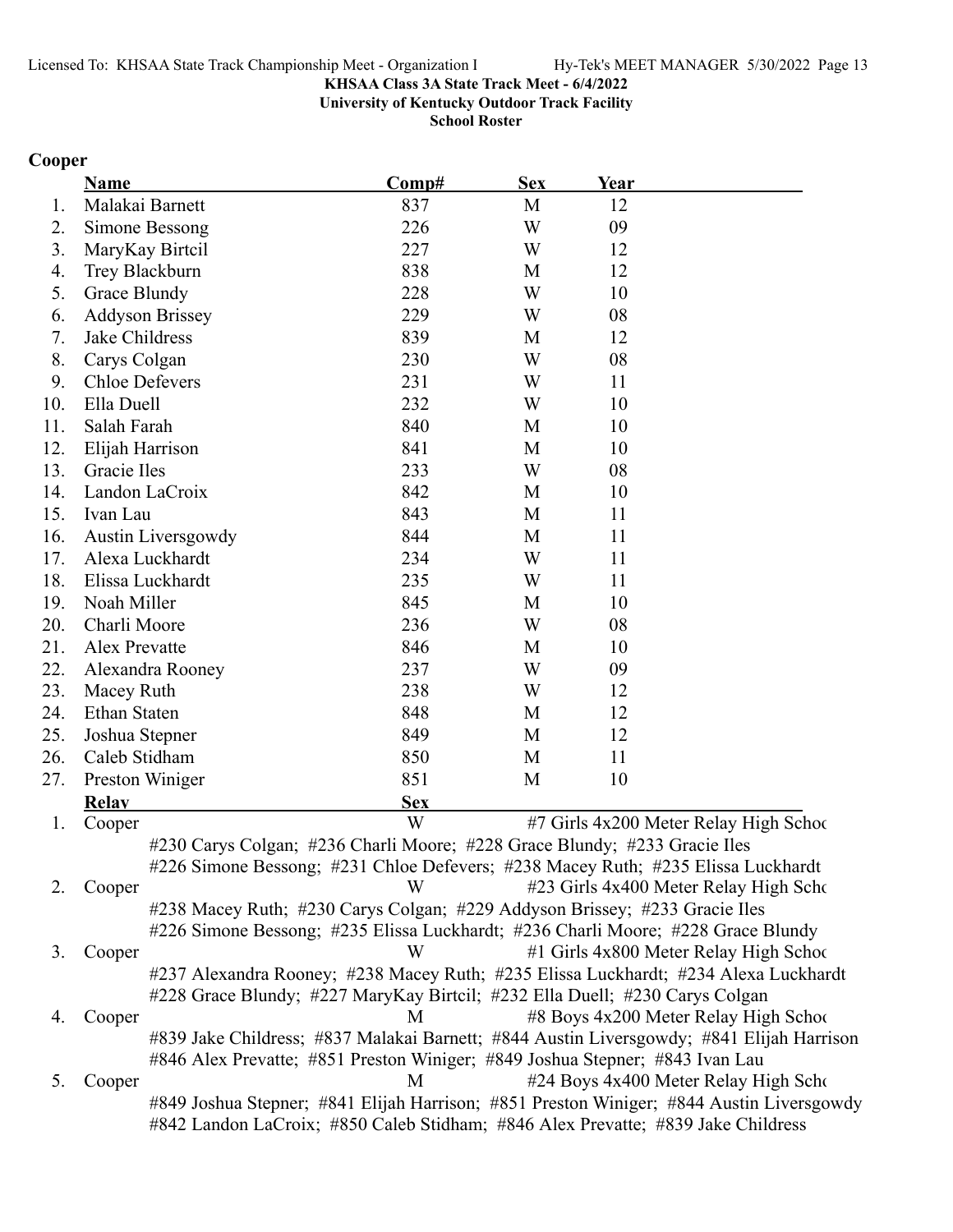**University of Kentucky Outdoor Track Facility**

**School Roster**

### **Cooper**

| Relay     |                                                                                       | Sex                                     |
|-----------|---------------------------------------------------------------------------------------|-----------------------------------------|
| 6. Cooper | М                                                                                     | $#2$ Boys 4x800 Meter Relay High School |
|           | #850 Caleb Stidham; #844 Austin Liversgowdy; #842 Landon LaCroix; #849 Joshua Stepner |                                         |
|           | #845 Noah Miller; #840 Salah Farah; #848 Ethan Staten; #838 Trey Blackburn            |                                         |

### **Covington Catholic**

|     | <b>Name</b>           | Comp#                                                                     | <b>Sex</b> | Year |                                      |
|-----|-----------------------|---------------------------------------------------------------------------|------------|------|--------------------------------------|
| 1.  | Liam Barker           | 852                                                                       | M          | 11   |                                      |
| 2.  | <b>Anthony Bishop</b> | 853                                                                       | M          | 11   |                                      |
| 3.  | Nolan Bonta           | 854                                                                       | M          | 10   |                                      |
| 4.  | Jake Dickman          | 855                                                                       | M          | 11   |                                      |
| 5.  | <b>Mitchel Drees</b>  | 856                                                                       | M          | 11   |                                      |
| 6.  | Jack Fleck            | 857                                                                       | M          | 09   |                                      |
| 7.  | Josh Flood            | 858                                                                       | M          | 10   |                                      |
| 8.  | Seth Gruner           | 859                                                                       | M          | 12   |                                      |
| 9.  | Jake Heitker          | 860                                                                       | M          | 09   |                                      |
| 10. | Mason Heyob           | 861                                                                       | M          | 11   |                                      |
| 11. | Reid Hummel           | 862                                                                       | M          | 12   |                                      |
| 12. | Kaleb Kiely           | 863                                                                       | M          | 12   |                                      |
| 13. | Kevin Krebs           | 864                                                                       | M          | 12   |                                      |
| 14. | Aidan Leach           | 865                                                                       | M          | 10   |                                      |
| 15. | Ethan Long            | 866                                                                       | М          | 10   |                                      |
| 16. | <b>Zion Mason</b>     | 867                                                                       | M          | 11   |                                      |
| 17. | Luke Meagher          | 868                                                                       | M          | 10   |                                      |
| 18. | Ty Rottinghaus        | 869                                                                       | M          | 11   |                                      |
| 19. | Will Sheets           | 870                                                                       | M          | 09   |                                      |
| 20. | Max Ward              | 871                                                                       | M          | 12   |                                      |
| 21. | Alex Williams         | 872                                                                       | M          | 11   |                                      |
|     | <b>Relay</b>          | <b>Sex</b>                                                                |            |      |                                      |
| 1.  | Covington Catholic    | M                                                                         |            |      | #12 Boys 4x100 Meter Relay High Scho |
|     |                       | #859 Seth Gruner; #867 Zion Mason; #869 Ty Rottinghaus; #862 Reid Hummel  |            |      |                                      |
|     |                       | #866 Ethan Long; #860 Jake Heitker; #861 Mason Heyob; #858 Josh Flood     |            |      |                                      |
| 2.  | Covington Catholic    | M                                                                         |            |      | #24 Boys 4x400 Meter Relay High Scho |
|     |                       | #855 Jake Dickman; #869 Ty Rottinghaus; #858 Josh Flood; #859 Seth Gruner |            |      |                                      |
|     |                       | #857 Jack Fleck; #852 Liam Barker; #862 Reid Hummel; #868 Luke Meagher    |            |      |                                      |

3. Covington Catholic M #2 Boys 4x800 Meter Relay High School #854 Nolan Bonta; #855 Jake Dickman; #856 Mitchel Drees; #872 Alex Williams #865 Aidan Leach; #868 Luke Meagher; #870 Will Sheets; #857 Jack Fleck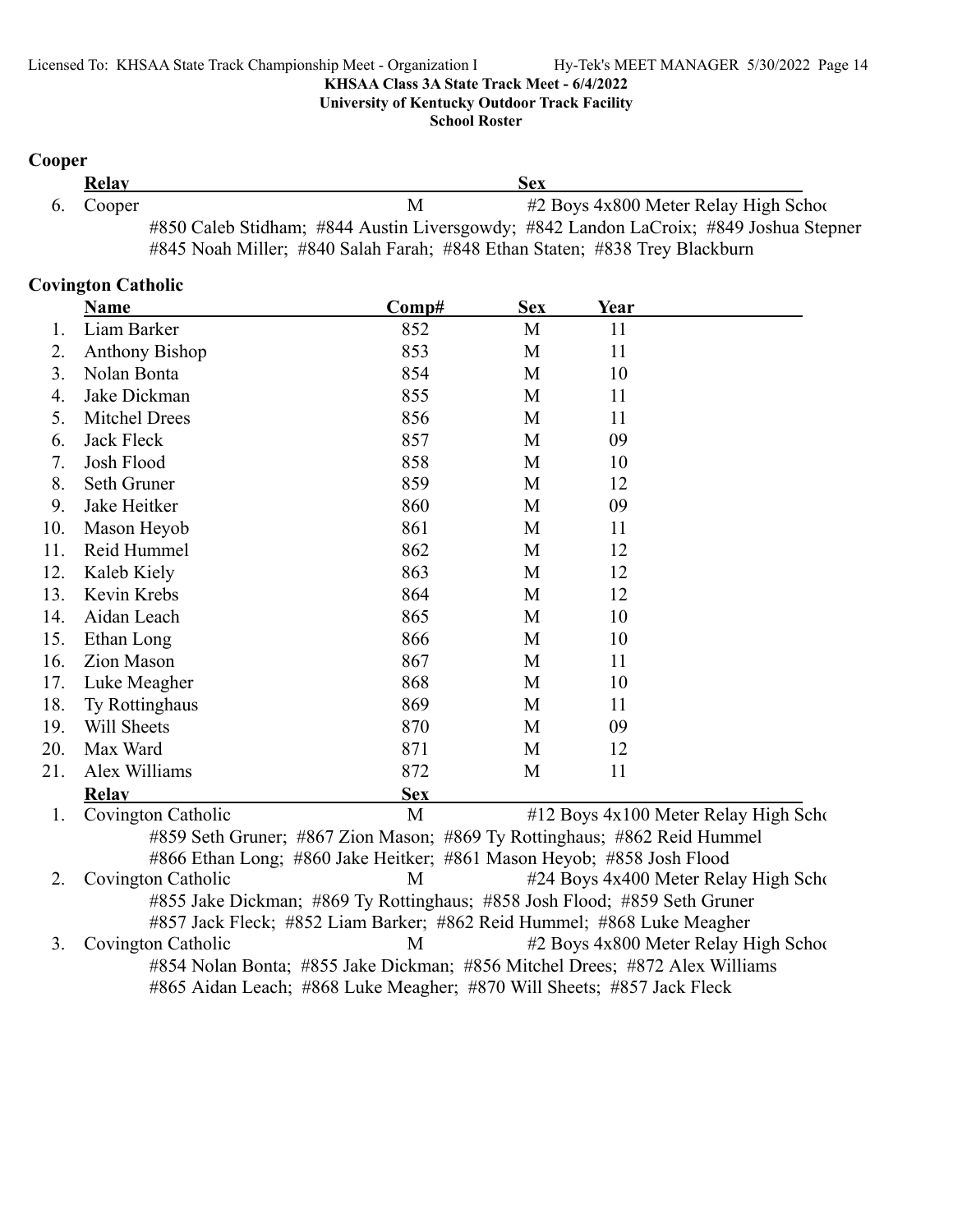**University of Kentucky Outdoor Track Facility**

**School Roster**

# **Daviess County**

|     | <b>Name</b>               | Comp#      | <b>Sex</b> | Year |                                        |
|-----|---------------------------|------------|------------|------|----------------------------------------|
| I.  | Grace Clark               | 239        | W          | 10   |                                        |
| 2.  | <b>Ellington Crabtree</b> | 240        | W          | 12   |                                        |
| 3.  | Max Dees                  | 873        | М          | 12   |                                        |
| 4.  | <b>Blakely Greer</b>      | 241        | W          | 09   |                                        |
|     | Collin Jones              | 874        | M          | 10   |                                        |
| 6.  | Nolan Kurz                | 875        | М          | 10   |                                        |
| 7.  | Seth Pippin               | 876        | M          | 12   |                                        |
| 8.  | <b>Emily Rempe</b>        | 242        | W          | 12   |                                        |
| 9.  | <b>Tyson Sherron</b>      | 877        | М          | 10   |                                        |
| 10. | Lucy Spaw                 | 243        | W          | 09   |                                        |
| 11. | Bentlei Stallings         | 244        | W          | 08   |                                        |
| 12. | Sally Tidwell             | 245        | W          | 09   |                                        |
|     | <b>Relav</b>              | <b>Sex</b> |            |      |                                        |
|     | Daviess County            | W          |            |      | #1 Girls 4x800 Meter Relay High School |

#240 Ellington Crabtree; #241 Blakely Greer; #239 Grace Clark; #242 Emily Rempe #243 Lucy Spaw; #244 Bentlei Stallings; #245 Sally Tidwell;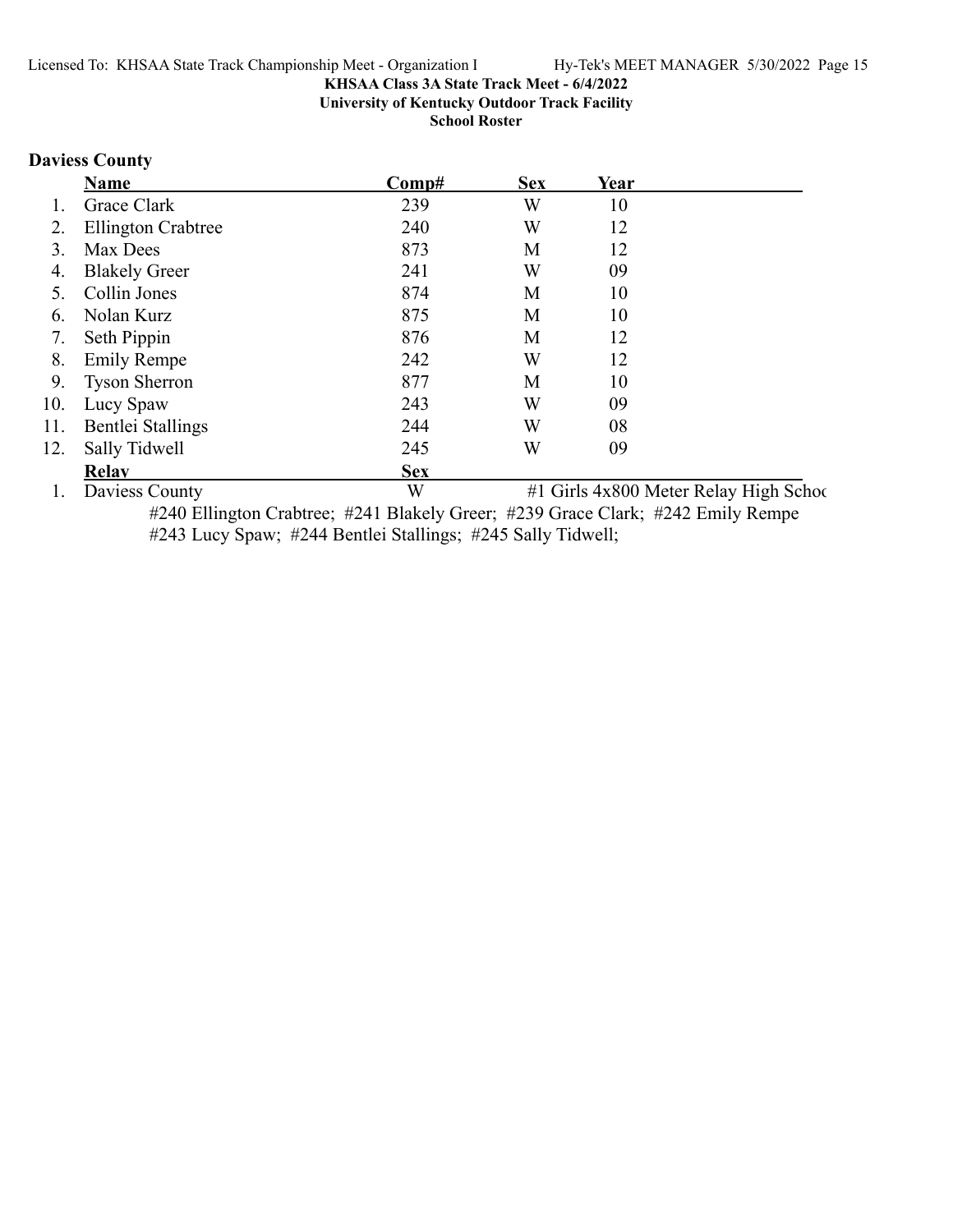**University of Kentucky Outdoor Track Facility**

**School Roster**

### **Dixie Heights**

|     | <b>Name</b>                                     | Comp#      | <b>Sex</b> | <b>Year</b>                                                  |  |
|-----|-------------------------------------------------|------------|------------|--------------------------------------------------------------|--|
| 1.  | Harper Allen                                    | 246        | W          | 08                                                           |  |
| 2.  | Morgan Bavaro                                   | 586        | W          | $\mathbf F$                                                  |  |
| 3.  | <b>Emily Bruns</b>                              | 247        | W          | 09                                                           |  |
| 4.  | Ava Bumgarner                                   | 248        | W          | 12                                                           |  |
| 5.  | Jada Calhoun                                    | 249        | W          | 12                                                           |  |
| 6.  | Alivia Carter                                   | 250        | W          | 12                                                           |  |
| 7.  | Jordan Faulkner                                 | 251        | W          | 12                                                           |  |
| 8.  | Cameron Grice                                   | 252        | W          | 09                                                           |  |
| 9.  | Alayna Hocker                                   | 253        | W          | 08                                                           |  |
| 10. | Caroline Hooper                                 | 254        | W          | 10                                                           |  |
| 11. | Molly Jones                                     | 255        | W          | 11                                                           |  |
| 12. | Dahlia Kissel                                   | 256        | W          | 09                                                           |  |
| 13. | Abigail Kopp                                    | 257        | W          | 11                                                           |  |
| 14. | Zach Lawson                                     | 878        | M          | 10                                                           |  |
| 15. | Clarissa Miller                                 | 258        | W          | 11                                                           |  |
| 16. | Ashley O'Brien                                  | 259        | W          | 09                                                           |  |
| 17. | Kaylee Ollberding                               | 260        | W          | 12                                                           |  |
| 18. | Veronica Orr                                    | 261        | W          | 11                                                           |  |
| 19. | Abby Parsons                                    | 262        | W          | 09                                                           |  |
| 20. | Jayden Profitt                                  | 263        | W          | 12                                                           |  |
| 21. | Jadlyn Riveros                                  | 1391       | W          | 11                                                           |  |
| 22. | Grimm Rosenberg                                 | 879        | M          | 10                                                           |  |
|     | <b>Relay</b>                                    | <b>Sex</b> |            |                                                              |  |
|     | $\mathbf{D}$ inia $\mathbf{H}$ aia $\mathbf{L}$ | <b>II</b>  |            | $\mu$ 11 $C_{\mu}$ $\sim$ $4 \times 100$ Metan Belgy H, ch C |  |

1. Dixie Heights **1. Dixie Heights 1. Dixie Heights 1.** All Girls 4x100 Meter Relay High School #249 Jada Calhoun; #251 Jordan Faulkner; #260 Kaylee Ollberding; #263 Jayden Profitt #261 Veronica Orr; #257 Abigail Kopp; #253 Alayna Hocker; #252 Cameron Grice 2. Dixie Heights **1988** W #7 Girls 4x200 Meter Relay High School

#249 Jada Calhoun; #251 Jordan Faulkner; #261 Veronica Orr; #260 Kaylee Ollberding #253 Alayna Hocker; #257 Abigail Kopp; #252 Cameron Grice; #248 Ava Bumgarner 3. Dixie Heights W #23 Girls 4x400 Meter Relay High Scho #246 Harper Allen; #247 Emily Bruns; #257 Abigail Kopp; #261 Veronica Orr #256 Dahlia Kissel; #252 Cameron Grice; #253 Alayna Hocker; #259 Ashley O'Brien

4. Dixie Heights **All School Communist Communist Communist Communist Communist Communist Communist Communist Communist Communist Communist Communist Communist Communist Communist Communist Communist Communist Communist Com** #246 Harper Allen; #247 Emily Bruns; #258 Clarissa Miller; #262 Abby Parsons #257 Abigail Kopp; #261 Veronica Orr; #256 Dahlia Kissel;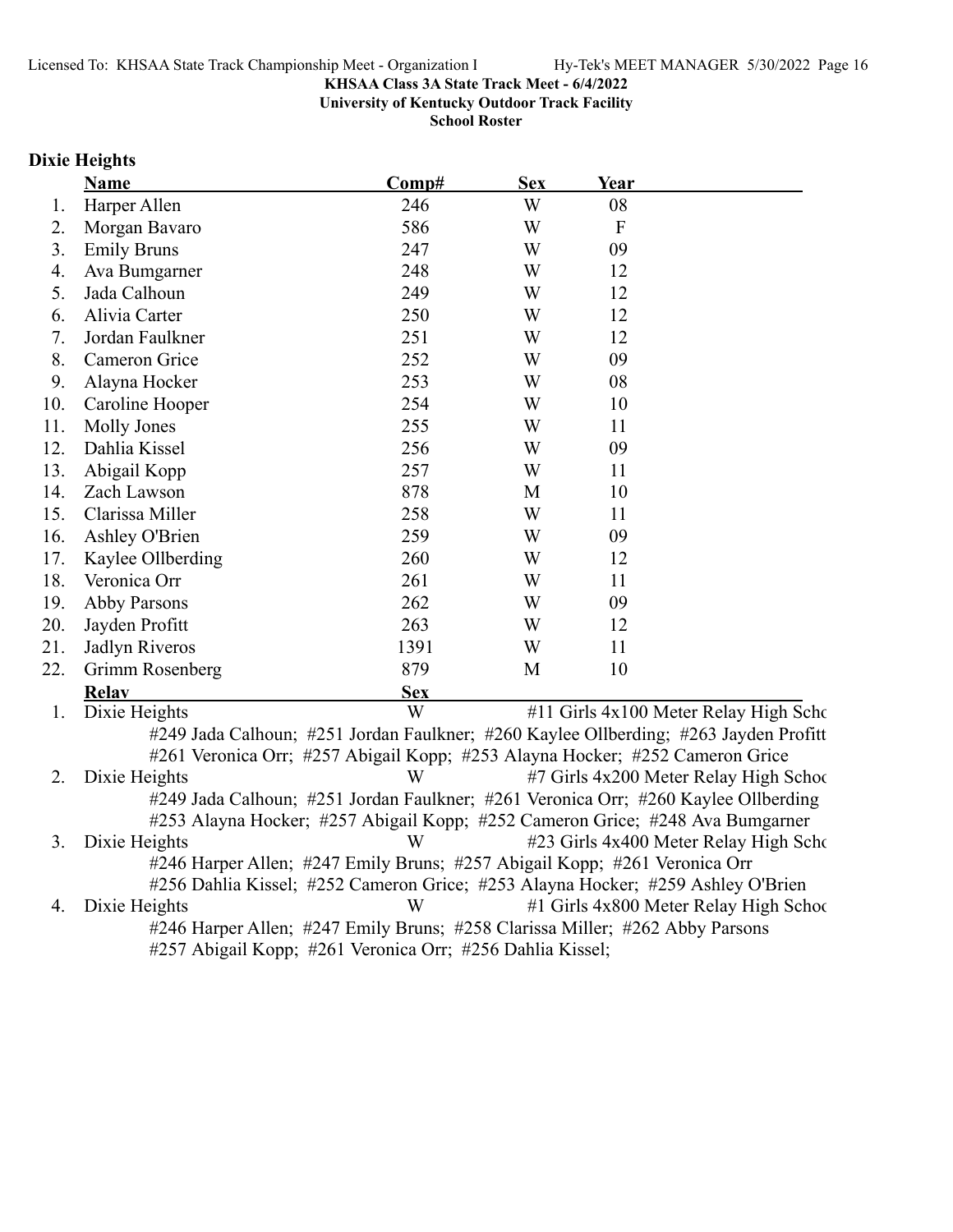**University of Kentucky Outdoor Track Facility**

**School Roster**

### **Dupont Manual**

|     | Name                         | Comp#      | <b>Sex</b> | Year |                                       |
|-----|------------------------------|------------|------------|------|---------------------------------------|
| 1.  | Alexandra Allen              | 264        | W          | 09   |                                       |
| 2.  | Flora Biro                   | 265        | W          | 10   |                                       |
| 3.  | Aiden Blakey                 | 880        | M          | 09   |                                       |
| 4.  | Jeremiah Blakey              | 881        | M          | 11   |                                       |
| 5.  | Hannah Cease                 | 266        | W          | 12   |                                       |
| 6.  | Sam Chandler                 | 882        | M          | 09   |                                       |
| 7.  | Jonah Crenshaw               | 883        | M          | 12   |                                       |
| 8.  | <b>Charlie Flowers</b>       | 884        | M          | 10   |                                       |
| 9.  | Stella Ford                  | 267        | W          | 09   |                                       |
| 10. | Mary Kathryn French          | 268        | W          | 11   |                                       |
| 11. | Howie Gant                   | 885        | M          | 11   |                                       |
| 12. | Jasmine Hampton              | 269        | W          | 10   |                                       |
| 13. | Kennedy Hampton              | 270        | W          | 12   |                                       |
| 14. | <b>Emmeline Hinson-Hasty</b> | 271        | W          | 10   |                                       |
| 15. | Matthew Holdener             | 886        | M          | 10   |                                       |
| 16. | Sam Howlett                  | 887        | M          | 12   |                                       |
| 17. | <b>Brady Jenkins</b>         | 888        | M          | 09   |                                       |
| 18. | Uriel Kattan-Mondino         | 889        | M          | 12   |                                       |
| 19. | Romaro Knight                | 890        | M          | 10   |                                       |
| 20. | Morgan Lincoln               | 275        | W          | 10   |                                       |
| 21. | Anyia Martin                 | 272        | W          | 10   |                                       |
| 22. | Maggie May                   | 273        | W          | 09   |                                       |
| 23. | India McCormick              | 274        | W          | 11   |                                       |
| 24. | Jawaun Northington           | 891        | M          | 12   |                                       |
| 25. | <b>Ruby Nwosu</b>            | 276        | W          | 12   |                                       |
| 26. | <b>Fisher Quigley</b>        | 892        | M          | 11   |                                       |
| 27. | <b>Gilbert Robbins</b>       | 893        | M          | 12   |                                       |
| 28. | Jessica Secor                | 277        | W          | 11   |                                       |
| 29. | Zoey Shahid-Scott            | 278        | W          | 10   |                                       |
| 30. | Asia Sloan                   | 279        | W          | 10   |                                       |
| 31  | Naloni Thompson              | 280        | W          | 11   |                                       |
| 32. | Sanat Tiwari                 | 894        | M          | 12   |                                       |
| 33. | Mia Treinen                  | 281        | W          | 12   |                                       |
| 34. | Darien Wilson                | 895        | M          | 12   |                                       |
| 35. | John Woodhouse               | 896        | М          | 12   |                                       |
| 36. | <b>Emerson Wyatt</b>         | 282        | W          | 09   |                                       |
|     | <b>Relay</b>                 | <b>Sex</b> |            |      |                                       |
| 1.  | Dupont Manual                | W          |            |      | #11 Girls 4x100 Meter Relay High Scho |

#266 Hannah Cease; #269 Jasmine Hampton; #272 Anyia Martin; #279 Asia Sloan #280 Naloni Thompson; #274 India McCormick; #264 Alexandra Allen; #276 Ruby Nwosu 2. Dupont Manual W #7 Girls 4x200 Meter Relay High School #266 Hannah Cease; #269 Jasmine Hampton; #279 Asia Sloan; #274 India McCormick #272 Anyia Martin; #276 Ruby Nwosu; #280 Naloni Thompson; #264 Alexandra Allen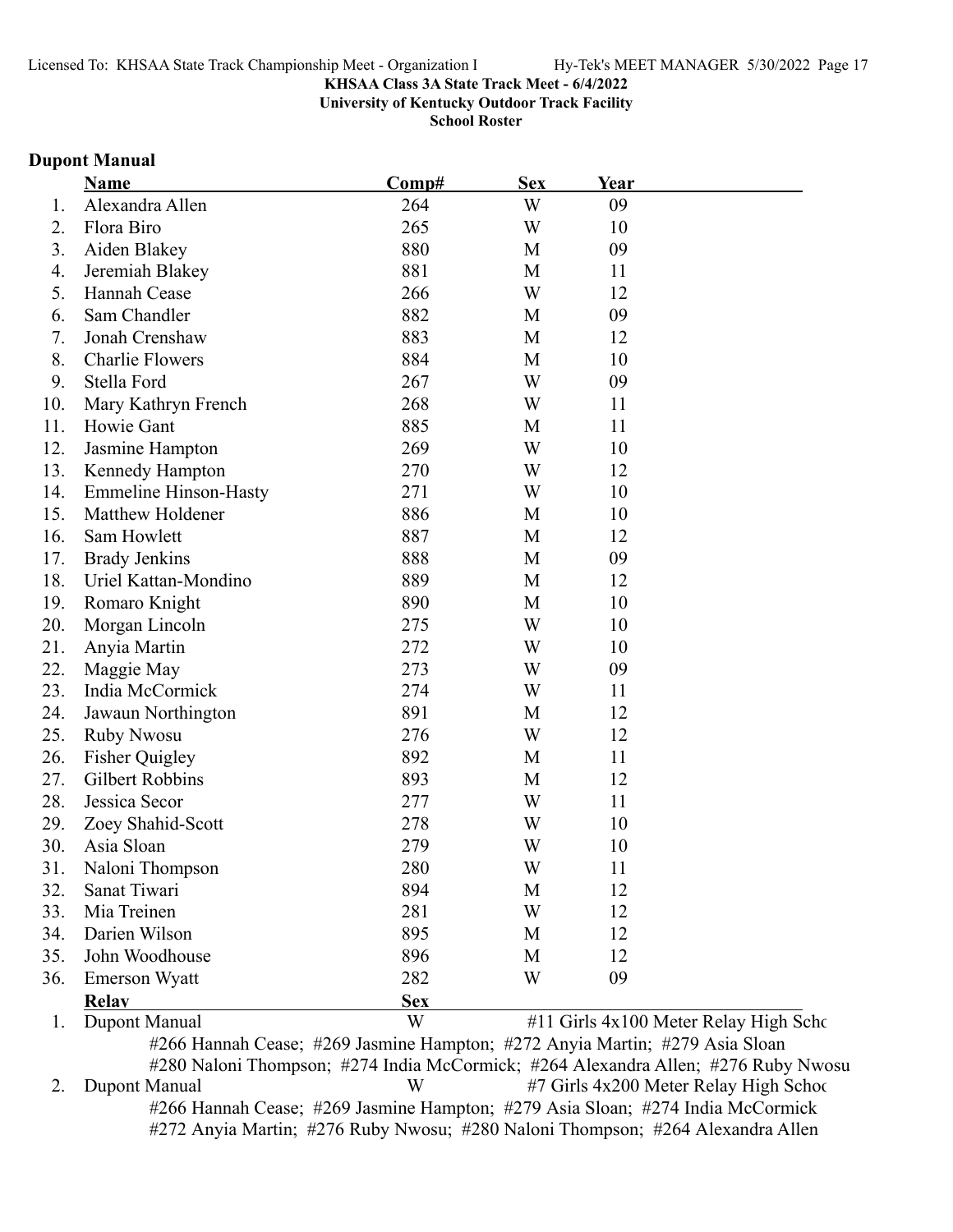# **University of Kentucky Outdoor Track Facility**

### **School Roster**

# **Dupont Manual**

|    | Relay         |                                                         | <b>Sex</b>                                                                              |
|----|---------------|---------------------------------------------------------|-----------------------------------------------------------------------------------------|
| 3. | Dupont Manual | W                                                       | #23 Girls 4x400 Meter Relay High Scho                                                   |
|    |               |                                                         | #264 Alexandra Allen; #266 Hannah Cease; #276 Ruby Nwosu; #277 Jessica Secor            |
|    |               |                                                         | #279 Asia Sloan; #281 Mia Treinen; #267 Stella Ford; #268 Mary Kathryn French           |
| 4. | Dupont Manual | W                                                       | $#1$ Girls 4x800 Meter Relay High School                                                |
|    |               |                                                         | #281 Mia Treinen; #282 Emerson Wyatt; #271 Emmeline Hinson-Hasty; #273 Maggie May       |
|    |               |                                                         | #277 Jessica Secor; #266 Hannah Cease; #268 Mary Kathryn French; #265 Flora Biro        |
| 5. | Dupont Manual | M                                                       | $#12$ Boys $4x100$ Meter Relay High Scho                                                |
|    |               |                                                         | #890 Romaro Knight; #881 Jeremiah Blakey; #891 Jawaun Northington; #895 Darien Wilson   |
|    |               |                                                         | #880 Aiden Blakey; #884 Charlie Flowers; #885 Howie Gant; #893 Gilbert Robbins          |
| 6. | Dupont Manual | M                                                       | $\#8$ Boys 4x200 Meter Relay High School                                                |
|    |               |                                                         | #890 Romaro Knight; #881 Jeremiah Blakey; #884 Charlie Flowers; #891 Jawaun Northingtor |
|    |               | #880 Aiden Blakey; #885 Howie Gant; #895 Darien Wilson; |                                                                                         |
|    | Dupont Manual | M                                                       | #24 Boys 4x400 Meter Relay High Scho                                                    |
|    |               |                                                         | #890 Romaro Knight; #881 Jeremiah Blakey; #891 Jawaun Northington; #887 Sam Howlett     |
|    |               |                                                         | #880 Aiden Blakey; #884 Charlie Flowers; #885 Howie Gant; #883 Jonah Crenshaw           |
| 8. | Dupont Manual | M                                                       | #2 Boys 4x800 Meter Relay High School                                                   |
|    |               |                                                         | #889 Uriel Kattan-Mondino; #896 John Woodhouse; #894 Sanat Tiwari; #887 Sam Howlett     |
|    |               |                                                         | #888 Brady Jenkins; #882 Sam Chandler; #883 Jonah Crenshaw; #886 Matthew Holdener       |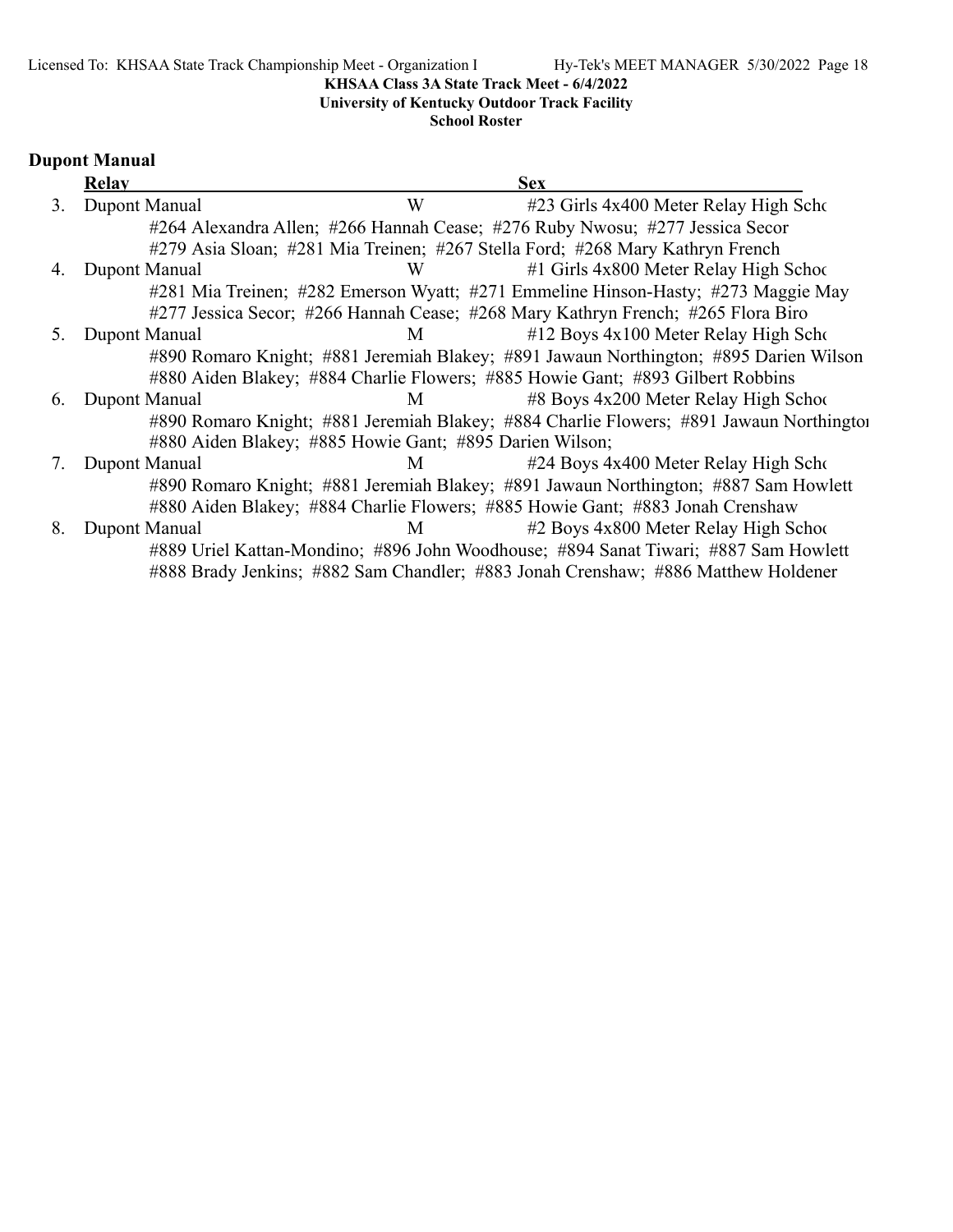**University of Kentucky Outdoor Track Facility**

**School Roster**

# **Eastern**

|     | <b>Name</b>             | Comp# | <b>Sex</b> | Year |  |
|-----|-------------------------|-------|------------|------|--|
| 1.  | Aliyah Allen            | 283   | W          | 11   |  |
| 2.  | Conner Arroyo           | 897   | M          | 12   |  |
| 3.  | <b>Chivion Ashby</b>    | 898   | M          | 12   |  |
| 4.  | Eric Back               | 899   | M          | 09   |  |
| 5.  | Wade Balcom             | 900   | M          | 12   |  |
| 6.  | James Benson            | 901   | M          | 12   |  |
| 7.  | <b>Ryan Benson</b>      | 902   | M          | 12   |  |
| 8.  | <b>Emily Bird</b>       | 284   | W          | 12   |  |
| 9.  | Sheila Blincoe          | 285   | W          | 11   |  |
| 10. | <b>Brady Calhoun</b>    | 903   | M          | 10   |  |
| 11. | Lexi Clark              | 286   | W          | 09   |  |
| 12. | Allie Clarkson          | 287   | W          | 12   |  |
| 13. | Alexander Cole          | 904   | M          | 12   |  |
| 14. | Olie Dabney             | 288   | W          | 12   |  |
| 15. | Danielle Davis          | 289   | W          | 10   |  |
| 16. | Gibson Dearing          | 905   | M          | 10   |  |
| 17. | Isaiah Delaquis         | 906   | M          | 12   |  |
| 18. | Jaylon Dixon            | 907   | M          | 08   |  |
| 19. | Dylan Ellis             | 908   | M          | 10   |  |
| 20. | Sinceer Ellison         | 909   | M          | 10   |  |
| 21. | <b>Connor Gaesser</b>   | 910   | M          | 11   |  |
| 22. | <b>Matthew Garrison</b> | 911   | M          | 12   |  |
| 23. | <b>Trey Giles</b>       | 912   | M          | 12   |  |
| 24. | Jordan Henn             | 290   | W          | 11   |  |
| 25. | Nevaeh Hines            | 291   | W          | 11   |  |
| 26. | Jayla Holman            | 292   | W          | 09   |  |
| 27. | Maggie Jewell           | 293   | W          | 11   |  |
| 28. | Abigail Johnson         | 294   | W          | 08   |  |
| 29. | Sosthene Kamba          | 913   | M          | 11   |  |
| 30. | Hadley Linder           | 295   | W          | 09   |  |
| 31. | Jonathan Lyninger       | 914   | М          | 10   |  |
| 32. | Terrance O'Bannon       | 915   | M          | 12   |  |
| 33. | Raven Payne             | 296   | W          | 11   |  |
| 34. | Monica Piccioli         | 297   | W          | 08   |  |
| 35. | <b>Nate Powers</b>      | 916   | M          | 10   |  |
| 36. | Eryn Rataiczak          | 298   | W          | 10   |  |
| 37. | Alex Robertson          | 917   | M          | 12   |  |
| 38. | <b>Trevor Rowles</b>    | 918   | M          | 10   |  |
| 39. | Logan Runice            | 299   | W          | 10   |  |
| 40. | Hasan Sabah             | 919   | M          | 10   |  |
| 41. | James Schroeder         | 920   | M          | 12   |  |
| 42. | Andy Secor              | 921   | M          | 11   |  |
| 43. | Dani Shaw               | 300   | W          | 10   |  |
| 44. | Julia Smaldone          | 301   | W          | 10   |  |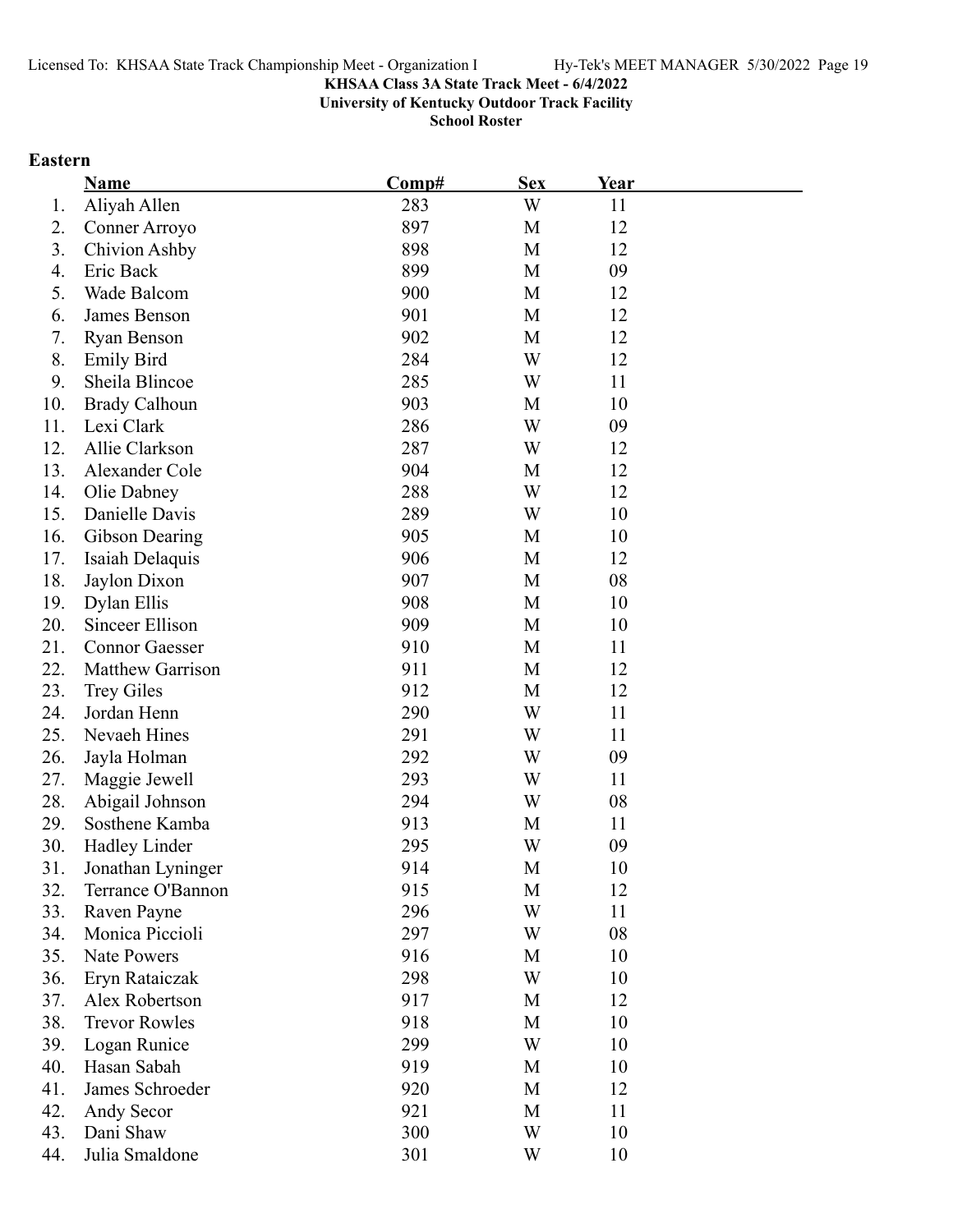**University of Kentucky Outdoor Track Facility**

**School Roster**

# **Eastern**

| <b>Name</b>             | Comp#                                                                                  | <b>Sex</b> | Year |                                        |
|-------------------------|----------------------------------------------------------------------------------------|------------|------|----------------------------------------|
| <b>Matthew Smaldone</b> | 922                                                                                    | M          | 09   |                                        |
| Beau Steiner            | 923                                                                                    | M          | 10   |                                        |
| Kalid Stewart           | 924                                                                                    | M          | 12   |                                        |
| Lily Tolson             | 302                                                                                    | W          | 11   |                                        |
| Nima Tooley             | 303                                                                                    | W          | 09   |                                        |
| Abigail Wallace         | 304                                                                                    | W          | 11   |                                        |
| Michael Waters          | 925                                                                                    | M          | 11   |                                        |
| Kaley Wilson            | 305                                                                                    | W          | 12   |                                        |
| <b>Relay</b>            | <b>Sex</b>                                                                             |            |      |                                        |
| Eastern                 | W                                                                                      |            |      | #11 Girls 4x100 Meter Relay High Scho  |
|                         | #283 Aliyah Allen; #291 Nevaeh Hines; #303 Nima Tooley; #292 Jayla Holman              |            |      |                                        |
|                         | #285 Sheila Blincoe; #289 Danielle Davis; #294 Abigail Johnson; #293 Maggie Jewell     |            |      |                                        |
| Eastern                 | W                                                                                      |            |      | #7 Girls 4x200 Meter Relay High School |
|                         | #284 Emily Bird; #285 Sheila Blincoe; #291 Nevaeh Hines; #303 Nima Tooley              |            |      |                                        |
|                         | #283 Aliyah Allen; #292 Jayla Holman; #296 Raven Payne; #293 Maggie Jewell             |            |      |                                        |
| Eastern                 | W                                                                                      |            |      | #23 Girls 4x400 Meter Relay High Scho  |
|                         | #283 Aliyah Allen; #284 Emily Bird; #291 Nevaeh Hines; #296 Raven Payne                |            |      |                                        |
|                         | #304 Abigail Wallace; #303 Nima Tooley; #294 Abigail Johnson; #293 Maggie Jewell       |            |      |                                        |
| Eastern                 | W                                                                                      |            |      | #1 Girls 4x800 Meter Relay High School |
|                         | #287 Allie Clarkson; #286 Lexi Clark; #297 Monica Piccioli; #290 Jordan Henn           |            |      |                                        |
|                         | #302 Lily Tolson; #301 Julia Smaldone; #284 Emily Bird; #304 Abigail Wallace           |            |      |                                        |
| Eastern                 | M                                                                                      |            |      | #12 Boys 4x100 Meter Relay High Scho   |
|                         | #898 Chivion Ashby; #902 Ryan Benson; #905 Gibson Dearing; #912 Trey Giles             |            |      |                                        |
|                         | #910 Connor Gaesser; #915 Terrance O'Bannon; #914 Jonathan Lyninger; #923 Beau Steiner |            |      |                                        |
| Eastern                 | M                                                                                      |            |      | #8 Boys 4x200 Meter Relay High School  |
|                         | #905 Gibson Dearing; #909 Sinceer Ellison; #910 Connor Gaesser; #915 Terrance O'Bannon |            |      |                                        |
|                         | #900 Wade Balcom; #902 Ryan Benson; #898 Chivion Ashby; #912 Trey Giles                |            |      |                                        |
| Eastern                 | M                                                                                      |            |      | #2 Boys 4x800 Meter Relay High School  |
|                         | #911 Matthew Garrison; #916 Nate Powers; #918 Trevor Rowles; #924 Kalid Stewart        |            |      |                                        |
|                         | #900 Wade Balcom; #901 James Benson; #920 James Schroeder; #908 Dylan Ellis            |            |      |                                        |
| Eastern - 'B'           | X                                                                                      |            |      | #43 Mixed 2x50 Meter Relay Unified     |
|                         | #305 Kaley Wilson; #295 Hadley Linder;                                                 |            |      |                                        |
| #299 Logan Runice;      |                                                                                        |            |      |                                        |
| Eastern - 'C'           | X                                                                                      |            |      | #43 Mixed 2x50 Meter Relay Unified     |
|                         | #903 Brady Calhoun; #899 Eric Back; #919 Hasan Sabah                                   |            |      |                                        |
| Eastern - 'D'           | X                                                                                      |            |      | #43 Mixed 2x50 Meter Relay Unified     |
|                         | #906 Isaiah Delaquis; #907 Jaylon Dixon;                                               |            |      |                                        |
| #922 Matthew Smaldone;  |                                                                                        |            |      |                                        |
| Eastern - 'E'           | X                                                                                      |            |      | #43 Mixed 2x50 Meter Relay Unified     |
|                         | #914 Jonathan Lyninger; #925 Michael Waters;                                           |            |      |                                        |
| Eastern - 'F'           | Х                                                                                      |            |      | #43 Mixed 2x50 Meter Relay Unified     |
|                         | #923 Beau Steiner; #917 Alex Robertson;                                                |            |      |                                        |
| Eastern                 | X                                                                                      |            |      | #44 Mixed 4x100 Meter Relay Unified    |
|                         | #907 Jaylon Dixon; #917 Alex Robertson; #906 Isaiah Delaquis; #923 Beau Steiner        |            |      |                                        |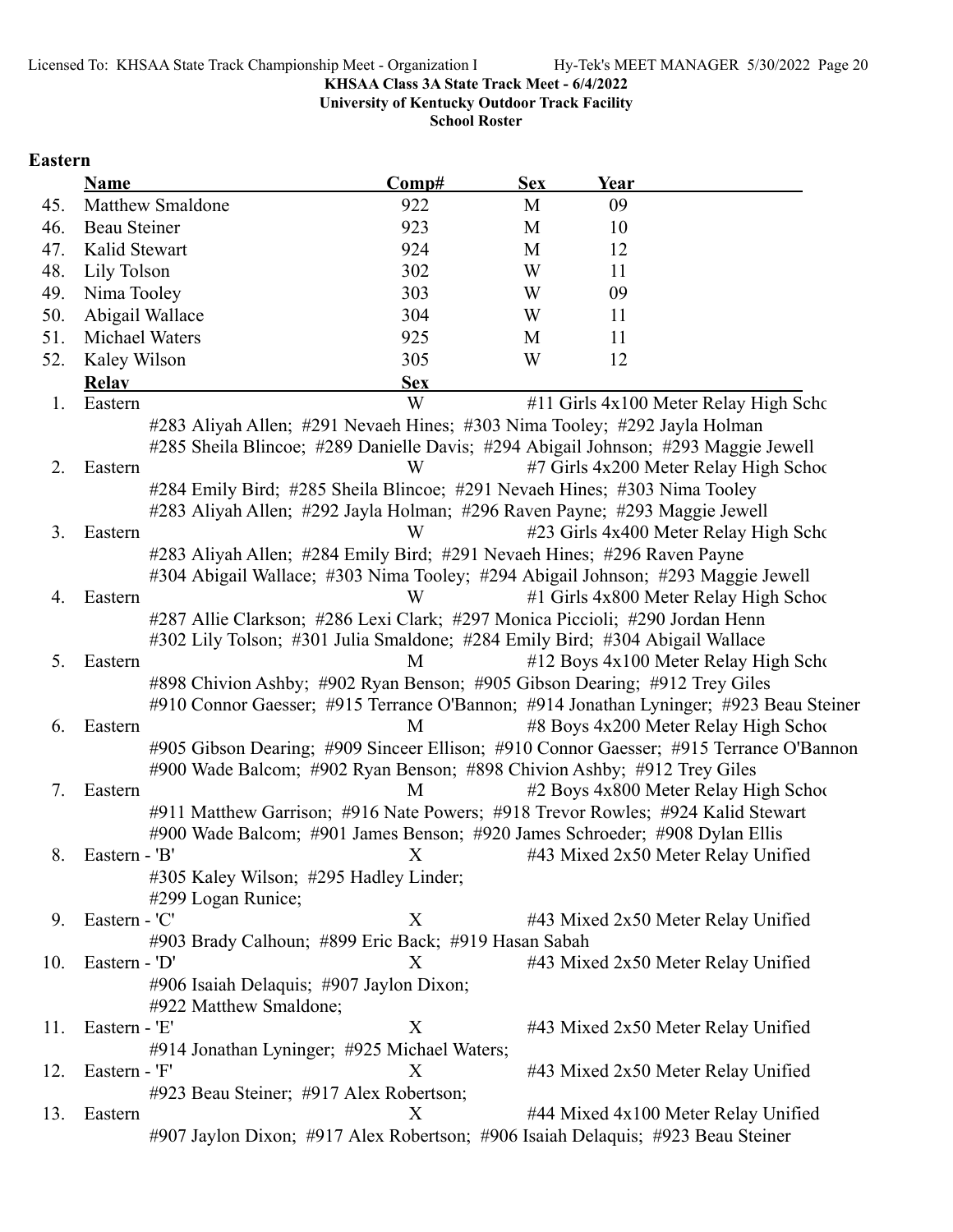**University of Kentucky Outdoor Track Facility**

**School Roster**

### **Eastern**

|     | <b>Relay</b>                             |   | <b>Sex</b>                                                                      |
|-----|------------------------------------------|---|---------------------------------------------------------------------------------|
| 14. | Eastern - 'B'                            | X | #44 Mixed 4x100 Meter Relay Unified                                             |
|     |                                          |   | #899 Eric Back; #925 Michael Waters; #914 Jonathan Lyninger; #903 Brady Calhoun |
| 15. | Eastern - 'B'                            |   | #45 Mixed 2x200 Meter Relay Unified                                             |
|     | #906 Isaiah Delaquis; #907 Jaylon Dixon; |   |                                                                                 |
|     | #903 Brady Calhoun;                      |   |                                                                                 |
| 16. | Eastern - 'C'                            | X | #45 Mixed 2x200 Meter Relay Unified                                             |
|     | #917 Alex Robertson; #923 Beau Steiner;  |   |                                                                                 |
|     | #300 Dani Shaw;                          |   |                                                                                 |
| 17. | Eastern - 'D'                            | X | #45 Mixed 2x200 Meter Relay Unified                                             |
|     | #899 Eric Back; #914 Jonathan Lyninger;  |   |                                                                                 |
|     | #299 Logan Runice;                       |   |                                                                                 |

### **Fairdale**

|    | Name             | $\bf Comp#$ | <b>Sex</b> | Year |                                      |
|----|------------------|-------------|------------|------|--------------------------------------|
|    | Kwame Anderson   | 926         | М          | 09   |                                      |
| 2. | Malik Battle     | 927         | M          | 10   |                                      |
| 3. | Dayton Bradshaw  | 928         | M          | 11   |                                      |
| 4. | Malachi Crawford | 929         | M          | 11   |                                      |
|    | Josh Kennebrew   | 930         | М          | 12   |                                      |
| 6. | Bertin Ndizihiwe | 931         | М          | 11   |                                      |
| 7. | Jamarion Smith   | 932         | M          | 12   |                                      |
| 8. | Myles Smithson   | 933         | M          | 12   |                                      |
| 9. | Jayshawn White   | 934         | M          | 11   |                                      |
|    | <b>Relav</b>     | <b>Sex</b>  |            |      |                                      |
|    | Fairdale         | М           |            |      | #12 Boys 4x100 Meter Relay High Scho |

#929 Malachi Crawford; #928 Dayton Bradshaw; #930 Josh Kennebrew; #934 Jayshawn Whit #926 Kwame Anderson; #927 Malik Battle;

2. Fairdale M  $\mu$  #8 Boys 4x200 Meter Relay High School #930 Josh Kennebrew; #934 Jayshawn White; #928 Dayton Bradshaw; #929 Malachi Crawfor #926 Kwame Anderson; #927 Malik Battle;

3. Fairdale M  $\mu$  24 Boys 4x400 Meter Relay High Scho #928 Dayton Bradshaw; #929 Malachi Crawford; #931 Bertin Ndizihiwe; #934 Jayshawn Whi #933 Myles Smithson; #927 Malik Battle; #926 Kwame Anderson;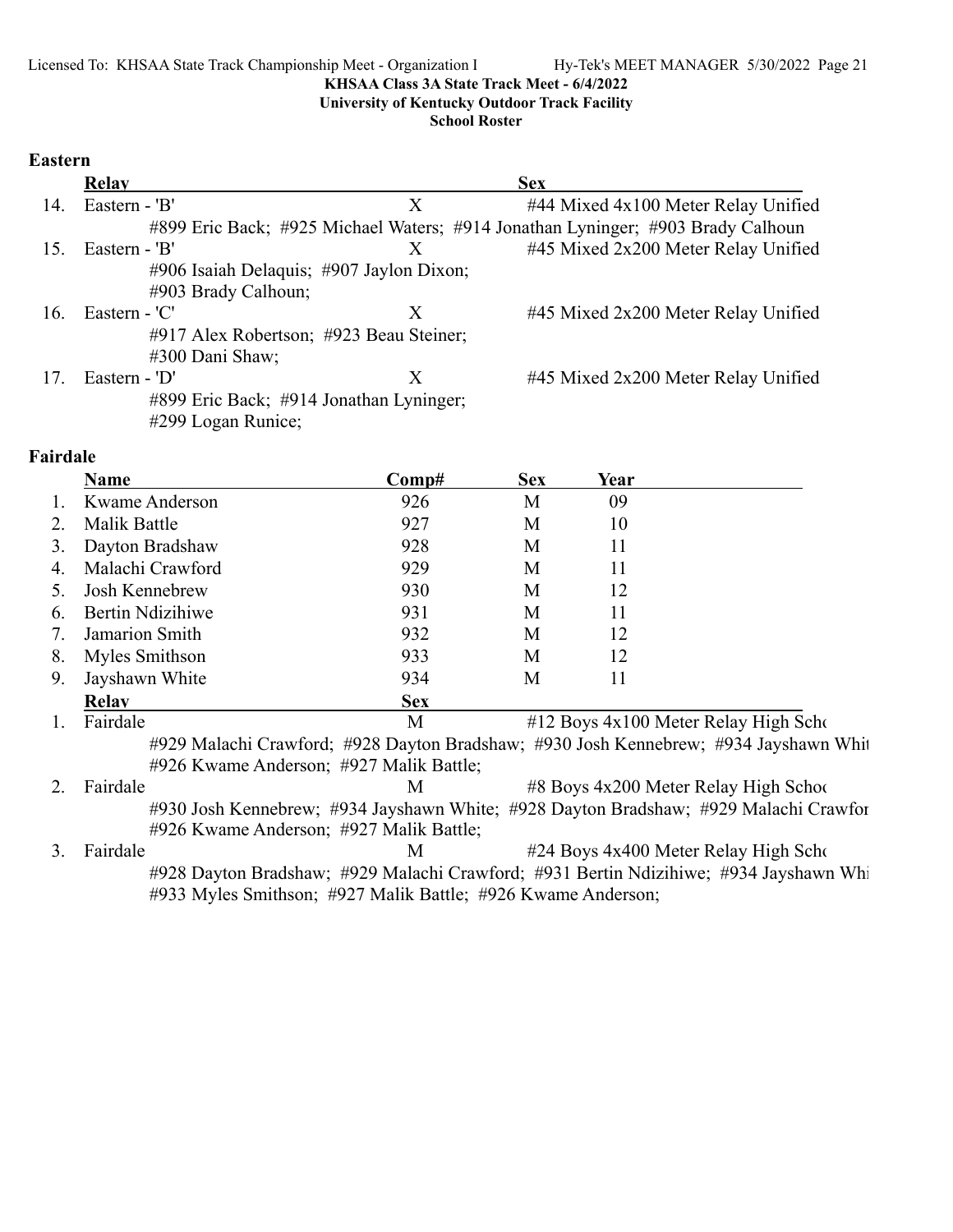**University of Kentucky Outdoor Track Facility**

**School Roster**

# **Fern Creek**

|     | <b>Name</b>                                                                                                                     | Comp#      | <b>Sex</b> | Year |                                        |
|-----|---------------------------------------------------------------------------------------------------------------------------------|------------|------------|------|----------------------------------------|
| 1.  | David King                                                                                                                      | 935        | M          | 12   |                                        |
| 2.  | Darien Lewis                                                                                                                    | 936        | M          | 12   |                                        |
| 3.  | <b>Emmanuel Lopez</b>                                                                                                           | 937        | M          | 12   |                                        |
| 4.  | Dominiquic Martin                                                                                                               | 938        | M          | 12   |                                        |
| 5.  | Alanna Masden                                                                                                                   | 306        | W          | 10   |                                        |
| 6.  | Alexandria Masden                                                                                                               | 307        | W          | 10   |                                        |
| 7.  | Jimmy Mullarkey                                                                                                                 | 939        | M          | 12   |                                        |
| 8.  | Jordin Noah                                                                                                                     | 308        | W          | 09   |                                        |
| 9.  | Jianni Osbourne                                                                                                                 | 940        | M          | 12   |                                        |
| 10. | Elijah Robertson                                                                                                                | 941        | M          | 12   |                                        |
| 11. | Janiya Robinson                                                                                                                 | 309        | W          | 08   |                                        |
| 12. | Sheyenne Santiago                                                                                                               | 310        | W          | 12   |                                        |
| 13. | Kade Schooling                                                                                                                  | 942        | M          | 12   |                                        |
| 14. | DeDe Severin                                                                                                                    | 311        | W          | 12   |                                        |
| 15. | Ramari Taylor                                                                                                                   | 943        | M          | 10   |                                        |
| 16. | Jamiere Weaver                                                                                                                  | 944        | M          | 12   |                                        |
| 17. | <b>Baylee Wilson</b>                                                                                                            | 312        | W          | 12   |                                        |
| 18. | Gabby Wilson                                                                                                                    | 313        | W          | 10   |                                        |
|     | <b>Relay</b>                                                                                                                    | <b>Sex</b> |            |      |                                        |
| 1.  | Fern Creek                                                                                                                      | W          |            |      | #11 Girls 4x100 Meter Relay High Scho  |
|     | #311 DeDe Severin; #310 Sheyenne Santiago; #309 Janiya Robinson; #308 Jordin Noah<br>#306 Alanna Masden;                        |            |            |      |                                        |
| 2.  | Fern Creek                                                                                                                      | W          |            |      | #7 Girls 4x200 Meter Relay High School |
|     | #306 Alanna Masden; #311 DeDe Severin; #309 Janiya Robinson; #307 Alexandria Masden                                             |            |            |      |                                        |
| 3.  | Fern Creek                                                                                                                      | M          |            |      | #12 Boys 4x100 Meter Relay High Scho   |
|     | #941 Elijah Robertson; #936 Darien Lewis; #938 Dominiquic Martin; #944 Jamiere Weaver<br>#935 David King; #940 Jianni Osbourne; |            |            |      |                                        |
| 4.  | Fern Creek                                                                                                                      | M          |            |      | #8 Boys 4x200 Meter Relay High School  |
|     | #938 Dominiquic Martin; #936 Darien Lewis; #943 Ramari Taylor; #942 Kade Schooling<br>#940 Jianni Osbourne;                     |            |            |      |                                        |
| 5.  | Fern Creek                                                                                                                      | M          |            |      | #24 Boys 4x400 Meter Relay High Scho   |
|     | #942 Kade Schooling; #938 Dominiquic Martin; #941 Elijah Robertson; #944 Jamiere Weaver                                         |            |            |      |                                        |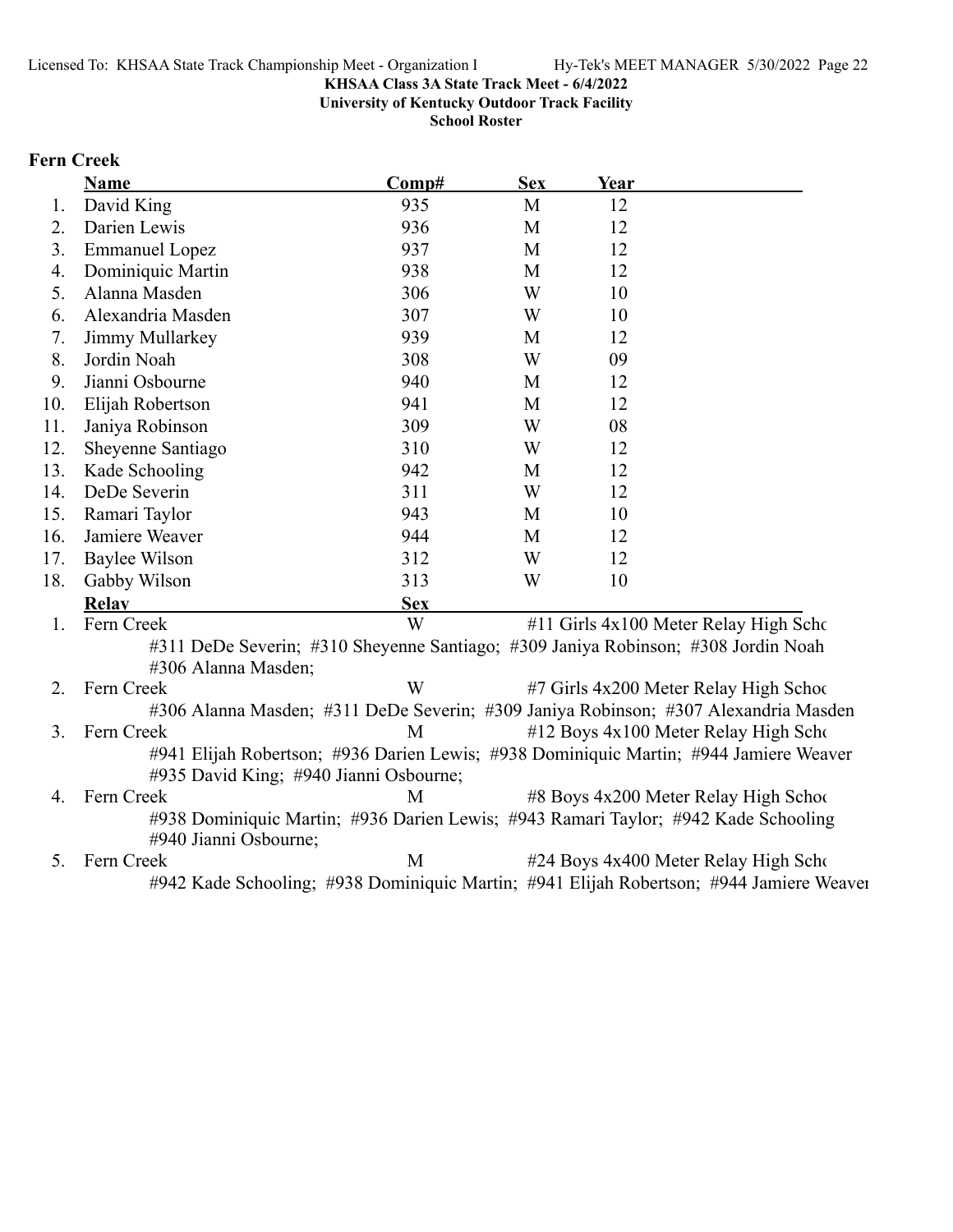**University of Kentucky Outdoor Track Facility**

**School Roster**

# **Frederick Douglass**

|     | Name                                                                                   | Comp#      | <b>Sex</b> | Year |                                        |
|-----|----------------------------------------------------------------------------------------|------------|------------|------|----------------------------------------|
| 1.  | Eden Anderson                                                                          | 314        | W          | 10   |                                        |
| 2.  | Sophia Anderson                                                                        | 315        | W          | 07   |                                        |
| 3.  | Kristi Clare                                                                           | 316        | W          | 10   |                                        |
| 4.  | Zariyha Clifford                                                                       | 317        | W          | 09   |                                        |
| 5.  | Gabrielle Dobson                                                                       | 318        | W          | 09   |                                        |
| 6.  | Kerrington Eubanks                                                                     | 945        | M          | 12   |                                        |
| 7.  | Rachel Franklin                                                                        | 319        | W          | 09   |                                        |
| 8.  | <b>Tyler Gordon</b>                                                                    | 946        | M          | 10   |                                        |
| 9.  | Chase Hayden                                                                           | 947        | M          | 09   |                                        |
| 10. | Caden Johnson                                                                          | 948        | M          | 12   |                                        |
| 11. | Tate Johnson                                                                           | 949        | M          | 11   |                                        |
| 12. | Lionela Loutete                                                                        | 320        | W          | 10   |                                        |
| 13. | Melissa Mapigano                                                                       | 321        | W          | 09   |                                        |
| 14. | AJ Matthews                                                                            | 950        | M          | 12   |                                        |
| 15. | <b>Treasure Newton</b>                                                                 | 322        | W          | 10   |                                        |
| 16. | Ryli Patton                                                                            | 323        | W          | 09   |                                        |
| 17. | Abney Robert                                                                           | 951        | M          | 12   |                                        |
| 18. | <b>Joel Roberts</b>                                                                    | 952        | M          | 10   |                                        |
| 19. | Layce Sanner                                                                           | 324        | W          | 12   |                                        |
| 20. | Maggie Simmons                                                                         | 325        | W          | 11   |                                        |
| 21. | Amyra Smith                                                                            | 326        | W          | 12   |                                        |
| 22. | Aryn Smith                                                                             | 327        | W          | 12   |                                        |
| 23. | Cera Walker                                                                            | 328        | W          | 12   |                                        |
| 24. | <b>Cumaury Walker</b>                                                                  | 329        | W          | 10   |                                        |
| 25. | Dorian Wells                                                                           | 330        | W          | 11   |                                        |
| 26. | Deiron White                                                                           | 953        | M          | 12   |                                        |
| 27. | Sid'Nee Williams                                                                       | 331        | W          | 09   |                                        |
|     | Relay                                                                                  | <b>Sex</b> |            |      |                                        |
| 1.  | <b>Frederick Douglass</b>                                                              | W          |            |      | #11 Girls 4x100 Meter Relay High Scho  |
|     | #327 Aryn Smith; #326 Amyra Smith; #322 Treasure Newton; #330 Dorian Wells             |            |            |      |                                        |
|     | #329 Cumaury Walker; #323 Ryli Patton; #317 Zariyha Clifford; #318 Gabrielle Dobson    |            |            |      |                                        |
| 2.  | <b>Frederick Douglass</b>                                                              | W          |            |      | #1 Girls 4x800 Meter Relay High School |
|     | #314 Eden Anderson; #315 Sophia Anderson; #316 Kristi Clare; #324 Layce Sanner         |            |            |      |                                        |
|     | #319 Rachel Franklin; #325 Maggie Simmons; #321 Melissa Mapigano; #331 Sid'Nee Willian |            |            |      |                                        |
| 3.  | <b>Frederick Douglass</b>                                                              | M          |            |      | #12 Boys 4x100 Meter Relay High Scho   |
|     | #950 AJ Matthews; #949 Tate Johnson; #945 Kerrington Eubanks; #953 Deiron White        |            |            |      |                                        |
|     | #948 Caden Johnson; #947 Chase Hayden; #951 Abney Robert; #946 Tyler Gordon            |            |            |      |                                        |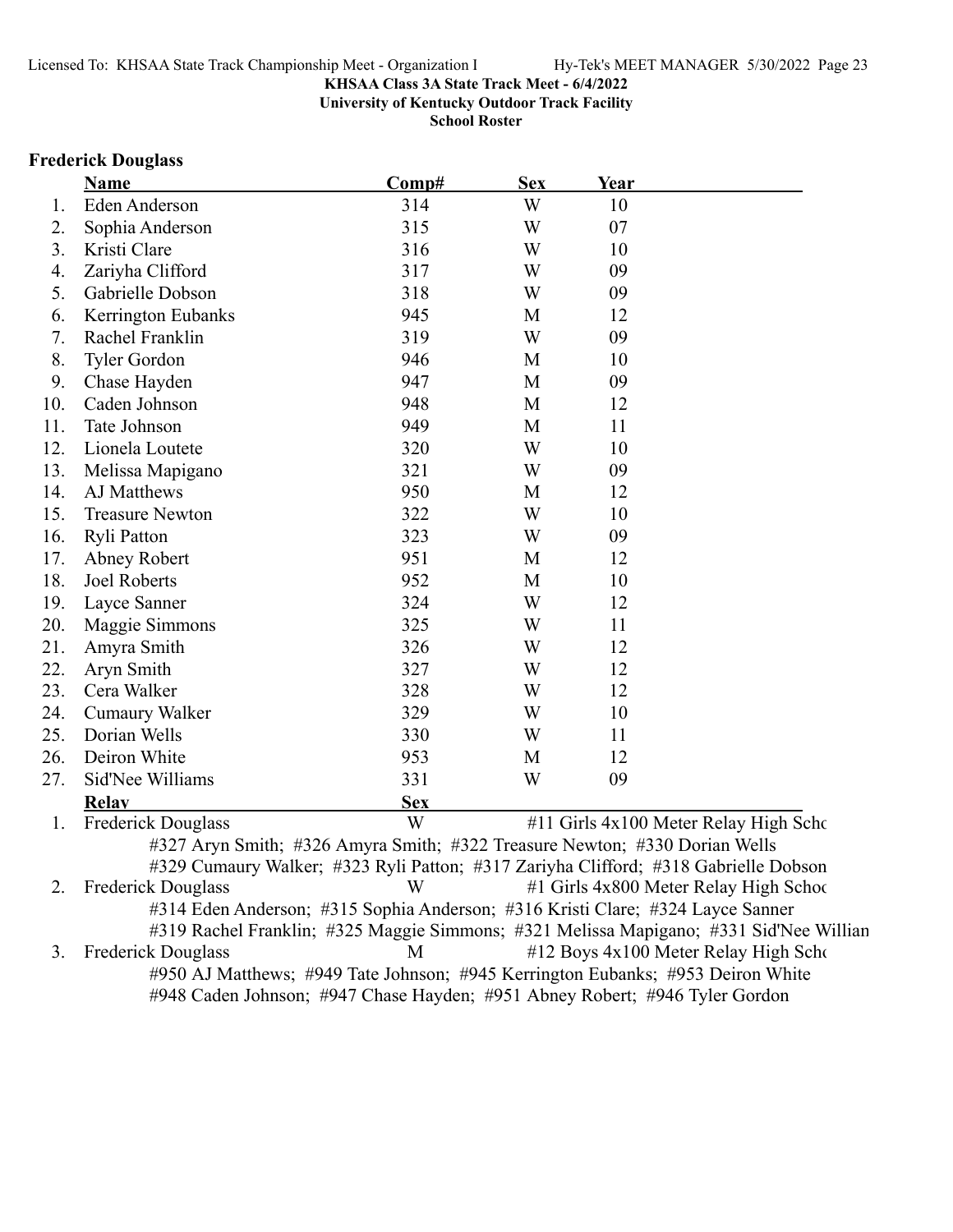**University of Kentucky Outdoor Track Facility**

**School Roster**

# **George Rogers Clark**

|     | <b>Name</b>                                                                          | Comp#      | <b>Sex</b> | Year |                                       |
|-----|--------------------------------------------------------------------------------------|------------|------------|------|---------------------------------------|
| 1.  | Shane Allen                                                                          | 954        | M          | 09   |                                       |
| 2.  | Ciana Araya                                                                          | 332        | W          | 11   |                                       |
| 3.  | <b>Matthew Beschorner</b>                                                            | 976        | M          | 12   |                                       |
| 4.  | Jenna Blevins                                                                        | 955        | M          | 12   |                                       |
| 5.  | Cobe Chea                                                                            | 956        | M          | 12   |                                       |
| 6.  | Brooklyn Christopher                                                                 | 333        | W          | 10   |                                       |
| 7.  | Cody Cooper                                                                          | 957        | M          | 12   |                                       |
| 8.  | <b>Bradford Crowe</b>                                                                | 958        | M          | 10   |                                       |
| 9.  | Alyssa Fish                                                                          | 334        | W          | 08   |                                       |
| 10. | Elijah Fyffe                                                                         | 959        | M          | 12   |                                       |
| 11. | Caleil Green                                                                         | 960        | M          | 12   |                                       |
| 12. | Kareem Guerrant                                                                      | 961        | M          | 11   |                                       |
| 13. | <b>Bailey Howard</b>                                                                 | 335        | W          | 08   |                                       |
| 14. | Corbin Ison                                                                          | 962        | M          | 11   |                                       |
| 15. | Camahni John                                                                         | 963        | M          | 09   |                                       |
| 16. | Samantha Layton                                                                      | 336        | W          | 10   |                                       |
| 17. | Mayson Letcher                                                                       | 964        | M          | 09   |                                       |
| 18. | Angus Mann                                                                           | 965        | M          | 12   |                                       |
| 19. | <b>Tyleik Maxwell</b>                                                                | 966        | M          | 11   |                                       |
| 20. | Lukas Parido                                                                         | 967        | M          | 12   |                                       |
| 21. | Cade Randle                                                                          | 968        | M          | 12   |                                       |
| 22. | Shai Scaraboro                                                                       | 969        | M          | 10   |                                       |
| 23. | Karigan Shanks                                                                       | 337        | W          | 09   |                                       |
| 24. | Kaden Starnes                                                                        | 970        | M          | 10   |                                       |
| 25. | Makili Tabor                                                                         | 338        | W          | 10   |                                       |
| 26. | Zaydin Turner                                                                        | 971        | M          | 10   |                                       |
| 27. | Elias Webb                                                                           | 972        | M          | 12   |                                       |
| 28. | Annah Wilson                                                                         | 339        | W          | 09   |                                       |
| 29. | Josh Wilson                                                                          | 973        | M          | 10   |                                       |
|     | <b>Relay</b>                                                                         | <b>Sex</b> |            |      |                                       |
|     | 1. George Rogers Clark                                                               | W          |            |      | #11 Girls 4x100 Meter Relay High Scho |
|     | #337 Karigan Shanks; #339 Annah Wilson; #338 Makili Tabor; #333 Brooklyn Christopher |            |            |      |                                       |
|     | #336 Samantha Layton; #332 Ciana Araya; #334 Alyssa Fish;                            |            |            |      |                                       |
| 2.  | George Rogers Clark                                                                  | M          |            |      | #12 Boys 4x100 Meter Relay High Scho  |
|     | #972 Elias Webb; #963 Camahni John; #960 Caleil Green; #971 Zaydin Turner            |            |            |      |                                       |
|     | #956 Cobe Chea; #966 Tyleik Maxwell; #969 Shai Scaraboro; #961 Kareem Guerrant       |            |            |      |                                       |
| 3.  | George Rogers Clark                                                                  | M          |            |      | #8 Boys 4x200 Meter Relay High School |
|     | #962 Corbin Ison; #956 Cobe Chea; #960 Caleil Green; #966 Tyleik Maxwell             |            |            |      |                                       |
|     | #961 Kareem Guerrant; #954 Shane Allen; #971 Zaydin Turner; #972 Elias Webb          |            |            |      |                                       |
| 4.  | George Rogers Clark                                                                  | X          |            |      | #43 Mixed 2x50 Meter Relay Unified    |
|     | #964 Mayson Letcher; #959 Elijah Fyffe; #960 Caleil Green                            |            |            |      |                                       |
| 5.  | George Rogers Clark - 'C'                                                            | X          |            |      | #43 Mixed 2x50 Meter Relay Unified    |
|     | #970 Kaden Starnes; #967 Lukas Parido;                                               |            |            |      |                                       |
|     | #962 Corbin Ison;                                                                    |            |            |      |                                       |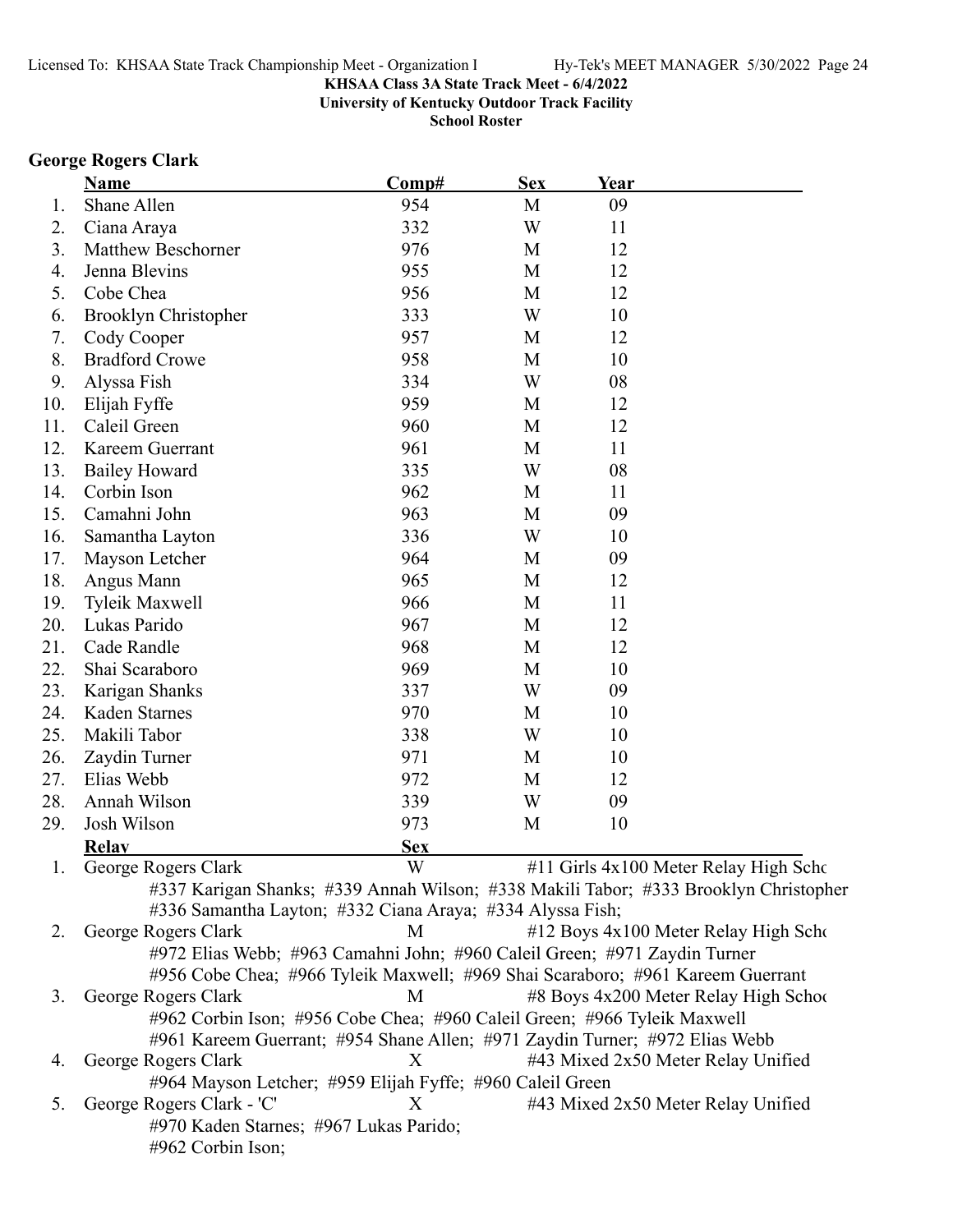**University of Kentucky Outdoor Track Facility**

**School Roster**

# **George Rogers Clark**

|     | <b>Relay</b>              |                                                           | <b>Sex</b>                                                                     |
|-----|---------------------------|-----------------------------------------------------------|--------------------------------------------------------------------------------|
| 6.  | George Rogers Clark - 'D' | X                                                         | #43 Mixed 2x50 Meter Relay Unified                                             |
|     |                           | #968 Cade Randle; #957 Cody Cooper;                       |                                                                                |
|     | #972 Elias Webb;          |                                                           |                                                                                |
|     | George Rogers Clark - 'E' | X                                                         | #43 Mixed 2x50 Meter Relay Unified                                             |
|     |                           | #958 Bradford Crowe; #956 Cobe Chea;                      |                                                                                |
|     | $\#965$ Angus Mann;       |                                                           |                                                                                |
| 8.  | George Rogers Clark       | X                                                         | #44 Mixed 4x100 Meter Relay Unified                                            |
|     |                           |                                                           | #967 Lukas Parido; #958 Bradford Crowe; #959 Elijah Fyffe; #964 Mayson Letcher |
|     | #965 Angus Mann;          |                                                           |                                                                                |
| 9.  | George Rogers Clark       | X                                                         | #45 Mixed 2x200 Meter Relay Unified                                            |
|     |                           | #964 Mayson Letcher; #959 Elijah Fyffe; #960 Caleil Green |                                                                                |
| 10. | George Rogers Clark - 'C' | X                                                         | #45 Mixed 2x200 Meter Relay Unified                                            |
|     |                           | #968 Cade Randle; #957 Cody Cooper; #961 Kareem Guerrant  |                                                                                |

# **Grant County**

|     | <b>Name</b>                                           | Comp#      | <b>Sex</b> | Year |                                    |
|-----|-------------------------------------------------------|------------|------------|------|------------------------------------|
|     | Kelvin Ball                                           | 974        | M          | 09   |                                    |
| 2.  | Isabella Calhoun                                      | 340        | W          | 12   |                                    |
| 3.  | Alexis Day                                            | 341        | W          | 09   |                                    |
| 4.  | <b>Adam Flick</b>                                     | 975        | M          | 12   |                                    |
| 5.  | Laura Goebel                                          | 342        | W          | 09   |                                    |
| 6.  | <b>Brooklyn Hammons</b>                               | 343        | W          | 12   |                                    |
| 7.  | Ellee Lane                                            | 344        | W          | 09   |                                    |
| 8.  | Johannah Lane                                         | 345        | W          | 08   |                                    |
| 9.  | Emma Ray                                              | 346        | W          | 09   |                                    |
| 10. | <b>Audrey Shelton</b>                                 | 347        | W          | 11   |                                    |
|     | <b>Relav</b>                                          | <b>Sex</b> |            |      |                                    |
| 1.  | <b>Grant County</b>                                   | X          |            |      | #43 Mixed 2x50 Meter Relay Unified |
|     | #346 Emma Ray; #344 Ellee Lane;<br>#342 Laura Goebel; |            |            |      |                                    |
| 2.  | Grant County - 'B'                                    | X          |            |      | #43 Mixed 2x50 Meter Relay Unified |
|     | #341 Alexis Day; #345 Johannah Lane;                  |            |            |      |                                    |
|     | #974 Kelvin Ball;                                     |            |            |      |                                    |
|     | <b>Graves County</b>                                  |            |            |      |                                    |
|     | Name                                                  | Comp#      | <b>Sex</b> | Year |                                    |

|     | Name         | ∩mn#             | эех | rear |  |
|-----|--------------|------------------|-----|------|--|
| . . | ±mma Hancock | 4 C<br>⊤∪<br>- - | VV. | --   |  |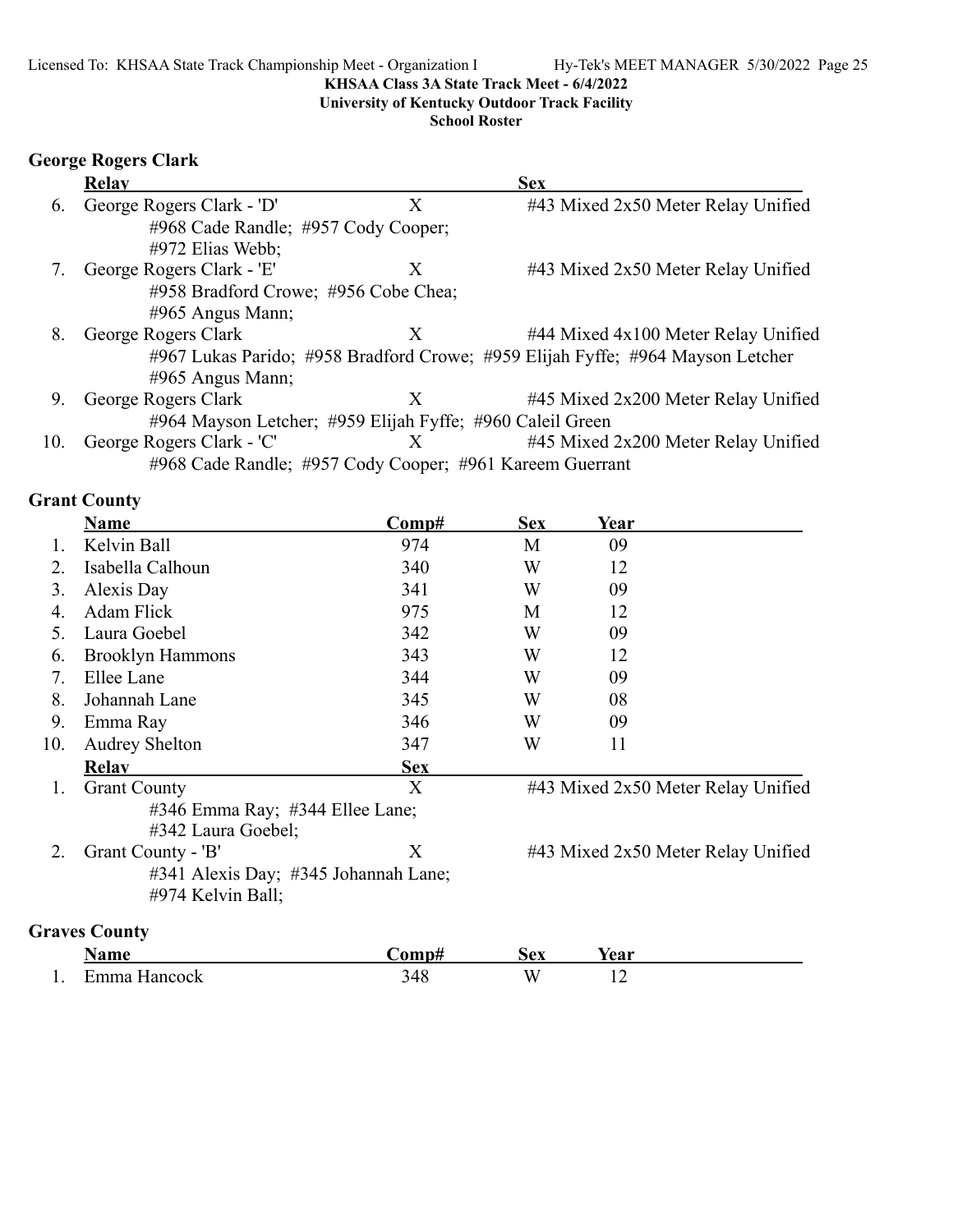**University of Kentucky Outdoor Track Facility**

**School Roster**

### **Grayson County**

|    | <b>Name</b>            | Comp#      | <b>Sex</b> | Year |  |
|----|------------------------|------------|------------|------|--|
| 1. | <b>Houston Brooks</b>  | 977        | М          | 12   |  |
|    | 2. Luke Cann           | 978        | М          | 11   |  |
| 3. | Jackson Crume          | 979        | М          | 11   |  |
|    | 4. Kaylor Decker       | 980        | M          | 12   |  |
|    | 5. Sebastian Fulkerson | 981        | М          | 12   |  |
| 6. | Shane Hall             | 982        | М          | 08   |  |
| 7. | Peyton Nash            | 983        | М          | 11   |  |
| 8. | <b>Tyler Portman</b>   | 984        | М          | 09   |  |
|    | <b>Relav</b>           | <b>Sex</b> |            |      |  |

1. Grayson County 1. Grayson County 1. All the M of the M order Relay High School Meter Relay High School M or #980 Kaylor Decker; #979 Jackson Crume; #977 Houston Brooks; #983 Peyton Nash #982 Shane Hall; #981 Sebastian Fulkerson; #984 Tyler Portman; #978 Luke Cann

### **Great Crossing**

|     | <b>Name</b>             | $\bf Comp#$  | <b>Sex</b> | <u>Year</u>                                                                               |                |                  |
|-----|-------------------------|--------------|------------|-------------------------------------------------------------------------------------------|----------------|------------------|
| 1.  | Aidan Bailey            | 985          | M          | 11                                                                                        |                |                  |
| 2.  | Nolan Cash              | 986          | M          | 12                                                                                        |                |                  |
| 3.  | Jacob Coulter           | 987          | M          | 12                                                                                        |                |                  |
| 4.  | Oryend Fisher           | 988          | M          | 11                                                                                        |                |                  |
| 5.  | Tristen Hight           | 989          | M          | 11                                                                                        |                |                  |
| 6.  | Isaiah Johnson          | 990          | M          | 10                                                                                        |                |                  |
| 7.  | Jacob Johnson           | 991          | M          | 09                                                                                        |                |                  |
| 8.  | Keith Johnson           | 992          | M          | 10                                                                                        |                |                  |
| 9.  | Jacob Marcum            | 993          | M          | 11                                                                                        |                |                  |
| 10. | Jacob Pendleton         | 994          | M          | 12                                                                                        |                |                  |
| 11. | Kalib Perry             | 995          | M          | 12                                                                                        |                |                  |
| 12. | <b>Scott Pierson</b>    | 996          | M          | 12                                                                                        |                |                  |
| 13. | Carter Russell          | 997          | M          | 11                                                                                        |                |                  |
| 14. | Caden Seater            | 998          | M          | 10                                                                                        |                |                  |
| 15. | Lawrence Stroh          | 999          | M          | 11                                                                                        |                |                  |
| 16. | Jake Swicegood          | 1000         | M          | 12                                                                                        |                |                  |
| 17. | Malakhi Young           | 1001         | M          | 11                                                                                        |                |                  |
|     | <b>Relav</b>            | <b>Sex</b>   |            |                                                                                           |                |                  |
|     | $\sim$ $\sim$<br>$\sim$ | $\mathbf{r}$ | 1110F      | $\overline{1}$ $\overline{1}$ $\overline{0}$ $\overline{1}$ $\overline{1}$ $\overline{1}$ | $\mathbf{r}$ 1 | $TT'$ 1 $\alpha$ |

1. Great Crossing M #12 Boys 4x100 Meter Relay High Scho #990 Isaiah Johnson; #991 Jacob Johnson; #987 Jacob Coulter; #995 Kalib Perry #998 Caden Seater; #999 Lawrence Stroh; #989 Tristen Hight; #988 Oryend Fisher 2. Great Crossing 2. M  $\mu$  #8 Boys 4x200 Meter Relay High School #990 Isaiah Johnson; #991 Jacob Johnson; #995 Kalib Perry; #987 Jacob Coulter #999 Lawrence Stroh; #998 Caden Seater; #989 Tristen Hight; #988 Oryend Fisher 3. Great Crossing M #2 Boys 4x800 Meter Relay High School #992 Keith Johnson; #993 Jacob Marcum; #1000 Jake Swicegood; #997 Carter Russell #985 Aidan Bailey; #986 Nolan Cash; #996 Scott Pierson; #1001 Malakhi Young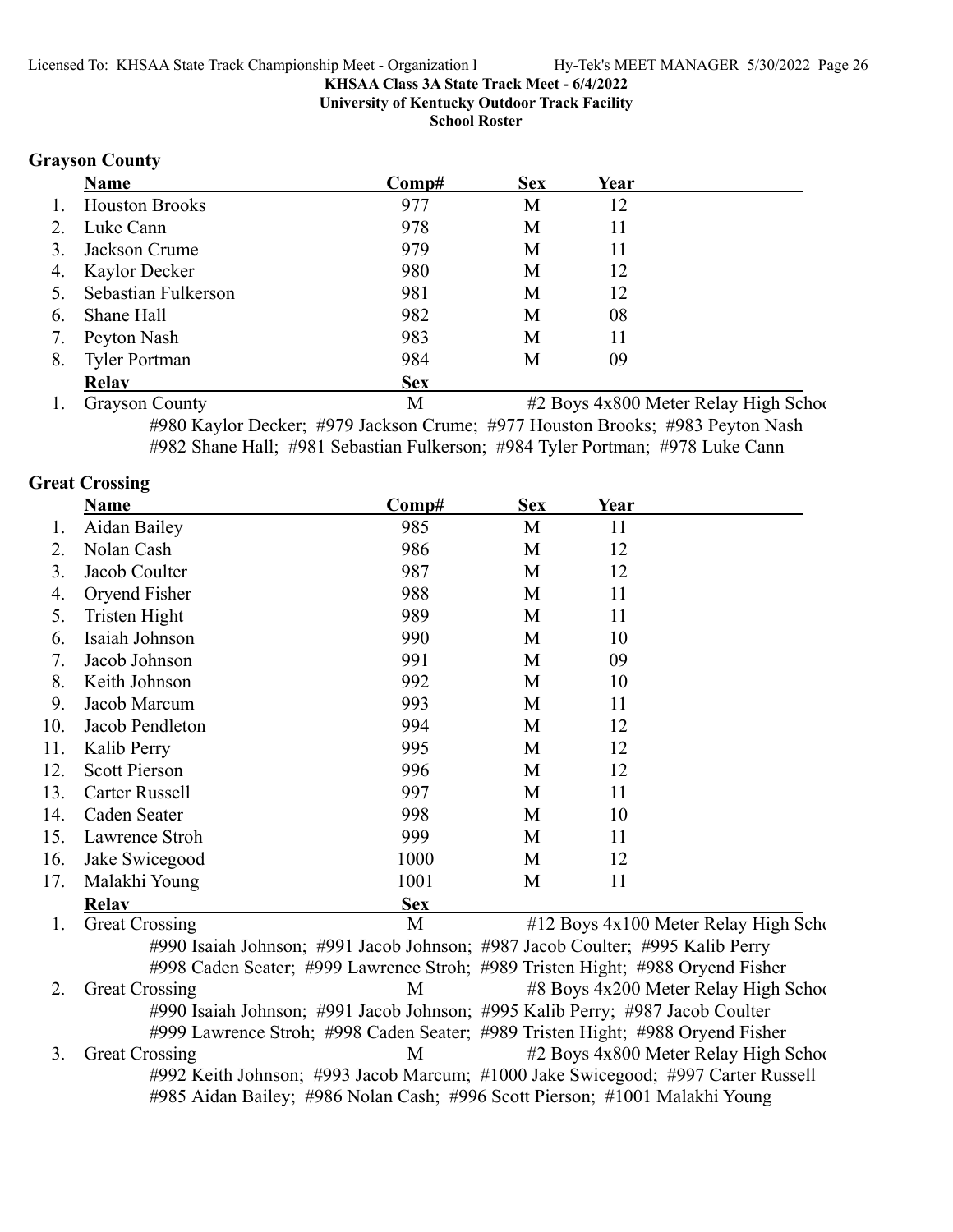**University of Kentucky Outdoor Track Facility**

**School Roster**

# **Greenwood**

|     | Name                                                                                  | Comp#      | <b>Sex</b> | Year |                                        |
|-----|---------------------------------------------------------------------------------------|------------|------------|------|----------------------------------------|
| 1.  | Jadon Baggett                                                                         | 1002       | M          | 12   |                                        |
| 2.  | Jordan Byrd                                                                           | 1003       | M          | 08   |                                        |
| 3.  | Lily Clark                                                                            | 349        | W          | 08   |                                        |
| 4.  | Macy Daniels                                                                          | 350        | W          | 10   |                                        |
| 5.  | Anna Drexel                                                                           | 351        | W          | 11   |                                        |
| 6.  | <b>Caroline Drexel</b>                                                                | 352        | W          | 08   |                                        |
| 7.  | Cates Duncan                                                                          | 1004       | M          | 11   |                                        |
| 8.  | Hunter Durkee                                                                         | 1005       | M          | 12   |                                        |
| 9.  | Claire Ellington                                                                      | 353        | W          | 08   |                                        |
| 10. | Caroline Freeman                                                                      | 354        | W          | 10   |                                        |
| 11. | Hayden Harrell                                                                        | 1006       | M          | 12   |                                        |
| 12. | Andrew Hatcher                                                                        | 1007       | M          | 11   |                                        |
| 13. | Malick Ibrahim                                                                        | 1008       | M          | 11   |                                        |
| 14. | Morgan Jackson                                                                        | 355        | W          | 11   |                                        |
| 15. | Charlotte Johnson                                                                     | 356        | W          | 07   |                                        |
| 16. | Finley Johnson                                                                        | 357        | W          | 10   |                                        |
| 17. | Myra Jones                                                                            | 358        | W          | 10   |                                        |
| 18. | TelTel Long                                                                           | 1009       | M          | 10   |                                        |
| 19. | Ira Matheos                                                                           | 1010       | M          | 12   |                                        |
| 20. | Jessica Peterson                                                                      | 359        | W          | 11   |                                        |
| 21. | Olivia Reed                                                                           | 360        | W          | 10   |                                        |
| 22. | James Salchli                                                                         | 1011       | M          | 12   |                                        |
| 23. | Kylee Sutton                                                                          | 361        | W          | 09   |                                        |
| 24. | Abby Walker                                                                           | 362        | W          | 10   |                                        |
| 25. | Hannah Wiles                                                                          | 363        | W          | 09   |                                        |
| 26. | Caleb Williams                                                                        | 1012       | M          | 09   |                                        |
| 27. | Kaydee Wooldridge                                                                     | 364        | W          | 11   |                                        |
|     | <b>Relay</b>                                                                          | <b>Sex</b> |            |      |                                        |
| 1.  | Greenwood                                                                             | W          |            |      | #11 Girls 4x100 Meter Relay High Scho  |
|     | #352 Caroline Drexel; #362 Abby Walker; #363 Hannah Wiles; #358 Myra Jones            |            |            |      |                                        |
|     | #355 Morgan Jackson; #359 Jessica Peterson; #360 Olivia Reed; #351 Anna Drexel        |            |            |      |                                        |
| 2.  | Greenwood                                                                             | W          |            |      | #7 Girls 4x200 Meter Relay High School |
|     | #352 Caroline Drexel; #354 Caroline Freeman; #363 Hannah Wiles; #358 Myra Jones       |            |            |      |                                        |
|     | #355 Morgan Jackson; #359 Jessica Peterson; #362 Abby Walker; #351 Anna Drexel        |            |            |      |                                        |
| 3.  | Greenwood                                                                             | W          |            |      | #23 Girls 4x400 Meter Relay High Scho  |
|     | #349 Lily Clark; #350 Macy Daniels; #354 Caroline Freeman; #351 Anna Drexel           |            |            |      |                                        |
|     | #353 Claire Ellington; #356 Charlotte Johnson; #352 Caroline Drexel; #362 Abby Walker |            |            |      |                                        |
| 4.  | Greenwood                                                                             | W          |            |      | #1 Girls 4x800 Meter Relay High School |
|     | #353 Claire Ellington; #356 Charlotte Johnson; #349 Lily Clark; #350 Macy Daniels     |            |            |      |                                        |
|     | #357 Finley Johnson; #361 Kylee Sutton; #364 Kaydee Wooldridge;                       |            |            |      |                                        |
| 5.  | Greenwood                                                                             | M          |            |      | #8 Boys 4x200 Meter Relay High School  |
|     | #1010 Ira Matheos; #1006 Hayden Harrell; #1009 TelTel Long; #1007 Andrew Hatcher      |            |            |      |                                        |
|     | #1012 Caleb Williams; #1008 Malick Ibrahim; #1002 Jadon Baggett; #1003 Jordan Byrd    |            |            |      |                                        |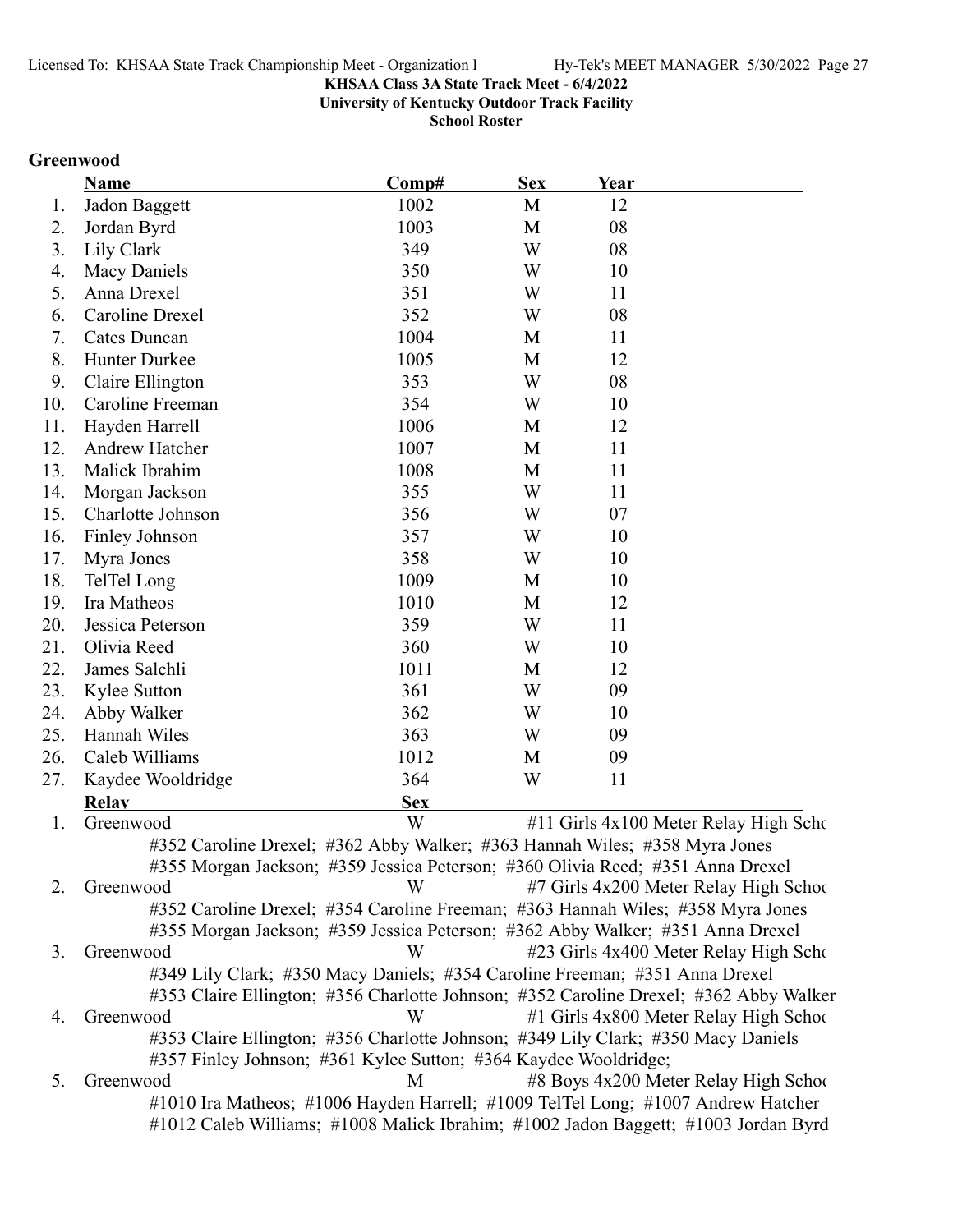**University of Kentucky Outdoor Track Facility**

**School Roster**

# **Henderson County**

|     | <b>Name</b>             | Comp#      | <b>Sex</b> | Year                                   |
|-----|-------------------------|------------|------------|----------------------------------------|
|     | Keianna Alexander       | 365        | W          | 10                                     |
|     | Imarie Carter           | 366        | W          | 11                                     |
| 3.  | <b>Addison Chandler</b> | 367        | W          | 10                                     |
| 4.  | Natalia Davis           | 368        | W          | 12                                     |
| 5.  | Mallory Hagan           | 369        | W          | 09                                     |
| 6.  | Hallie Mattingly        | 370        | W          | 12                                     |
| 7.  | Alexa Mullins           | 371        | W          | 11                                     |
| 8.  | <b>Bryce Tapp</b>       | 1013       | M          | 11                                     |
| 9.  | Lauren Terhune          | 372        | W          | 12                                     |
| 10. | Avery Thomson           | 373        | W          | 07                                     |
| 11. | Ana Tichenor            | 374        | W          | 09                                     |
| 12. | Hayden Tichenor         | 375        | W          | 11                                     |
| 13. | Careese Toombs          | 376        | W          | 12                                     |
| 14. | Jaheim Williams         | 1014       | M          | 11                                     |
| 15. | Haden Wolfe             | 377        | W          | 11                                     |
| 16. | <b>Hadley Wolfe</b>     | 378        | W          | 11                                     |
|     | <b>Relav</b>            | <b>Sex</b> |            |                                        |
|     | <b>Henderson County</b> | W          |            | #7 Girls 4x200 Meter Relay High School |

#378 Hadley Wolfe; #375 Hayden Tichenor; #369 Mallory Hagan; #368 Natalia Davis #367 Addison Chandler; #373 Avery Thomson; #374 Ana Tichenor; #372 Lauren Terhune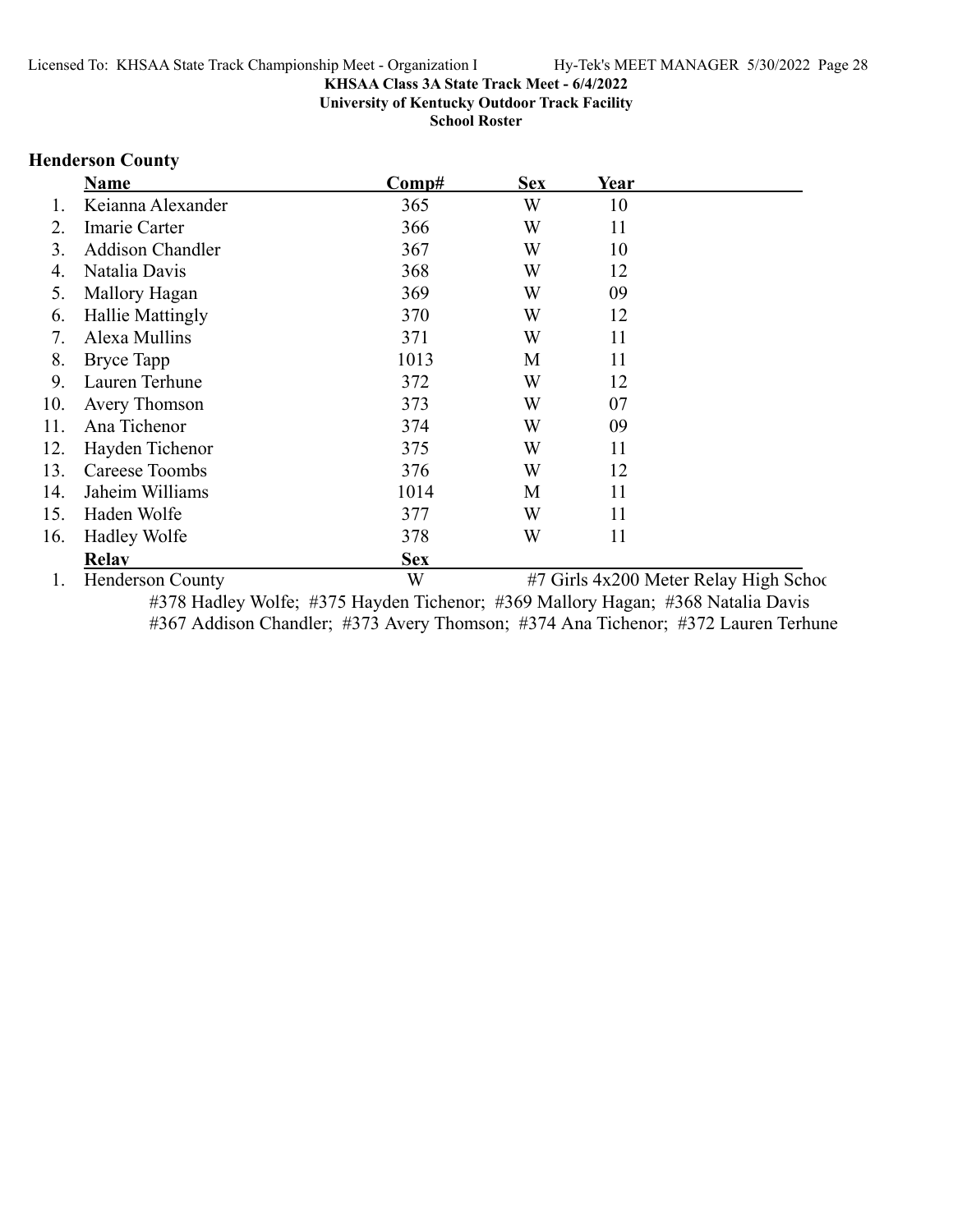**University of Kentucky Outdoor Track Facility**

**School Roster**

# **Henry Clay**

|     | <b>Name</b>                                                                         | Comp#      | <b>Sex</b> | Year |                                                                                         |
|-----|-------------------------------------------------------------------------------------|------------|------------|------|-----------------------------------------------------------------------------------------|
| 1.  | Ishan Cooper                                                                        | 1015       | M          | 12   |                                                                                         |
| 2.  | Donovan Cowan                                                                       | 1016       | M          | 11   |                                                                                         |
| 3.  | Savannah Daugherty                                                                  | 379        | W          | 10   |                                                                                         |
| 4.  | Addia Fann                                                                          | 380        | W          | 10   |                                                                                         |
| 5.  | Aidan Hannan                                                                        | 1017       | M          | 11   |                                                                                         |
| 6.  | Maddox Ingram                                                                       | 381        | W          | 10   |                                                                                         |
| 7.  | Tahj McPherson                                                                      | 1018       | M          | 11   |                                                                                         |
| 8.  | Kyan Miller                                                                         | 1019       | M          | 11   |                                                                                         |
| 9.  | Lucas Morris                                                                        | 1020       | M          | 11   |                                                                                         |
| 10. | Terique Murphy Adams                                                                | 1021       | M          | 11   |                                                                                         |
| 11. | Micaela Niebuhr                                                                     | 382        | W          | 12   |                                                                                         |
| 12. | Katherine Nova Maldonado                                                            | 383        | W          | 11   |                                                                                         |
| 13. | Amari Nowell                                                                        | 1022       | M          | 10   |                                                                                         |
| 14. | Caroline O'Donnell                                                                  | 384        | W          | 11   |                                                                                         |
| 15. | <b>Elliott Pennell</b>                                                              | 385        | W          | 12   |                                                                                         |
| 16. | Katelin Ralenkotter                                                                 | 386        | W          | 12   |                                                                                         |
| 17. | Hollyn Renfro                                                                       | 387        | W          | 10   |                                                                                         |
| 18. | Makenna Rose                                                                        | 388        | W          | 11   |                                                                                         |
| 19. | Jamya Smith                                                                         | 389        | W          | 11   |                                                                                         |
| 20. | Olivia Sparks                                                                       | 390        | W          | 11   |                                                                                         |
| 21. | Rohan Taylor                                                                        | 1023       | M          | 09   |                                                                                         |
| 22. | Lydia Van Metre                                                                     | 391        | W          | 10   |                                                                                         |
| 23. | Janna Whaley                                                                        | 392        | W          | 11   |                                                                                         |
| 24. | Ainsley Wilson                                                                      | 393        | W          | 11   |                                                                                         |
| 25. | Ava Wilson                                                                          | 394        | W          | 09   |                                                                                         |
|     | <b>Relay</b>                                                                        | <b>Sex</b> |            |      |                                                                                         |
| 1.  | Henry Clay                                                                          | W          |            |      | #11 Girls 4x100 Meter Relay High Scho                                                   |
|     | #379 Savannah Daugherty; #391 Lydia Van Metre; #388 Makenna Rose; #389 Jamya Smith  |            |            |      |                                                                                         |
|     | #392 Janna Whaley; #390 Olivia Sparks; #393 Ainsley Wilson; #385 Elliott Pennell    |            |            |      |                                                                                         |
| 2.  | Henry Clay                                                                          | W          |            |      | #7 Girls 4x200 Meter Relay High School                                                  |
|     | #379 Savannah Daugherty; #392 Janna Whaley; #390 Olivia Sparks; #393 Ainsley Wilson |            |            |      |                                                                                         |
|     | #385 Elliott Pennell; #391 Lydia Van Metre; #389 Jamya Smith; #388 Makenna Rose     |            |            |      |                                                                                         |
| 3.  | Henry Clay                                                                          | W          |            |      | #23 Girls 4x400 Meter Relay High Scho                                                   |
|     | #385 Elliott Pennell; #390 Olivia Sparks; #392 Janna Whaley; #393 Ainsley Wilson    |            |            |      |                                                                                         |
|     | #394 Ava Wilson; #388 Makenna Rose; #381 Maddox Ingram; #379 Savannah Daugherty     |            |            |      |                                                                                         |
| 4.  | Henry Clay                                                                          | W          |            |      | #1 Girls 4x800 Meter Relay High School                                                  |
|     |                                                                                     |            |            |      | #386 Katelin Ralenkotter; #382 Micaela Niebuhr; #383 Katherine Nova Maldonado; #394 Ava |
|     | #384 Caroline O'Donnell; #380 Addia Fann;                                           |            |            |      |                                                                                         |
| 5.  | Henry Clay                                                                          | M          |            |      | #12 Boys 4x100 Meter Relay High Scho                                                    |
|     | #1015 Ishan Cooper; #1022 Amari Nowell; #1019 Kyan Miller; #1020 Lucas Morris       |            |            |      |                                                                                         |

#1017 Aidan Hannan; #1023 Rohan Taylor; #1016 Donovan Cowan; #1018 Tahj McPherson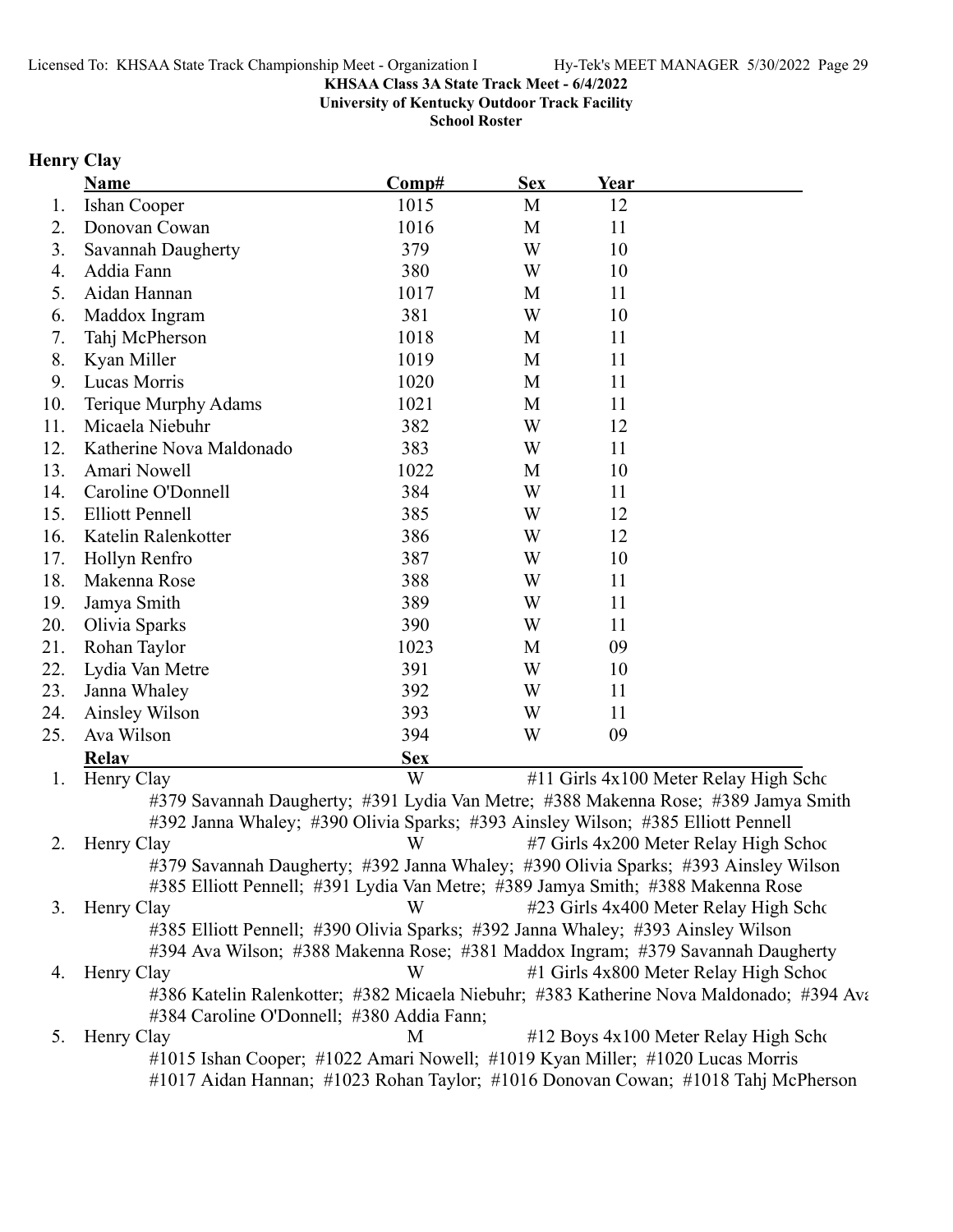**University of Kentucky Outdoor Track Facility**

**School Roster**

### **Hopkinsville**

| <b>Name</b>        | Comp# | Sex | Year |  |
|--------------------|-------|-----|------|--|
| 1. LaTaijha Cherry | 395   | W   |      |  |
| 2. Lori Moyd       | 396   | W   |      |  |
| 3. Allison Wood    | 397   | W   |      |  |

### **Lafayette**

|     | <b>Name</b>         | Comp#      | <b>Sex</b> | <u>Year</u> |  |
|-----|---------------------|------------|------------|-------------|--|
| 1.  | Javon Adams         | 1024       | M          | 12          |  |
| 2.  | Madelyn Blakey      | 398        | W          | 09          |  |
| 3.  | Anaya Brown         | 399        | W          | 12          |  |
| 4.  | Sophia Cahill       | 400        | W          | 09          |  |
| 5.  | Derek Combs         | 1025       | M          | 11          |  |
| 6.  | Sarah Ferguson      | 401        | W          | 12          |  |
| 7.  | <b>Andrew Fritz</b> | 1026       | M          | 11          |  |
| 8.  | Gwen Gaffney        | 402        | W          | 09          |  |
| 9.  | Holland Kantar      | 403        | W          | 11          |  |
| 10. | Madeleine Lepley    | 404        | W          | 12          |  |
| 11. | Ethan Loy           | 1027       | M          | 09          |  |
| 12. | Cameran Lynn        | 405        | W          | 11          |  |
| 13. | Molly Matthews      | 406        | W          | 09          |  |
| 14. | Elie Milburn        | 1028       | M          | 12          |  |
| 15. | Alex Price          | 1029       | M          | 11          |  |
| 16. | Caden Prigge        | 1030       | M          | 12          |  |
| 17. | Eric Rafferty       | 1031       | M          | 11          |  |
| 18. | Reed Richardson     | 1032       | M          | 11          |  |
| 19. | Cameron Smith       | 1033       | M          | 10          |  |
| 20. | Alexander Stark     | 1034       | M          | 11          |  |
| 21. | Jackson Stone       | 1035       | M          | 12          |  |
| 22. | Campbell Tippey     | 407        | W          | 10          |  |
| 23. | Benjamin Tussey     | 1036       | M          | 12          |  |
| 24. | Daniel Whitaker     | 1037       | M          | 12          |  |
| 25. | Ileanna Wilson      | 408        | W          | 09          |  |
| 26. | Meredith Wilson     | 409        | W          | 12          |  |
|     | <b>Relay</b>        | <b>Sex</b> |            |             |  |

1. Lafayette W #23 Girls 4x400 Meter Relay High Scho

#403 Holland Kantar; #402 Gwen Gaffney; #408 Ileanna Wilson; #399 Anaya Brown #407 Campbell Tippey; #409 Meredith Wilson; #406 Molly Matthews; #400 Sophia Cahill 2. Lafayette W #1 Girls 4x800 Meter Relay High School #409 Meredith Wilson; #400 Sophia Cahill; #408 Ileanna Wilson; #399 Anaya Brown #407 Campbell Tippey; #405 Cameran Lynn; #406 Molly Matthews; #404 Madeleine Lepley 3. Lafayette M<br>M<br>  $\#24$  Boys 4x400 Meter Relay High Scho #1036 Benjamin Tussey; #1032 Reed Richardson; #1037 Daniel Whitaker; #1035 Jackson Sto #1030 Caden Prigge; #1025 Derek Combs; #1033 Cameron Smith; #1029 Alex Price 4. Lafayette M  $\mu$  2 Boys 4x800 Meter Relay High School #1029 Alex Price; #1031 Eric Rafferty; #1037 Daniel Whitaker; #1032 Reed Richardson #1028 Elie Milburn; #1026 Andrew Fritz; #1034 Alexander Stark; #1027 Ethan Loy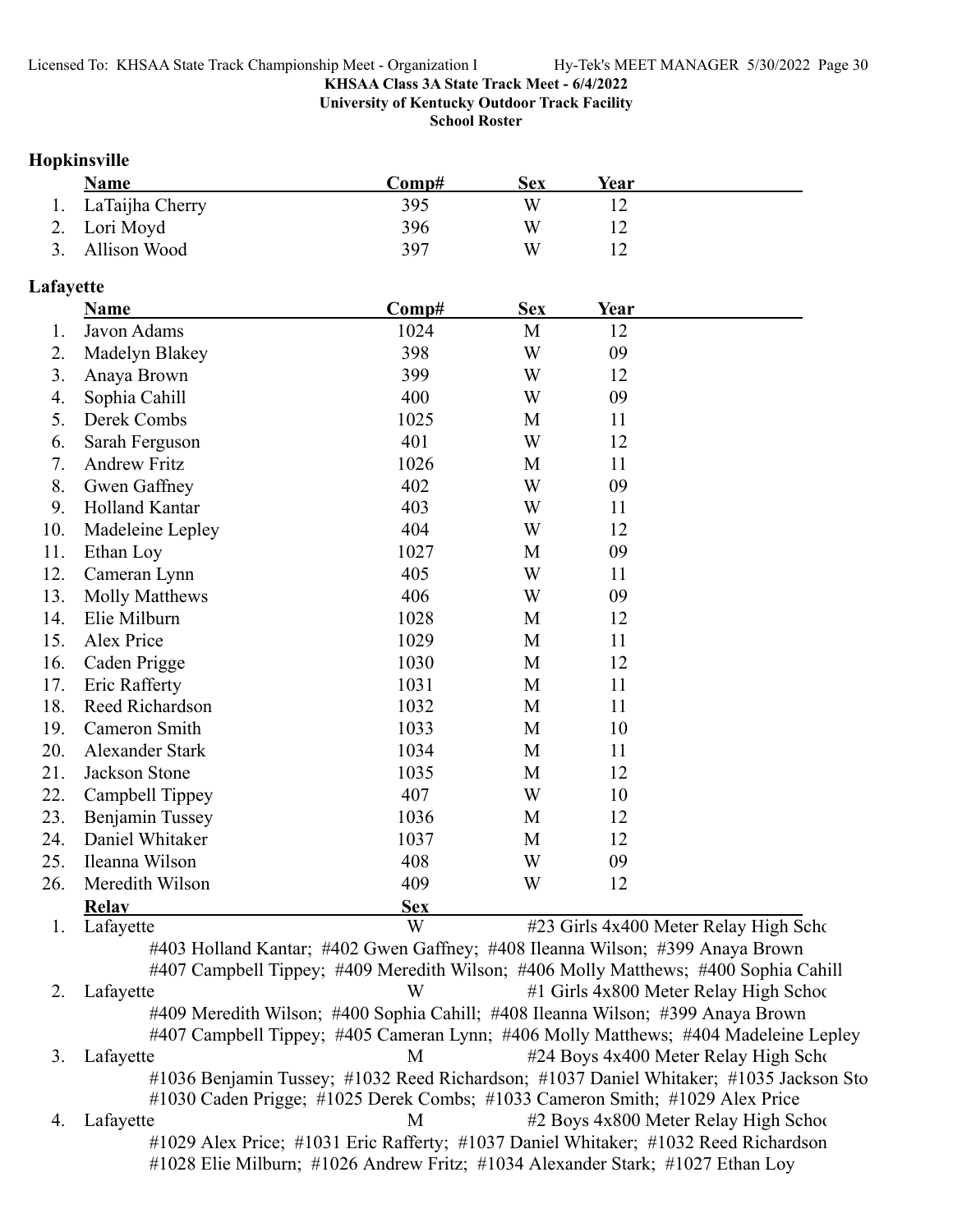**School Roster**

# **Logan County**

| <b>Name</b>     | Comp# | Sex | Year |  |
|-----------------|-------|-----|------|--|
| Hunter Holloway | .038  | M   |      |  |
| 2. Ryan Rayno   | 039   | M   |      |  |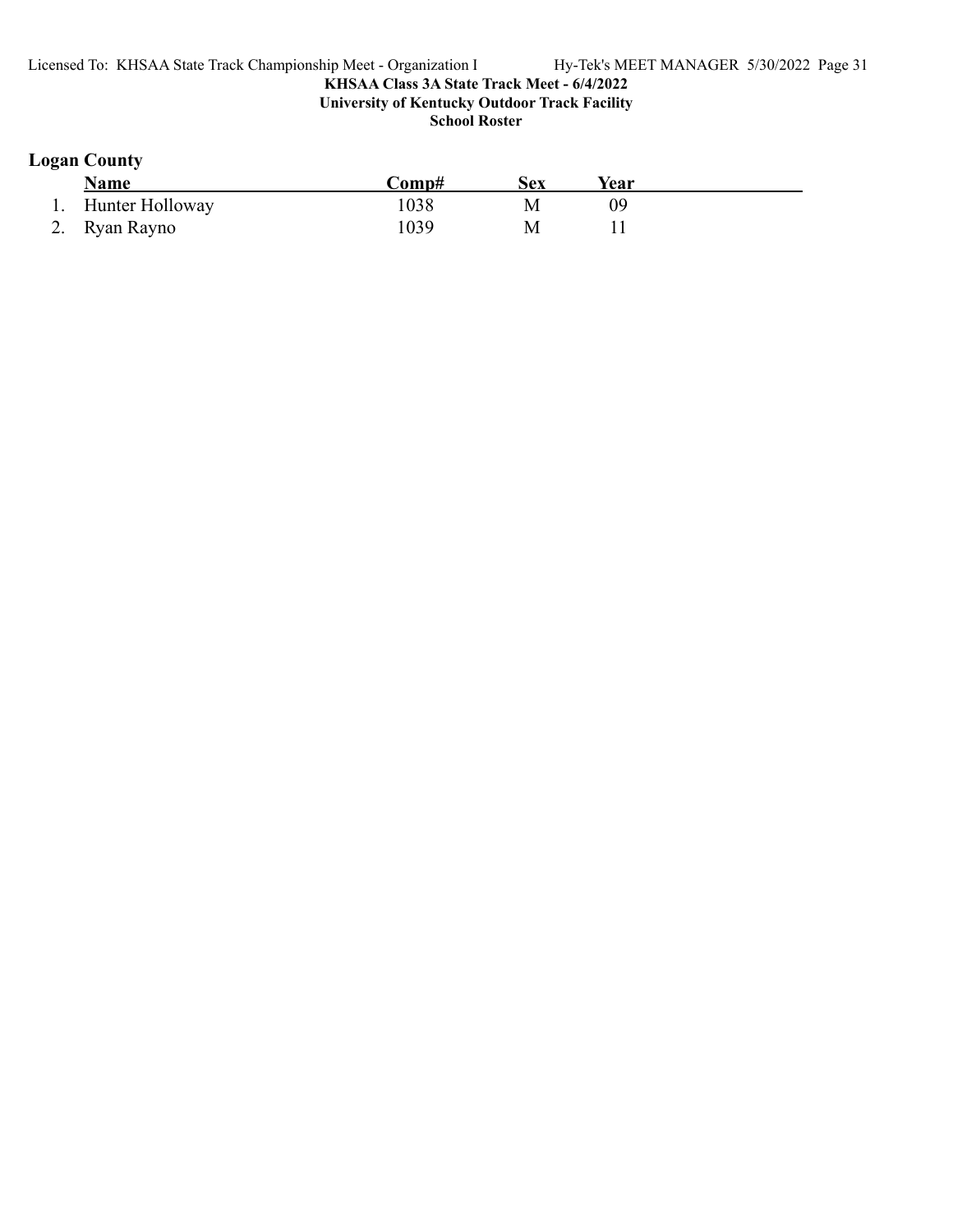**University of Kentucky Outdoor Track Facility**

**School Roster**

# **Madison Central**

|     | Name                                                                             | Comp#      | <b>Sex</b> | Year |                                        |
|-----|----------------------------------------------------------------------------------|------------|------------|------|----------------------------------------|
| 1.  | Jessie Abrams                                                                    | 1040       | M          | 12   |                                        |
| 2.  | Abigail Beall                                                                    | 410        | W          | 07   |                                        |
| 3.  | Jordan Bryner                                                                    | 1041       | M          | 10   |                                        |
| 4.  | Kaitlyn Cain                                                                     | 411        | W          | 12   |                                        |
| 5.  | Meredith Campbell                                                                | 412        | W          | 10   |                                        |
| 6.  | <b>Eden Carter</b>                                                               | 413        | W          | 10   |                                        |
| 7.  | Keith Clark                                                                      | 1042       | M          | 12   |                                        |
| 8.  | Raigan Daugherty                                                                 | 414        | W          | 09   |                                        |
| 9.  | Alycia Fain                                                                      | 415        | W          | 11   |                                        |
| 10. | Jamie Gugel                                                                      | 416        | W          | 09   |                                        |
| 11. | Amelia Harrel                                                                    | 417        | W          | 09   |                                        |
| 12. | Taniyah Hayden                                                                   | 418        | W          | 07   |                                        |
| 13. | Makyhia Hilson                                                                   | 419        | W          | 10   |                                        |
| 14. | Cayden Jarnagin                                                                  | 1043       | M          | 11   |                                        |
| 15. | Shelby Lamb                                                                      | 420        | W          | 08   |                                        |
| 16. | <b>Brady Masters</b>                                                             | 1044       | M          | 12   |                                        |
| 17. | Emma McDowell                                                                    | 421        | W          | 09   |                                        |
| 18. | Daniel Mullins                                                                   | 1045       | M          | 10   |                                        |
| 19. | Ciara O'Shea                                                                     | 422        | W          | 11   |                                        |
| 20. | Armando Pacheco                                                                  | 1046       | M          | 12   |                                        |
| 21. | Amilya Reynolds                                                                  | 423        | W          | 10   |                                        |
| 22. | Julien Ross                                                                      | 424        | W          | 09   |                                        |
| 23. | Andre Smith                                                                      | 1047       | M          | 12   |                                        |
| 24. | <b>Wyatt Stewart</b>                                                             | 1048       | M          | 11   |                                        |
| 25. | Lisa Wahl                                                                        | 425        | W          | 12   |                                        |
|     | <b>Relav</b>                                                                     | <b>Sex</b> |            |      |                                        |
| 1.  | <b>Madison Central</b>                                                           | W          |            |      | #11 Girls 4x100 Meter Relay High Scho  |
|     | #417 Amelia Harrel; #419 Makyhia Hilson; #415 Alycia Fain; #418 Taniyah Hayden   |            |            |      |                                        |
|     | #424 Julien Ross; #413 Eden Carter;                                              |            |            |      |                                        |
| 2.  | <b>Madison Central</b>                                                           | W          |            |      | #7 Girls 4x200 Meter Relay High School |
|     | #415 Alycia Fain; #419 Makyhia Hilson; #417 Amelia Harrel; #421 Emma McDowell    |            |            |      |                                        |
|     | #418 Taniyah Hayden; #413 Eden Carter;                                           |            |            |      |                                        |
| 3.  | Madison Central                                                                  | W          |            |      | #23 Girls 4x400 Meter Relay High Scho  |
|     | #414 Raigan Daugherty; #421 Emma McDowell; #415 Alycia Fain; #422 Ciara O'Shea   |            |            |      |                                        |
|     | #423 Amilya Reynolds;                                                            |            |            |      |                                        |
| 4.  | Madison Central                                                                  | W          |            |      | #1 Girls 4x800 Meter Relay High School |
|     | #416 Jamie Gugel; #412 Meredith Campbell; #423 Amilya Reynolds; #420 Shelby Lamb |            |            |      |                                        |
|     | #410 Abigail Beall;                                                              |            |            |      |                                        |
| 5.  | Madison Central                                                                  | M          |            |      | #12 Boys 4x100 Meter Relay High Scho   |
|     | #1047 Andre Smith; #1042 Keith Clark; #1043 Cayden Jarnagin; #1040 Jessie Abrams |            |            |      |                                        |
|     | #1048 Wyatt Stewart; #1045 Daniel Mullins;                                       |            |            |      |                                        |
| 6.  | Madison Central                                                                  | M          |            |      | #8 Boys 4x200 Meter Relay High School  |
|     | #1047 Andre Smith; #1046 Armando Pacheco; #1042 Keith Clark; #1040 Jessie Abrams |            |            |      |                                        |
|     | #1043 Cayden Jarnagin; #1045 Daniel Mullins;                                     |            |            |      |                                        |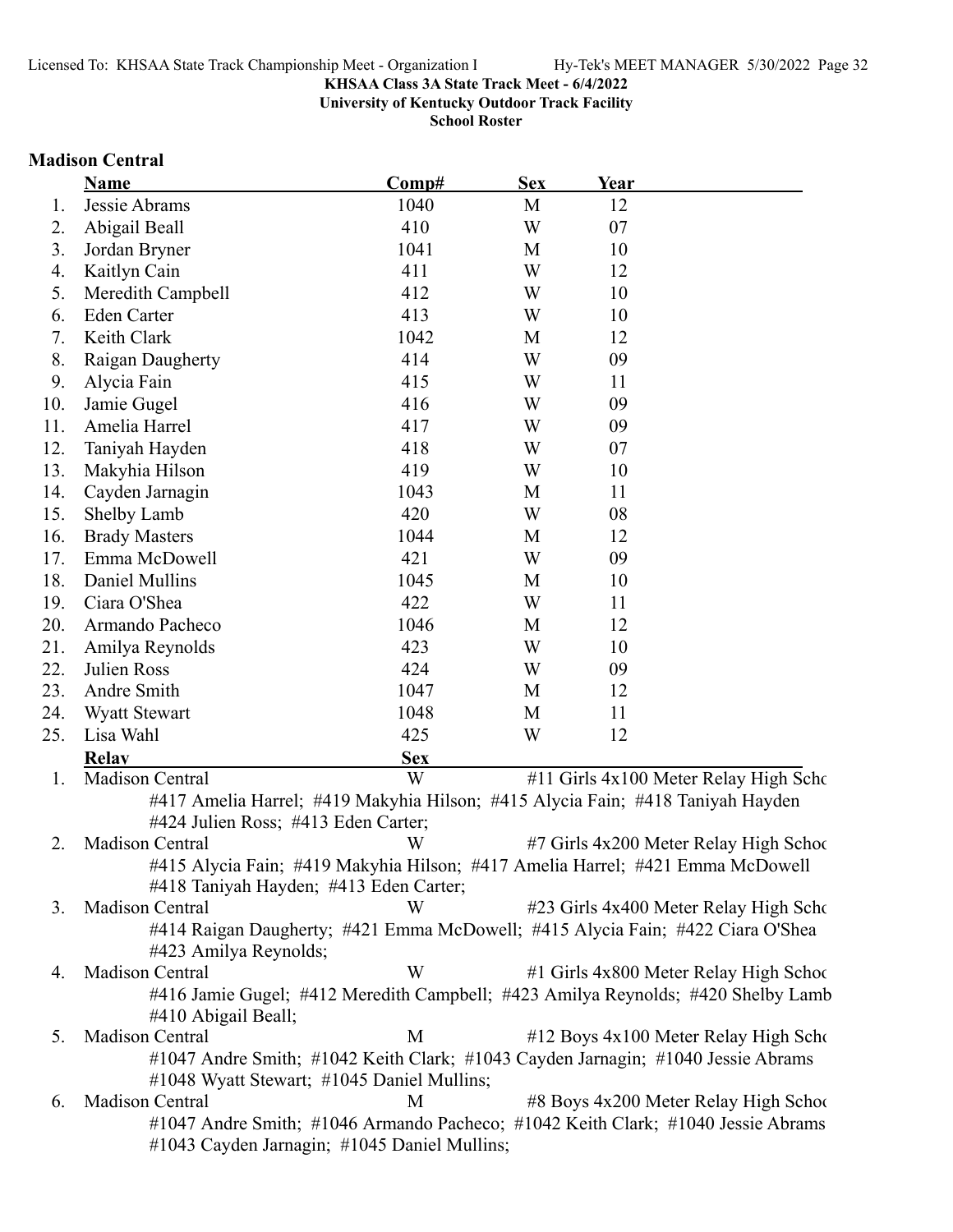**University of Kentucky Outdoor Track Facility**

**School Roster**

### **Madison Southern**

|     | Name                    | Comp#      | <b>Sex</b> | Year                                  |  |
|-----|-------------------------|------------|------------|---------------------------------------|--|
|     | Lane Brockman           | 1049       | M          | 12                                    |  |
|     | Brayden Carson          | 1050       | M          | 12                                    |  |
| 3.  | Morgan Flannery         | 426        | W          | 12                                    |  |
| 4.  | Kirstin Fraley          | 427        | W          | 11                                    |  |
|     | Sam Grinstead           | 1051       | M          | 12                                    |  |
| 6.  | Macie Hill              | 428        | W          | 12                                    |  |
| 7.  | Nadia Meeks             | 429        | W          | 12                                    |  |
| 8.  | Kayleigh Moberly        | 430        | W          | 12                                    |  |
| 9.  | <b>Faith Patton</b>     | 431        | W          | 10                                    |  |
| 10. | <b>Steven Perkins</b>   | 1052       | M          | 12                                    |  |
| 11. | Zach Smith              | 1053       | M          | 10                                    |  |
| 12. | Kaylynn Wright          | 432        | W          | 12                                    |  |
|     | <b>Relay</b>            | <b>Sex</b> |            |                                       |  |
|     | <b>Madison Southern</b> | W          |            | #11 Girls 4x100 Meter Relay High Scho |  |

#432 Kaylynn Wright; #429 Nadia Meeks; #431 Faith Patton; #426 Morgan Flannery #430 Kayleigh Moberly; #428 Macie Hill; #427 Kirstin Fraley;

# **Madisonville-North Hopkins**

| <b>Name</b>      | Comp# | Sex | Year |  |
|------------------|-------|-----|------|--|
| 1. Joy Alexander | 433   |     |      |  |
| 2. Drew Burden   | 1054  | М   |      |  |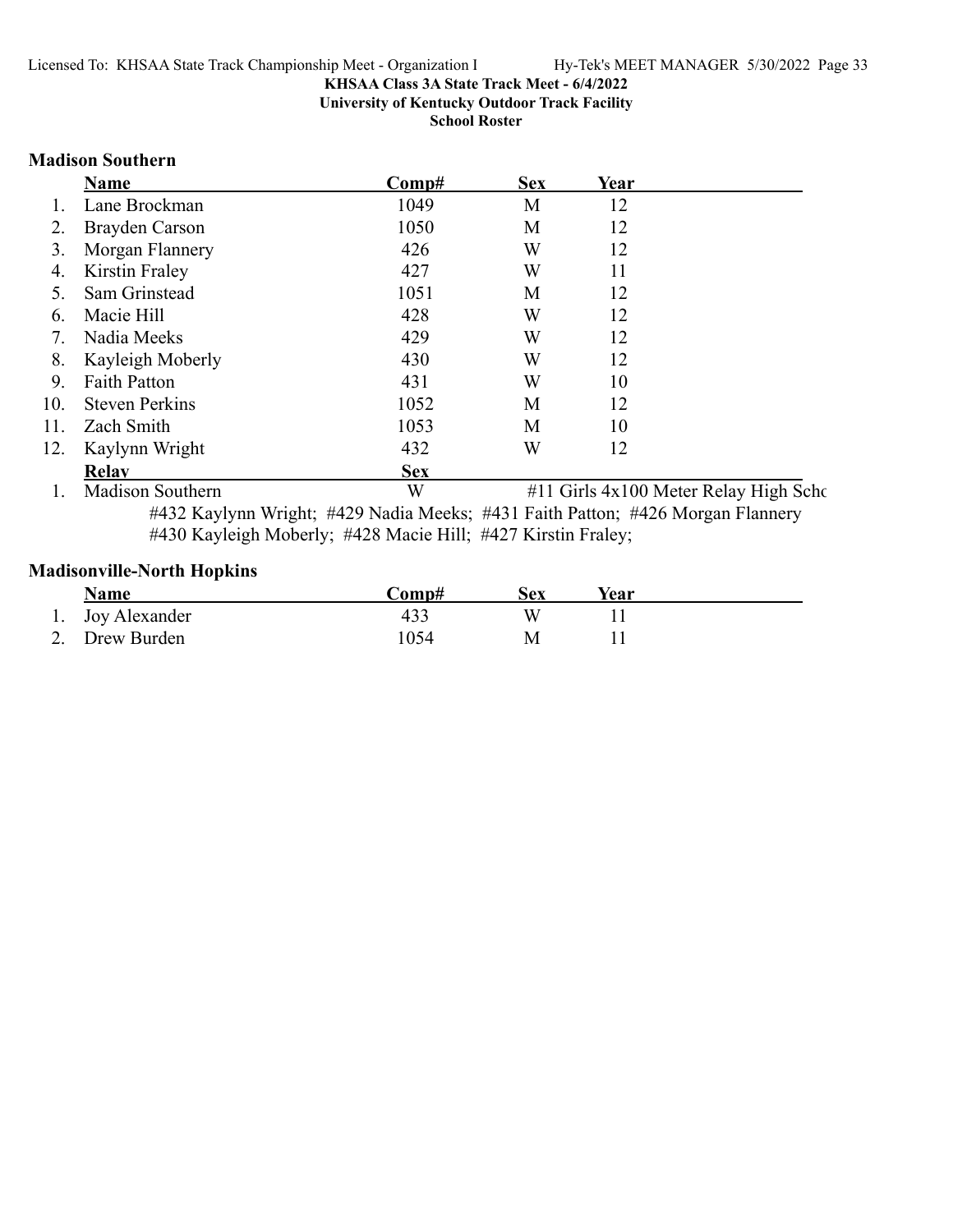**University of Kentucky Outdoor Track Facility**

**School Roster**

# **Male**

|     | <b>Name</b>               | Comp# | <b>Sex</b>  | <u>Year</u> |  |
|-----|---------------------------|-------|-------------|-------------|--|
| 1.  | Paige Andres              | 434   | W           | 11          |  |
| 2.  | <b>Brandon Anthony</b>    | 1055  | M           | 11          |  |
| 3.  | <b>Vinny Anthony</b>      | 1056  | M           | 12          |  |
| 4.  | Rj Anthony Jr             | 1057  | M           | 12          |  |
| 5.  | Kylah Brooks              | 435   | W           | 12          |  |
| 6.  | Daniel Byrd               | 1058  | M           | 10          |  |
| 7.  | Robert Byrd III           | 1059  | M           | 12          |  |
| 8.  | Key'Shawn Cain            | 1060  | M           | 12          |  |
| 9.  | Caleb Christerson         | 1061  | M           | 12          |  |
| 10. | <b>Trinity Cleaver</b>    | 436   | W           | 12          |  |
| 11. | Jaylen Cole               | 1062  | M           | 12          |  |
| 12. | Caden Cull                | 1063  | $\mathbf M$ | 09          |  |
| 13. | <b>Brandon Dobbs</b>      | 1064  | M           | 12          |  |
| 14. | Demetrius Dunlap          | 1065  | M           | 11          |  |
| 15. | Sydney Filippazzo         | 437   | W           | 09          |  |
| 16. | Max Gainey                | 1066  | M           | 10          |  |
| 17. | <b>Myles Gentry</b>       | 1067  | M           | 11          |  |
| 18. | <b>Quentin Gentry</b>     | 1068  | M           | 11          |  |
| 19. | Lily Green-King           | 438   | W           | 11          |  |
| 20. | Josie Green-King          | 439   | W           | 10          |  |
| 21. | Antonio Harris            | 1069  | M           | 09          |  |
| 22. | Matthew Hinz              | 1070  | M           | 11          |  |
| 23. | Alyssa Hughes             | 440   | W           | 10          |  |
| 24. | Jayden Jarrett            | 1071  | M           | 11          |  |
| 25. | Jajuan Johnson            | 1072  | M           | 12          |  |
| 26. | Kamaya V Johnson          | 441   | W           | 12          |  |
| 27. | Makiaya Lewis             | 442   | W           | 12          |  |
| 28. | Alivia Lilly              | 443   | W           | 09          |  |
| 29. | <b>Emily Lowe</b>         | 444   | W           | 12          |  |
| 30. | Elijah Manning            | 1073  | M           | 12          |  |
| 31. | Kymorah Mucker            | 445   | W           | 09          |  |
| 32. | <b>Sydney Nuckols</b>     | 446   | W           | 11          |  |
| 33. | Arianna Payne             | 447   | W           | 09          |  |
| 34. | <b>Brandon Richardson</b> | 1074  | M           | 09          |  |
| 35. | Nate Rogers               | 1075  | M           | 12          |  |
| 36. | Ra Myah Sheffield         | 448   | W           | 12          |  |
| 37. | <b>Garrett Steed</b>      | 1076  | M           | 12          |  |
| 38. | Van Thrasher              | 1077  | M           | 11          |  |
| 39. | Darryl Tucker             | 1078  | M           | 12          |  |
| 40. | JaRiyah Vitt              | 449   | W           | 10          |  |
| 41. | Josiah Washington         | 1079  | M           | 12          |  |
| 42. | Takara Williams           | 450   | W           | 11          |  |
| 43. | Regan Workman             | 451   | W           | 09          |  |
|     |                           |       |             |             |  |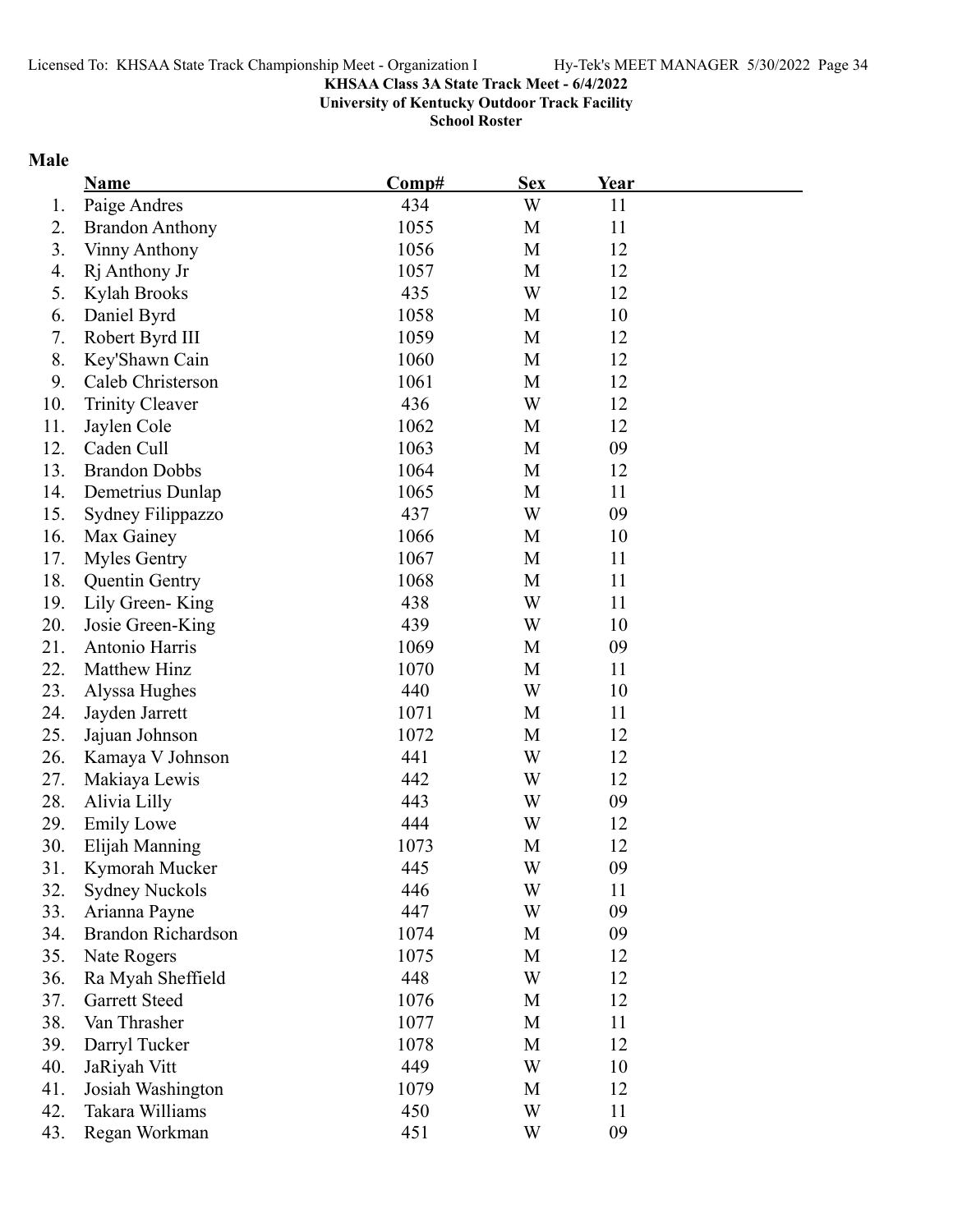Licensed To: KHSAA State Track Championship Meet - Organization l Hy-Tek's MEET MANAGER 5/30/2022 Page 35

# **KHSAA Class 3A State Track Meet - 6/4/2022**

# **University of Kentucky Outdoor Track Facility**

**School Roster**

# **Male**

|    | <b>Relay</b> | <b>Sex</b>                                                                                |
|----|--------------|-------------------------------------------------------------------------------------------|
|    | <b>Relay</b> | <b>Sex</b>                                                                                |
| 1. | Male         | W<br>#7 Girls 4x200 Meter Relay High School                                               |
|    |              | #435 Kylah Brooks; #440 Alyssa Hughes; #442 Makiaya Lewis; #443 Alivia Lilly              |
|    |              | #436 Trinity Cleaver; #441 Kamaya V Johnson; #449 JaRiyah Vitt; #444 Emily Lowe           |
| 2. | Male         | #23 Girls 4x400 Meter Relay High Scho<br>W                                                |
|    |              | #444 Emily Lowe; #448 Ra Myah Sheffield; #440 Alyssa Hughes; #435 Kylah Brooks            |
|    |              | #443 Alivia Lilly; #441 Kamaya V Johnson; #437 Sydney Filippazzo; #447 Arianna Payne      |
| 3. | Male         | #1 Girls 4x800 Meter Relay High School<br>W                                               |
|    |              | #437 Sydney Filippazzo; #444 Emily Lowe; #448 Ra Myah Sheffield; #434 Paige Andres        |
|    |              | #447 Arianna Payne; #438 Lily Green-King; #439 Josie Green-King; #451 Regan Workman       |
| 4. | Male         | #12 Boys 4x100 Meter Relay High Scho<br>M                                                 |
|    |              | #1059 Robert Byrd III; #1065 Demetrius Dunlap; #1056 Vinny Anthony; #1062 Jaylen Cole     |
|    |              | #1069 Antonio Harris; #1055 Brandon Anthony; #1066 Max Gainey; #1072 Jajuan Johnson       |
| 5. | Male         | #8 Boys 4x200 Meter Relay High School<br>M                                                |
|    |              | #1067 Myles Gentry; #1071 Jayden Jarrett; #1069 Antonio Harris; #1062 Jaylen Cole         |
|    |              | #1059 Robert Byrd III; #1056 Vinny Anthony; #1074 Brandon Richardson; #1066 Max Gaine     |
| 6. | Male         | #24 Boys 4x400 Meter Relay High Scho<br>M                                                 |
|    |              | #1077 Van Thrasher; #1074 Brandon Richardson; #1069 Antonio Harris; #1070 Matthew Hinz    |
|    |              | #1071 Jayden Jarrett; #1076 Garrett Steed; #1079 Josiah Washington; #1065 Demetrius Dunla |
| 7. | Male         | #2 Boys 4x800 Meter Relay High School<br>M                                                |
|    |              | #1063 Caden Cull; #1060 Key'Shawn Cain; #1057 Rj Anthony Jr; #1076 Garrett Steed          |
|    |              | #1075 Nate Rogers; #1079 Josiah Washington; #1070 Matthew Hinz; #1077 Van Thrasher        |
| 8. | Male         | #43 Mixed 2x50 Meter Relay Unified<br>X                                                   |
|    |              | #1073 Elijah Manning; #1078 Darryl Tucker;                                                |
|    |              | #1058 Daniel Byrd;                                                                        |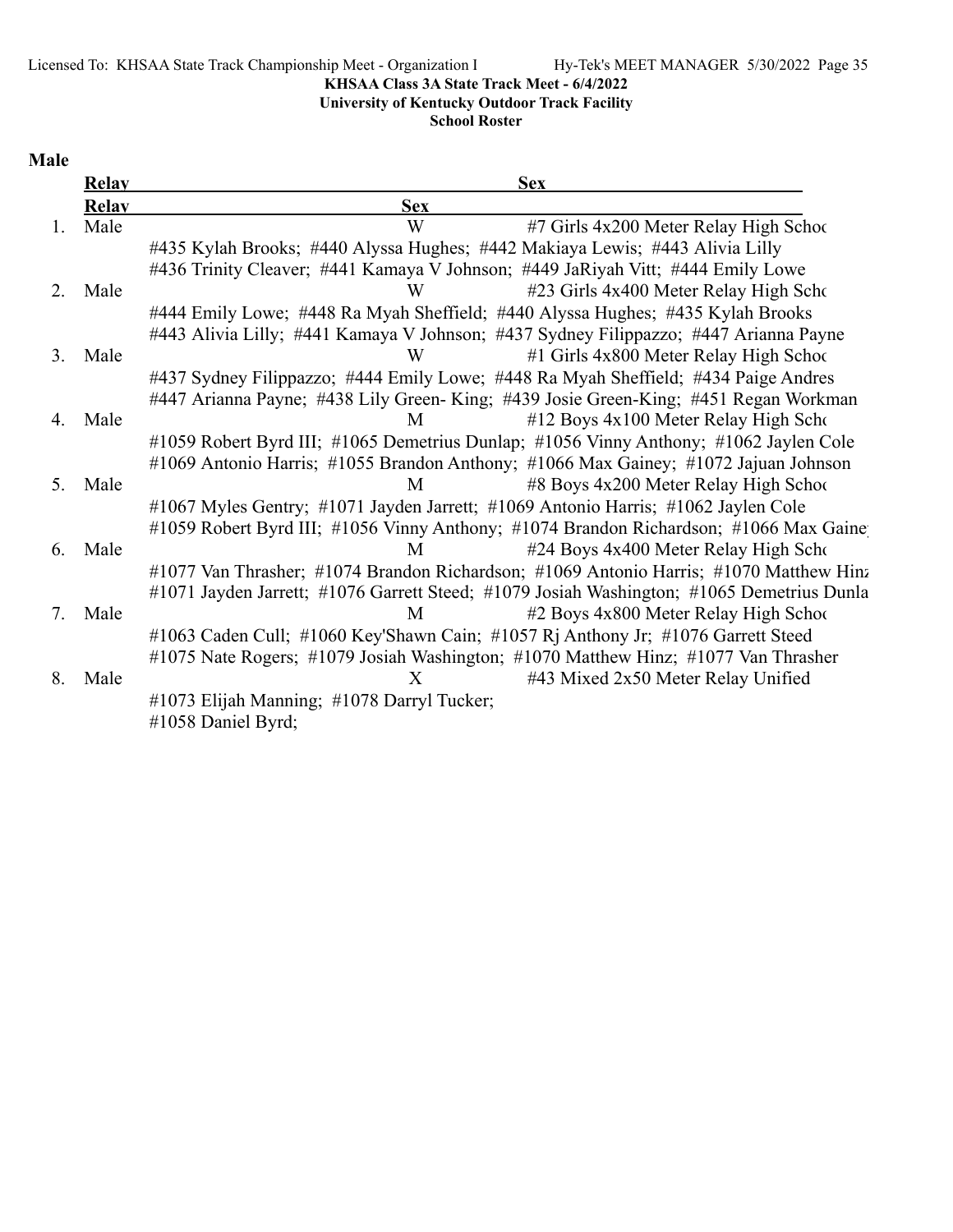**University of Kentucky Outdoor Track Facility**

**School Roster**

### **Marshall County**

|     | <b>Name</b>           | Comp#      | <b>Sex</b> | <u>Year</u> |                                      |
|-----|-----------------------|------------|------------|-------------|--------------------------------------|
| 1.  | <b>Bailey Allred</b>  | 452        | W          | 10          |                                      |
| 2.  | Sawyer Collins        | 1080       | M          | 11          |                                      |
| 3.  | Kian Court            | 1081       | M          | 12          |                                      |
| 4.  | Will Davis            | 1082       | M          | 12          |                                      |
| 5.  | Laney Evans           | 453        | W          | 12          |                                      |
| 6.  | Ben Fiser             | 1083       | M          | 12          |                                      |
| 7.  | Cade Flatt            | 1084       | M          | 12          |                                      |
| 8.  | <b>Chaney Fulton</b>  | 454        | W          | 12          |                                      |
| 9.  | Georgia Hall          | 455        | W          | 11          |                                      |
| 10. | Isaac Hodges          | 1085       | M          | 09          |                                      |
| 11. | Alexander Holman      | 1086       | M          | 11          |                                      |
| 12. | Presleigh Jennings    | 456        | W          | 11          |                                      |
| 13. | Jack Johnson          | 1087       | M          | 11          |                                      |
| 14. | Isaac Kinsey          | 1088       | M          | 10          |                                      |
| 15. | Preston Lamb          | 1089       | M          | 11          |                                      |
| 16. | Samuel Lanham         | 1090       | M          | 12          |                                      |
| 17. | Ethan McCarty         | 1091       | M          | 11          |                                      |
| 18. | Cole Mills            | 1092       | M          | 11          |                                      |
| 19. | Phoebe Ramsey         | 457        | W          | 10          |                                      |
| 20. | Jett Sealock          | 1093       | M          | 12          |                                      |
| 21. | <b>Rylee Thompson</b> | 458        | W          | 11          |                                      |
| 22. | Leah Vincek           | 459        | W          | 12          |                                      |
| 23. | <b>Brodie Young</b>   | 1094       | M          | 12          |                                      |
|     | <b>Relav</b>          | <b>Sex</b> |            |             |                                      |
| 1.  | Marshall County       | M          |            |             | #24 Boys 4x400 Meter Relay High Scho |

#1089 Preston Lamb; #1091 Ethan McCarty; #1082 Will Davis; #1084 Cade Flatt #1081 Kian Court; #1093 Jett Sealock; #1085 Isaac Hodges; #1088 Isaac Kinsey 2. Marshall County 12 Boys 4x800 Meter Relay High School #1091 Ethan McCarty; #1082 Will Davis; #1090 Samuel Lanham; #1084 Cade Flatt #1093 Jett Sealock; #1094 Brodie Young; #1089 Preston Lamb; #1080 Sawyer Collins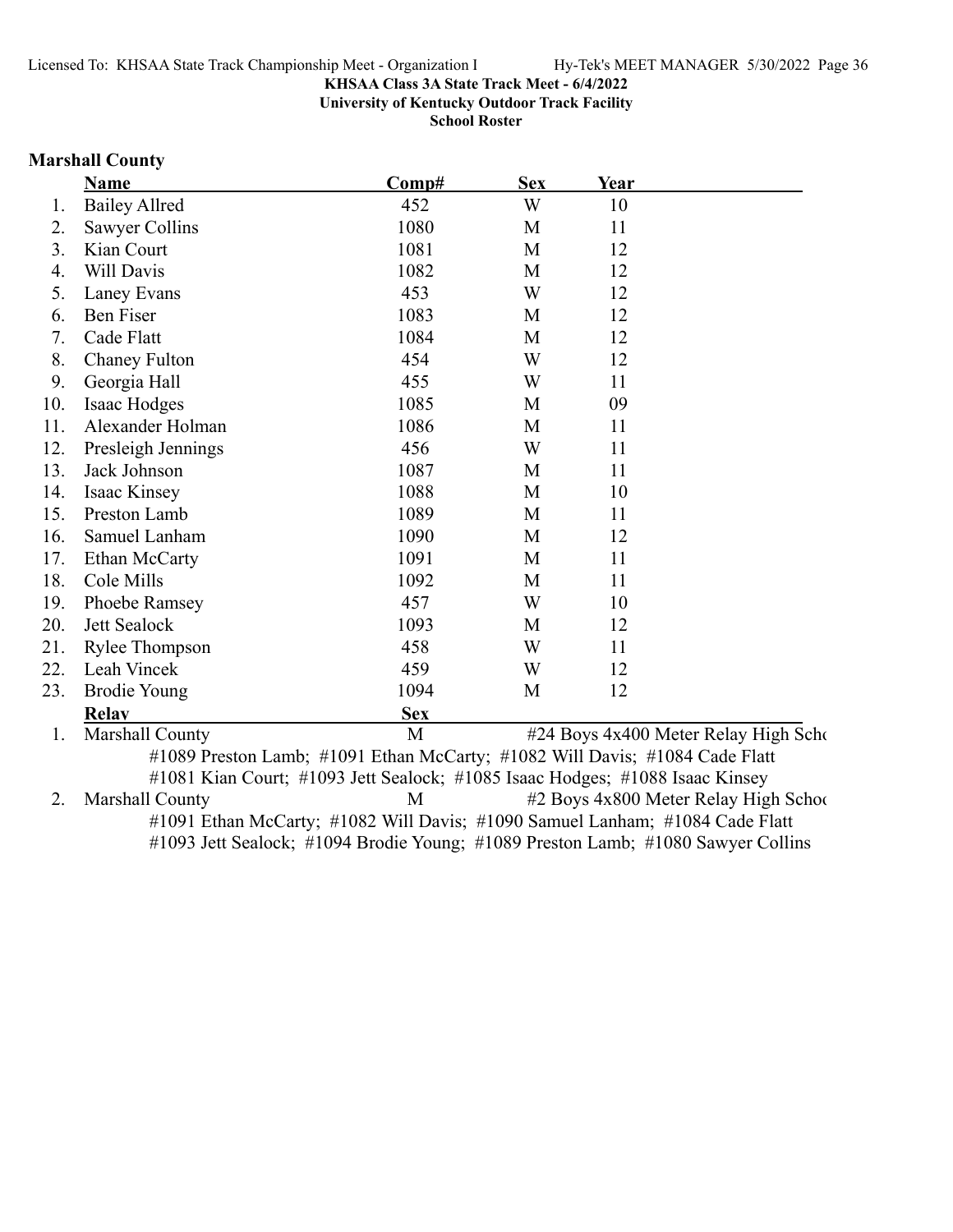**University of Kentucky Outdoor Track Facility**

**School Roster**

# **McCracken County**

|     | <b>Name</b>                                                                      | Comp#      | <b>Sex</b> | Year |                                                                                      |
|-----|----------------------------------------------------------------------------------|------------|------------|------|--------------------------------------------------------------------------------------|
| 1.  | <b>Baliegh Arnold</b>                                                            | 460        | W          | 08   |                                                                                      |
| 2.  | James Barragan                                                                   | 1095       | M          | 09   |                                                                                      |
| 3.  | Lezharia Bolen                                                                   | 461        | W          | 07   |                                                                                      |
| 4.  | LeAndre Bolen Jr                                                                 | 1096       | M          | 12   |                                                                                      |
| 5.  | Lauren Denton                                                                    | 462        | W          | 09   |                                                                                      |
| 6.  | Falon Dowdy                                                                      | 463        | W          | 08   |                                                                                      |
| 7.  | Daivon Dunbar                                                                    | 1097       | M          | 09   |                                                                                      |
| 8.  | Haidyn Green                                                                     | 464        | W          | 12   |                                                                                      |
| 9.  | Jeremiah Grogan                                                                  | 1098       | M          | 11   |                                                                                      |
| 10. | Dawson Hayden                                                                    | 1099       | M          | 08   |                                                                                      |
| 11. | Claire Johnson                                                                   | 465        | W          | 10   |                                                                                      |
| 12. | Caleb Joyce                                                                      | 1100       | M          | 10   |                                                                                      |
| 13. | Corbin Knight                                                                    | 1101       | M          | 10   |                                                                                      |
| 14. | Caleb McCurren                                                                   | 1102       | M          | 12   |                                                                                      |
| 15. | <b>Thomas Newton</b>                                                             | 1103       | M          | 10   |                                                                                      |
| 16. | Finn Palmer                                                                      | 1104       | M          | 10   |                                                                                      |
| 17. | Colin Tolar                                                                      | 1105       | M          | 11   |                                                                                      |
| 18. | Eli Warford                                                                      | 1106       | M          | 09   |                                                                                      |
| 19. | Sophie Williams                                                                  | 466        | W          | 12   |                                                                                      |
| 20. | Ariel Workman                                                                    | 467        | W          | 11   |                                                                                      |
|     | <b>Relay</b>                                                                     | <b>Sex</b> |            |      |                                                                                      |
| 1.  | McCracken County                                                                 | W          |            |      | #23 Girls 4x400 Meter Relay High Scho                                                |
|     | #461 Lezharia Bolen; #460 Baliegh Arnold; #464 Haidyn Green; #465 Claire Johnson |            |            |      |                                                                                      |
|     | #466 Sophie Williams; #467 Ariel Workman; #463 Falon Dowdy; #462 Lauren Denton   |            |            |      |                                                                                      |
| 2.  | <b>McCracken County</b>                                                          | M          |            |      | #24 Boys 4x400 Meter Relay High Scho                                                 |
|     |                                                                                  |            |            |      | #1100 Caleb Joyce; #1095 James Barragan; #1098 Jeremiah Grogan; #1101 Corbin Knight  |
|     |                                                                                  |            |            |      | #1099 Dawson Hayden; #1103 Thomas Newton; #1104 Finn Palmer; #1097 Daivon Dunbar     |
| 3.  | McCracken County                                                                 | M          |            |      | #2 Boys 4x800 Meter Relay High School                                                |
|     |                                                                                  |            |            |      | #1101 Corbin Knight; #1098 Jeremiah Grogan; #1103 Thomas Newton; #1102 Caleb McCurre |
|     | #1104 Finn Palmer; #1106 Eli Warford; #1095 James Barragan; #1100 Caleb Joyce    |            |            |      |                                                                                      |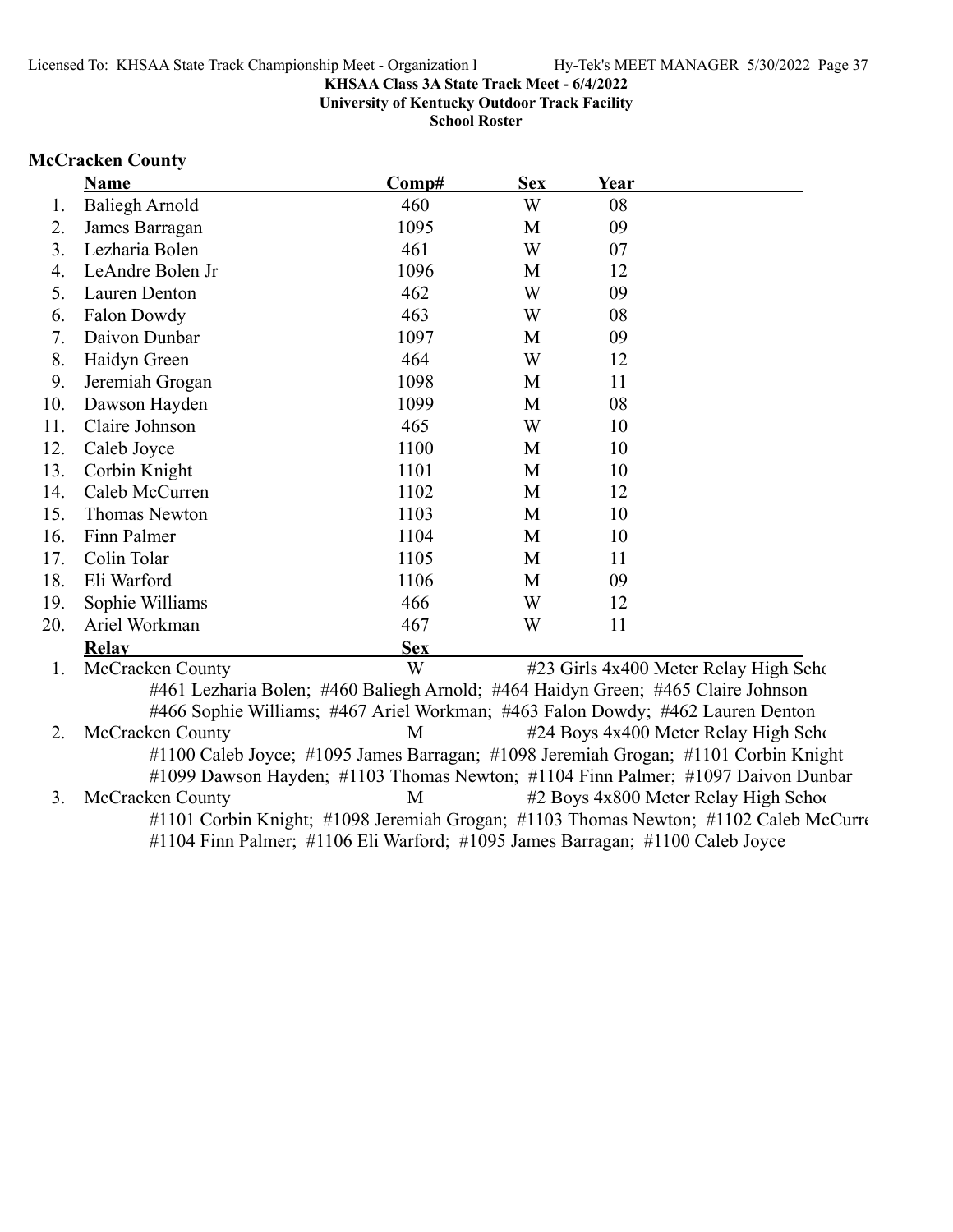**University of Kentucky Outdoor Track Facility**

**School Roster**

### **Meade County**

|     | Name                   | Comp#      | <b>Sex</b> | Year |  |
|-----|------------------------|------------|------------|------|--|
| 1.  | Colin Butler           | 1107       | M          | 11   |  |
| 2.  | Mikie Carnell          | 1108       | M          | 09   |  |
| 3.  | Chad Dahl              | 1109       | M          | 10   |  |
| 4.  | Fidel Garcia           | 1110       | M          | 08   |  |
| 5.  | Lance Garner           | 1111       | M          | 09   |  |
| 6.  | Jayden Gonsalves       | 1112       | M          | 12   |  |
| 7.  | <b>Roman Gonsalves</b> | 1113       | M          | 12   |  |
| 8.  | Garrett Heiner         | 1114       | M          | 11   |  |
| 9.  | Justin Madden          | 1115       | M          | 11   |  |
| 10. | Phryxus Mangay-Ayam    | 1116       | M          | 12   |  |
| 11. | Lukas Spohn            | 1117       | M          | 11   |  |
| 12. | Ethan Webster          | 1118       | M          | 12   |  |
| 13. | Keara Witt             | 468        | W          | 10   |  |
|     | <b>Relav</b>           | <b>Sex</b> |            |      |  |

1. Meade County M #24 Boys 4x400 Meter Relay High School #1116 Phryxus Mangay-Ayam; #1117 Lukas Spohn; #1115 Justin Madden; #1113 Roman Gon #1109 Chad Dahl; #1114 Garrett Heiner; #1112 Jayden Gonsalves; #1118 Ethan Webster

2. Meade County M #2 Boys 4x800 Meter Relay High School #1113 Roman Gonsalves; #1108 Mikie Carnell; #1111 Lance Garner; #1117 Lukas Spohn #1116 Phryxus Mangay-Ayam; #1112 Jayden Gonsalves; #1110 Fidel Garcia; #1107 Colin But

### **Mercy**

|     | محججا<br>іаші       | '∩mnt      | ăΩV<br>◡◟ | rear |
|-----|---------------------|------------|-----------|------|
| . . | Mia<br>$"$ reachers | .6C<br>HU. | VV.       | . .  |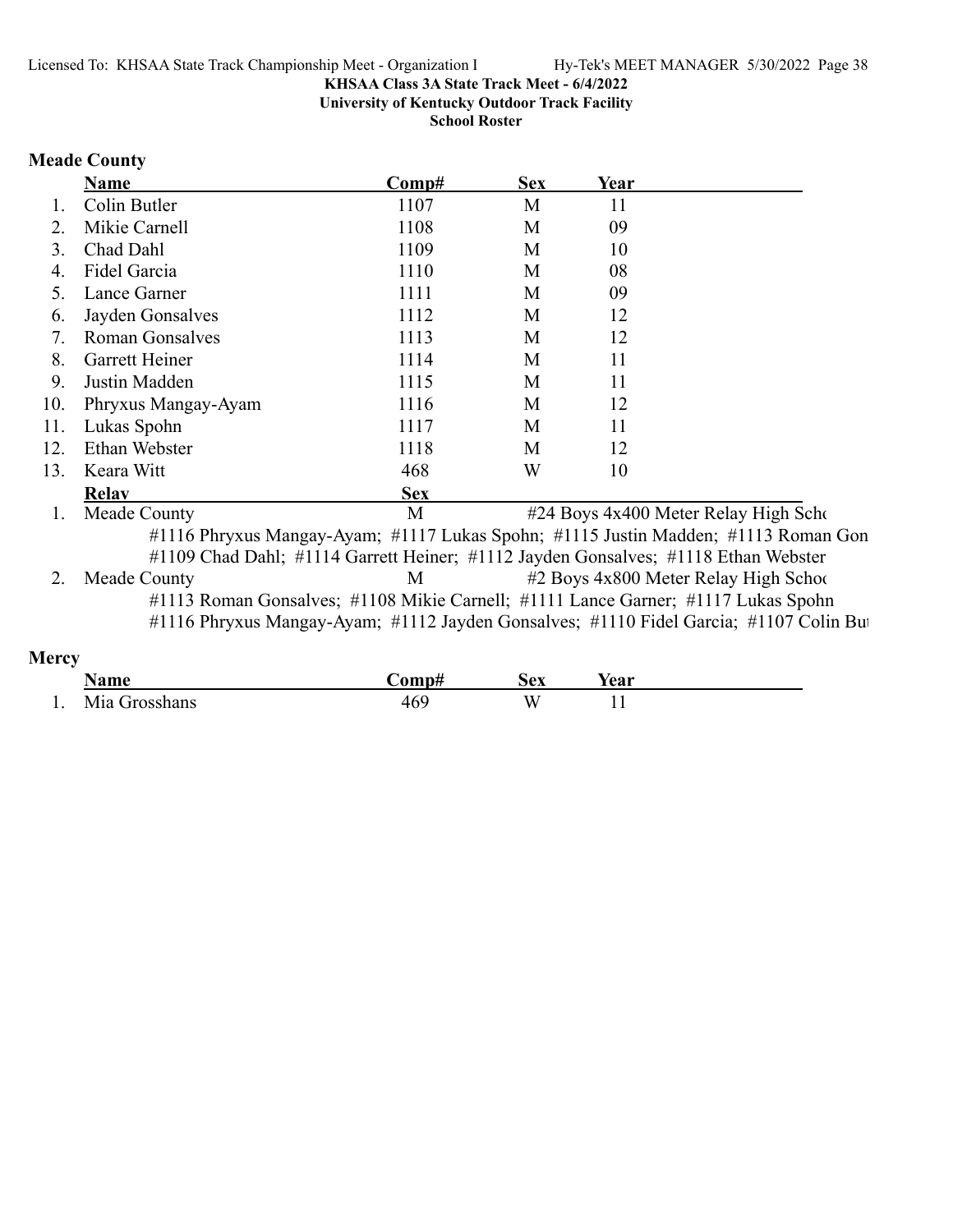**University of Kentucky Outdoor Track Facility**

**School Roster**

### **Montgomery County**

|     | <b>Name</b>              | Comp#                                                                          | <b>Sex</b> | Year |                                     |
|-----|--------------------------|--------------------------------------------------------------------------------|------------|------|-------------------------------------|
| Ι.  | Natalie Bruening         | 470                                                                            | W          | 12   |                                     |
| 2.  | Cole Hargrove            | 1119                                                                           | М          | 09   |                                     |
| 3.  | Everett Johnson          | 1120                                                                           | M          | 10   |                                     |
| 4.  | <b>Adrian Jones</b>      | 1121                                                                           | M          | 12   |                                     |
| 5.  | Junioir Mendo            | 1122                                                                           | М          | 11   |                                     |
| 6.  | Savannah Parker          | 471                                                                            | W          | 12   |                                     |
| 7.  | Krish Patel              | 1123                                                                           | M          | 11   |                                     |
| 8.  | Luke Poole               | 1124                                                                           | M          | 11   |                                     |
| 9.  | <b>Rodney Potts</b>      | 1125                                                                           | M          | 11   |                                     |
| 10. | <b>River Thompson</b>    | 1126                                                                           | M          | 12   |                                     |
| 11. | Saul Vazquez             | 1127                                                                           | M          | 11   |                                     |
| 12. | Lacy Willoughby          | 472                                                                            | W          | 08   |                                     |
|     | <b>Relay</b>             | <b>Sex</b>                                                                     |            |      |                                     |
| 1.  | <b>Montgomery County</b> | X                                                                              |            |      | #43 Mixed 2x50 Meter Relay Unified  |
|     |                          | #1127 Saul Vazquez; #1124 Luke Poole; #1122 Junioir Mendo                      |            |      |                                     |
| 2.  | <b>Montgomery County</b> | X                                                                              |            |      | #44 Mixed 4x100 Meter Relay Unified |
|     |                          | #1127 Saul Vazquez; #1124 Luke Poole; #1123 Krish Patel; #1120 Everett Johnson |            |      |                                     |
|     |                          | #1122 Junioir Mendo; #1119 Cole Hargrove;                                      |            |      |                                     |
| 3.  | <b>Montgomery County</b> | X                                                                              |            |      | #45 Mixed 2x200 Meter Relay Unified |
|     |                          | #1123 Krish Patel; #1120 Everett Johnson; #1122 Junioir Mendo                  |            |      |                                     |

### **Moore**

| 11.UVIV |                          |       |            |      |  |
|---------|--------------------------|-------|------------|------|--|
|         | <u>Name</u>              | Comp# | <b>Sex</b> | Year |  |
|         | Briea Young              | 473   | W          |      |  |
|         | 2. Darius Young          | 1128  | М          |      |  |
|         | <b>Muhlenberg County</b> |       |            |      |  |

|     | Name                     | Comp#      | <b>Sex</b> | Year |                                       |
|-----|--------------------------|------------|------------|------|---------------------------------------|
|     | Gavin Carruba            | 1129       | М          | 10   |                                       |
|     | <b>Carson Groves</b>     | 1130       | М          | 12   |                                       |
|     | Landon Groves            | 1131       | М          | 11   |                                       |
| 4.  | Lucas Harper             | 1132       | М          | 12   |                                       |
|     | Brayden Lovan            | 1133       | М          | 12   |                                       |
| 6.  | <b>Grant Mefford</b>     | 1134       | M          | 12   |                                       |
| 7.  | <b>Trevor Nolen</b>      | 1135       | М          | 12   |                                       |
| 8.  | Bryce Revo               | 1136       | М          | 09   |                                       |
| 9.  | Ayyoob Shuibat           | 1137       | M          | 10   |                                       |
| 10. | Jake Strader             | 1138       | М          | 11   |                                       |
|     | Relay                    | <b>Sex</b> |            |      |                                       |
|     | <b>Muhlenberg County</b> | М          |            |      | #8 Boys 4x200 Meter Relay High School |

#1130 Carson Groves; #1135 Trevor Nolen; #1133 Brayden Lovan; #1134 Grant Mefford #1129 Gavin Carruba; #1132 Lucas Harper; #1137 Ayyoob Shuibat;<br>2. Muhlenberg County M #2 Boys 4x800 Met  $M$  #2 Boys 4x800 Meter Relay High School

#1131 Landon Groves; #1138 Jake Strader; #1136 Bryce Revo; #1134 Grant Mefford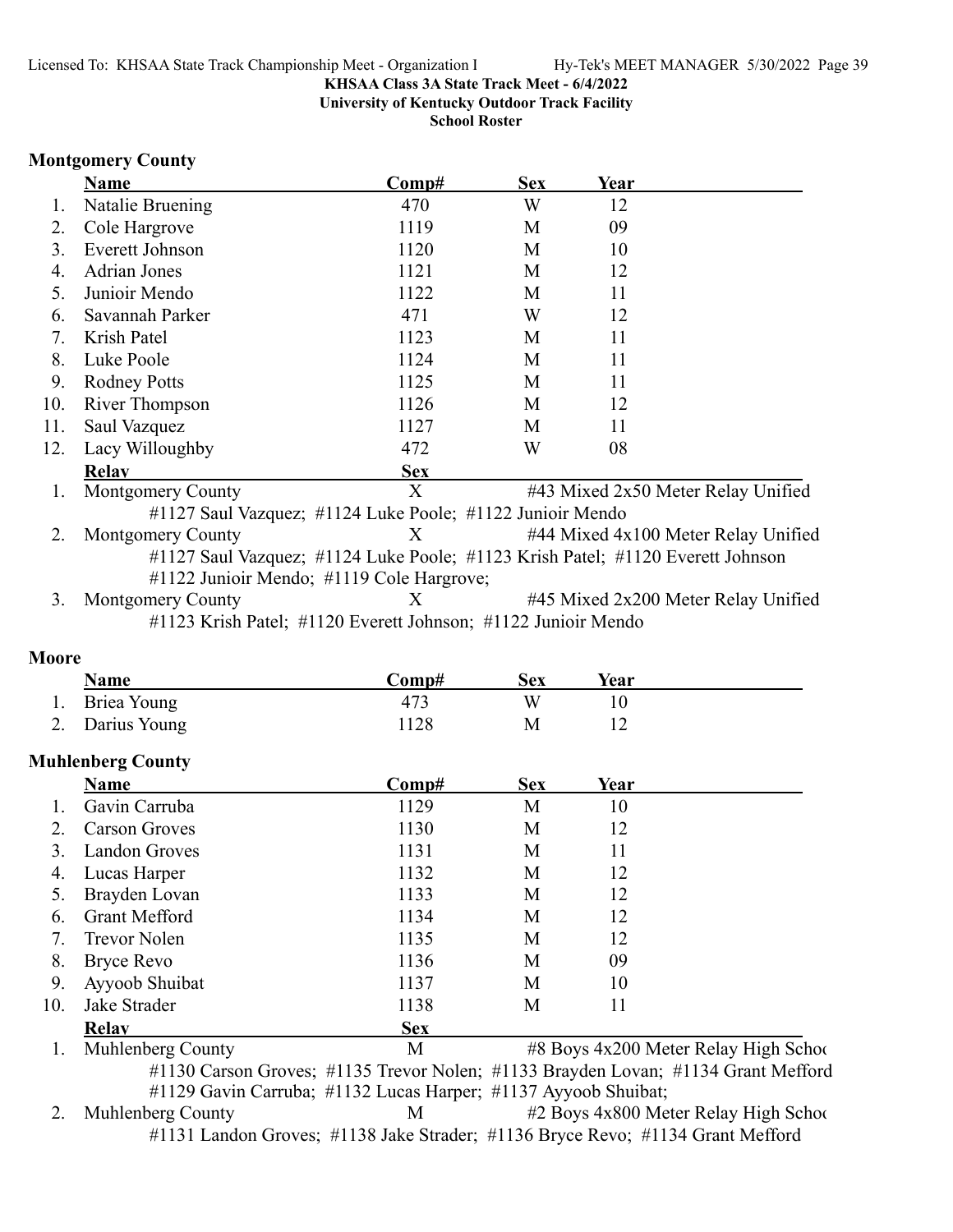**University of Kentucky Outdoor Track Facility**

**School Roster**

### **North Hardin**

|     | <b>Name</b>                                                                   | Comp#      | <b>Sex</b> | Year |                                       |
|-----|-------------------------------------------------------------------------------|------------|------------|------|---------------------------------------|
| 1.  | Jalen Alfonso                                                                 | 1139       | M          | 11   |                                       |
| 2.  | Jayla Allen                                                                   | 474        | W          | 09   |                                       |
| 3.  | Mayzuri Allen                                                                 | 475        | W          | 12   |                                       |
| 4.  | <b>Andrew Ames</b>                                                            | 1140       | M          | 12   |                                       |
| 5.  | Adreonna Anderson                                                             | 476        | W          | 10   |                                       |
| 6.  | Kairell Avery                                                                 | 1141       | M          | 12   |                                       |
| 7.  | <b>Destiny Barnes</b>                                                         | 477        | W          | 11   |                                       |
| 8.  | Akira Boca                                                                    | 478        | W          | 09   |                                       |
| 9.  | Shaun Boykins                                                                 | 1142       | M          | 10   |                                       |
| 10. | Taquaria Bryant                                                               | 479        | W          | 12   |                                       |
| 11. | Aiden Cusimano                                                                | 1143       | M          | 11   |                                       |
| 12. | Alejandro Tomas Garcia                                                        | 1144       | M          | 12   |                                       |
| 13. | Isaiah Gosa                                                                   | 1145       | M          | 11   |                                       |
| 14. | Dontrell Gregory                                                              | 1146       | M          | 12   |                                       |
| 15. | Tyler Houchin                                                                 | 1147       | M          | 11   |                                       |
| 16. | Nehki Hunter                                                                  | 1148       | M          | 12   |                                       |
| 17. | Ellion Jackson                                                                | 480        | W          | 11   |                                       |
| 18. | Reagan Jarvis                                                                 | 481        | W          | 11   |                                       |
| 19. | <b>Embry Keenan</b>                                                           | 482        | W          | 12   |                                       |
| 20. | Janasia Lee                                                                   | 483        | W          | 09   |                                       |
| 21. | Jayanna Lee                                                                   | 484        | W          | 12   |                                       |
| 22. | Kaitlyn McCall                                                                | 485        | W          | 10   |                                       |
| 23. | Anna Meredith                                                                 | 486        | W          | 10   |                                       |
| 24. | Elijah Palmer                                                                 | 1149       | M          | 12   |                                       |
| 25. | Isaiah Palmer                                                                 | 1150       | M          | 12   |                                       |
| 26. | Ethan Rice                                                                    | 1151       | M          | 12   |                                       |
| 27. | Dontae Robinson                                                               | 1152       | M          | 12   |                                       |
| 28. | Shawn Rose                                                                    | 1153       | M          | 11   |                                       |
| 29. | Gabe Russell                                                                  | 1154       | M          | 11   |                                       |
| 30. | Carson Saltsman                                                               | 1155       | M          | 11   |                                       |
| 31. | Devin Sealey                                                                  | 1156       | M          | 11   |                                       |
| 32. | Mikaela Shock                                                                 | 487        | W          | 12   |                                       |
| 33. | Mia Underwood                                                                 | 488        | W          | 10   |                                       |
| 34. | Madisyn Wilcoxon                                                              | 489        | W          | 09   |                                       |
| 35. | Mckenzie Williams                                                             | 490        | W          | 12   |                                       |
| 36. | Tyla Woods                                                                    | 491        | W          | 12   |                                       |
|     | <b>Relay</b>                                                                  | <u>Sex</u> |            |      |                                       |
| 1.  | North Hardin                                                                  | W          |            |      | #11 Girls 4x100 Meter Relay High Scho |
|     | #491 Tyla Woods; #484 Jayanna Lee; #489 Madisyn Wilcoxon; #480 Ellion Jackson |            |            |      |                                       |

#483 Janasia Lee; #478 Akira Boca; #476 Adreonna Anderson; #474 Jayla Allen 2. North Hardin W #7 Girls 4x200 Meter Relay High School #491 Tyla Woods; #484 Jayanna Lee; #483 Janasia Lee; #475 Mayzuri Allen #476 Adreonna Anderson; #478 Akira Boca; #480 Ellion Jackson; #474 Jayla Allen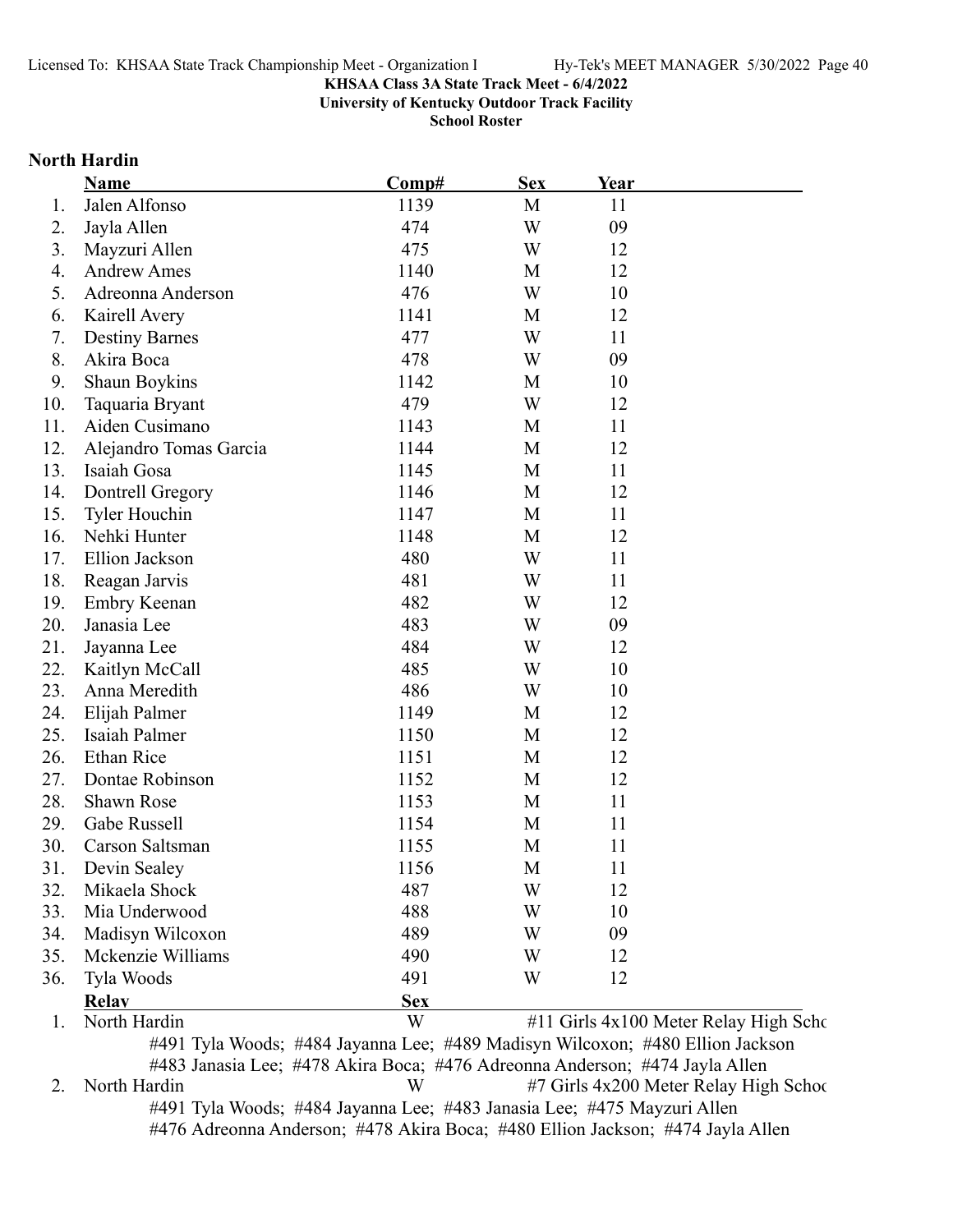### **University of Kentucky Outdoor Track Facility**

### **School Roster**

### **North Hardin**

|    | <b>Relay</b> |                                                                   | <b>Sex</b>                                                                               |
|----|--------------|-------------------------------------------------------------------|------------------------------------------------------------------------------------------|
| 3. | North Hardin | W                                                                 | #23 Girls 4x400 Meter Relay High Scho                                                    |
|    |              |                                                                   | #488 Mia Underwood; #481 Reagan Jarvis; #485 Kaitlyn McCall; #475 Mayzuri Allen          |
|    |              |                                                                   | #489 Madisyn Wilcoxon; #480 Ellion Jackson; #484 Jayanna Lee; #479 Taquaria Bryant       |
| 4. | North Hardin | M <sub>1</sub>                                                    | #12 Boys 4x100 Meter Relay High Scho                                                     |
|    |              |                                                                   | #1149 Elijah Palmer; #1142 Shaun Boykins; #1150 Isaiah Palmer; #1153 Shawn Rose          |
|    |              | #1139 Jalen Alfonso; #1152 Dontae Robinson; #1141 Kairell Avery;  |                                                                                          |
| 5. | North Hardin | M                                                                 | #8 Boys 4x200 Meter Relay High School                                                    |
|    |              |                                                                   | #1149 Elijah Palmer; #1152 Dontae Robinson; #1153 Shawn Rose; #1142 Shaun Boykins        |
|    |              | #1139 Jalen Alfonso; #1141 Kairell Avery; #1145 Isaiah Gosa;      |                                                                                          |
| 6. | North Hardin | M                                                                 | #24 Boys 4x400 Meter Relay High Scho                                                     |
|    |              |                                                                   | #1152 Dontae Robinson; #1139 Jalen Alfonso; #1144 Alejandro Tomas Garcia; #1141 Kairell. |
|    |              |                                                                   | #1154 Gabe Russell; #1140 Andrew Ames; #1148 Nehki Hunter; #1156 Devin Sealey            |
|    | North Hardin | M                                                                 | #2 Boys 4x800 Meter Relay High School                                                    |
|    |              |                                                                   | #1154 Gabe Russell; #1147 Tyler Houchin; #1140 Andrew Ames; #1144 Alejandro Tomas Gai    |
|    |              | #1143 Aiden Cusimano; #1141 Kairell Avery; #1152 Dontae Robinson; |                                                                                          |

### **North Laurel**

|     | <b>Name</b>            | Comp#                                                                           | <b>Sex</b> | Year |                                        |
|-----|------------------------|---------------------------------------------------------------------------------|------------|------|----------------------------------------|
| Ι.  | Taylor Allen           | 492                                                                             | W          | 11   |                                        |
| 2.  | Cam Anderson           | 1157                                                                            | M          | 07   |                                        |
| 3.  | Belle Chappell         | 493                                                                             | W          | 11   |                                        |
| 4.  | Alex Garcia            | 1158                                                                            | M          | 12   |                                        |
| 5.  | Jasper Hampton         | 1159                                                                            | M          | 11   |                                        |
| 6.  | Noah Hampton           | 1160                                                                            | M          | 09   |                                        |
| 7.  | Xander Harris          | 1161                                                                            | M          | 09   |                                        |
| 8.  | <b>Josh Hoskins</b>    | 1162                                                                            | M          | 10   |                                        |
| 9.  | <b>McKinley Mastin</b> | 494                                                                             | W          | 07   |                                        |
| 10. | Hunter Morgan          | 1163                                                                            | M          | 10   |                                        |
| 11. | Haiden Moses           | 495                                                                             | W          | 08   |                                        |
| 12. | <b>Colton Nantz</b>    | 1164                                                                            | M          | 10   |                                        |
| 13. | <b>Trenton Pool</b>    | 1165                                                                            | M          | 08   |                                        |
| 14. | Luke Robinson          | 1166                                                                            | M          | 11   |                                        |
| 15. | Sienna Sizemore        | 496                                                                             | W          | 07   |                                        |
| 16. | Noah Steely            | 1167                                                                            | M          | 12   |                                        |
| 17. | <b>Riley Vickers</b>   | 497                                                                             | W          | 08   |                                        |
|     | Relay                  | <b>Sex</b>                                                                      |            |      |                                        |
| 1.  | North Laurel           | W                                                                               |            |      | #1 Girls 4x800 Meter Relay High School |
|     |                        | #497 Riley Vickers; #495 Haiden Moses; #494 McKinley Mastin; #492 Taylor Allen  |            |      |                                        |
|     |                        | #493 Belle Chappell; #496 Sienna Sizemore;                                      |            |      |                                        |
| 2.  | North Laurel           | М                                                                               |            |      | #24 Boys 4x400 Meter Relay High Scho   |
|     |                        | #1161 Xander Harris; #1159 Jasper Hampton; #1167 Noah Steely; #1158 Alex Garcia |            |      |                                        |

#1157 Cam Anderson; #1163 Hunter Morgan; #1162 Josh Hoskins; #1165 Trenton Pool 3. North Laurel M #2 Boys 4x800 Meter Relay High School #1161 Xander Harris; #1159 Jasper Hampton; #1162 Josh Hoskins; #1158 Alex Garcia #1157 Cam Anderson; #1160 Noah Hampton; #1165 Trenton Pool; #1164 Colton Nantz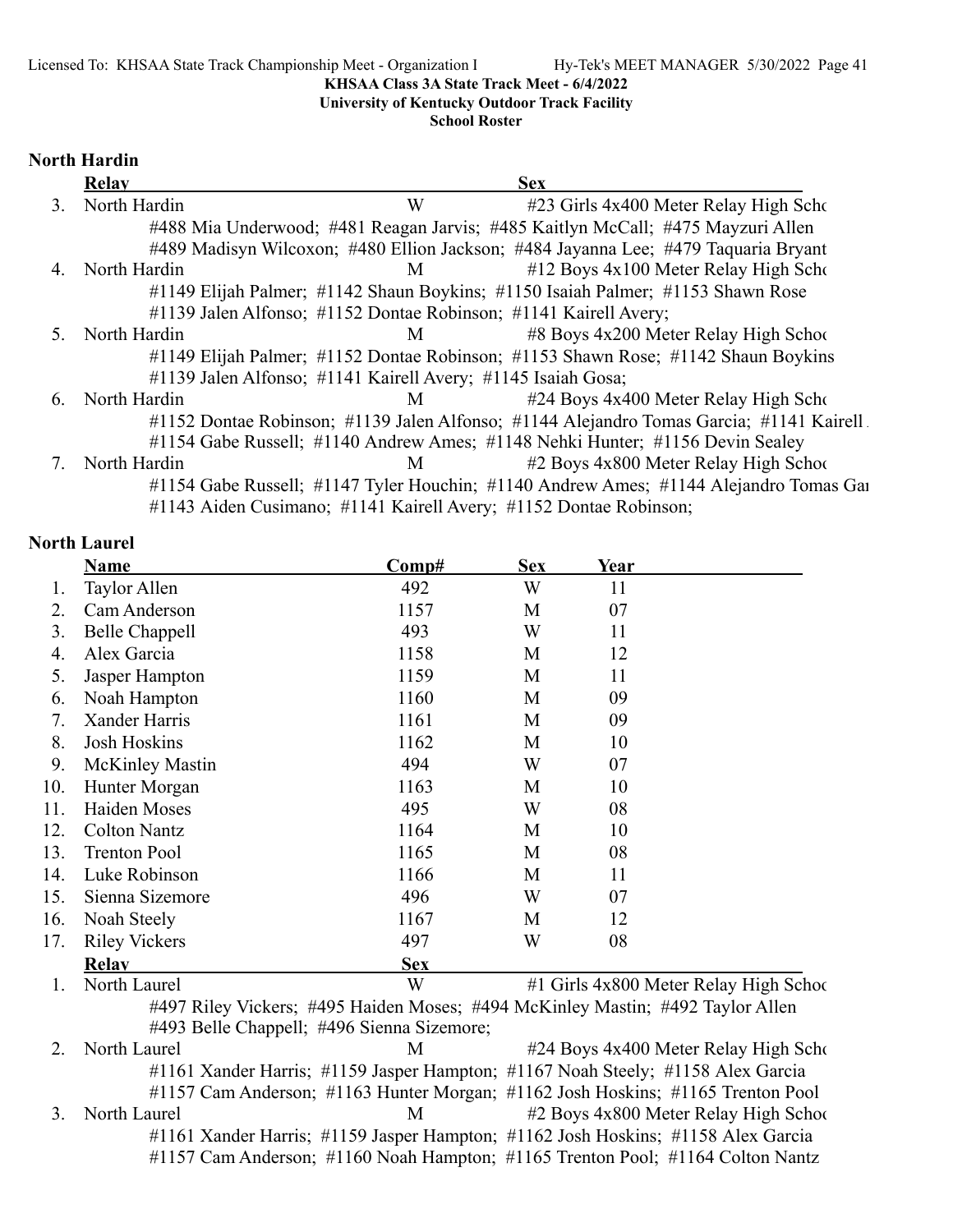**University of Kentucky Outdoor Track Facility**

**School Roster**

### **Notre Dame**

|     | Name                                                                               | Comp#      | <b>Sex</b> | Year |                                        |
|-----|------------------------------------------------------------------------------------|------------|------------|------|----------------------------------------|
| 1.  | Kendall Aytes                                                                      | 498        | W          | 10   |                                        |
| 2.  | Kylie Aytes                                                                        | 499        | W          | 12   |                                        |
| 3.  | Natalie Bain                                                                       | 500        | W          | 12   |                                        |
| 4.  | Ryan Baker                                                                         | 501        | W          | 10   |                                        |
| 5.  | Jasmine Barczak                                                                    | 502        | W          | 10   |                                        |
| 6.  | Greta Bitikofer                                                                    | 503        | W          | 09   |                                        |
| 7.  | Ella Brocker                                                                       | 504        | W          | 11   |                                        |
| 8.  | Jaden Conner                                                                       | 505        | W          | 11   |                                        |
| 9.  | Sophia Ernst                                                                       | 506        | W          | 10   |                                        |
| 10. | Ella Goetz                                                                         | 507        | W          | 09   |                                        |
| 11. | Julia Grace                                                                        | 508        | W          | 09   |                                        |
| 12. | Brooke Hollenkamp                                                                  | 509        | W          | 10   |                                        |
| 13. | Karissa Janiszewski                                                                | 510        | W          | 11   |                                        |
| 14. | <b>Taylor Jones</b>                                                                | 511        | W          | 11   |                                        |
| 15. | Caroline Kleman                                                                    | 512        | W          | 12   |                                        |
| 16. | Anna Meade                                                                         | 513        | W          | 11   |                                        |
| 17. | Kendall Romito                                                                     | 514        | W          | 11   |                                        |
| 18. | Kylie Schutzman                                                                    | 515        | W          | 11   |                                        |
|     | <b>Relay</b>                                                                       | <b>Sex</b> |            |      |                                        |
| 1.  | Notre Dame                                                                         | W          |            |      | #11 Girls 4x100 Meter Relay High Scho  |
|     | #514 Kendall Romito; #511 Taylor Jones; #505 Jaden Conner; #508 Julia Grace        |            |            |      |                                        |
|     | #503 Greta Bitikofer; #500 Natalie Bain; #498 Kendall Aytes; #501 Ryan Baker       |            |            |      |                                        |
| 2.  | Notre Dame                                                                         | W          |            |      | #7 Girls 4x200 Meter Relay High School |
|     | #505 Jaden Conner; #508 Julia Grace; #511 Taylor Jones; #514 Kendall Romito        |            |            |      |                                        |
|     | #499 Kylie Aytes; #500 Natalie Bain; #503 Greta Bitikofer; #501 Ryan Baker         |            |            |      |                                        |
| 3.  | Notre Dame                                                                         | W          |            |      | #23 Girls 4x400 Meter Relay High Scho  |
|     | #513 Anna Meade; #508 Julia Grace; #505 Jaden Conner; #499 Kylie Aytes             |            |            |      |                                        |
|     | #500 Natalie Bain; #502 Jasmine Barczak; #501 Ryan Baker; #510 Karissa Janiszewski |            |            |      |                                        |
| 4.  | Notre Dame                                                                         | W          |            |      | #1 Girls 4x800 Meter Relay High Schoo  |
|     | #504 Ella Brocker; #510 Karissa Janiszewski; #512 Caroline Kleman; #513 Anna Meade |            |            |      |                                        |
|     | #501 Ryan Baker; #515 Kylie Schutzman; #506 Sophia Ernst;                          |            |            |      |                                        |

# **Ohio County**

|    | Name                    | Comp# | Sex | Year |  |
|----|-------------------------|-------|-----|------|--|
|    | 1. Morgan Kobylinski    | 516   | W   | 09   |  |
|    | 2. Alexandria Schneider | 517   | W   |      |  |
|    | Isaac Southard          | 1168  | M   |      |  |
| 4. | Luke Southard           | 1169  | M   |      |  |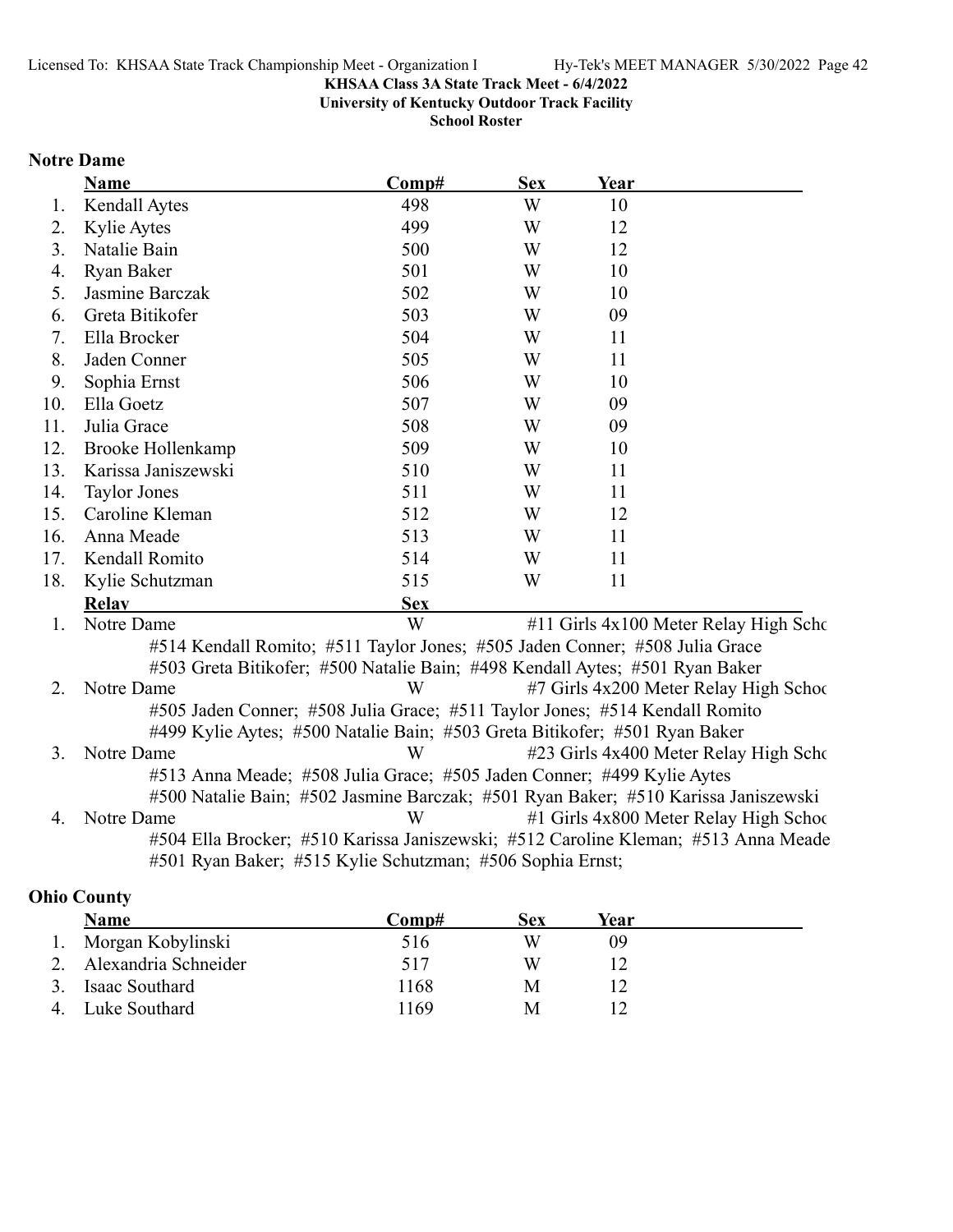**University of Kentucky Outdoor Track Facility**

**School Roster**

# **Oldham County**

|     | <b>Name</b>                                                                      | Comp#      | <b>Sex</b> | Year |                                        |
|-----|----------------------------------------------------------------------------------|------------|------------|------|----------------------------------------|
| 1.  | Kynzlei Bassett                                                                  | 518        | W          | 12   |                                        |
| 2.  | Kaylee Burns                                                                     | 519        | W          | 12   |                                        |
| 3.  | Reagan Cheatham                                                                  | 520        | W          | 11   |                                        |
| 4.  | Kane Cissell                                                                     | 1170       | M          | 11   |                                        |
| 5.  | Bryan Coleman                                                                    | 1171       | M          | 12   |                                        |
| 6.  | Jacob Davis                                                                      | 1172       | M          | 12   |                                        |
| 7.  | Ella Diamond                                                                     | 521        | W          | 09   |                                        |
| 8.  | Isabelle Elmore                                                                  | 522        | W          | 11   |                                        |
| 9.  | Tula Fawbush                                                                     | 523        | W          | 10   |                                        |
| 10. | Sammy Freeland                                                                   | 524        | W          | 11   |                                        |
| 11. | Amber Fusner                                                                     | 525        | W          | 10   |                                        |
| 12. | Merra Gonshak                                                                    | 526        | W          | 09   |                                        |
| 13. | <b>Riley Goodloe</b>                                                             | 527        | W          | 10   |                                        |
| 14. | Ella Henage                                                                      | 528        | W          | 12   |                                        |
| 15. | <b>Avery Holmes</b>                                                              | 529        | W          | 10   |                                        |
| 16. | Dustin Keown                                                                     | 1173       | M          | 12   |                                        |
| 17. | Kasia Korzeniowski                                                               | 530        | W          | 10   |                                        |
| 18. | <b>Charlotte Marcum</b>                                                          | 531        | W          | 09   |                                        |
| 19. | Ailey McIntyre                                                                   | 532        | W          | 10   |                                        |
| 20. | Kaylee Nay                                                                       | 533        | W          | 10   |                                        |
| 21. | Kori Neie                                                                        | 534        | W          | 11   |                                        |
| 22. | Gus Tichenor                                                                     | 1174       | M          | 12   |                                        |
| 23. | <b>Ben Tucker</b>                                                                | 1175       | M          | 09   |                                        |
| 24. | Grace Wayland                                                                    | 535        | W          | 11   |                                        |
| 25. | Canon Weaver                                                                     | 1176       | M          | 12   |                                        |
| 26. | Matthew Whitlock                                                                 | 1177       | M          | 09   |                                        |
| 27. | Lexi Wise                                                                        | 536        | W          | 10   |                                        |
| 28. | Nic Yamnitz                                                                      | 1178       | M          | 12   |                                        |
|     | <b>Relay</b>                                                                     | <b>Sex</b> |            |      |                                        |
| 1.  | Oldham County                                                                    | W          |            |      | #11 Girls 4x100 Meter Relay High Scho  |
|     | #522 Isabelle Elmore; #531 Charlotte Marcum; #536 Lexi Wise; #534 Kori Neie      |            |            |      |                                        |
|     | #526 Merra Gonshak; #521 Ella Diamond;                                           |            |            |      |                                        |
| 2.  | Oldham County                                                                    | W          |            |      | #7 Girls 4x200 Meter Relay High School |
|     | #522 Isabelle Elmore; #521 Ella Diamond; #536 Lexi Wise; #531 Charlotte Marcum   |            |            |      |                                        |
|     | #526 Merra Gonshak; #534 Kori Neie;                                              |            |            |      |                                        |
| 3.  | Oldham County                                                                    | W          |            |      | #1 Girls 4x800 Meter Relay High School |
|     | #528 Ella Henage; #533 Kaylee Nay; #524 Sammy Freeland; #523 Tula Fawbush        |            |            |      |                                        |
|     | #525 Amber Fusner; #535 Grace Wayland; #518 Kynzlei Bassett; #532 Ailey McIntyre |            |            |      |                                        |
| 4.  | Oldham County                                                                    | M          |            |      | #24 Boys 4x400 Meter Relay High Scho   |
|     | #1172 Jacob Davis; #1174 Gus Tichenor; #1176 Canon Weaver; #1178 Nic Yamnitz     |            |            |      |                                        |

#1177 Matthew Whitlock;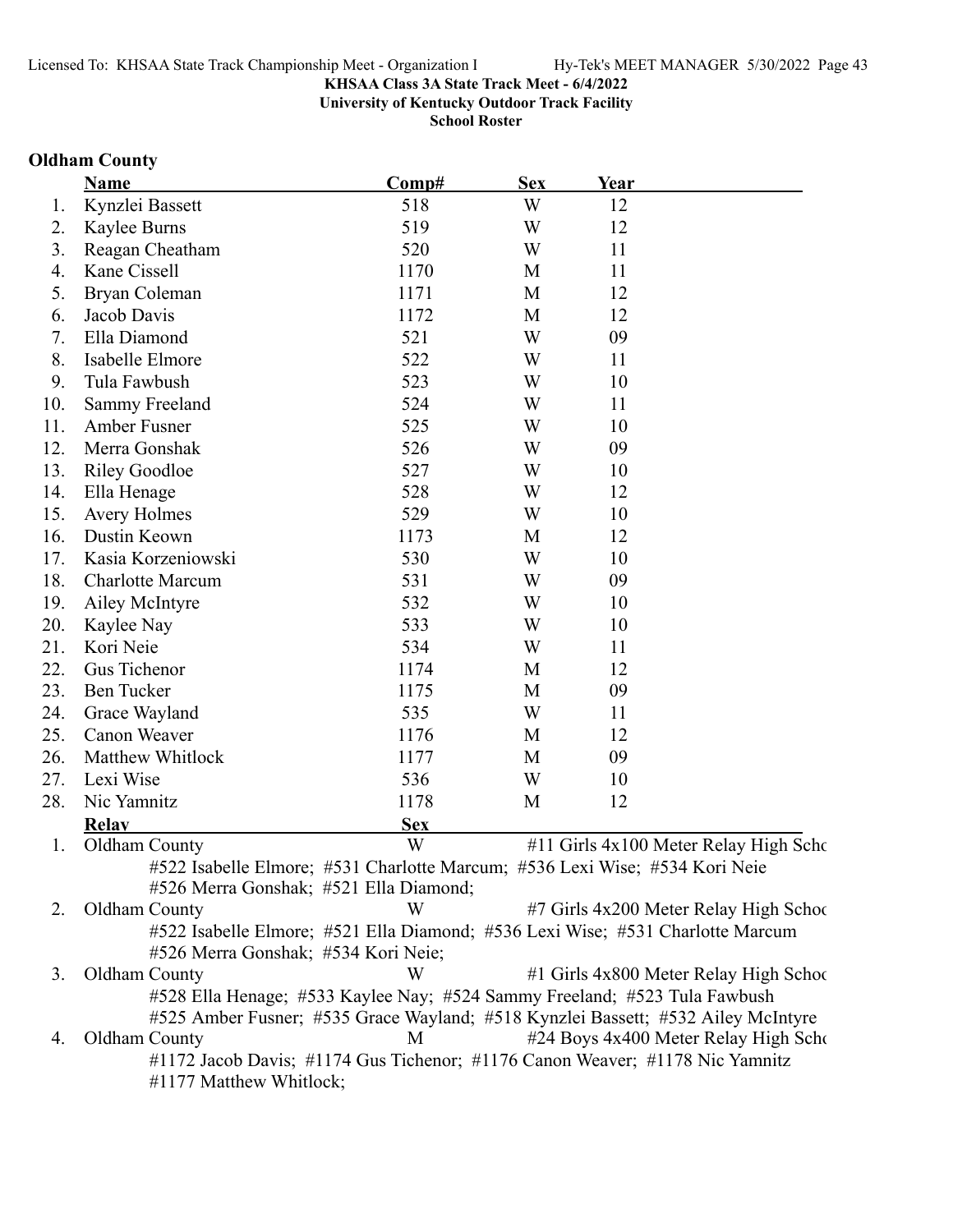**University of Kentucky Outdoor Track Facility**

**School Roster**

### **Owensboro**

|     | <b>Name</b>           | Comp#      | <b>Sex</b> | Year |                                       |
|-----|-----------------------|------------|------------|------|---------------------------------------|
| 1.  | Dartez Basham         | 1179       | M          | 10   |                                       |
| 2.  | Jasmine Buck          | 537        | W          | 10   |                                       |
| 3.  | Tiara Campbell Newton | 538        | W          | 09   |                                       |
| 4.  | Reece Carroll         | 1180       | М          | 12   |                                       |
| 5.  | Ella Carter           | 539        | W          | 08   |                                       |
| 6.  | King Combest          | 1181       | M          | 08   |                                       |
| 7.  | Eli Early             | 1182       | M          | 12   |                                       |
| 8.  | Xander Early          | 1183       | M          | 12   |                                       |
| 9.  | <b>Addison Edge</b>   | 540        | W          | 09   |                                       |
| 10. | Keeli Hanley          | 541        | W          | 09   |                                       |
| 11. | <b>Trinity Hogg</b>   | 542        | W          | 10   |                                       |
| 12. | Askiyah Hughes        | 543        | W          | 11   |                                       |
| 13. | Maya Joska            | 544        | W          | 09   |                                       |
| 14. | Abby Ladwig           | 545        | W          | 08   |                                       |
| 15. | Maurice Moorman       | 1184       | M          | 12   |                                       |
| 16. | Kiley Palmer          | 546        | W          | 08   |                                       |
| 17. | Ethan Pendleton       | 1185       | M          | 10   |                                       |
| 18. | AnaKaye Roberts       | 547        | W          | 12   |                                       |
| 19. | Jazmine Robinson      | 548        | W          | 09   |                                       |
| 20. | Khalil Rodgers        | 1186       | M          | 11   |                                       |
| 21. | Javius Taylor         | 1187       | M          | 12   |                                       |
| 22. | Chandler Worth        | 549        | W          | 11   |                                       |
|     | <b>Relav</b>          | <b>Sex</b> |            |      |                                       |
| 1.  | Owensboro             | W          |            |      | #11 Girls 4x100 Meter Relay High Scho |

#547 AnaKaye Roberts; #543 Askiyah Hughes; #539 Ella Carter; #548 Jazmine Robinson #541 Keeli Hanley; #537 Jasmine Buck;

2. Owensboro W #7 Girls 4x200 Meter Relay High School #547 AnaKaye Roberts; #548 Jazmine Robinson; #543 Askiyah Hughes; #541 Keeli Hanley #539 Ella Carter; #540 Addison Edge; #544 Maya Joska; #537 Jasmine Buck 3. Owensboro W #1 Girls 4x800 Meter Relay High School

#540 Addison Edge; #545 Abby Ladwig; #544 Maya Joska; #546 Kiley Palmer #538 Tiara Campbell Newton;

4. Owensboro **12 Boys 4x100 Meter Relay High School** M  $\parallel$  412 Boys 4x100 Meter Relay High School #1181 King Combest; #1180 Reece Carroll; #1179 Dartez Basham; #1182 Eli Early #1183 Xander Early; #1187 Javius Taylor; #1186 Khalil Rodgers; 5. Owensboro M #8 Boys 4x200 Meter Relay High School

#1179 Dartez Basham; #1180 Reece Carroll; #1182 Eli Early; #1183 Xander Early #1184 Maurice Moorman; #1187 Javius Taylor; #1181 King Combest;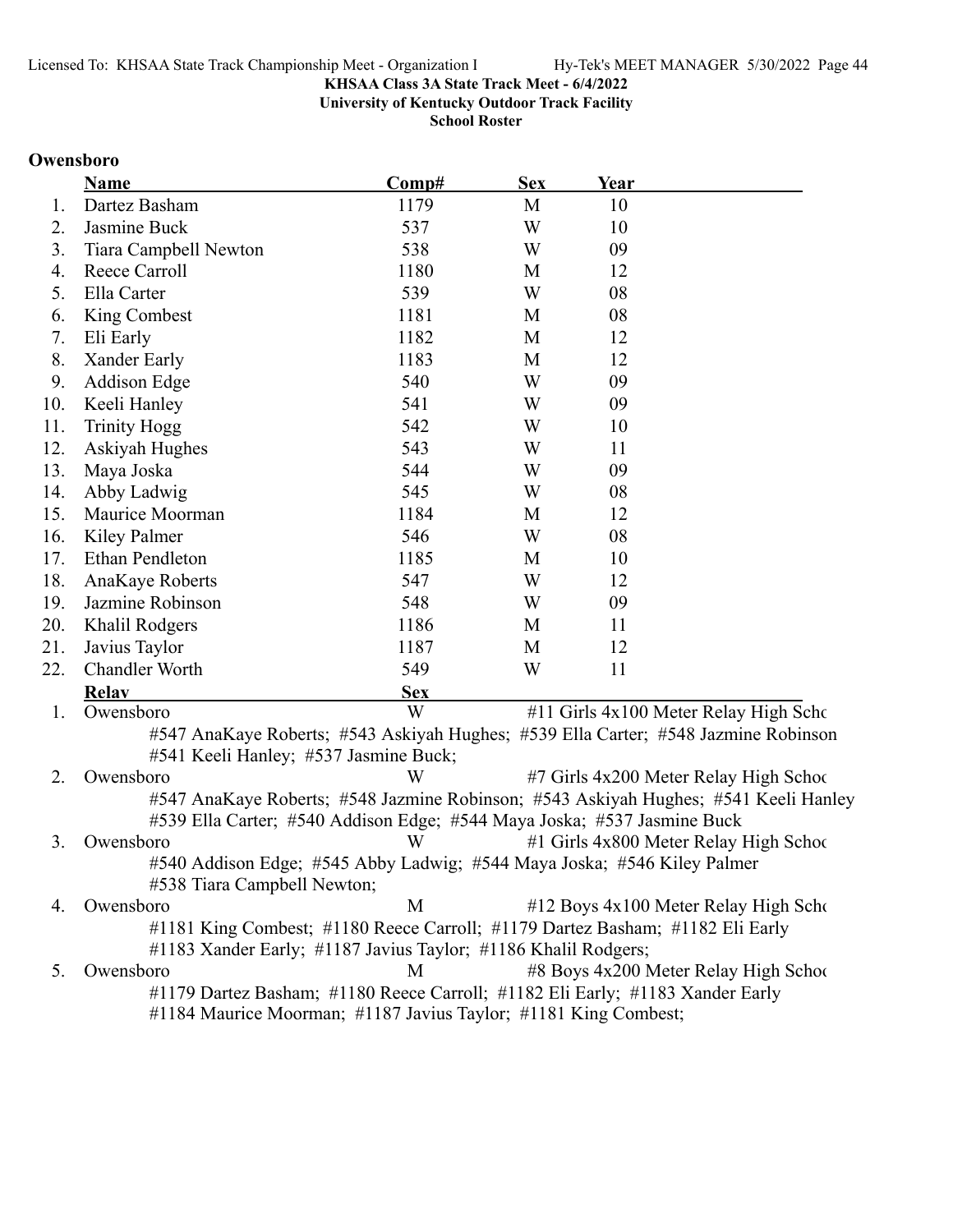**University of Kentucky Outdoor Track Facility**

**School Roster**

### **Paul Laurence Dunbar**

|     | Name                   | Comp#                                                                | <b>Sex</b> | Year                                                                               |  |
|-----|------------------------|----------------------------------------------------------------------|------------|------------------------------------------------------------------------------------|--|
| 1.  | Claire Ackerman        | 550                                                                  | W          | 11                                                                                 |  |
| 2.  | Vanessa Alonso         | 551                                                                  | W          | 12                                                                                 |  |
| 3.  | Keira Antoni           | 552                                                                  | W          | 10                                                                                 |  |
| 4.  | Claire Arbra           | 553                                                                  | W          | 12                                                                                 |  |
| 5.  | <b>Josh Arnett</b>     | 1188                                                                 | M          | 09                                                                                 |  |
| 6.  | <b>Brittany Baird</b>  | 554                                                                  | W          | 12                                                                                 |  |
| 7.  | <b>Spencer Berry</b>   | 555                                                                  | W          | 12                                                                                 |  |
| 8.  | Ralph Bright           | 1189                                                                 | M          | 11                                                                                 |  |
| 9.  | Ella Bryant            | 556                                                                  | W          | 12                                                                                 |  |
| 10. | Zach Carter            | 1190                                                                 | M          | 12                                                                                 |  |
| 11. | Elizabeth Crawford     | 557                                                                  | W          | 12                                                                                 |  |
| 12. | David Edmonds          | 1191                                                                 | M          | 12                                                                                 |  |
| 13. | Anna Gedritis          | 558                                                                  | W          | 11                                                                                 |  |
| 14. | Asha Gill              | 559                                                                  | W          | 12                                                                                 |  |
| 15. | Samara Gomez           | 560                                                                  | W          | 09                                                                                 |  |
| 16. | Isabela Haggard        | 561                                                                  | W          | 09                                                                                 |  |
| 17. | Lance Hixson           | 1192                                                                 | M          | 11                                                                                 |  |
| 18. | Emmanuel Illunga       | 1193                                                                 | M          | 11                                                                                 |  |
| 19. | Lily Jurjans           | 562                                                                  | W          | 12                                                                                 |  |
| 20. | <b>Brock Kaczmarek</b> | 1194                                                                 | M          | 11                                                                                 |  |
| 21. | Mia Lewis              | 563                                                                  | W          | 09                                                                                 |  |
| 22. | Noah Mathews           | 1195                                                                 | M          | 09                                                                                 |  |
| 23. | Nick Pinto             | 1196                                                                 | M          | 12                                                                                 |  |
| 24. | <b>Sydney Rose</b>     | 564                                                                  | W          | 12                                                                                 |  |
| 25. | Natalie Seng           | 565                                                                  | W          | 10                                                                                 |  |
| 26. | <b>Stephen Tackett</b> | 1197                                                                 | M          | 09                                                                                 |  |
| 27. | Mandy Talbert          | 566                                                                  | W          | 12                                                                                 |  |
| 28. | <b>Skyler Trowel</b>   | 567                                                                  | W          | 10                                                                                 |  |
| 29. | Sia Vaish              | 568                                                                  | W          | 09                                                                                 |  |
| 30. | Skylar Vaught          | 569                                                                  | W          | 09                                                                                 |  |
| 31. | Alex Young             | 1198                                                                 | M          | 10                                                                                 |  |
|     | <b>Relay</b>           | <b>Sex</b>                                                           |            |                                                                                    |  |
| 1.  | Paul Laurence Dunbar   | W                                                                    |            | #11 Girls 4x100 Meter Relay High Scho                                              |  |
|     |                        | #559 Asha Gill; #564 Sydney Rose; #567 Skyler Trowel; #563 Mia Lewis |            |                                                                                    |  |
|     |                        |                                                                      |            | #554 Brittany Baird; #557 Elizabeth Crawford; #562 Lily Jurjans; #560 Samara Gomez |  |
| 2.  | Paul Laurence Dunbar   | W                                                                    |            | #7 Girls 4x200 Meter Relay High School                                             |  |
|     |                        |                                                                      |            | #554 Brittany Baird; #559 Asha Gill; #561 Isabela Haggard; #563 Mia Lewis          |  |

#567 Skyler Trowel; #552 Keira Antoni; #564 Sydney Rose; #557 Elizabeth Crawford 3. Paul Laurence Dunbar W #23 Girls 4x400 Meter Relay High Scho #567 Skyler Trowel; #564 Sydney Rose; #565 Natalie Seng; #552 Keira Antoni

#554 Brittany Baird; #559 Asha Gill; #551 Vanessa Alonso; #556 Ella Bryant

4. Paul Laurence Dunbar W #1 Girls 4x800 Meter Relay High School #556 Ella Bryant; #565 Natalie Seng; #568 Sia Vaish; #551 Vanessa Alonso #558 Anna Gedritis; #566 Mandy Talbert; #560 Samara Gomez; #553 Claire Arbra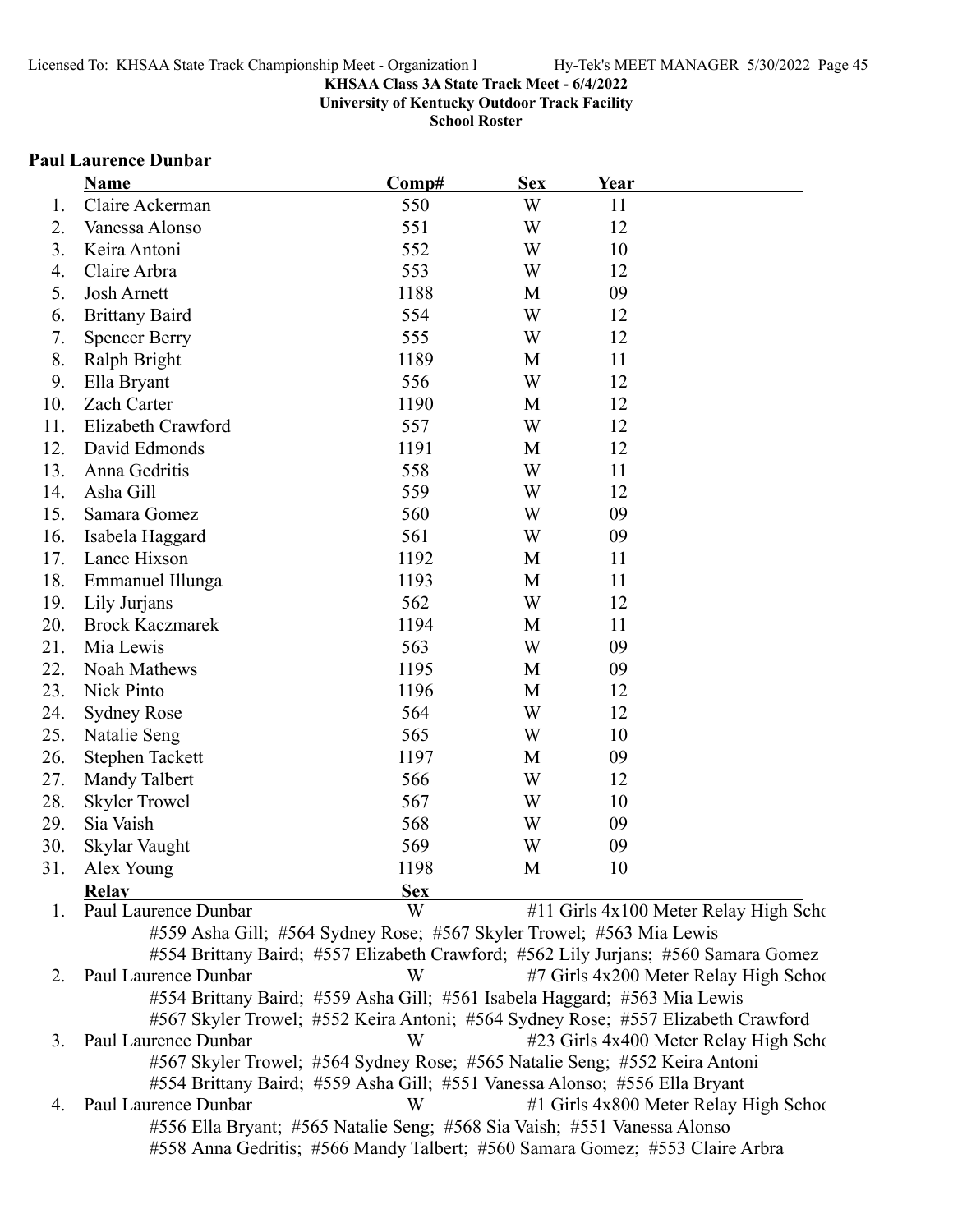**University of Kentucky Outdoor Track Facility**

**School Roster**

# **Paul Laurence Dunbar**

| Relay                   |   | <b>Sex</b>                                                                        |
|-------------------------|---|-----------------------------------------------------------------------------------|
| 5. Paul Laurence Dunbar | М | #24 Boys 4x400 Meter Relay High Scho                                              |
|                         |   | #1190 Zach Carter; #1191 David Edmonds; #1194 Brock Kaczmarek; #1196 Nick Pinto   |
|                         |   | #1188 Josh Arnett; #1189 Ralph Bright; #1192 Lance Hixson; #1193 Emmanuel Illunga |
| 6. Paul Laurence Dunbar | M | #2 Boys 4x800 Meter Relay High School                                             |
|                         |   | #1190 Zach Carter; #1188 Josh Arnett; #1194 Brock Kaczmarek; #1196 Nick Pinto     |
|                         |   | #1191 David Edmonds; #1195 Noah Mathews; #1198 Alex Young; #1197 Stephen Tackett  |

# **Pleasure Ridge Park**

|          | <b>Name</b>              | $\mathbb{C}\mathbf{om}\mathbf{p}$ # | sex | Year |  |
|----------|--------------------------|-------------------------------------|-----|------|--|
|          | <b>Emmanuel Brackens</b> | 199                                 | M   |      |  |
| <u>.</u> | 2. Jaden Smith           | .200                                | Μ   |      |  |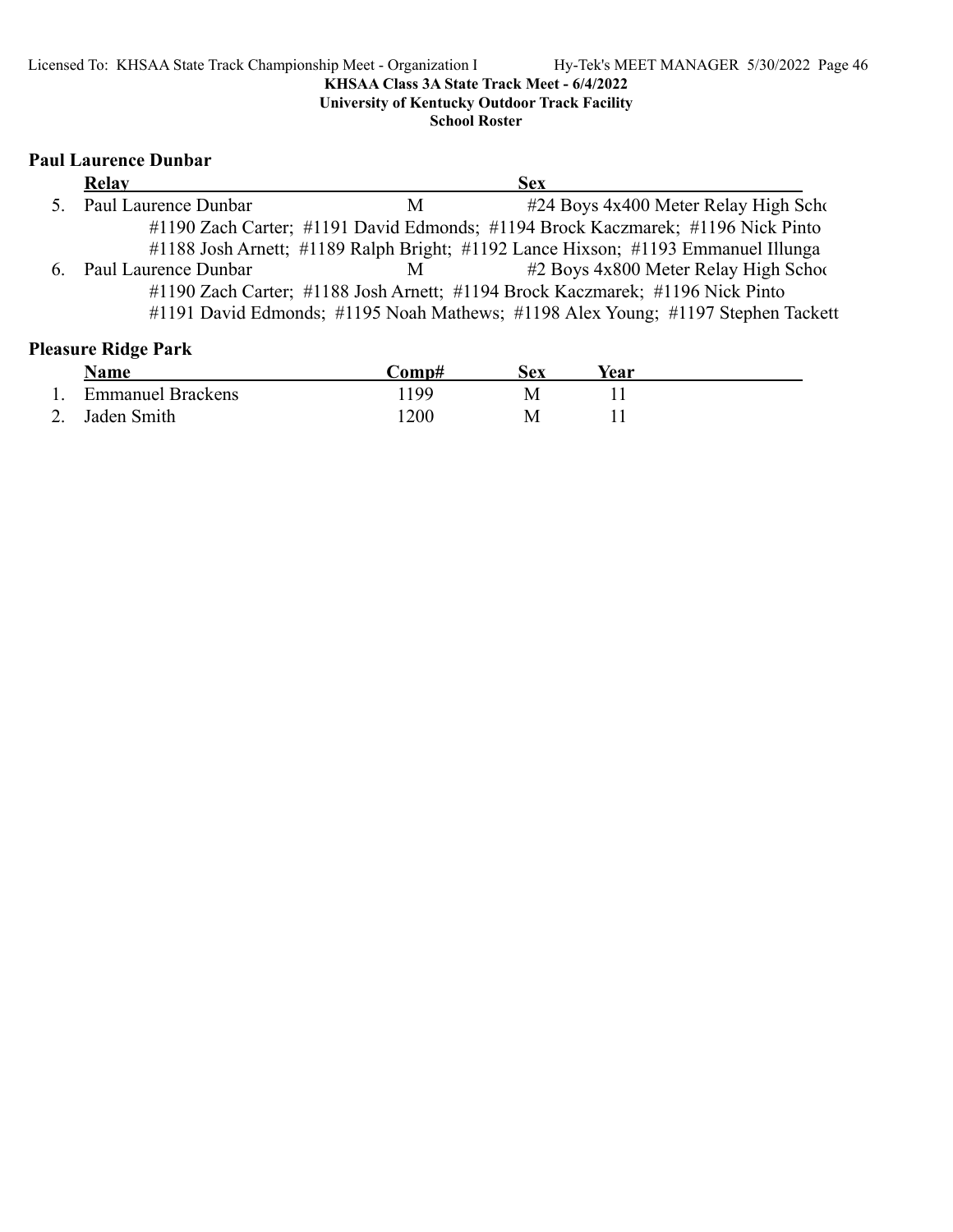**University of Kentucky Outdoor Track Facility**

**School Roster**

### **Pulaski County**

|     | <b>Name</b>            | Comp#      | <b>Sex</b> | Year |                                       |
|-----|------------------------|------------|------------|------|---------------------------------------|
| 1.  | Maggie Bertram         | 570        | W          | 08   |                                       |
| 2.  | Casey Bussell          | 1201       | M          | 11   |                                       |
| 3.  | T.J. Colyer            | 1202       | M          | 11   |                                       |
| 4.  | Abbee Coomer           | 571        | W          | 10   |                                       |
| 5.  | Emma Coomer            | 572        | W          | 09   |                                       |
| 6.  | Addison Cundiff        | 573        | W          | 09   |                                       |
| 7.  | Alex Cundiff           | 574        | W          | 11   |                                       |
| 8.  | Kannon Cundiff         | 1203       | M          | 11   |                                       |
| 9.  | Kenzie Cupp            | 575        | W          | 10   |                                       |
| 10. | Harris Denmyer         | 1204       | M          | 09   |                                       |
| 11. | Anna Farmer            | 576        | W          | 11   |                                       |
| 12. | <b>Chandler Godby</b>  | 1205       | M          | 11   |                                       |
| 13. | Kenedy Hamilton        | 577        | W          | 11   |                                       |
| 14. | Lexi Lawless           | 578        | W          | 10   |                                       |
| 15. | Simi McAlpin           | 579        | W          | 09   |                                       |
| 16. | Emma Midden            | 580        | W          | 08   |                                       |
| 17. | Hannah Murray          | 581        | W          | 08   |                                       |
| 18. | Aubrey Richardson      | 582        | W          | 07   |                                       |
| 19. | Cade Sullivan          | 1206       | M          | 11   |                                       |
| 20. | <b>Tyler Wilkinson</b> | 1207       | M          | 11   |                                       |
| 21. | <b>Barek Williams</b>  | 1208       | M          | 11   |                                       |
| 22. | Clint Woods            | 1209       | M          | 11   |                                       |
|     | <b>Relav</b>           | <b>Sex</b> |            |      |                                       |
| 1.  | Pulaski County         | W          |            |      | #11 Girls 4x100 Meter Relay High Scho |

#571 Abbee Coomer; #572 Emma Coomer; #579 Simi McAlpin; #582 Aubrey Richardson #578 Lexi Lawless; #575 Kenzie Cupp; #580 Emma Midden;

2. Pulaski County W #7 Girls 4x200 Meter Relay High School #571 Abbee Coomer; #572 Emma Coomer; #575 Kenzie Cupp; #582 Aubrey Richardson #574 Alex Cundiff; #579 Simi McAlpin; #578 Lexi Lawless; #580 Emma Midden 3. Pulaski County W #1 Girls 4x800 Meter Relay High School

#570 Maggie Bertram; #573 Addison Cundiff; #574 Alex Cundiff; #581 Hannah Murray #577 Kenedy Hamilton; #572 Emma Coomer; #575 Kenzie Cupp;

4. Pulaski County M #12 Boys 4x100 Meter Relay High School #1201 Casey Bussell; #1206 Cade Sullivan; #1209 Clint Woods; #1205 Chandler Godby #1204 Harris Denmyer; #1202 T.J. Colyer; #1208 Barek Williams; #1207 Tyler Wilkinson 5. Pulaski County M #8 Boys 4x200 Meter Relay High School #1205 Chandler Godby; #1204 Harris Denmyer; #1209 Clint Woods; #1206 Cade Sullivan

#1201 Casey Bussell; #1203 Kannon Cundiff; #1202 T.J. Colyer; #1207 Tyler Wilkinson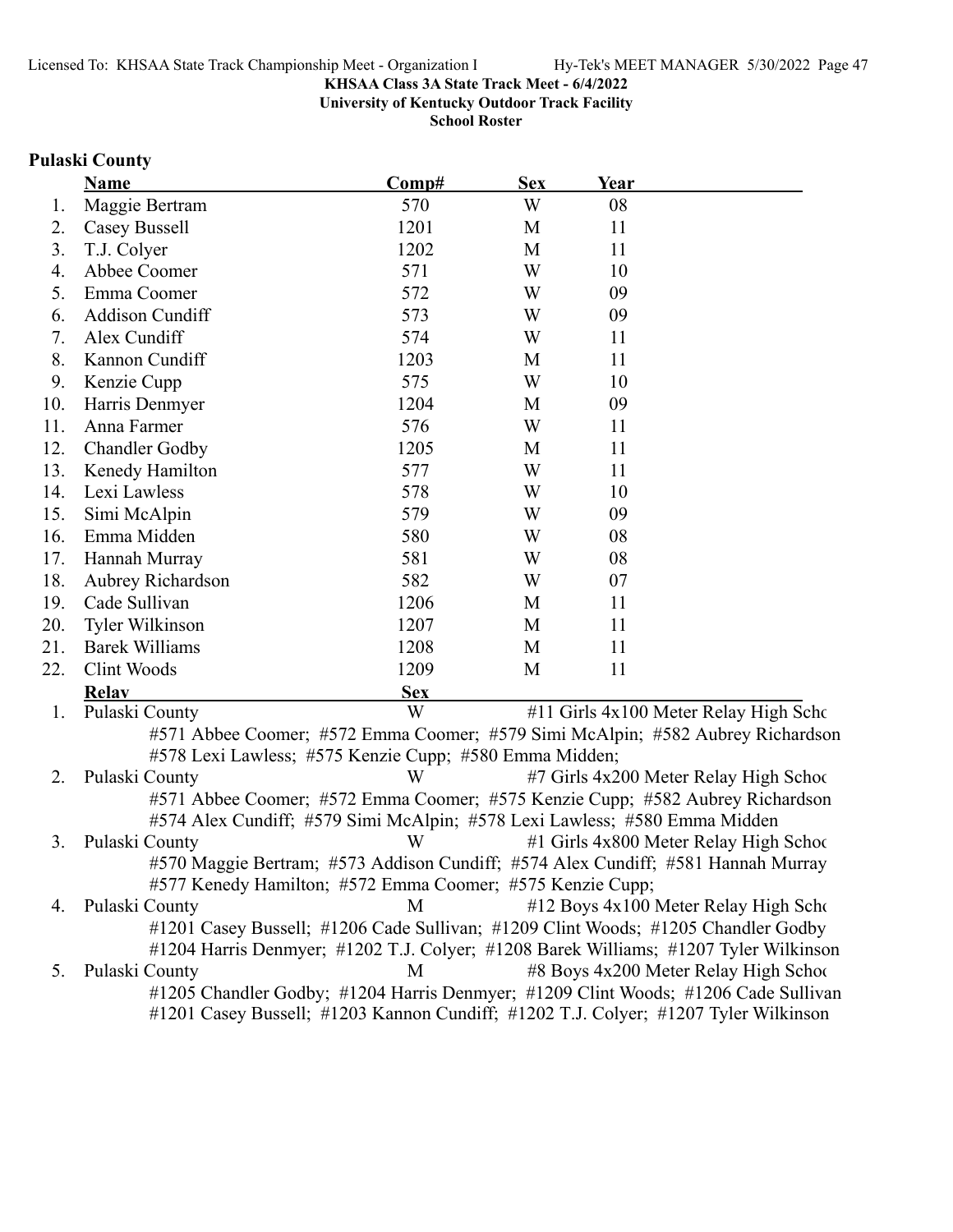**University of Kentucky Outdoor Track Facility**

**School Roster**

# **Ryle**

|     | Name                    | Comp# | <b>Sex</b> | Year |  |
|-----|-------------------------|-------|------------|------|--|
| 1.  | Anna Grace Alexander    | 583   | W          | 12   |  |
| 2.  | Stella Ascherman        | 584   | W          | 10   |  |
| 3.  | Grace Ashcraft          | 585   | W          | 12   |  |
| 4.  | <b>Tiger Bartlett</b>   | 1210  | M          | 10   |  |
| 5.  | Madeline Berner         | 587   | W          | 11   |  |
| 6.  | Haven Birchall          | 1211  | M          | 12   |  |
| 7.  | Ella Breckenridge       | 588   | W          | 10   |  |
| 8.  | Derril Carr             | 1212  | M          | 11   |  |
| 9.  | Benjamin Coker          | 1213  | M          | 10   |  |
| 10. | Cara Cowans             | 589   | W          | 12   |  |
| 11. | Anneliese Davis         | 590   | W          | 10   |  |
| 12. | Isaac Eibel             | 1214  | M          | 11   |  |
| 13. | Cameron Engel           | 1215  | M          | 12   |  |
| 14. | Hannah Engel            | 591   | W          | 10   |  |
| 15. | Quinn Eubank            | 592   | W          | 10   |  |
| 16. | <b>Garrett Freeze</b>   | 1216  | M          | 10   |  |
| 17. | Rian Gallagher          | 1217  | M          | 12   |  |
| 18. | Vincent Gallucci        | 1218  | M          | 08   |  |
| 19. | Yasmin Garcia           | 593   | W          | 12   |  |
| 20. | Kaden Gardner           | 1219  | M          | 11   |  |
| 21. | Anna Gregory            | 594   | W          | 11   |  |
| 22. | Logan Gribben           | 1220  | M          | 09   |  |
| 23. | Cassie Gripshover       | 595   | W          | 08   |  |
| 24. | Angelina Harris         | 596   | W          | 12   |  |
| 25. | John Heater             | 1221  | M          | 10   |  |
| 26. | Collin Hitch            | 1222  | M          | 12   |  |
| 27. | Allie Hungler           | 597   | W          | 10   |  |
| 28. | Haley Kauni             | 598   | W          | 12   |  |
| 29. | Keegan Knetch           | 1223  | M          | 07   |  |
| 30. | Allison Kopser          | 599   | W          | 09   |  |
| 31. | Renae Kopser            | 600   | W          | 12   |  |
| 32. | Jacob Line              | 1224  | M          | 12   |  |
| 33. | Sarah Mason             | 601   | W          | 12   |  |
| 34. | Claire McKay            | 602   | W          | 12   |  |
| 35. | Megan Niehaus           | 603   | W          | 11   |  |
| 36. | Zach Oligee             | 1225  | M          | 10   |  |
| 37. | Amber Poe               | 604   | W          | 12   |  |
| 38. | <b>Braxton Portwood</b> | 1226  | M          | 10   |  |
| 39. | <b>Madison Rabe</b>     | 605   | W          | 12   |  |
| 40. | Kaelin Reynolds         | 1227  | M          | 12   |  |
| 41. | Isabella Richardson     | 606   | W          | 07   |  |
| 42. | Molly Robinson          | 607   | W          | 11   |  |
| 43. | Gabe Savage             | 1228  | M          | 12   |  |
| 44. | Evan Smith              | 1229  | M          | 10   |  |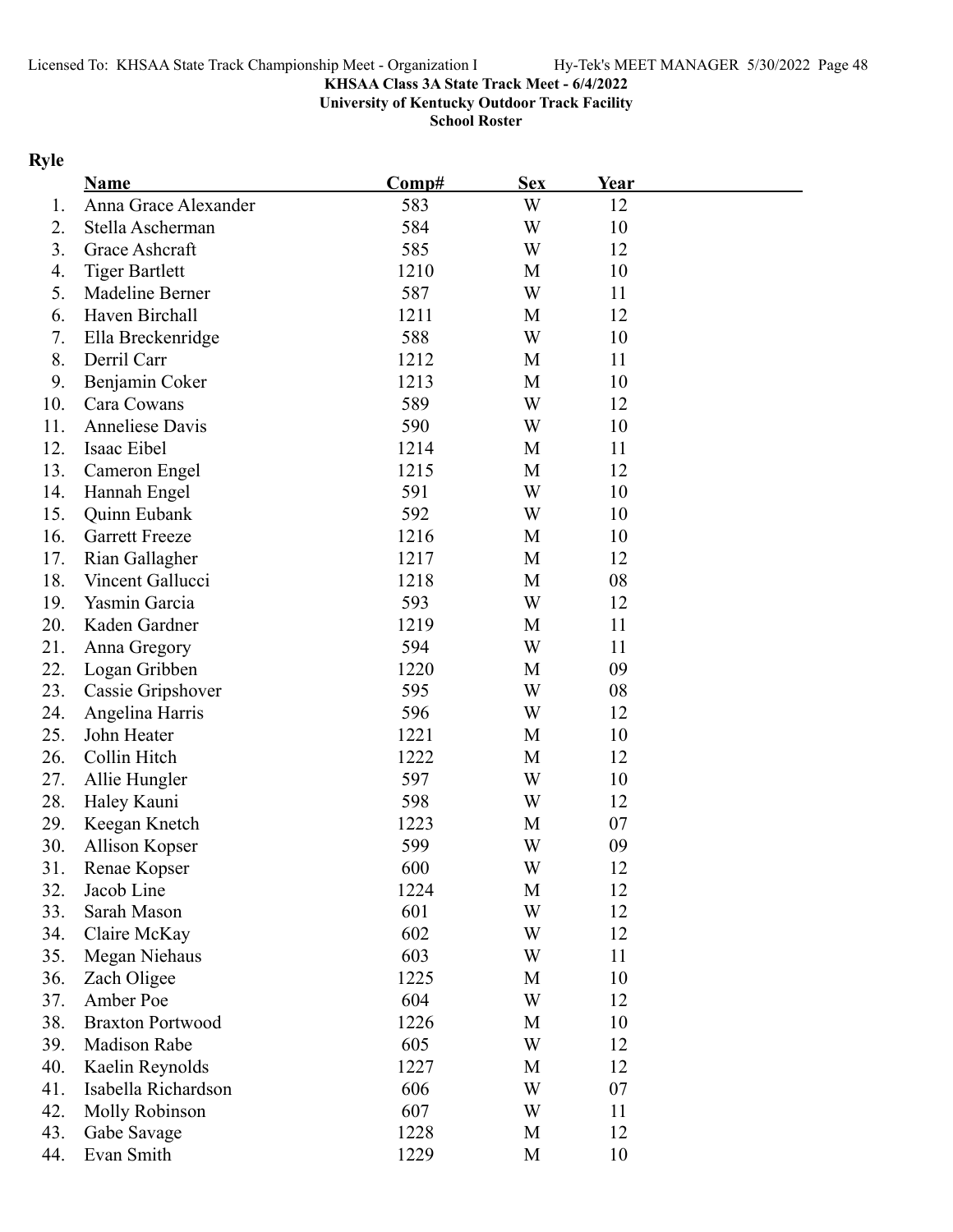**University of Kentucky Outdoor Track Facility**

**School Roster**

# **Ryle**

|     | <b>Name</b>                                                                         | Comp#      | <b>Sex</b> | Year |                                                                                        |
|-----|-------------------------------------------------------------------------------------|------------|------------|------|----------------------------------------------------------------------------------------|
| 45. | Jameson Smith                                                                       | 608        | W          | 12   |                                                                                        |
| 46. | Ethan Southerland                                                                   | 1230       | M          | 10   |                                                                                        |
| 47. | Jude Southerland                                                                    | 1231       | M          | 10   |                                                                                        |
| 48. | Cole Thomas                                                                         | 1232       | M          | 12   |                                                                                        |
| 49. | Addison Turnbull                                                                    | 609        | W          | 09   |                                                                                        |
| 50. | Logan Verax                                                                         | 1233       | M          | 10   |                                                                                        |
| 51. | Hayden Watts                                                                        | 610        | W          | 10   |                                                                                        |
| 52. | Samuel Webb                                                                         | 1234       | M          | 12   |                                                                                        |
| 53. | Cara Weber                                                                          | 611        | W          | 12   |                                                                                        |
| 54. | Alexis Woolf                                                                        | 612        | W          | 10   |                                                                                        |
| 55. | Jennifer Zepahua                                                                    | 613        | W          | 11   |                                                                                        |
|     | <b>Relay</b>                                                                        | <b>Sex</b> |            |      |                                                                                        |
| 1.  | Ryle                                                                                | W          |            |      | #23 Girls 4x400 Meter Relay High Scho                                                  |
|     |                                                                                     |            |            |      | #595 Cassie Gripshover; #587 Madeline Berner; #600 Renae Kopser; #599 Allison Kopser   |
|     | #593 Yasmin Garcia; #603 Megan Niehaus; #605 Madison Rabe; #601 Sarah Mason         |            |            |      |                                                                                        |
| 2.  | Ryle                                                                                | W          |            |      | #1 Girls 4x800 Meter Relay High School                                                 |
|     | #593 Yasmin Garcia; #596 Angelina Harris; #600 Renae Kopser; #599 Allison Kopser    |            |            |      |                                                                                        |
|     |                                                                                     |            |            |      | #588 Ella Breckenridge; #584 Stella Ascherman; #609 Addison Turnbull; #589 Cara Cowans |
| 3.  | Ryle                                                                                | М          |            |      | #24 Boys 4x400 Meter Relay High Scho                                                   |
|     |                                                                                     |            |            |      | #1222 Collin Hitch; #1226 Braxton Portwood; #1217 Rian Gallagher; #1234 Samuel Webb    |
|     | #1229 Evan Smith; #1215 Cameron Engel; #1221 John Heater;                           |            |            |      |                                                                                        |
| 4.  | Ryle                                                                                | M          |            |      | #2 Boys 4x800 Meter Relay High School                                                  |
|     | #1234 Samuel Webb; #1222 Collin Hitch; #1217 Rian Gallagher; #1229 Evan Smith       |            |            |      |                                                                                        |
|     | #1210 Tiger Bartlett; #1224 Jacob Line; #1211 Haven Birchall; #1227 Kaelin Reynolds |            |            |      |                                                                                        |
| 5.  | $Ryle - 'D'$                                                                        | X          |            |      | #43 Mixed 2x50 Meter Relay Unified                                                     |
|     | #592 Quinn Eubank; #1220 Logan Gribben;                                             |            |            |      |                                                                                        |
| 6.  | $Ryle - 'E'$                                                                        | X          |            |      | #43 Mixed 2x50 Meter Relay Unified                                                     |
|     | #1232 Cole Thomas; #1223 Keegan Knetch;                                             |            |            |      |                                                                                        |
| 7.  | $Ryle - 'F'$                                                                        | X          |            |      | #43 Mixed 2x50 Meter Relay Unified                                                     |
|     | #591 Hannah Engel; #613 Jennifer Zepahua;                                           |            |            |      |                                                                                        |
| 8.  | $Ryle - 'J'$                                                                        | Χ          |            |      | #43 Mixed 2x50 Meter Relay Unified                                                     |
|     | #608 Jameson Smith; #594 Anna Gregory;                                              | X          |            |      | #43 Mixed 2x50 Meter Relay Unified                                                     |
| 9.  | Ryle - 'K'<br>#1233 Logan Verax; #606 Isabella Richardson;                          |            |            |      |                                                                                        |
| 10. | Ryle                                                                                | X          |            |      | #44 Mixed 4x100 Meter Relay Unified                                                    |
|     | #1233 Logan Verax; #1214 Isaac Eibel; #592 Quinn Eubank; #1218 Vincent Gallucci     |            |            |      |                                                                                        |
| 11. | Ryle                                                                                | X          |            |      | #45 Mixed 2x200 Meter Relay Unified                                                    |
|     | #592 Quinn Eubank; #1218 Vincent Gallucci;                                          |            |            |      |                                                                                        |
|     | #604 Amber Poe;                                                                     |            |            |      |                                                                                        |
| 12. | $Ryle - 'B'$                                                                        | X          |            |      | #44 Mixed 4x100 Meter Relay Unified                                                    |
|     | #608 Jameson Smith; #1223 Keegan Knetch; #1232 Cole Thomas; #1220 Logan Gribben     |            |            |      |                                                                                        |
| 13. | $Ryle - 'B'$                                                                        | X          |            |      | #45 Mixed 2x200 Meter Relay Unified                                                    |
|     | $\#1233$ Logan Verax; $\#1214$ Isaac Eibel;                                         |            |            |      |                                                                                        |
| 14. | $Ryle - 'C'$                                                                        | X          |            |      | #44 Mixed 4x100 Meter Relay Unified                                                    |
|     |                                                                                     |            |            |      | #607 Molly Robinson; #606 Isabella Richardson; #602 Claire McKay; #1216 Garrett Freeze |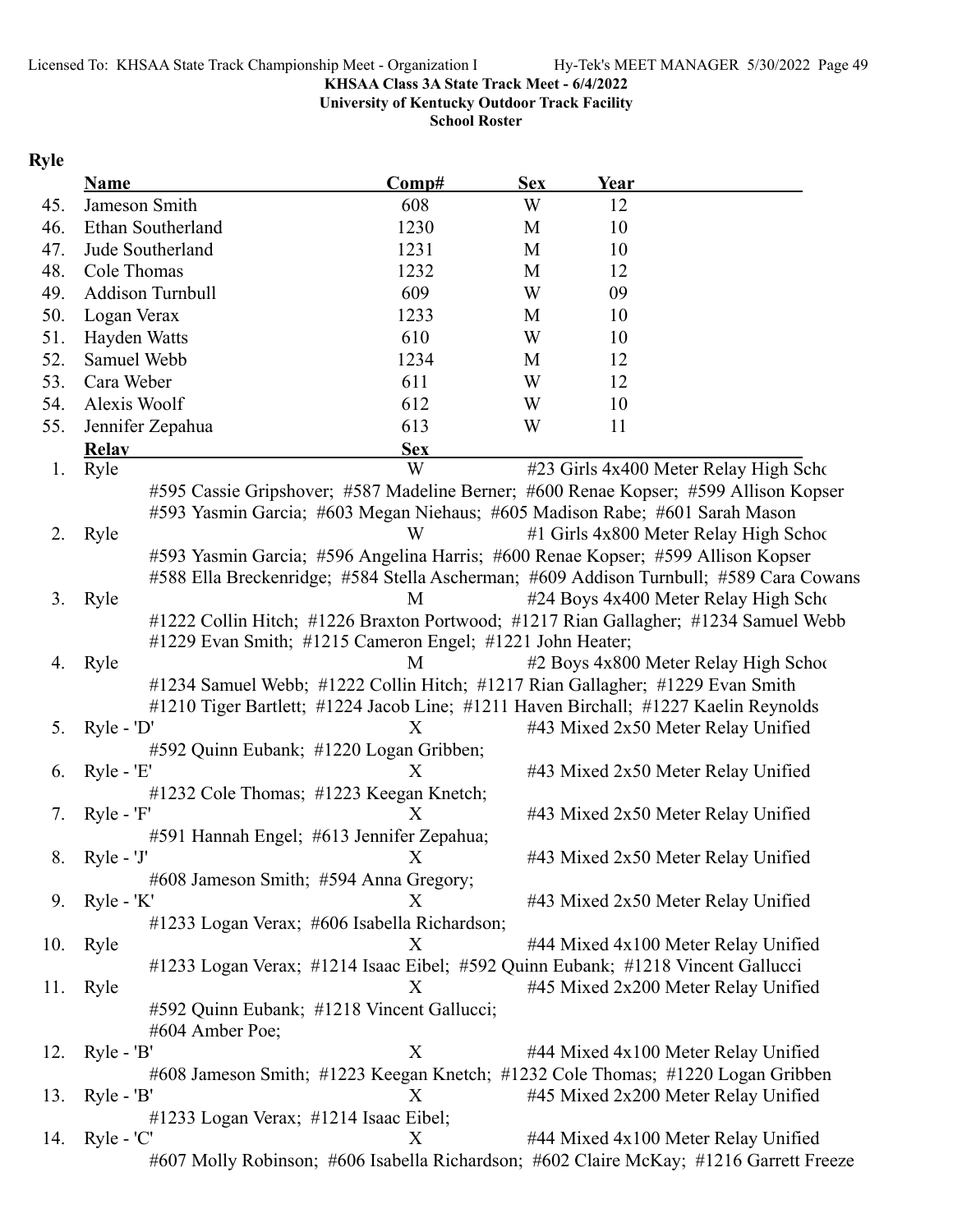### **School Roster**

# **Ryle**

| Relay            |                                           | <b>Sex</b>                                                                   |
|------------------|-------------------------------------------|------------------------------------------------------------------------------|
| 15. $Ryle - 'C'$ |                                           | #45 Mixed 2x200 Meter Relay Unified                                          |
|                  | #1232 Cole Thomas; #613 Jennifer Zepahua; |                                                                              |
| 16. Ryle - 'E'   |                                           | #44 Mixed 4x100 Meter Relay Unified                                          |
|                  |                                           | #612 Alexis Woolf; #610 Hayden Watts; #1225 Zach Oligee; #585 Grace Ashcraft |

# **Sacred Heart**

| Name               | Comp# | Sex | Year |  |
|--------------------|-------|-----|------|--|
| 1. Radhiya Cobble  | 614   | W   | 09   |  |
| 2. Barret Lockhart | 615   | W   | 09   |  |
| 3. Sarah Pape      | 616   | W   |      |  |
| Savannah Stoutt    | 617   | W   |      |  |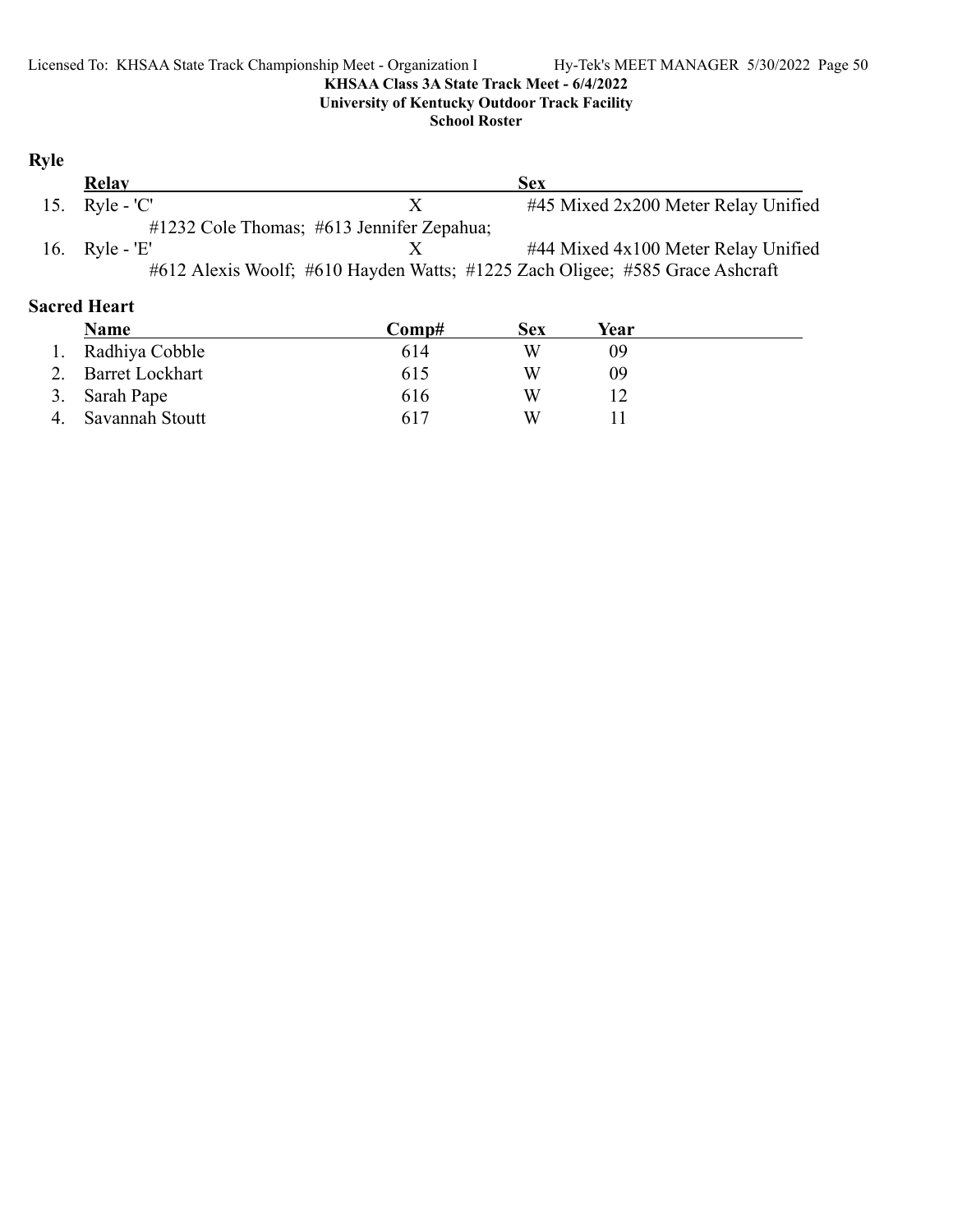**University of Kentucky Outdoor Track Facility**

**School Roster**

### **Scott County**

|     | <b>Name</b>             | Comp#      | <b>Sex</b> | Year |                                        |
|-----|-------------------------|------------|------------|------|----------------------------------------|
| 1.  | Sarah Alford            | 618        | W          | 11   |                                        |
| 2.  | Kiya Allen              | 619        | W          | 12   |                                        |
| 3.  | Danny Armstrong         | 1235       | M          | 11   |                                        |
| 4.  | Jermiah Clark           | 1236       | M          | 08   |                                        |
| 5.  | Jackson Damron          | 1237       | M          | 09   |                                        |
| 6.  | Jayden Fields           | 1238       | M          | 09   |                                        |
| 7.  | Ali Hamdiyah            | 1239       | M          | 09   |                                        |
| 8.  | Jeremy Hamilton         | 1240       | M          | 12   |                                        |
| 9.  | Ellis Huguely           | 1241       | M          | 10   |                                        |
| 10. | Claire Inabinet         | 620        | W          | 08   |                                        |
| 11. | Gabrielle Iwere         | 621        | W          | 09   |                                        |
| 12. | Maureen Mann            | 622        | W          | 10   |                                        |
| 13. | Ayden Martin            | 1242       | M          | 10   |                                        |
| 14. | Jacob Olsen             | 1243       | M          | 12   |                                        |
| 15. | <b>Bre Penney</b>       | 623        | W          | 12   |                                        |
| 16. | Maquoia Raglin          | 624        | W          | 12   |                                        |
| 17. | Lucas Ratcliff          | 1244       | M          | 09   |                                        |
| 18. | Cristian Rodriguez      | 1245       | M          | 09   |                                        |
| 19. | Elijah Tarter           | 1246       | M          | 12   |                                        |
| 20. | <b>Bryce Thornsbury</b> | 625        | W          | 10   |                                        |
| 21. | Jala Trent              | 626        | W          | 10   |                                        |
| 22. | Grace Wells             | 627        | W          | 10   |                                        |
|     | <b>Relav</b>            | <b>Sex</b> |            |      |                                        |
| 1.  | <b>Scott County</b>     | W          |            |      | #7 Girls 4x200 Meter Relay High School |

#622 Maureen Mann; #625 Bryce Thornsbury; #624 Maquoia Raglin; #619 Kiya Allen #620 Claire Inabinet; #623 Bre Penney; #627 Grace Wells; #626 Jala Trent 2. Scott County W #23 Girls 4x400 Meter Relay High Scho #624 Maquoia Raglin; #622 Maureen Mann; #626 Jala Trent; #625 Bryce Thornsbury #620 Claire Inabinet; #618 Sarah Alford; #621 Gabrielle Iwere; #623 Bre Penney 3. Scott County M #8 Boys 4x200 Meter Relay High School

#1239 Ali Hamdiyah; #1238 Jayden Fields; #1237 Jackson Damron; #1240 Jeremy Hamilton #1235 Danny Armstrong; #1246 Elijah Tarter; #1242 Ayden Martin; #1236 Jermiah Clark 4. Scott County M #24 Boys 4x400 Meter Relay High School #1240 Jeremy Hamilton; #1238 Jayden Fields; #1235 Danny Armstrong; #1246 Elijah Tarter #1236 Jermiah Clark; #1243 Jacob Olsen; #1241 Ellis Huguely; #1244 Lucas Ratcliff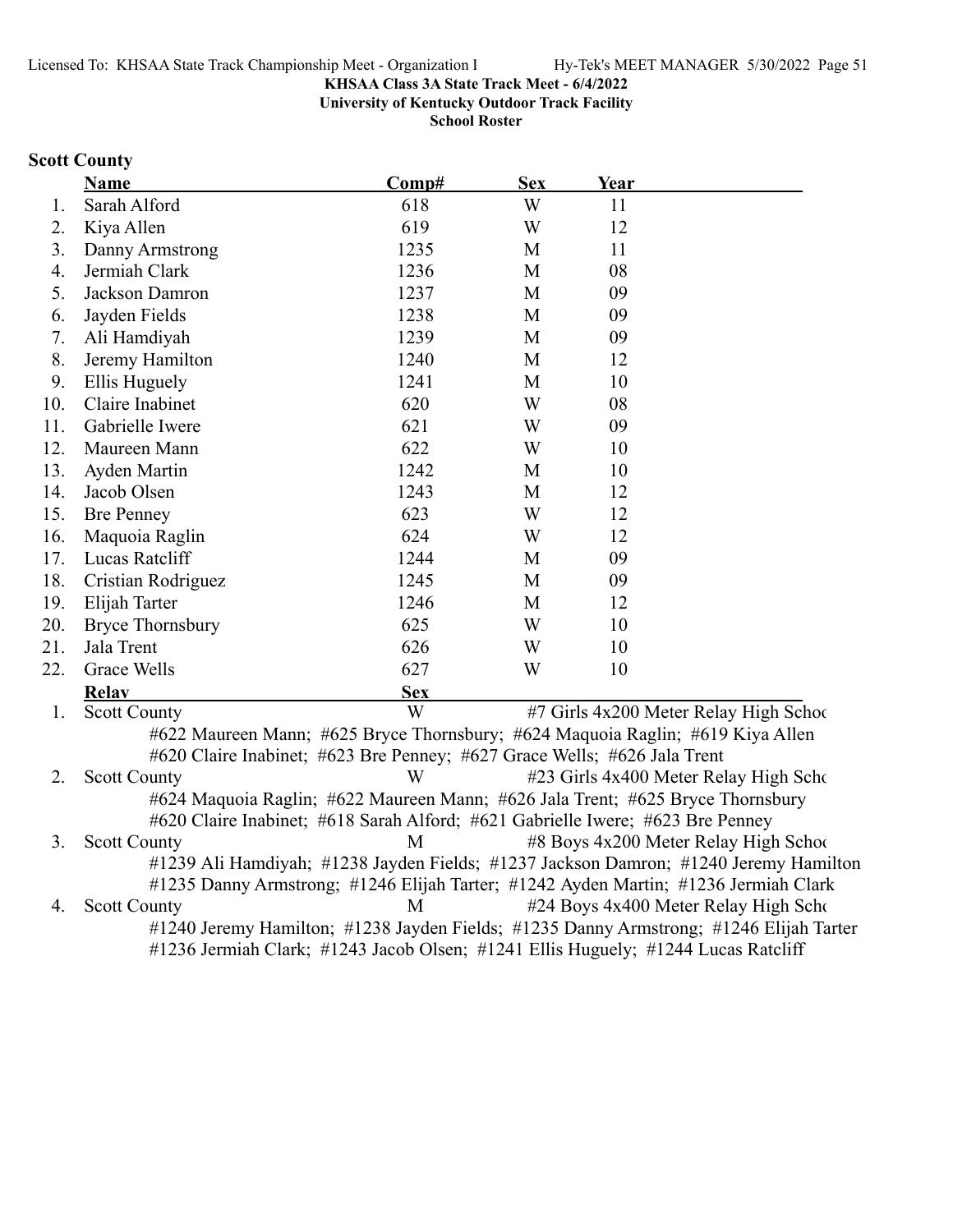**University of Kentucky Outdoor Track Facility**

**School Roster**

### **Seneca**

|    | <b>Name</b>              | Comp#      | <b>Sex</b> | Year |                                       |
|----|--------------------------|------------|------------|------|---------------------------------------|
| 1. | Kuer Akol                | 1247       | М          | 10   |                                       |
|    | 2. Alexander Boyd Jr     | 1248       | М          | 11   |                                       |
|    | 3. Malik Dudley          | 1249       | М          | 11   |                                       |
|    | 4. LaDorien Leach        | 1250       | М          | 11   |                                       |
| 5. | <b>Athanasios Saysay</b> | 1251       | M          | 10   |                                       |
|    | Relay                    | <b>Sex</b> |            |      |                                       |
|    | Seneca                   | M          |            |      | #8 Boys 4x200 Meter Relay High School |

#1248 Alexander Boyd Jr; #1249 Malik Dudley; #1250 LaDorien Leach; #1251 Athanasios Sa #1247 Kuer Akol;

### **Simon Kenton**

|     | <b>Name</b>                                  | Comp#      | <b>Sex</b> | Year |                                                                                         |  |  |
|-----|----------------------------------------------|------------|------------|------|-----------------------------------------------------------------------------------------|--|--|
|     | Allie Atchley                                | 628        | W          | 10   |                                                                                         |  |  |
| 2.  | Sam Casson                                   | 1252       | M          | 10   |                                                                                         |  |  |
| 3.  | Jonathan Charlot                             | 1253       | M          | 12   |                                                                                         |  |  |
| 4.  | Michael Clarkson                             | 1254       | M          | 12   |                                                                                         |  |  |
| 5.  | Greysen Gerth                                | 1255       | M          | 12   |                                                                                         |  |  |
| 6.  | Chase Gill                                   | 1256       | M          | 12   |                                                                                         |  |  |
| 7.  | Aidan Harris                                 | 1257       | M          | 11   |                                                                                         |  |  |
| 8.  | Alexis Howard                                | 629        | W          | 08   |                                                                                         |  |  |
| 9.  | Charlie Niewahner                            | 1258       | M          | 10   |                                                                                         |  |  |
| 10. | Brayden Polly                                | 1259       | M          | 09   |                                                                                         |  |  |
| 11. | Cody Powell                                  | 1260       | M          | 12   |                                                                                         |  |  |
| 12. | Wengiang Rice                                | 1261       | M          | 12   |                                                                                         |  |  |
| 13. | Xander Ritter                                | 1262       | M          | 12   |                                                                                         |  |  |
| 14. | Savannah Seiler                              | 630        | W          | 11   |                                                                                         |  |  |
| 15. | Joseph Vormbrock                             | 1263       | M          | 12   |                                                                                         |  |  |
|     | <b>Relav</b>                                 | <b>Sex</b> |            |      |                                                                                         |  |  |
|     | Simon Kenton                                 | M          |            |      | #8 Boys 4x200 Meter Relay High School                                                   |  |  |
|     |                                              |            |            |      | #1258 Charlie Niewahner; #1253 Jonathan Charlot; #1260 Cody Powell; #1262 Xander Ritter |  |  |
|     | $\#1261$ Wengiang Rice; $\#1252$ Sam Casson; |            |            |      |                                                                                         |  |  |

2. Simon Kenton X #43 Mixed 2x50 Meter Relay Unified #1254 Michael Clarkson; #1256 Chase Gill;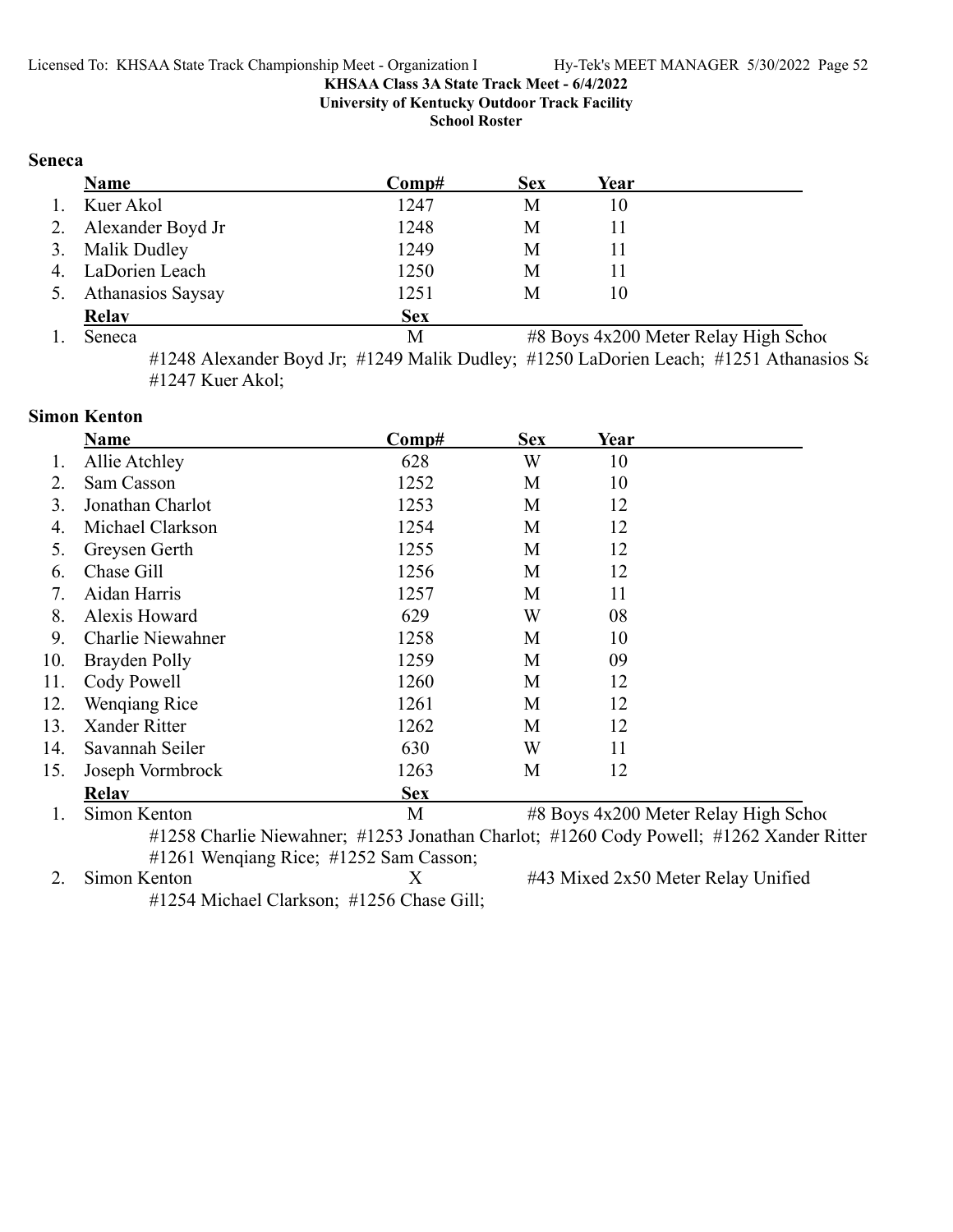**University of Kentucky Outdoor Track Facility**

**School Roster**

# **South Laurel**

|     | <b>Name</b>                                                                      | Comp#      | <b>Sex</b> | Year |                                       |
|-----|----------------------------------------------------------------------------------|------------|------------|------|---------------------------------------|
| 1.  | <b>Autumn Bales</b>                                                              | 631        | W          | 12   |                                       |
| 2.  | Lindsay Cox                                                                      | 632        | W          | 12   |                                       |
| 3.  | Josh Fee                                                                         | 1264       | M          | 12   |                                       |
| 4.  | Chris Greer                                                                      | 1265       | M          | 12   |                                       |
| 5.  | <b>Tiffany Greer</b>                                                             | 633        | W          | 11   |                                       |
| 6.  | <b>Haley Harris</b>                                                              | 634        | W          | 09   |                                       |
| 7.  | Gracie Hoskins                                                                   | 635        | W          | 08   |                                       |
| 8.  | Kenzie Hubbard                                                                   | 636        | W          | 09   |                                       |
| 9.  | Andrew Hurley                                                                    | 1266       | M          | 10   |                                       |
| 10. | Grace Leis                                                                       | 637        | W          | 11   |                                       |
| 11. | <b>Riley Lewis</b>                                                               | 1267       | M          | 10   |                                       |
| 12. | Will McCowan                                                                     | 1268       | M          | 12   |                                       |
| 13. | Reagan Messer                                                                    | 638        | W          | 11   |                                       |
| 14. | Chloe Powenski                                                                   | 639        | W          | 09   |                                       |
| 15. | Will Stanko                                                                      | 1269       | M          | 11   |                                       |
| 16. | Jeremy Steele                                                                    | 1270       | M          | 11   |                                       |
| 17. | Jacob Tapscott                                                                   | 1271       | M          | 11   |                                       |
| 18. | <b>Bryce Trosper</b>                                                             | 1272       | M          | 12   |                                       |
| 19. | Gracie Turner                                                                    | 640        | W          | 11   |                                       |
|     | <b>Relay</b>                                                                     | <b>Sex</b> |            |      |                                       |
| 1.  | South Laurel                                                                     | W          |            |      | #23 Girls 4x400 Meter Relay High Scho |
|     | #631 Autumn Bales; #632 Lindsay Cox; #638 Reagan Messer; #635 Gracie Hoskins     |            |            |      |                                       |
|     | #640 Gracie Turner; #636 Kenzie Hubbard; #633 Tiffany Greer; #634 Haley Harris   |            |            |      |                                       |
| 2.  | South Laurel                                                                     | M          |            |      | #24 Boys 4x400 Meter Relay High Scho  |
|     | #1268 Will McCowan; #1269 Will Stanko; #1270 Jeremy Steele; #1271 Jacob Tapscott |            |            |      |                                       |
|     | #1265 Chris Greer; #1272 Bryce Trosper; #1266 Andrew Hurley; #1264 Josh Fee      |            |            |      |                                       |
| 3.  | South Laurel                                                                     | M          |            |      | #2 Boys 4x800 Meter Relay High School |
|     | #1268 Will McCowan; #1264 Josh Fee; #1269 Will Stanko; #1271 Jacob Tapscott      |            |            |      |                                       |
|     | #1265 Chris Greer; #1270 Jeremy Steele; #1267 Riley Lewis;                       |            |            |      |                                       |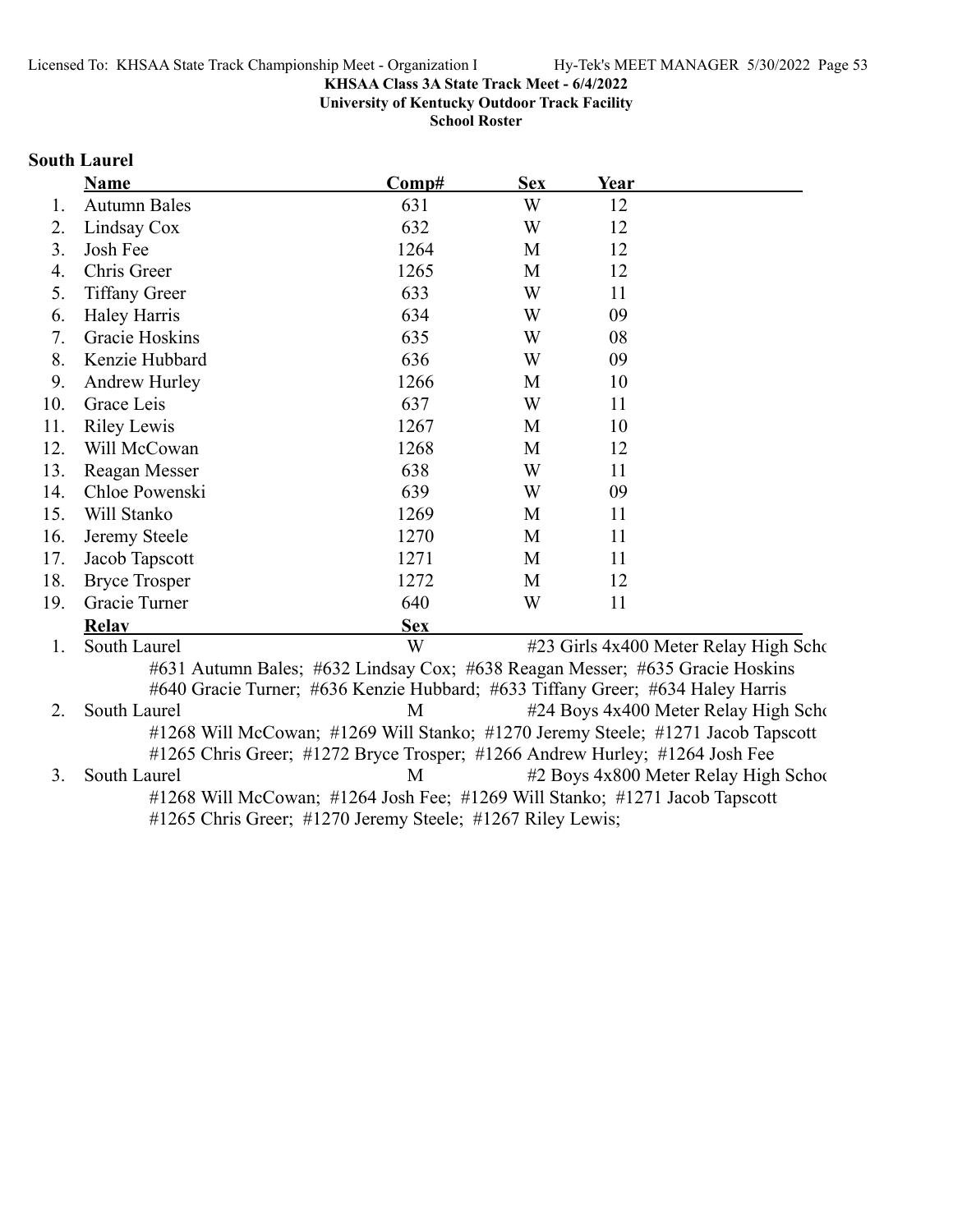**University of Kentucky Outdoor Track Facility**

**School Roster**

### **South Oldham**

|     | <b>Name</b>            | Comp#                                                                              | <b>Sex</b> | Year |                                       |
|-----|------------------------|------------------------------------------------------------------------------------|------------|------|---------------------------------------|
| 1.  | Grayson Brashear       | 1273                                                                               | M          | 11   |                                       |
| 2.  | Abigail Crask          | 641                                                                                | W          | 09   |                                       |
| 3.  | <b>Ben Crask</b>       | 1274                                                                               | M          | 12   |                                       |
| 4.  | <b>Ben Dunkle</b>      | 1275                                                                               | M          | 11   |                                       |
| 5.  | <b>Taylor Duquette</b> | 642                                                                                | W          | 09   |                                       |
| 6.  | Virginia Goins         | 643                                                                                | W          | 12   |                                       |
| 7.  | <b>Biz Gold</b>        | 644                                                                                | W          | 11   |                                       |
| 8.  | Jake Hamill            | 1276                                                                               | M          | 10   |                                       |
| 9.  | Nick Hyde              | 1277                                                                               | M          | 11   |                                       |
| 10. | Jake James             | 1278                                                                               | M          | 09   |                                       |
| 11. | Aj Kern                | 1279                                                                               | M          | 11   |                                       |
| 12. | Rex Lagerblade         | 1280                                                                               | M          | 10   |                                       |
| 13. | Evelyn Pazienza        | 645                                                                                | W          | 12   |                                       |
| 14. | Andrea Priddy          | 646                                                                                | W          | 09   |                                       |
| 15. | Samuel Reagan          | 1281                                                                               | M          | 11   |                                       |
| 16. | Clara Spurlock         | 647                                                                                | W          | 12   |                                       |
|     | <b>Relav</b>           | <b>Sex</b>                                                                         |            |      |                                       |
| 1.  | South Oldham           | W                                                                                  |            |      | #11 Girls 4x100 Meter Relay High Scho |
|     |                        | #647 Clara Spurlock; #643 Virginia Goins; #646 Andrea Priddy; #645 Evelyn Pazienza |            |      |                                       |
|     | #642 Taylor Duquette;  |                                                                                    |            |      |                                       |

2. South Oldham M #2 Boys 4x800 Meter Relay High School #1274 Ben Crask; #1275 Ben Dunkle; #1277 Nick Hyde; #1279 Aj Kern #1278 Jake James; #1276 Jake Hamill;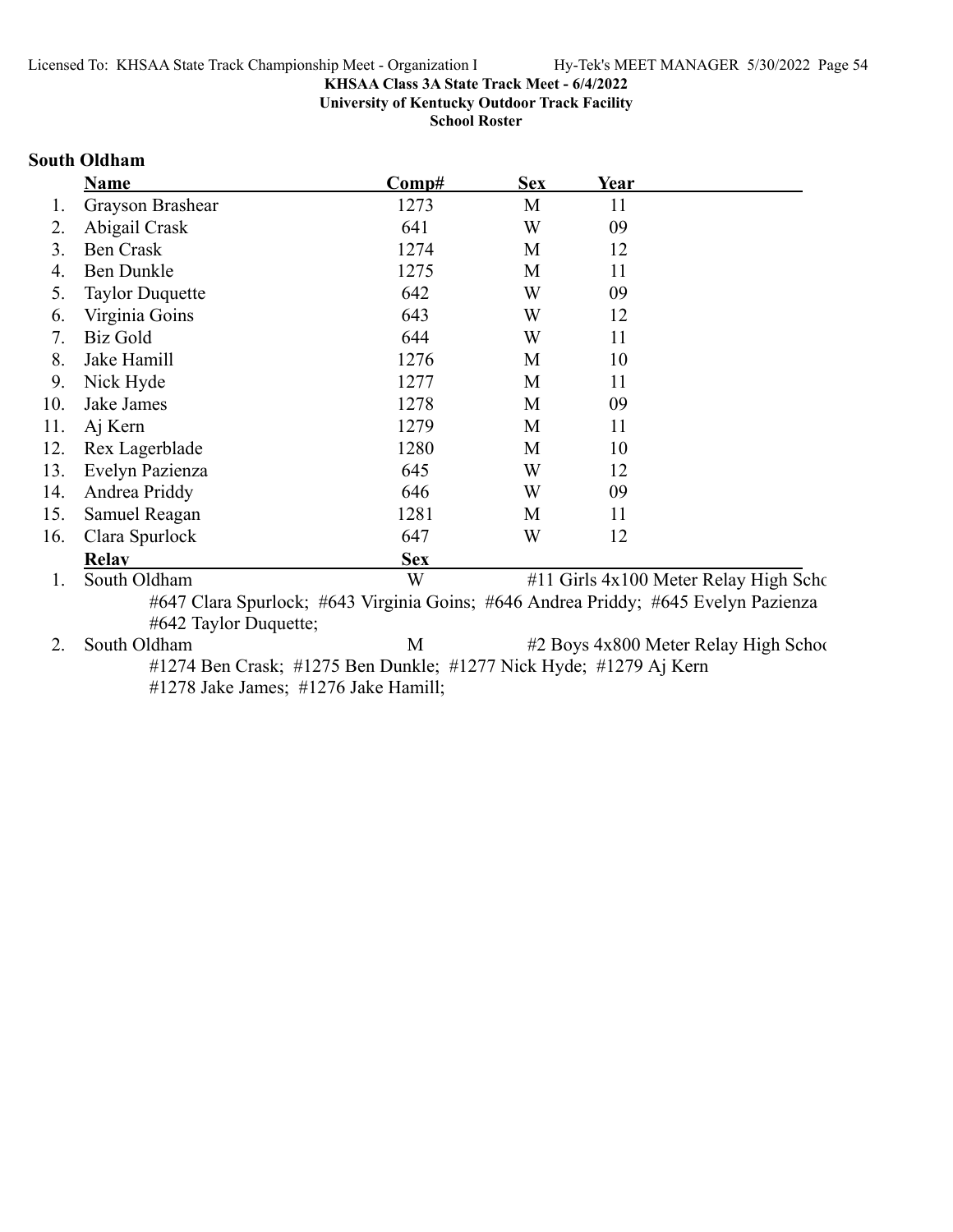**University of Kentucky Outdoor Track Facility**

**School Roster**

# **South Warren**

|     | Name                    | $\bf Comp\#$ | <b>Sex</b> | Year |                                        |
|-----|-------------------------|--------------|------------|------|----------------------------------------|
| 1.  | Calixto Alvarez         | 1282         | M          | 07   |                                        |
| 2.  | <b>Braden Armstrong</b> | 1283         | M          | 10   |                                        |
| 3.  | Avrin Bell              | 1284         | M          | 12   |                                        |
| 4.  | <b>Hayley Best</b>      | 648          | W          | 09   |                                        |
| 5.  | Ethan Cardwell          | 1285         | M          | 07   |                                        |
| 6.  | <b>Smith Carter</b>     | 1286         | M          | 10   |                                        |
| 7.  | Hunter Clemons          | 1287         | M          | 12   |                                        |
| 8.  | Anslee Crosby           | 649          | W          | 10   |                                        |
| 9.  | Zoie Elrod              | 650          | W          | 08   |                                        |
| 10. | Noah Graham             | 1288         | M          | 10   |                                        |
| 11. | Charlie Hendrix         | 1289         | M          | 11   |                                        |
| 12. | Ryleigh Johnson         | 651          | W          | 10   |                                        |
| 13. | Megan Kitchens          | 652          | W          | 11   |                                        |
| 14. | Ethan Luis              | 1290         | M          | 12   |                                        |
| 15. | Bryce McAlister         | 1291         | M          | 12   |                                        |
| 16. | Nailah Nwanguma         | 653          | W          | 11   |                                        |
| 17. | Abby Overbay            | 654          | W          | 10   |                                        |
|     | <b>Relav</b>            | <b>Sex</b>   |            |      |                                        |
|     | South Warren            | W            |            |      | #1 Girls 4x800 Meter Relay High School |

#648 Hayley Best; #654 Abby Overbay; #651 Ryleigh Johnson; #652 Megan Kitchens #649 Anslee Crosby;

2. South Warren M #2 Boys 4x800 Meter Relay High School #1283 Braden Armstrong; #1291 Bryce McAlister; #1287 Hunter Clemons; #1290 Ethan Luis #1288 Noah Graham; #1286 Smith Carter; #1285 Ethan Cardwell; #1282 Calixto Alvarez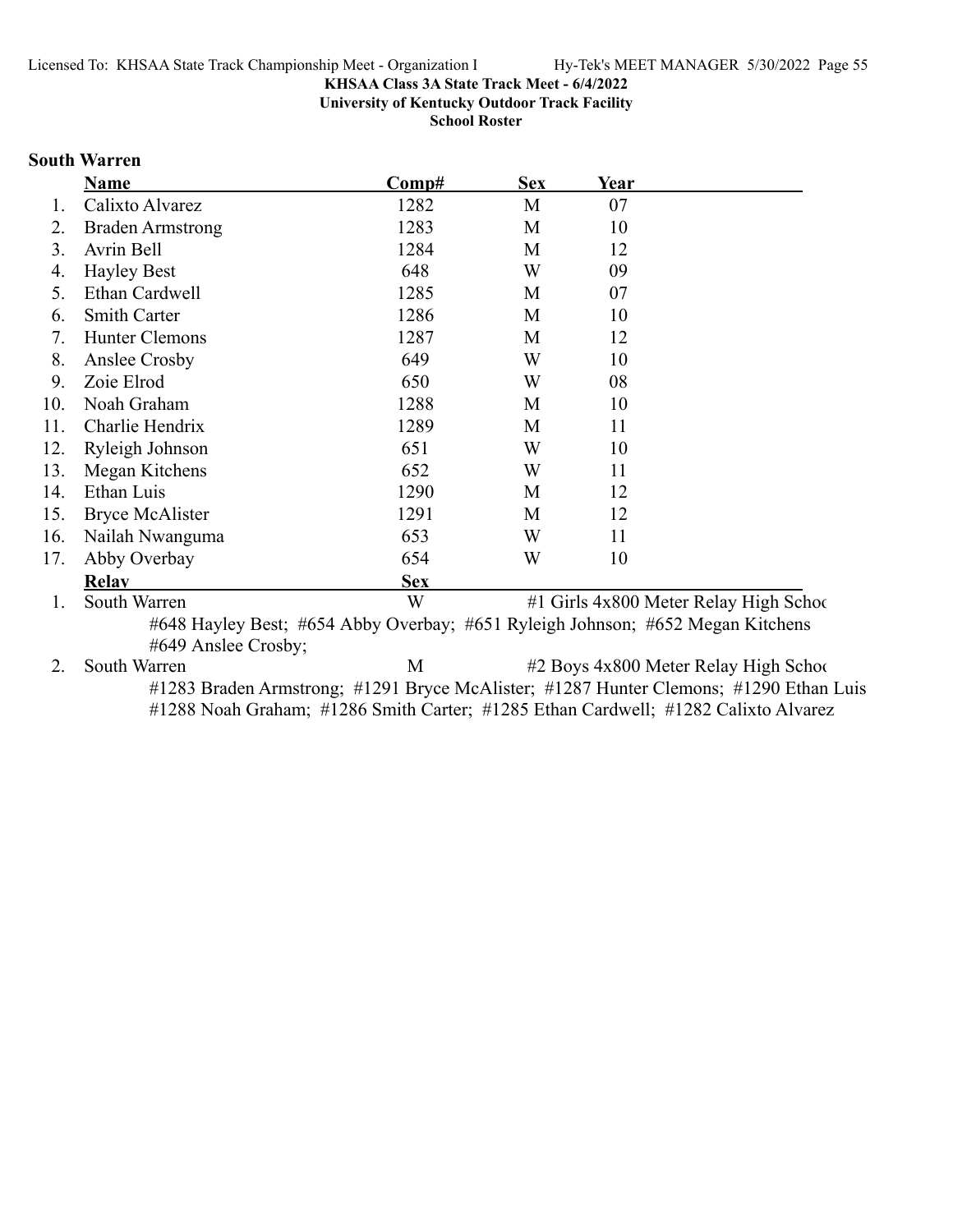**University of Kentucky Outdoor Track Facility**

**School Roster**

### **Southern**

|     | <b>Name</b>                                                                                                    | Comp#        | <b>Sex</b>                | Year                                |  |
|-----|----------------------------------------------------------------------------------------------------------------|--------------|---------------------------|-------------------------------------|--|
| 1.  | Justin Ballard                                                                                                 | 1292         | M                         | 11                                  |  |
| 2.  | Byiringo Dieumerci                                                                                             | 1293         | M                         | 09                                  |  |
| 3.  | Taj Meadows                                                                                                    | 1294         | M                         | 11                                  |  |
| 4.  | Elijah Patterson                                                                                               | 1295         | M                         | 12                                  |  |
| 5.  | <b>Israel Peyton</b>                                                                                           | 1296         | M                         | 10                                  |  |
| 6.  | <b>Carter Smalls</b>                                                                                           | 847          | M                         | 12                                  |  |
| 7.  | Joseph Sturgeon                                                                                                | 1297         | M                         | 11                                  |  |
| 8.  | <b>Emmanuel Thompson</b>                                                                                       | 1298         | M                         | 12                                  |  |
| 9.  | Danyelle Tucker                                                                                                | 655          | W                         | 12                                  |  |
| 10. | Dominique Tucker                                                                                               | 1299         | M                         | 12                                  |  |
| 11. | Javon White                                                                                                    | 1300         | M                         | 10                                  |  |
|     | <b>Relay</b>                                                                                                   | <b>Sex</b>   |                           |                                     |  |
| 1.  | Southern - 'C'                                                                                                 | $\mathbf{X}$ |                           | #43 Mixed 2x50 Meter Relay Unified  |  |
|     | #1295 Elijah Patterson; #1296 Israel Peyton;<br>#1293 Byiringo Dieumerci;                                      |              |                           |                                     |  |
| 2.  | Southern                                                                                                       | X            |                           | #44 Mixed 4x100 Meter Relay Unified |  |
|     | #1298 Emmanuel Thompson; #655 Danyelle Tucker; #1297 Joseph Sturgeon; #1299 Dominiq<br>#1295 Elijah Patterson; |              |                           |                                     |  |
| 3.  | Southern                                                                                                       | X            |                           | #45 Mixed 2x200 Meter Relay Unified |  |
|     | #1298 Emmanuel Thompson; #655 Danyelle Tucker;<br>#1297 Joseph Sturgeon;                                       |              |                           |                                     |  |
|     | outhwestern                                                                                                    |              |                           |                                     |  |
|     | Name                                                                                                           | $Comn$ #     | $\mathbf{C}_{\mathbf{A}}$ | $V_{\alpha\alpha\mu}$               |  |

# **So**

|    | <b>Name</b>          | Comp#      | <b>Sex</b> | Year |  |
|----|----------------------|------------|------------|------|--|
|    | Jadyn Campbell       | 656        | W          | 11   |  |
| 2. | Kathryn Carrington   | 657        | W          | 11   |  |
|    | Bekah Clark          | 658        | W          | 12   |  |
| 4. | Preston Frost        | 1301       | М          | 11   |  |
|    | Kate Golden          | 659        | W          | 12   |  |
| 6. | <b>Ansley Mounce</b> | 660        | W          | 09   |  |
| 7. | Lydia Patterson      | 661        | W          | 12   |  |
| 8. | Michayla Shea Seiber | 662        | W          | 10   |  |
| 9. | Ayden Smiddy         | 663        | W          | 11   |  |
|    | <b>Relav</b>         | <b>Sex</b> |            |      |  |

1. Southwestern W #23 Girls 4x400 Meter Relay High Scho #658 Bekah Clark; #656 Jadyn Campbell; #659 Kate Golden; #663 Ayden Smiddy #657 Kathryn Carrington; #660 Ansley Mounce; #662 Michayla Shea Seiber; #661 Lydia Patt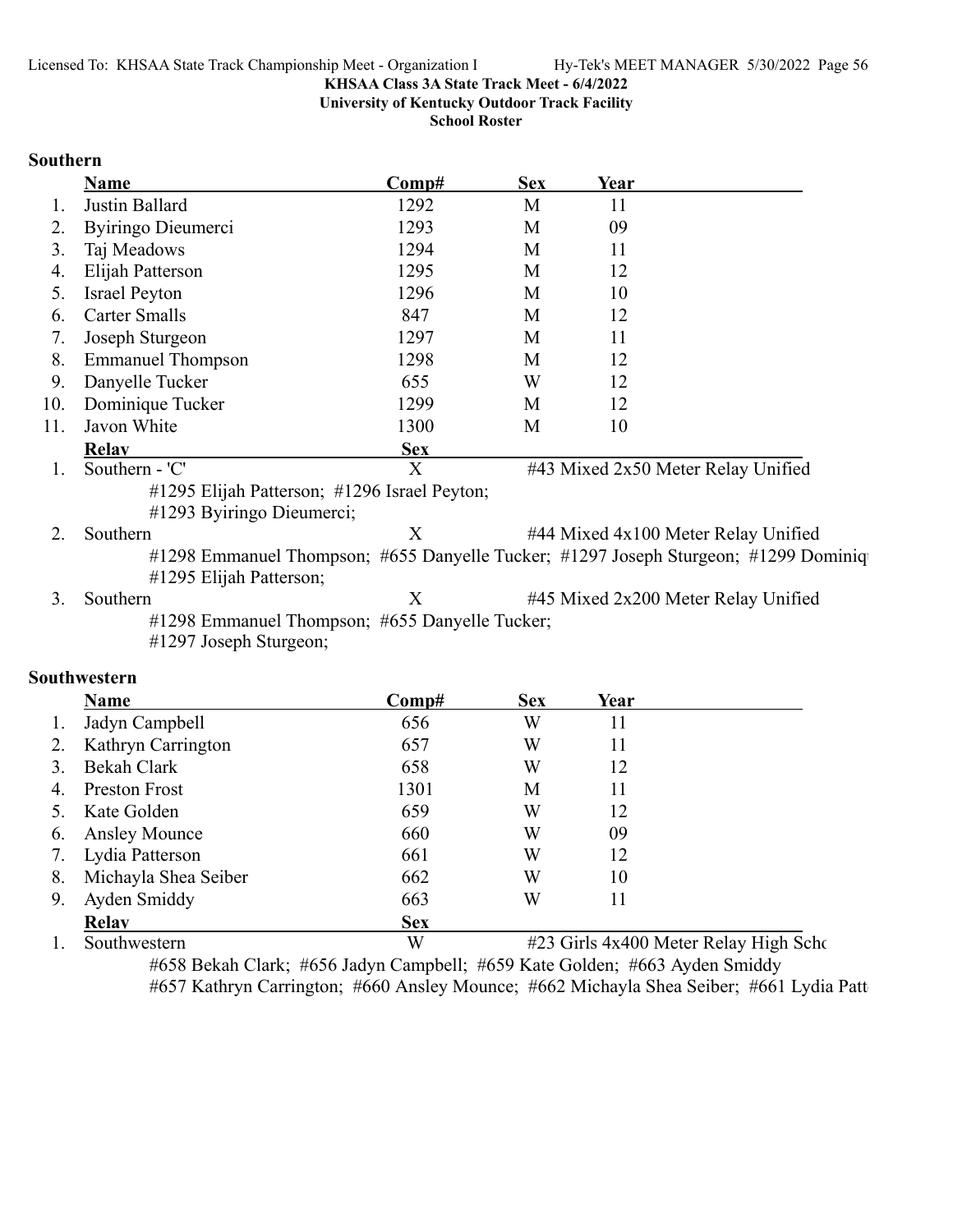**University of Kentucky Outdoor Track Facility**

**School Roster**

# **St. Xavier**

|     | <b>Name</b>                                                                       | Comp#      | <b>Sex</b> | Year |                                                                                    |
|-----|-----------------------------------------------------------------------------------|------------|------------|------|------------------------------------------------------------------------------------|
| 1.  | Isaac Baker                                                                       | 1302       | M          | 11   |                                                                                    |
| 2.  | <b>Nick Brooks</b>                                                                | 1303       | M          | 12   |                                                                                    |
| 3.  | Cooper Brown                                                                      | 1304       | M          | 10   |                                                                                    |
| 4.  | James Burnett                                                                     | 1305       | M          | 09   |                                                                                    |
| 5.  | <b>Trae Burns</b>                                                                 | 1306       | M          | 12   |                                                                                    |
| 6.  | Christian Coleman                                                                 | 1307       | M          | 11   |                                                                                    |
| 7.  | Cole Cornett                                                                      | 1308       | M          | 11   |                                                                                    |
| 8.  | Tommy Eisenback                                                                   | 1309       | M          | 10   |                                                                                    |
| 9.  | Noah George                                                                       | 1310       | M          | 12   |                                                                                    |
| 10. | Sami Hattab                                                                       | 1311       | M          | 11   |                                                                                    |
| 11. | Jax Imorde                                                                        | 1312       | M          | 12   |                                                                                    |
| 12. | Nate Jarboe                                                                       | 1313       | M          | 12   |                                                                                    |
| 13. | Ashton Jones                                                                      | 1314       | M          | 10   |                                                                                    |
| 14. | Grayson Karleski                                                                  | 1315       | M          | 12   |                                                                                    |
| 15. | John Riley Kaufman                                                                | 1316       | M          | 10   |                                                                                    |
| 16. | Jack Marsh                                                                        | 1317       | M          | 12   |                                                                                    |
| 17. | Michael Moretti                                                                   | 1318       | M          | 12   |                                                                                    |
| 18. | Luke Napier                                                                       | 1319       | M          | 12   |                                                                                    |
| 19. | <b>Tyler Neal</b>                                                                 | 1320       | M          | 10   |                                                                                    |
| 20. | Colin Obryan                                                                      | 1321       | M          | 12   |                                                                                    |
| 21. | John Phelps                                                                       | 1322       | M          | 10   |                                                                                    |
| 22. | Hunter Raymond                                                                    | 1323       | M          | 12   |                                                                                    |
| 23. | Logan Raymond                                                                     | 1324       | M          | 10   |                                                                                    |
| 24. | Noah Royal                                                                        | 1325       | M          | 12   |                                                                                    |
| 25. | Roman Schrader                                                                    | 1326       | M          | 12   |                                                                                    |
| 26. | Nick Stockdale                                                                    | 1327       | M          | 10   |                                                                                    |
| 27. | <b>Blake Whiteley</b>                                                             | 1328       | M          | 12   |                                                                                    |
|     | <b>Relay</b>                                                                      | <b>Sex</b> |            |      |                                                                                    |
| 1.  | St. Xavier                                                                        | M          |            |      | #12 Boys 4x100 Meter Relay High Scho                                               |
|     |                                                                                   |            |            |      | #1327 Nick Stockdale; #1325 Noah Royal; #1323 Hunter Raymond; #1324 Logan Raymond  |
|     | #1306 Trae Burns; #1304 Cooper Brown; #1318 Michael Moretti; #1305 James Burnett  |            |            |      |                                                                                    |
| 2.  | St. Xavier                                                                        | M          |            |      | #8 Boys 4x200 Meter Relay High School                                              |
|     | #1313 Nate Jarboe; #1325 Noah Royal; #1327 Nick Stockdale; #1305 James Burnett    |            |            |      |                                                                                    |
|     |                                                                                   |            |            |      | #1323 Hunter Raymond; #1306 Trae Burns; #1318 Michael Moretti; #1324 Logan Raymond |
| 3.  | St. Xavier                                                                        | M          |            |      | #24 Boys 4x400 Meter Relay High Scho                                               |
|     | #1313 Nate Jarboe; #1318 Michael Moretti; #1303 Nick Brooks; #1327 Nick Stockdale |            |            |      |                                                                                    |
|     | #1306 Trae Burns; #1328 Blake Whiteley; #1305 James Burnett; #1304 Cooper Brown   |            |            |      |                                                                                    |
| 4.  | St. Xavier                                                                        | М          |            |      | #2 Boys 4x800 Meter Relay High School                                              |
|     | #1321 Colin Obryan; #1326 Roman Schrader; #1303 Nick Brooks; #1310 Noah George    |            |            |      |                                                                                    |
|     | #1302 Isaac Baker; #1311 Sami Hattab; #1319 Luke Napier; #1308 Cole Cornett       |            |            |      |                                                                                    |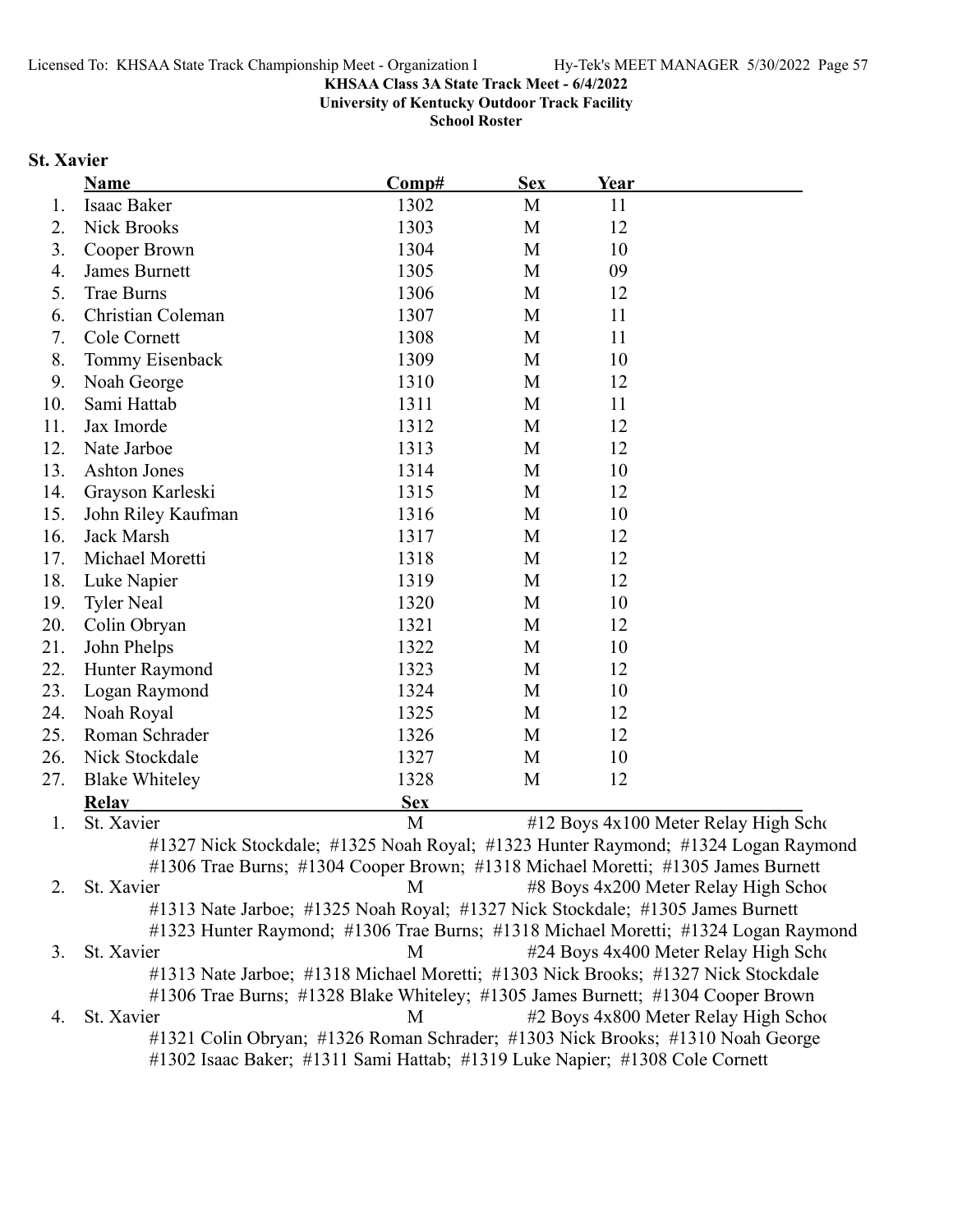**University of Kentucky Outdoor Track Facility**

**School Roster**

### **Tates Creek**

|     | Name                                                                                | Comp#      | <b>Sex</b>  | Year |                                                                                     |
|-----|-------------------------------------------------------------------------------------|------------|-------------|------|-------------------------------------------------------------------------------------|
| 1.  | Catherine Armishaw                                                                  | 664        | W           | 12   |                                                                                     |
| 2.  | Adriana Barnett                                                                     | 665        | W           | 11   |                                                                                     |
| 3.  | <b>Egypt Brooks</b>                                                                 | 711        | W           | 10   |                                                                                     |
| 4.  | Maiya Clark                                                                         | 667        | W           | 11   |                                                                                     |
| 5.  | Gabrielle Fomby                                                                     | 668        | W           | 11   |                                                                                     |
| 6.  | <b>Braylon Grady</b>                                                                | 1329       | M           | 11   |                                                                                     |
| 7.  | Cartez Guy                                                                          | 1330       | M           | 10   |                                                                                     |
| 8.  | <b>Ashton Harris</b>                                                                | 669        | W           | 10   |                                                                                     |
| 9.  | DaKya Jackson                                                                       | 670        | W           | 09   |                                                                                     |
| 10. | <b>Stephen Jones</b>                                                                | 1331       | M           | 09   |                                                                                     |
| 11. | Payton Knapp                                                                        | 1332       | M           | 09   |                                                                                     |
| 12. | Philip Lamartiniere                                                                 | 1333       | M           | 11   |                                                                                     |
| 13. | Victoria Maksimenko                                                                 | 671        | W           | 11   |                                                                                     |
| 14. | Ernest McCaan                                                                       | 1334       | M           | 08   |                                                                                     |
| 15. | Kobe Middleton                                                                      | 1335       | M           | 11   |                                                                                     |
| 16. | <b>Dominick Robles</b>                                                              | 1336       | M           | 11   |                                                                                     |
| 17. | Katie Schweigardt                                                                   | 672        | W           | 10   |                                                                                     |
| 18. | Matthew Underwood                                                                   | 1337       | M           | 12   |                                                                                     |
| 19. | Reeve VanDemark                                                                     | 1338       | M           | 12   |                                                                                     |
| 20. | Keyonna Walker                                                                      | 673        | W           | 10   |                                                                                     |
| 21. | Michael Webb                                                                        | 1339       | $\mathbf M$ | 12   |                                                                                     |
| 22. | Andrew Witherington                                                                 | 1340       | $\mathbf M$ | 10   |                                                                                     |
| 23. | Kaycie Yockey                                                                       | 674        | W           | 10   |                                                                                     |
| 24. | Jennifer Zachman                                                                    | 675        | W           | 11   |                                                                                     |
|     | <b>Relav</b>                                                                        | <b>Sex</b> |             |      |                                                                                     |
| 1.  | <b>Tates Creek</b>                                                                  | W          |             |      | #23 Girls 4x400 Meter Relay High Scho                                               |
|     | #668 Gabrielle Fomby; #674 Kaycie Yockey; #673 Keyonna Walker; #670 DaKya Jackson   |            |             |      |                                                                                     |
|     | #665 Adriana Barnett; #671 Victoria Maksimenko; #711 Egypt Brooks; #667 Maiya Clark |            |             |      |                                                                                     |
| 2.  | <b>Tates Creek</b>                                                                  | M          |             |      | #12 Boys 4x100 Meter Relay High Scho                                                |
|     |                                                                                     |            |             |      | #1329 Braylon Grady; #1337 Matthew Underwood; #1330 Cartez Guy; #1339 Michael Webb  |
|     |                                                                                     |            |             |      | #1335 Kobe Middleton; #1334 Ernest McCaan; #1336 Dominick Robles; #1340 Andrew With |
| 3.  | <b>Tates Creek</b>                                                                  | M          |             |      | #8 Boys 4x200 Meter Relay High School                                               |
|     |                                                                                     |            |             |      | #1329 Braylon Grady; #1337 Matthew Underwood; #1330 Cartez Guy; #1339 Michael Webb  |
|     |                                                                                     |            |             |      | #1335 Kobe Middleton; #1334 Ernest McCaan; #1336 Dominick Robles; #1340 Andrew With |
| 4.  | <b>Tates Creek</b>                                                                  | M          |             |      | #24 Boys 4x400 Meter Relay High Scho                                                |
|     |                                                                                     |            |             |      | #1335 Kobe Middleton; #1340 Andrew Witherington; #1336 Dominick Robles; #1338 Reeve |

#1329 Braylon Grady; #1331 Stephen Jones; #1339 Michael Webb; #1330 Cartez Guy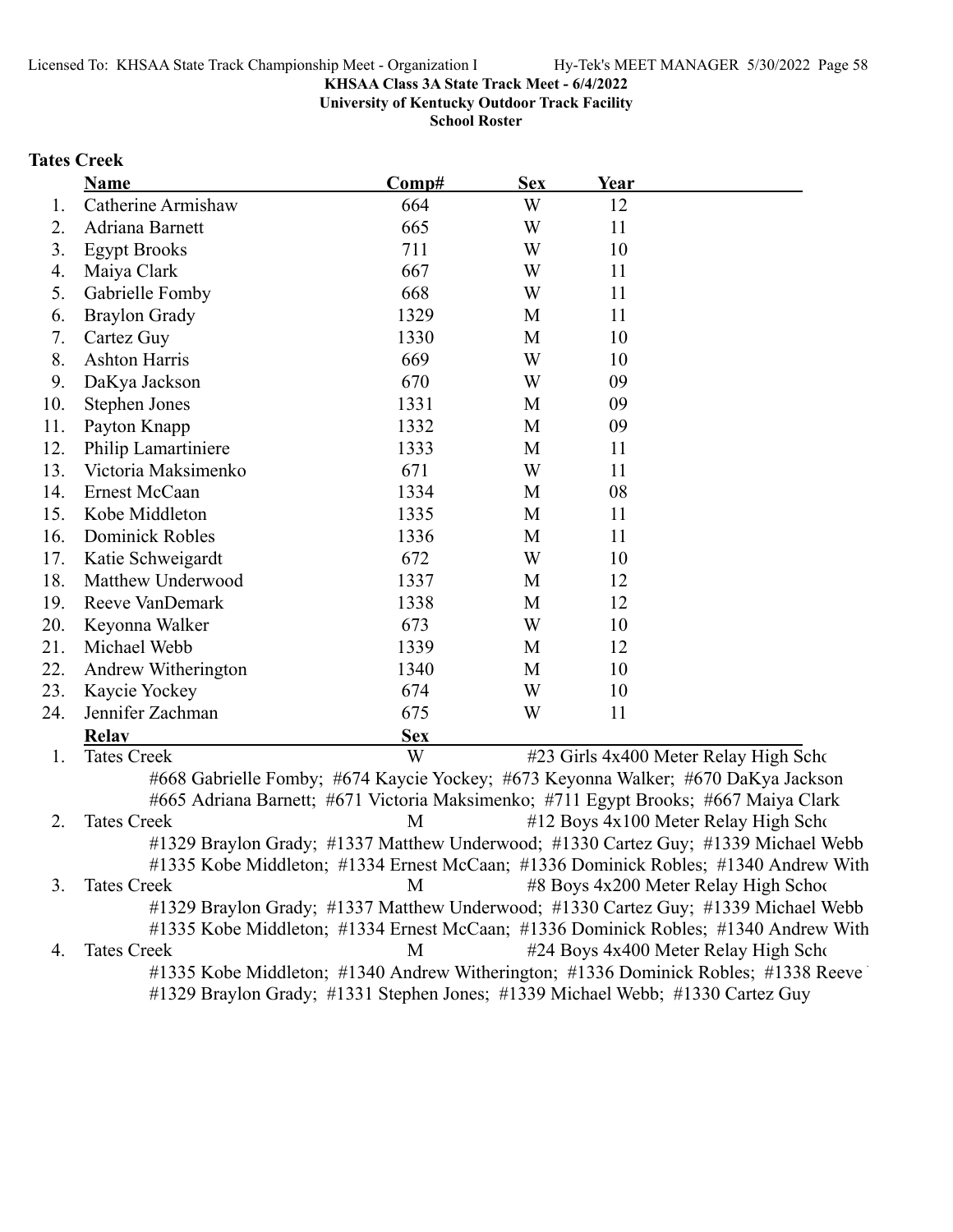**University of Kentucky Outdoor Track Facility**

**School Roster**

# **Trinity (Louisville)**

|     | <b>Name</b>                                                                                                                                                    | Comp#      | <b>Sex</b> | Year |                                                                                                                                                                              |
|-----|----------------------------------------------------------------------------------------------------------------------------------------------------------------|------------|------------|------|------------------------------------------------------------------------------------------------------------------------------------------------------------------------------|
| 1.  | Elliott Crumbo                                                                                                                                                 | 1341       | M          | 10   |                                                                                                                                                                              |
| 2.  | Jason DeBroka                                                                                                                                                  | 1342       | M          | 11   |                                                                                                                                                                              |
| 3.  | Jackson Heim                                                                                                                                                   | 1343       | M          | 11   |                                                                                                                                                                              |
| 4.  | Teklu Hemme                                                                                                                                                    | 1344       | M          | 10   |                                                                                                                                                                              |
| 5.  | Connor Kalvar                                                                                                                                                  | 1345       | M          | 11   |                                                                                                                                                                              |
| 6.  | Max Kelley                                                                                                                                                     | 1346       | M          | 12   |                                                                                                                                                                              |
| 7.  | Noah LeBoeuf                                                                                                                                                   | 1347       | M          | 11   |                                                                                                                                                                              |
| 8.  | Jayden Lockhart                                                                                                                                                | 1348       | M          | 10   |                                                                                                                                                                              |
| 9.  | Owen McGreevy                                                                                                                                                  | 1349       | M          | 12   |                                                                                                                                                                              |
| 10. | Nate Ocampo                                                                                                                                                    | 1350       | M          | 10   |                                                                                                                                                                              |
| 11. | Eli Oetken                                                                                                                                                     | 1351       | M          | 09   |                                                                                                                                                                              |
| 12. | Rocco Pfeiffer                                                                                                                                                 | 1352       | M          | 09   |                                                                                                                                                                              |
| 13. | Arthur Powell IV                                                                                                                                               | 1353       | M          | 12   |                                                                                                                                                                              |
| 14. | Henry Robinson                                                                                                                                                 | 1354       | M          | 12   |                                                                                                                                                                              |
| 15. | <b>Brandon Stafford</b>                                                                                                                                        | 1355       | M          | 10   |                                                                                                                                                                              |
| 16. | Logan Tenkman                                                                                                                                                  | 1356       | M          | 10   |                                                                                                                                                                              |
| 17. | <b>Carter Vinson</b>                                                                                                                                           | 1357       | M          | 09   |                                                                                                                                                                              |
| 18. | <b>Mason Warren</b>                                                                                                                                            | 1358       | M          | 12   |                                                                                                                                                                              |
| 19. | Zach Woodall                                                                                                                                                   | 1359       | M          | 12   |                                                                                                                                                                              |
| 20. | Cameron Wooten                                                                                                                                                 | 1360       | M          | 11   |                                                                                                                                                                              |
| 21. | Zach Zimmerman                                                                                                                                                 | 1361       | M          | 10   |                                                                                                                                                                              |
|     | <b>Relay</b>                                                                                                                                                   | <b>Sex</b> |            |      |                                                                                                                                                                              |
| 1.  | Trinity (Louisville)                                                                                                                                           | M          |            |      | #8 Boys 4x200 Meter Relay High Schoo                                                                                                                                         |
|     |                                                                                                                                                                |            |            |      | #1342 Jason DeBroka; #1357 Carter Vinson; #1356 Logan Tenkman; #1353 Arthur Powell IV<br>#1360 Cameron Wooten; #1355 Brandon Stafford; #1343 Jackson Heim; #1350 Nate Ocampo |
| 2.  | Trinity (Louisville)                                                                                                                                           | M          |            |      | #2 Boys 4x800 Meter Relay High School                                                                                                                                        |
|     | #1346 Max Kelley; #1359 Zach Woodall; #1354 Henry Robinson; #1344 Teklu Hemme<br>#1349 Owen McGreevy; #1351 Eli Oetken; #1343 Jackson Heim; #1347 Noah LeBoeuf |            |            |      |                                                                                                                                                                              |

# **Valley**

|     | Name           | 'omnt<br>m | Sex | Year |
|-----|----------------|------------|-----|------|
| . . | Stephen Taylor | 1362       |     | $-$  |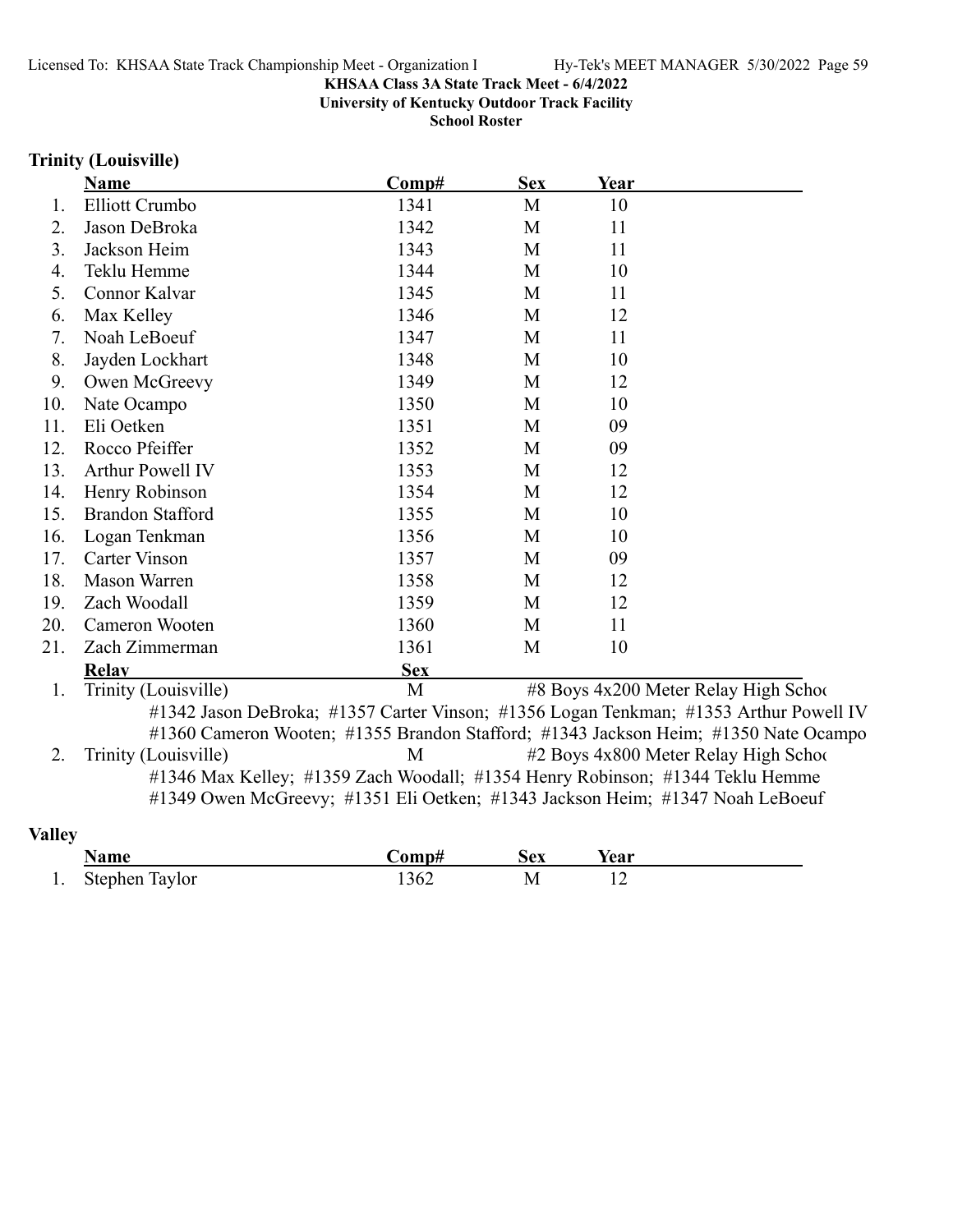**University of Kentucky Outdoor Track Facility**

**School Roster**

### **West Jessamine**

|     | Name                     | Comp#                                                                            | <b>Sex</b> | Year |                                       |
|-----|--------------------------|----------------------------------------------------------------------------------|------------|------|---------------------------------------|
| 1.  | Evan Arnold              | 1363                                                                             | M          | 09   |                                       |
| 2.  | Nysenia Arnold           | 676                                                                              | W          | 09   |                                       |
| 3.  | <b>Brooke Beasley</b>    | 677                                                                              | W          | 10   |                                       |
| 4.  | Trevor Bush              | 1364                                                                             | M          | 10   |                                       |
| 5.  | Aly Doyle                | 678                                                                              | W          | 09   |                                       |
| 6.  | Kai Fain                 | 1365                                                                             | M          | 09   |                                       |
| 7.  | Karlie Galus             | 679                                                                              | W          | 10   |                                       |
| 8.  | Lilliana Greathouse      | 680                                                                              | W          | 08   |                                       |
| 9.  | Lillian Hodge            | 681                                                                              | W          | 11   |                                       |
| 10. | Mary Hodge               | 682                                                                              | W          | 10   |                                       |
| 11. | <b>Esther Kratzer</b>    | 683                                                                              | W          | 10   |                                       |
| 12. | Isabella Lewis           | 684                                                                              | W          | 08   |                                       |
| 13. | Alayna Lukins            | 685                                                                              | W          | 09   |                                       |
| 14. | <b>Connor Mason</b>      | 1366                                                                             | M          | 09   |                                       |
| 15. | Katie Mastin             | 686                                                                              | W          | 08   |                                       |
| 16. | Jordan McKenzie          | 687                                                                              | W          | 09   |                                       |
| 17. | Ava Miller               | 688                                                                              | W          | 12   |                                       |
| 18. | Isaac Nicholls           | 1367                                                                             | M          | 12   |                                       |
| 19. | Abby Rexford             | 689                                                                              | W          | 10   |                                       |
| 20. | <b>Mathias Robertson</b> | 1368                                                                             | M          | 10   |                                       |
| 21. | Chase Satterwhite        | 1369                                                                             | M          | 09   |                                       |
| 22. | Kiersten Stryker         | 690                                                                              | W          | 10   |                                       |
| 23. | Ashleigh Teater          | 691                                                                              | W          | 12   |                                       |
| 24. | Tyeish Webb              | 692                                                                              | W          | 10   |                                       |
| 25. | Colin Winter             | 1370                                                                             | M          | 12   |                                       |
|     | <b>Relav</b>             | <b>Sex</b>                                                                       |            |      |                                       |
| 1.  | West Jessamine           | W                                                                                |            |      | #11 Girls 4x100 Meter Relay High Scho |
|     |                          | #689 Abby Rexford; #679 Karlie Galus; #691 Ashleigh Teater; #687 Jordan McKenzie |            |      |                                       |

#676 Nysenia Arnold; #678 Aly Doyle; #692 Tyeish Webb; #686 Katie Mastin 2. West Jessamine #7 Girls 4x200 Meter Relay High Scho W o #689 Abby Rexford; #679 Karlie Galus; #691 Ashleigh Teater; #687 Jordan McKenzie #678 Aly Doyle; #681 Lillian Hodge; #684 Isabella Lewis; #682 Mary Hodge 3. West Jessamine **123 Girls 4x400 Meter Relay High School** #679 Karlie Galus; #690 Kiersten Stryker; #689 Abby Rexford; #681 Lillian Hodge #682 Mary Hodge; #687 Jordan McKenzie; #678 Aly Doyle; #691 Ashleigh Teater 4. West Jessamine **12. W** 41 Girls 4x800 Meter Relay High School #683 Esther Kratzer; #690 Kiersten Stryker; #680 Lilliana Greathouse; #688 Ava Miller #682 Mary Hodge; #677 Brooke Beasley; #685 Alayna Lukins; #676 Nysenia Arnold 5. West Jessamine **12 M** 48 Boys 4x200 Meter Relay High School #1367 Isaac Nicholls; #1370 Colin Winter; #1366 Connor Mason; #1368 Mathias Robertson #1369 Chase Satterwhite; #1364 Trevor Bush; #1365 Kai Fain; #1363 Evan Arnold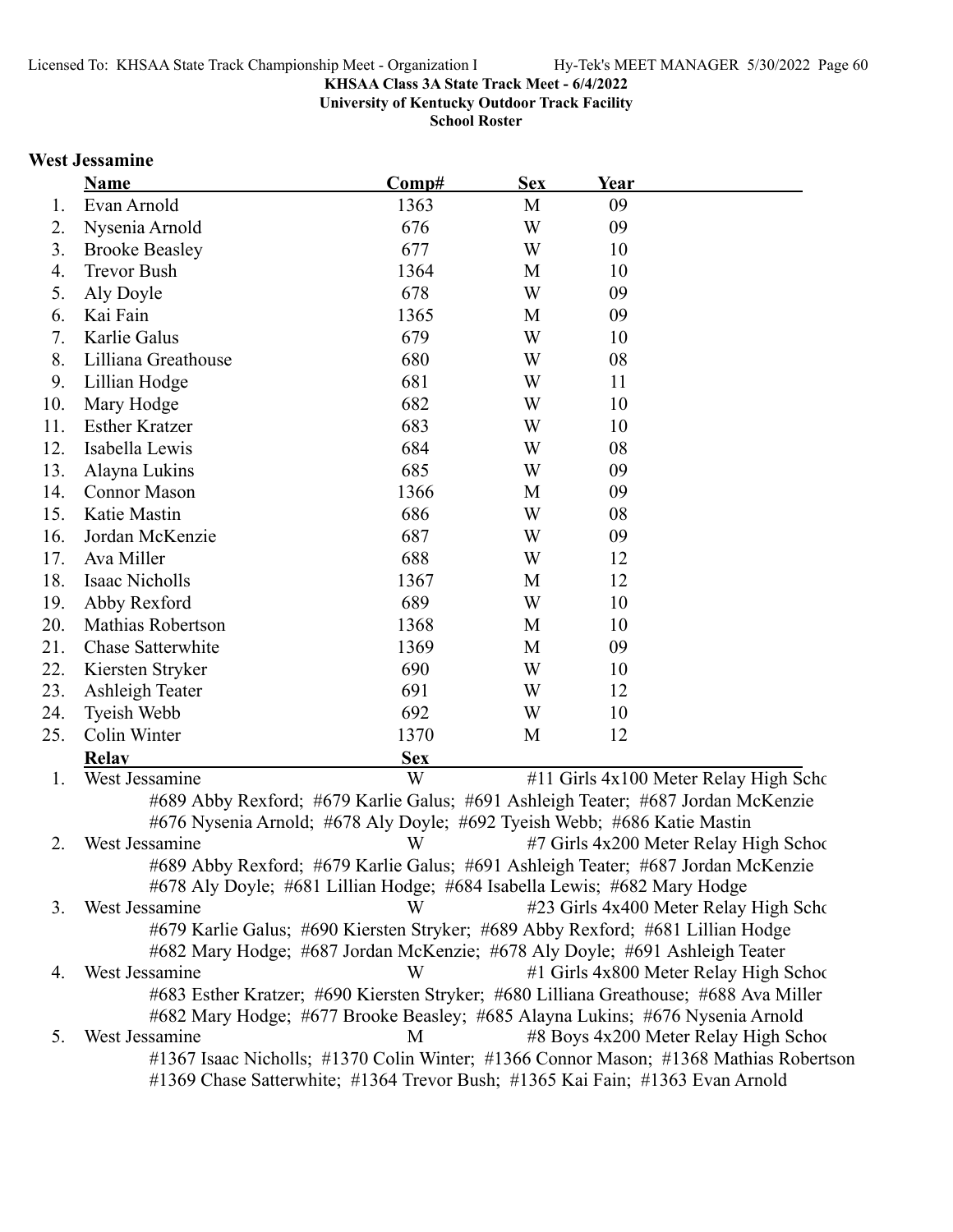# **Whitley County**

| Name             | Comp# | Sex | Year |
|------------------|-------|-----|------|
| 1. Donavon Alsip |       |     |      |
| 2. Brayden Mahan | 1372  |     |      |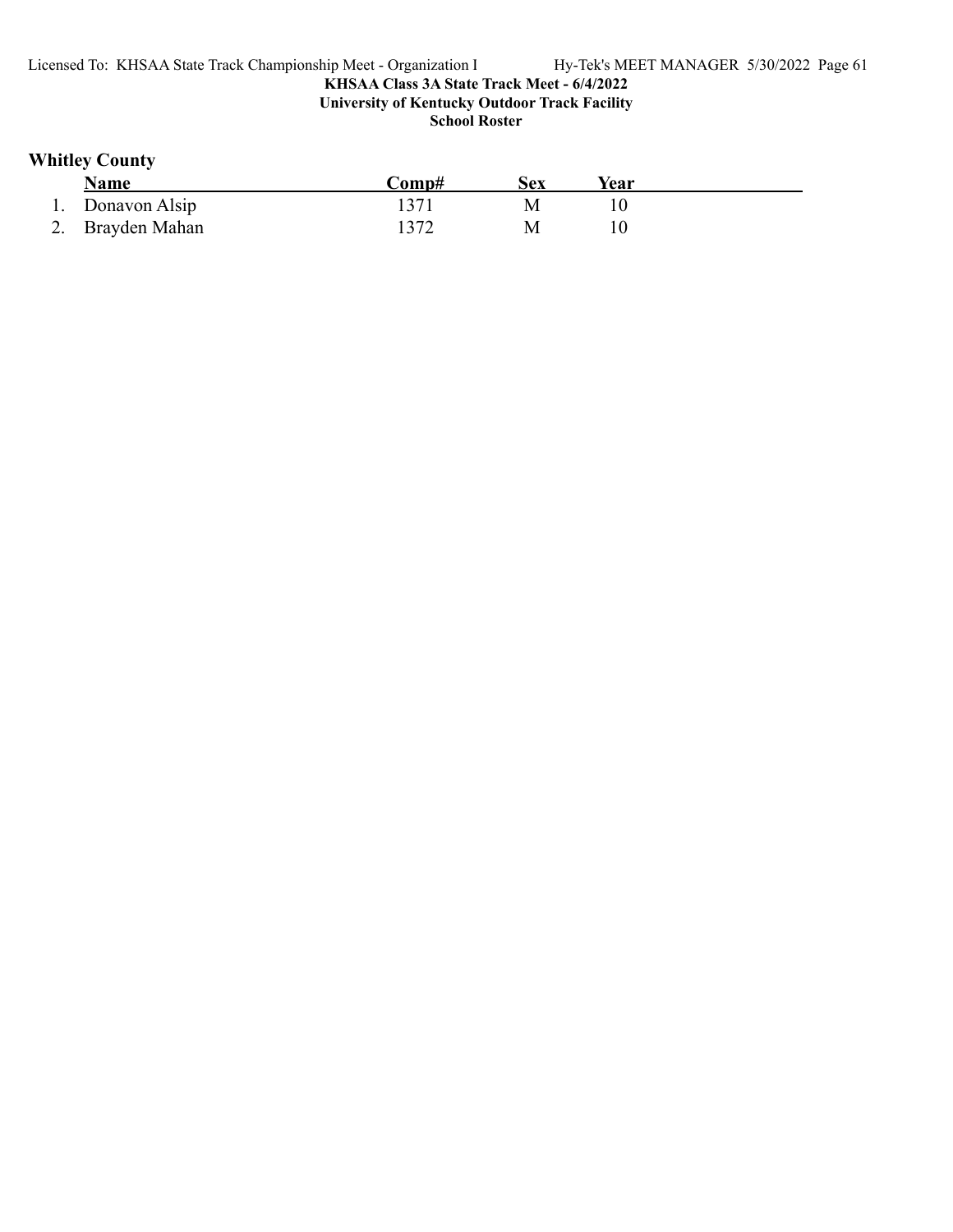**University of Kentucky Outdoor Track Facility**

**School Roster**

### **Woodford County**

| 09<br>Payton Asher<br>693<br>W<br>1.<br>2.<br><b>Christian Bowling</b><br>1373<br>11<br>M<br>694<br>3.<br>Chloe Brown<br>W<br>11<br>4.<br>Jack Buckley<br>1374<br>10<br>M<br>5.<br>10<br>Jase Crume<br>1375<br>M<br>695<br>Olivia Dabney<br>W<br>09<br>6.<br>696<br>7.<br>W<br>12<br>Sophia DelVal<br>8.<br>1376<br>09<br>Logan Ford<br>M<br>9.<br>1377<br>M<br>11<br>Sawyer Ford<br>697<br>W<br>10<br>10.<br><b>Bailey Fouts</b><br>11.<br>Fabian Garcia<br>1378<br>12<br>M<br>12.<br><b>Grant Garrison</b><br>1379<br>M<br>11<br>13.<br>698<br>W<br>12<br><b>Cassidy Gilbert</b><br>699<br>14.<br>W<br>10<br><b>Avalynne Goins</b><br>15.<br>Jackson Gordon<br>1380<br>M<br>12<br>1381<br>09<br>16.<br>M<br>Jackson Gray<br>700<br>17.<br>Maya Gudger<br>W<br>10<br>18.<br>Mykal Gudger<br>1382<br>10<br>M<br>701<br>19.<br>Evie Hamilton<br>W<br>11<br>1383<br>20.<br>M<br>11<br>Zachary Harper<br>702<br>W<br>21.<br>12<br>Reagan Hash<br>1384<br>09<br>22.<br>Ryan Hendrix<br>M<br>703<br>W<br>09<br>23.<br>Larkyn Hewett<br>24.<br>1385<br>Jack Lehmkuhler<br>M<br>10<br>704<br>25.<br>W<br>12<br>Maggie McSorley<br>705<br>26.<br>Samara Miller<br>W<br>11<br>1386<br>27.<br>Matthew Mitchell<br>M<br>09<br>28.<br>Jackson Moffett<br>1387<br>12<br>M<br>29.<br>1388<br>09<br>M<br><b>Andrew Nason</b><br>706<br>30.<br>W<br>09<br>Sophie Paul<br>707<br>W<br>31<br>11<br>Eva Kate Probus<br>32.<br>Macy Stickel<br>708<br>09<br>W<br>33.<br>1389<br>Davion Sturgis<br>09<br>M<br>Leland Taylor<br>34.<br>1390<br>M<br>09<br>35.<br>Maggie Twehues<br>709<br>W<br>11<br>710<br>09<br>36.<br>Ayana Wilson<br>W<br><b>Relav</b><br><b>Sex</b><br>W<br>#7 Girls 4x200 Meter Relay High Schoo<br><b>Woodford County</b><br>1.<br>#693 Payton Asher: #706 Sophie Paul: #699 Avalynne Goins: #700 Maya Gudger | <b>Name</b> | Comp# | <b>Sex</b> | <u>Year</u> |  |
|----------------------------------------------------------------------------------------------------------------------------------------------------------------------------------------------------------------------------------------------------------------------------------------------------------------------------------------------------------------------------------------------------------------------------------------------------------------------------------------------------------------------------------------------------------------------------------------------------------------------------------------------------------------------------------------------------------------------------------------------------------------------------------------------------------------------------------------------------------------------------------------------------------------------------------------------------------------------------------------------------------------------------------------------------------------------------------------------------------------------------------------------------------------------------------------------------------------------------------------------------------------------------------------------------------------------------------------------------------------------------------------------------------------------------------------------------------------------------------------------------------------------------------------------------------------------------------------------------------------------------------------------------------------------------------------------------------------------------------------------------------------------------------------------------------------|-------------|-------|------------|-------------|--|
|                                                                                                                                                                                                                                                                                                                                                                                                                                                                                                                                                                                                                                                                                                                                                                                                                                                                                                                                                                                                                                                                                                                                                                                                                                                                                                                                                                                                                                                                                                                                                                                                                                                                                                                                                                                                                |             |       |            |             |  |
|                                                                                                                                                                                                                                                                                                                                                                                                                                                                                                                                                                                                                                                                                                                                                                                                                                                                                                                                                                                                                                                                                                                                                                                                                                                                                                                                                                                                                                                                                                                                                                                                                                                                                                                                                                                                                |             |       |            |             |  |
|                                                                                                                                                                                                                                                                                                                                                                                                                                                                                                                                                                                                                                                                                                                                                                                                                                                                                                                                                                                                                                                                                                                                                                                                                                                                                                                                                                                                                                                                                                                                                                                                                                                                                                                                                                                                                |             |       |            |             |  |
|                                                                                                                                                                                                                                                                                                                                                                                                                                                                                                                                                                                                                                                                                                                                                                                                                                                                                                                                                                                                                                                                                                                                                                                                                                                                                                                                                                                                                                                                                                                                                                                                                                                                                                                                                                                                                |             |       |            |             |  |
|                                                                                                                                                                                                                                                                                                                                                                                                                                                                                                                                                                                                                                                                                                                                                                                                                                                                                                                                                                                                                                                                                                                                                                                                                                                                                                                                                                                                                                                                                                                                                                                                                                                                                                                                                                                                                |             |       |            |             |  |
|                                                                                                                                                                                                                                                                                                                                                                                                                                                                                                                                                                                                                                                                                                                                                                                                                                                                                                                                                                                                                                                                                                                                                                                                                                                                                                                                                                                                                                                                                                                                                                                                                                                                                                                                                                                                                |             |       |            |             |  |
|                                                                                                                                                                                                                                                                                                                                                                                                                                                                                                                                                                                                                                                                                                                                                                                                                                                                                                                                                                                                                                                                                                                                                                                                                                                                                                                                                                                                                                                                                                                                                                                                                                                                                                                                                                                                                |             |       |            |             |  |
|                                                                                                                                                                                                                                                                                                                                                                                                                                                                                                                                                                                                                                                                                                                                                                                                                                                                                                                                                                                                                                                                                                                                                                                                                                                                                                                                                                                                                                                                                                                                                                                                                                                                                                                                                                                                                |             |       |            |             |  |
|                                                                                                                                                                                                                                                                                                                                                                                                                                                                                                                                                                                                                                                                                                                                                                                                                                                                                                                                                                                                                                                                                                                                                                                                                                                                                                                                                                                                                                                                                                                                                                                                                                                                                                                                                                                                                |             |       |            |             |  |
|                                                                                                                                                                                                                                                                                                                                                                                                                                                                                                                                                                                                                                                                                                                                                                                                                                                                                                                                                                                                                                                                                                                                                                                                                                                                                                                                                                                                                                                                                                                                                                                                                                                                                                                                                                                                                |             |       |            |             |  |
|                                                                                                                                                                                                                                                                                                                                                                                                                                                                                                                                                                                                                                                                                                                                                                                                                                                                                                                                                                                                                                                                                                                                                                                                                                                                                                                                                                                                                                                                                                                                                                                                                                                                                                                                                                                                                |             |       |            |             |  |
|                                                                                                                                                                                                                                                                                                                                                                                                                                                                                                                                                                                                                                                                                                                                                                                                                                                                                                                                                                                                                                                                                                                                                                                                                                                                                                                                                                                                                                                                                                                                                                                                                                                                                                                                                                                                                |             |       |            |             |  |
|                                                                                                                                                                                                                                                                                                                                                                                                                                                                                                                                                                                                                                                                                                                                                                                                                                                                                                                                                                                                                                                                                                                                                                                                                                                                                                                                                                                                                                                                                                                                                                                                                                                                                                                                                                                                                |             |       |            |             |  |
|                                                                                                                                                                                                                                                                                                                                                                                                                                                                                                                                                                                                                                                                                                                                                                                                                                                                                                                                                                                                                                                                                                                                                                                                                                                                                                                                                                                                                                                                                                                                                                                                                                                                                                                                                                                                                |             |       |            |             |  |
|                                                                                                                                                                                                                                                                                                                                                                                                                                                                                                                                                                                                                                                                                                                                                                                                                                                                                                                                                                                                                                                                                                                                                                                                                                                                                                                                                                                                                                                                                                                                                                                                                                                                                                                                                                                                                |             |       |            |             |  |
|                                                                                                                                                                                                                                                                                                                                                                                                                                                                                                                                                                                                                                                                                                                                                                                                                                                                                                                                                                                                                                                                                                                                                                                                                                                                                                                                                                                                                                                                                                                                                                                                                                                                                                                                                                                                                |             |       |            |             |  |
|                                                                                                                                                                                                                                                                                                                                                                                                                                                                                                                                                                                                                                                                                                                                                                                                                                                                                                                                                                                                                                                                                                                                                                                                                                                                                                                                                                                                                                                                                                                                                                                                                                                                                                                                                                                                                |             |       |            |             |  |
|                                                                                                                                                                                                                                                                                                                                                                                                                                                                                                                                                                                                                                                                                                                                                                                                                                                                                                                                                                                                                                                                                                                                                                                                                                                                                                                                                                                                                                                                                                                                                                                                                                                                                                                                                                                                                |             |       |            |             |  |
|                                                                                                                                                                                                                                                                                                                                                                                                                                                                                                                                                                                                                                                                                                                                                                                                                                                                                                                                                                                                                                                                                                                                                                                                                                                                                                                                                                                                                                                                                                                                                                                                                                                                                                                                                                                                                |             |       |            |             |  |
|                                                                                                                                                                                                                                                                                                                                                                                                                                                                                                                                                                                                                                                                                                                                                                                                                                                                                                                                                                                                                                                                                                                                                                                                                                                                                                                                                                                                                                                                                                                                                                                                                                                                                                                                                                                                                |             |       |            |             |  |
|                                                                                                                                                                                                                                                                                                                                                                                                                                                                                                                                                                                                                                                                                                                                                                                                                                                                                                                                                                                                                                                                                                                                                                                                                                                                                                                                                                                                                                                                                                                                                                                                                                                                                                                                                                                                                |             |       |            |             |  |
|                                                                                                                                                                                                                                                                                                                                                                                                                                                                                                                                                                                                                                                                                                                                                                                                                                                                                                                                                                                                                                                                                                                                                                                                                                                                                                                                                                                                                                                                                                                                                                                                                                                                                                                                                                                                                |             |       |            |             |  |
|                                                                                                                                                                                                                                                                                                                                                                                                                                                                                                                                                                                                                                                                                                                                                                                                                                                                                                                                                                                                                                                                                                                                                                                                                                                                                                                                                                                                                                                                                                                                                                                                                                                                                                                                                                                                                |             |       |            |             |  |
|                                                                                                                                                                                                                                                                                                                                                                                                                                                                                                                                                                                                                                                                                                                                                                                                                                                                                                                                                                                                                                                                                                                                                                                                                                                                                                                                                                                                                                                                                                                                                                                                                                                                                                                                                                                                                |             |       |            |             |  |
|                                                                                                                                                                                                                                                                                                                                                                                                                                                                                                                                                                                                                                                                                                                                                                                                                                                                                                                                                                                                                                                                                                                                                                                                                                                                                                                                                                                                                                                                                                                                                                                                                                                                                                                                                                                                                |             |       |            |             |  |
|                                                                                                                                                                                                                                                                                                                                                                                                                                                                                                                                                                                                                                                                                                                                                                                                                                                                                                                                                                                                                                                                                                                                                                                                                                                                                                                                                                                                                                                                                                                                                                                                                                                                                                                                                                                                                |             |       |            |             |  |
|                                                                                                                                                                                                                                                                                                                                                                                                                                                                                                                                                                                                                                                                                                                                                                                                                                                                                                                                                                                                                                                                                                                                                                                                                                                                                                                                                                                                                                                                                                                                                                                                                                                                                                                                                                                                                |             |       |            |             |  |
|                                                                                                                                                                                                                                                                                                                                                                                                                                                                                                                                                                                                                                                                                                                                                                                                                                                                                                                                                                                                                                                                                                                                                                                                                                                                                                                                                                                                                                                                                                                                                                                                                                                                                                                                                                                                                |             |       |            |             |  |
|                                                                                                                                                                                                                                                                                                                                                                                                                                                                                                                                                                                                                                                                                                                                                                                                                                                                                                                                                                                                                                                                                                                                                                                                                                                                                                                                                                                                                                                                                                                                                                                                                                                                                                                                                                                                                |             |       |            |             |  |
|                                                                                                                                                                                                                                                                                                                                                                                                                                                                                                                                                                                                                                                                                                                                                                                                                                                                                                                                                                                                                                                                                                                                                                                                                                                                                                                                                                                                                                                                                                                                                                                                                                                                                                                                                                                                                |             |       |            |             |  |
|                                                                                                                                                                                                                                                                                                                                                                                                                                                                                                                                                                                                                                                                                                                                                                                                                                                                                                                                                                                                                                                                                                                                                                                                                                                                                                                                                                                                                                                                                                                                                                                                                                                                                                                                                                                                                |             |       |            |             |  |
|                                                                                                                                                                                                                                                                                                                                                                                                                                                                                                                                                                                                                                                                                                                                                                                                                                                                                                                                                                                                                                                                                                                                                                                                                                                                                                                                                                                                                                                                                                                                                                                                                                                                                                                                                                                                                |             |       |            |             |  |
|                                                                                                                                                                                                                                                                                                                                                                                                                                                                                                                                                                                                                                                                                                                                                                                                                                                                                                                                                                                                                                                                                                                                                                                                                                                                                                                                                                                                                                                                                                                                                                                                                                                                                                                                                                                                                |             |       |            |             |  |
|                                                                                                                                                                                                                                                                                                                                                                                                                                                                                                                                                                                                                                                                                                                                                                                                                                                                                                                                                                                                                                                                                                                                                                                                                                                                                                                                                                                                                                                                                                                                                                                                                                                                                                                                                                                                                |             |       |            |             |  |
|                                                                                                                                                                                                                                                                                                                                                                                                                                                                                                                                                                                                                                                                                                                                                                                                                                                                                                                                                                                                                                                                                                                                                                                                                                                                                                                                                                                                                                                                                                                                                                                                                                                                                                                                                                                                                |             |       |            |             |  |
|                                                                                                                                                                                                                                                                                                                                                                                                                                                                                                                                                                                                                                                                                                                                                                                                                                                                                                                                                                                                                                                                                                                                                                                                                                                                                                                                                                                                                                                                                                                                                                                                                                                                                                                                                                                                                |             |       |            |             |  |
|                                                                                                                                                                                                                                                                                                                                                                                                                                                                                                                                                                                                                                                                                                                                                                                                                                                                                                                                                                                                                                                                                                                                                                                                                                                                                                                                                                                                                                                                                                                                                                                                                                                                                                                                                                                                                |             |       |            |             |  |
|                                                                                                                                                                                                                                                                                                                                                                                                                                                                                                                                                                                                                                                                                                                                                                                                                                                                                                                                                                                                                                                                                                                                                                                                                                                                                                                                                                                                                                                                                                                                                                                                                                                                                                                                                                                                                |             |       |            |             |  |

#693 Payton Asher; #706 Sophie Paul; #699 Avalynne Goins; #700 Maya Gudger #694 Chloe Brown; #710 Ayana Wilson; #697 Bailey Fouts; #696 Sophia DelVal 2. Woodford County W #1 Girls 4x800 Meter Relay High School #704 Maggie McSorley; #708 Macy Stickel; #698 Cassidy Gilbert; #709 Maggie Twehues #707 Eva Kate Probus; #701 Evie Hamilton; #705 Samara Miller; #699 Avalynne Goins